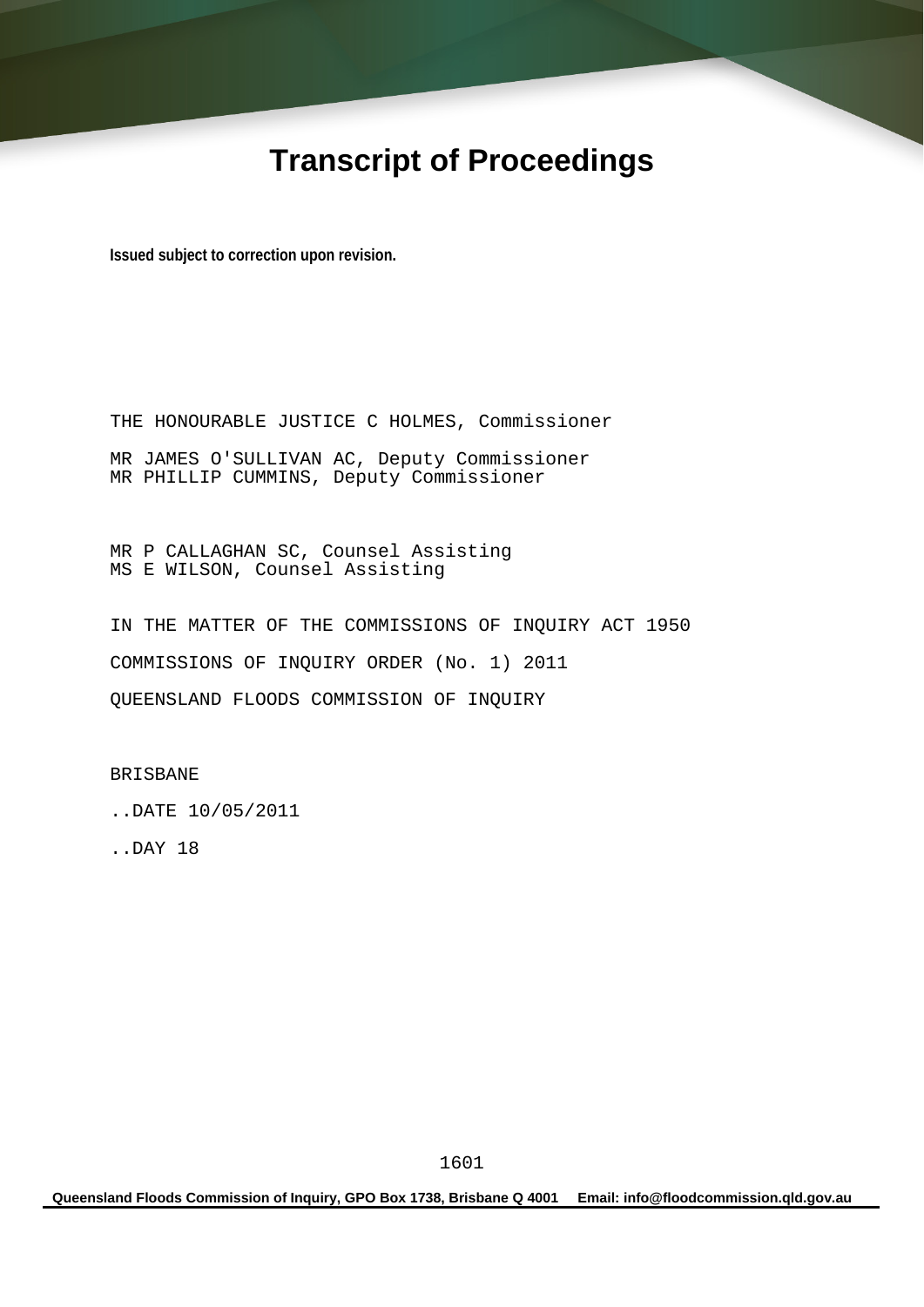THE COMMISSION RESUMED AT 10.00 A.M.

ANTHONY JOHN JACOBS, CONTINUING:

COMMISSIONER: Yes, Ms Wilson?

MS WILSON: Thank you, Madam Commissioner. Mr Jacobs, yesterday in my questioning we were talking about warnings and communication. Now, have you heard comments from Somerset community that they did not receive adequate warning in relation to the flood events of this year?-- Yes, I have heard that.

**20**  Now - and what can the Somerset Regional Council do to ensure that on the next occasion the residents get appropriate warning?-- I think we need to investigate ways where Somerset Regional Council can receive appropriate warnings that can then be distributed.

Whose role do you see it to warn the community?-- I think general warning should come from State agencies, but specific localised warnings could come from Council.

When you say "general warnings", what do you refer to in relation to that? What do you regard as a general warning?-- Warnings similar to the ones about the rainfall expected during the wet season, about the anticipated rainfall across the South-east prior to the event.

And in relation to more specific warnings you say that would be the role of the Council?-- If Council was aware of them, yes. Council doesn't have expertise in hydrology so we rely on other agencies to give us advice that we can then pass on to our residents or customers.

**40**  And what other agents are they?-- Bureau of Meteorology, EMQ, Emergency Management Queensland, Seqwater.

And as of the 2011 flood events, did you have appropriate communication lines with these agencies that you could receive that information?-- We believed we did, yes, but they fell fell down.

What does that mean, you believe you did? Did you or didn't you?-- Through the phone system we thought we did, but the phone system collapsed.

And have - since the flood events of this year, have you met with these agencies to be able to improve the lines of communication?-- Since the event, no, we haven't.

Are you going to? Is Somerset Regional Council going to?-- Yes. Yes.

**1**

**10** 

**30**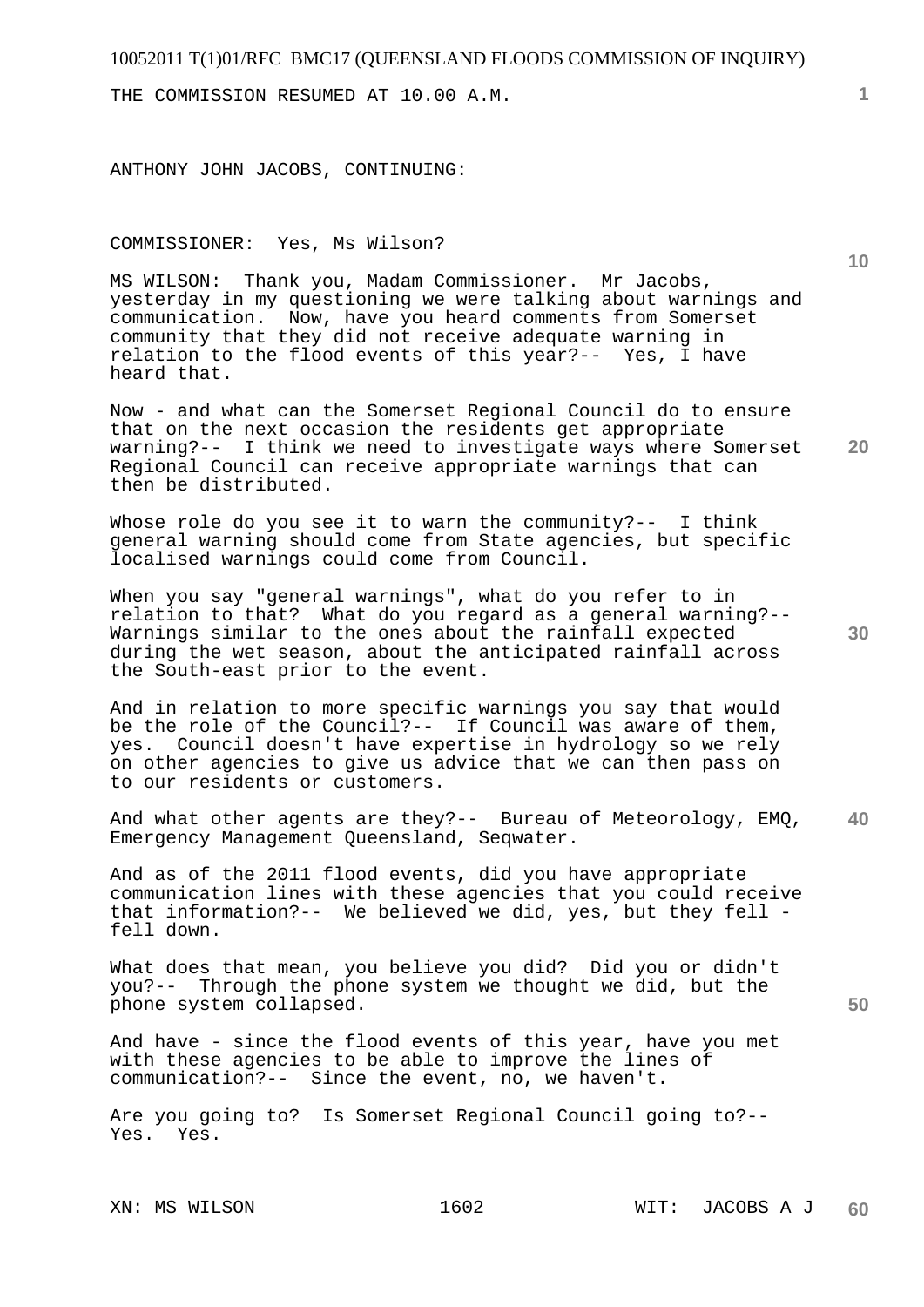In relation to releases from the dam and warning the community, whose role do you say that is?-- Releases from the dam, I believe the responsibility in the first instance is the dam knows what it's releasing so it has to make the first notification. Now, whether that comes to us or another agency or through another method I think needs to be looked into.

Well, do you say that the chain of command of passing on this information is from the dam to the Council, and then the Council to the residents?-- I don't think that's the most effective way, no.

Well, what do you say is the most effective way?-- I think there needs to be a system in place where Seqwater can issue warnings directly.

To?-- Well, I mean, it could be to the media. If they can't [sic] get them to us, then we can give them out, but if we don't receive them we can't give them out.

In terms of media releases, that is another tool that can be used by Councils to inform residents?-- Correct.

How many media releases did the Somerset Regional Council issue in January 2011 in relation to the flooding events?-- Prior to the floods?

No - well, during the flood events to be able to tell the residents, "This is happening. This is what to do. This is where to go"?-- Oh, look, I'm aware there was press releases made, but I don't - I'm not familiar with the number of them.

Is it the case that there was one media release issued on the 13th of January 2011?-- I don't make media releases so I couldn't confirm the number.

Now, if I can take you to your statement, please, and if I can take you to your second statement, and if you can go to item 11. There the evacuation centres are discussed?-- Yes.

And you state there that, "The LDMG members were aware that Council's SES controller was the contact to use should they have issues with evacuation centres access or location"?-- Yes, I believe that was the case.

Why was the Council's SES controller the person that should deal with any issues in relation to evacuation centres access or location?-- He was the keeper of that information. He works in my section at Council and prior to the wet season we sat down and went through the centres and picked those five as being the main.

Okay. Whose decision was it to open evacuation centres?-- In the event some of them were opened by the people in need because we didn't know that there was a need in that specific location. There were a number of organic ones that we weren't in control of, but the one in Lowood, I believe, was opened by police; the one in Fernvale was opened by Council; the one in

**20** 

**40** 

**50** 

**10**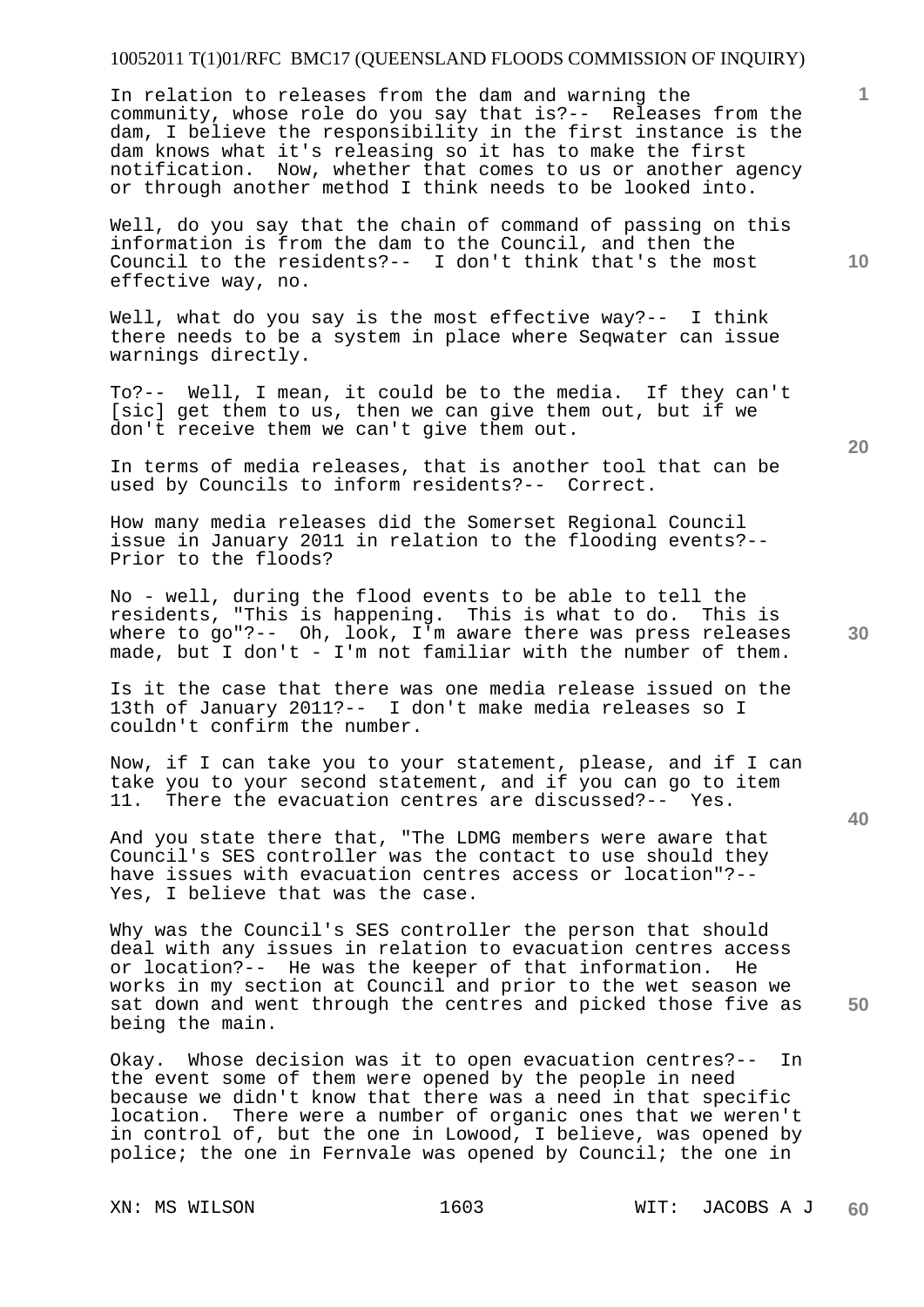Esk was opened by Council and SES; Toogoolawah was opened by the SES and police; and Kilcoy was opened by Council at the request of the police, I believe.

If you were a resident of the Somerset Regional Council area during January 2011 and your area was flooded, how would you know where the evacuation centres were?-- We expected that they would contact one of the emergency management organisations and they would know where those centres were through the LDMG meeting.

So the resident, you would - the onus is on the resident to contact one of the emergency services?-- I thought that if a resident needed to know where an evacuation centre was, they would contact either SES, EMQ, Rural Fires and those agencies being Disaster Management Agencies had that knowledge and Council also had that knowledge.

What about if there was one source of that information, what about if the Somerset Regional Council issued that information about the evacuation centres so that could go to a significant number of people?-- Yes, that's possible. And, I mean, we've taken that on board from the comments that - it can be added to our website too so that people could access it there.

Is the Somerset Regional Council going to do that?-- Oh, yes, we will.

Put up the website - put up on their website the evacuation centres?-- Before - before - it can be done generically and then also looked at before an event like this where we were warned before Christmas that there was going to be the likelihood of localised flooding.

Okay. So is this an accurate summary of what the Somerset Regional Council is going to do for the future: have all of the evacuation centres on the website; is that the case?-- That's what I plan to do as LDC.

**40**  And when - to be able to identify which evacuation centres are appropriate for a flooding event, a fire event, et cetera?-- That information will be available, but it may not be appropriate in every event because there will be needs - we found out this time that things that you plan to do need to be flexible enough to be changed when the situation differs from what's expected.

Well, then how is the Somerset Regional Council going to take into account that flexibility that is required?-- Have to be through notification of the Disaster Management Agencies or possibly press release, but in this case we couldn't have done that.

Okay. But as a starting point, the Somerset Regional Council are going to put up the evacuation centres on the website?-- Yes.

And also identify which ones are appropriate for flood?-- I

**10** 

**1**

**20** 

**30**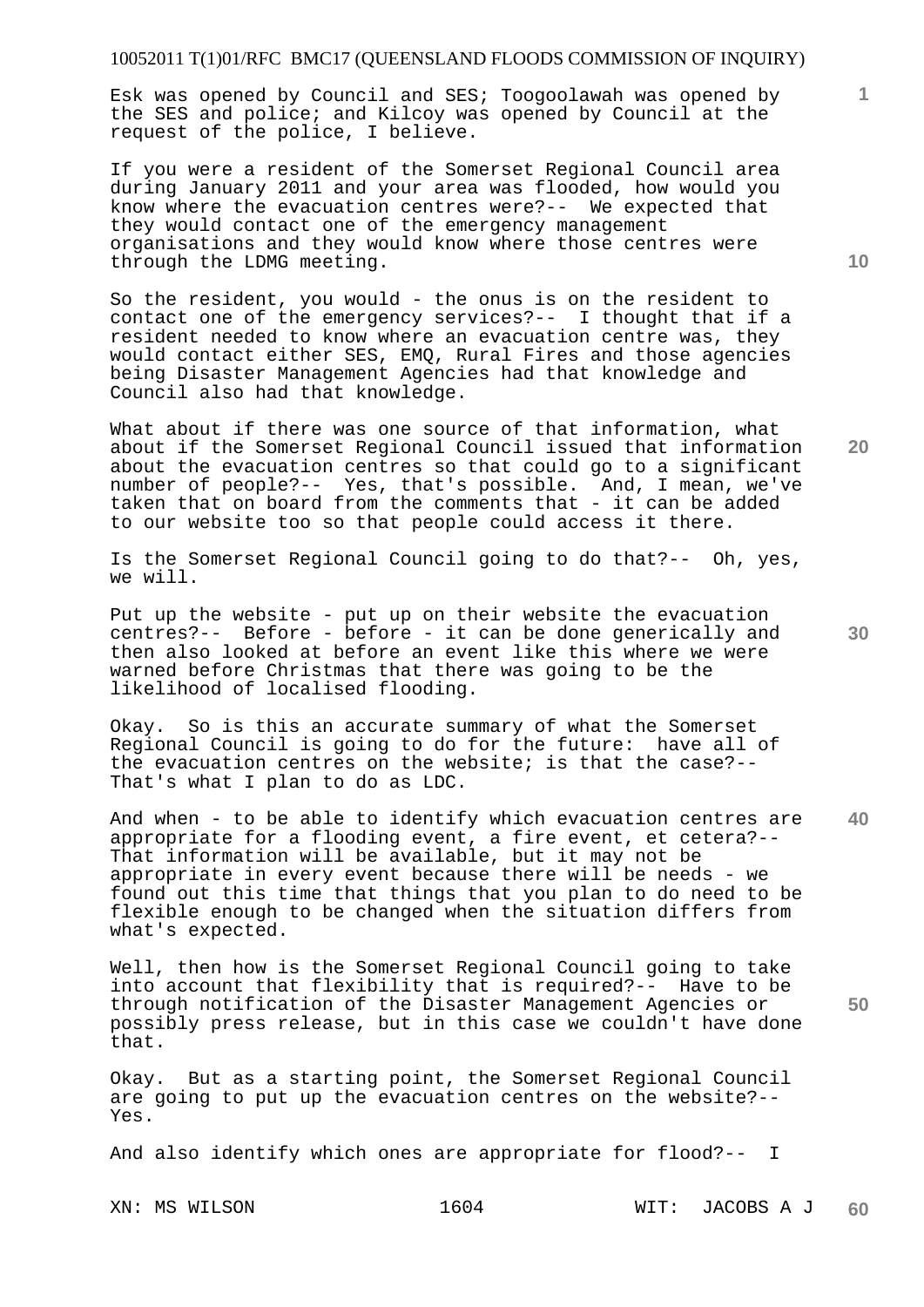hadn't looked at that.

Is that something that could be looked at?-- Oh, could be, yes.

Now, if I could take you to your fist statement and still on the topic of evacuation centres and if we can go to item 13. This talks about centres being operated in the following locations, and 10 evacuation centres are nominated in  $13(b)$  ?--Yes.

It is also noted which ones - which evacuation centres were official and which were unofficial?-- That's correct.

Did that make any difference between - did that make any difference in terms of resources that were provided to either official or unofficial evacuation centres?-- Unofficial evacuation centres had no presupplied or supplied during resources. They were just public halls or buildings that were used as a safe place for people to go to until they could other arrangements could be made.

Were there requests for such supplies to these unofficial evacuation centres?-- Yes.

And how did the LDMG action that?-- When the LDMG receive requests for resupply or supply of anybody excluding - like private people doing that as well, they would be given tasked out - resources would be found and then the delivery or the supply of those requests would be tasked to either a Council or to one of the Disaster Management Agencies.

You talked about before the need to be flexible in disaster management?-- Yes.

It was clear that there was a need for these unofficial evacuation centres to be established during the flood event?-- Yes, I believe so.

**40**  Is the Council going to recognise this need for unofficial evacuation centres in their Disaster Management Plan so they can be properly resourced quickly?-- I believe they are acknowledged. I think the issue is with the level of resourcing.

And how is that level of resource going to be addressed?-- I think they need to be looked at whether they're only a safe haven for someone to go to, or whether they're actually an official evacuation centre.

And would that information be provided on the ground at the time of the disaster back to the LDMG?-- We would hope so, yes.

Okay?-- We would expect that to be the case.

And if hypothetically one of these unofficial evacuation centres was being used for people to sleep there for a night

**10** 

**1**

**20**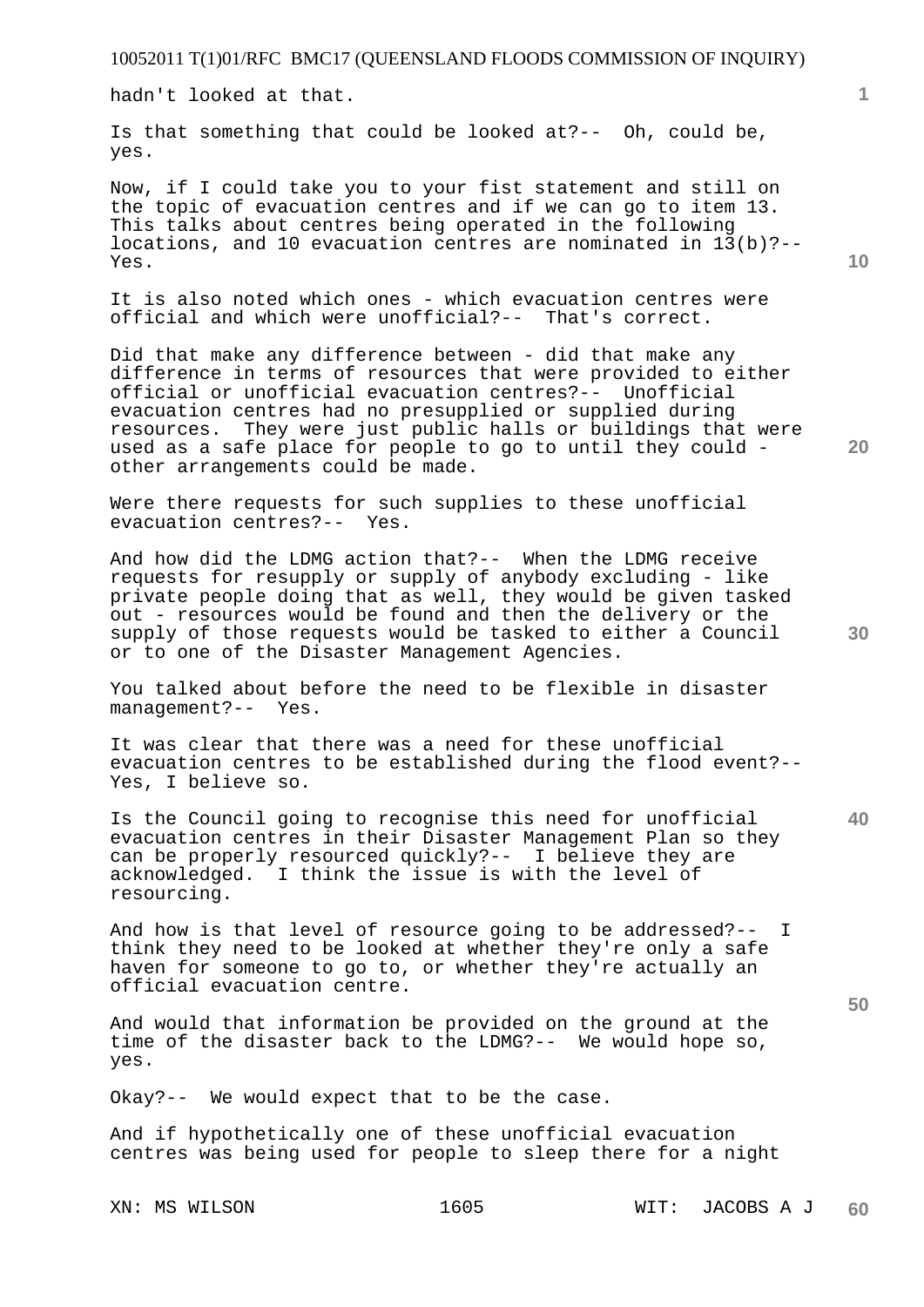or two nights, does that change how the Somerset Regional Council deals with this evacuation centre?-- It hasn't in the past, no, and I don't think it would.

You - why wouldn't it?-- I believe we have the resources to resource unlimited evacuation centres. We have got the largest local authority in South-east Queensland with the smallest population. I - I'm not sure I understand the question.

Well, what happens if you go to an unofficial evacuation centre, the community that you reside in is isolated and you can't get to an official evacuation centre-----?-- Yes.

-----then how is the LDMG going to cater for those people in the unofficial evacuation centre?-- As we did with isolated communities who don't have an evacuation centre, if they need resources we flew them in.

You flew them?-- Yes.

Okay. I'm just wanting to know whether that is going to be implemented into the Disaster Management Plan so that processes can be established?-- I think that's where I was meaning flexibility is you can't set up fixed resources that may not be in the correct place in the next event. We're to fly in what you need or through high-level vehicle or whatever, get the supplies in. We have made arrangements.

Before we leave evacuation centres, at 13(c) you talk about, "A request for assistance was passed to the District Disaster Coordinator following the Red Cross provided assistance in management of the centres"?-- Yes.

The Somerset Regional Council didn't have a memorandum of understanding with the Red Cross?-- Not to my knowledge, no.

Is there any reason why that was the case?-- We were informed to get Red Cross into our centres, we had to have the Department of Communities activated to support those centres.

But as part of the planning and preparation for the flood events, did Somerset Regional Council consider to have a memorandum of understanding with the Red Cross?-- We have arrangements with our communities to run the evacuation centres and in the past in the length of need, they have been able to provide that resource. It was only in this event because of the size of the event and the duration of the event, our volunteer resources were stretched to breaking point, that's why we requested assistance.

Is the Somerset Regional Council considering now having a memorandum of understanding with the Red Cross?-- That was one of the items that came up in our Local Disaster Management Group debrief was that we wanted to try to formalise arrangements of our evacuation centres where our community starts them up, but if they're operating for more than a certain length of time that we had an agreement with some

**10** 

**1**

**20** 

**50**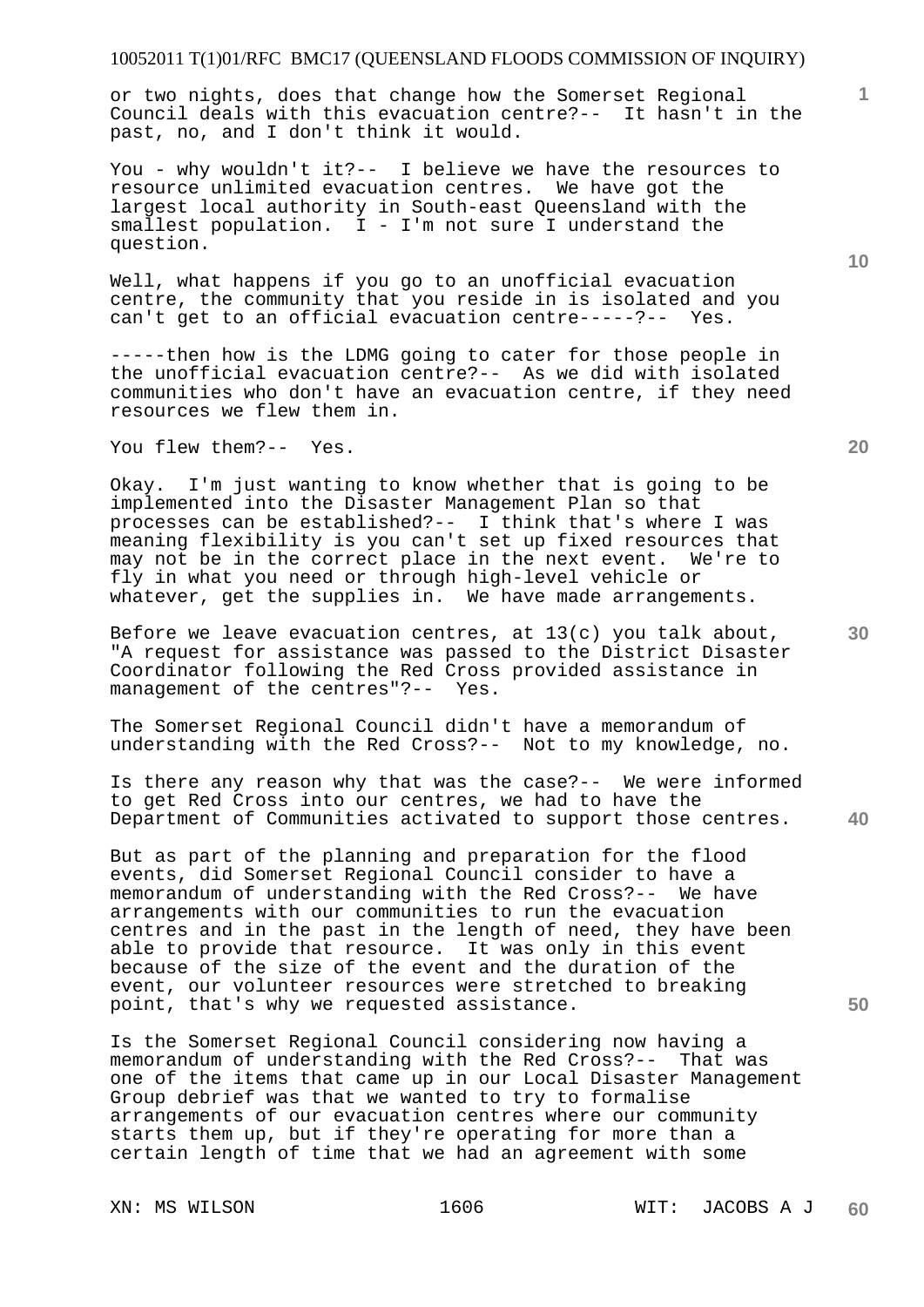agencies, whether it be Red Cross or another agency, to come in and assist our volunteers and take over control.

So it has come up at a meeting, but has it been actioned any further than that?-- No, it hasn't.

Do you know whether the Somerset Regional Council is going to action it further?-- I will take it further, yes.

**10**  And that is to get some arrangement with some agency to assist in operating evacuation centres?-- That would be our intention, yes.

And finally in terms of evacuation planning at - in your first statement at item 19, you said that, "The Council has received funding approval under the Natural Disaster Mitigation Program to undertake flood evacuation planning", can you tell me what that's about?-- Yes. Council contracted Brisbane City Works to do the flood model for Fernvale/Lowood for us. Once that was completed, that gave us information up to what they call the Q100 event, and through discussions with Brisbane City Works and what Brisbane City has been doing in way of evacuation, they advised us that they could perform further modelling to simulate events up to probable maximum flood which would give us information about areas to be evacuated, timing, evacuation routes, that sort of information. So we applied for National Disaster Mitigation Program funding to undertake that further modelling. Our first approach was was knocked back, and last year we received a positive result from the application. We contracted Brisbane City Works to do the work for us and it was due to commence in March of this year.

And has it commenced?-- No, because of the flood the Brisbane City Works has to delay the program because it has other issues, other work being done.

And when is it anticipated to commence?-- September I think they said it was their anticipated commencement.

In your first statement you talked about flat-bottomed boats being used by three of the SES units were unsuitable?-- They were found to be not perfect for the task. In the past our SES units have been involved heavily in stillwater rescues and work, and the flat-bottom boats were very suitable for that because they can lift people or - into the boats much easier than the V-bottom boats. So the units in our region have the flat-bottom boat, but this time there were a number of activities in swift water. We couldn't perform them using our SES units, but we did call upon neighbouring SES units from, I think, Logan who came up with a swift-water boat to perform the activities for us.

And you say that there will be a need for a mixture of hull-types to be considered when existing boats are replaced?-- Yes, we have three boats and I believe again that decision will have to be part of a larger process, but I believe we need to have a mixture.

**1**

**20** 

**40**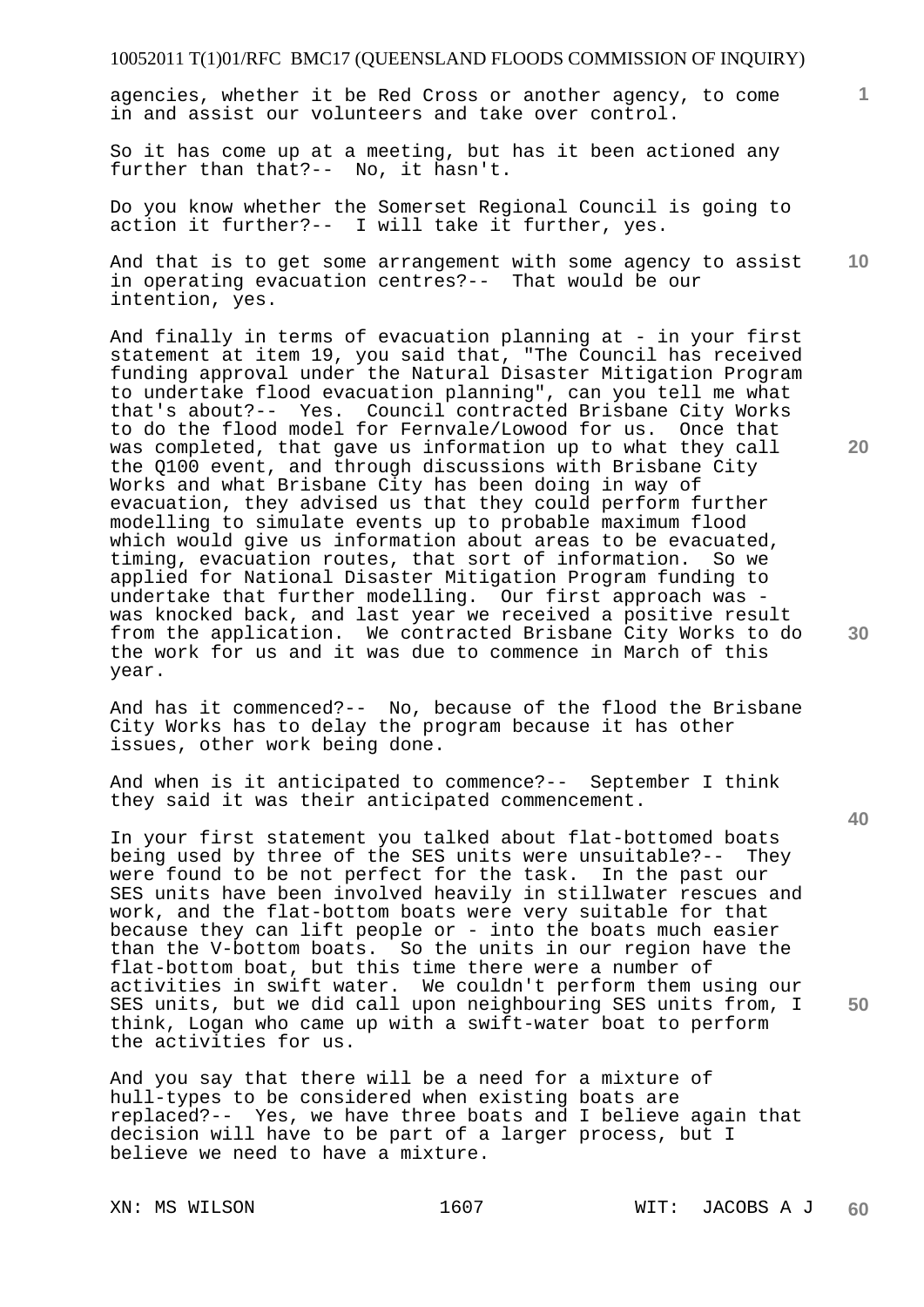And do you know when those existing boats are going to be replaced?-- No, I don't.

And have you had discussions with SES and Emergency Management Queensland about the replacement of those boats?-- Limited discussions, yes.

You have had?-- Yes.

And can you tell me the outcome of those discussions?-- They're going to look at it at the time of the replacement of the boats.

If I can take you to your second statement and item 17 and refer you to the use of helicopters?-- Yes.

You state there that Council was able to secure the use of two private helicopters?-- Yes, that's correct.

What - what were those helicopters used for?-- Resupplies, food resupply mainly.

Was the deployment of these helicopters undertaken within the process of the Disaster Management Plan of going up to the DDC?-- The two private ones weren't, no, they were done through the LDMG, but the others were sourced through the DDC.

So how did you get in contact with these helicopters to provide these food supplies?-- We were made aware that they were available. They contacted us to say, "Have you got a were available. They contacted us to say, "Have you got a<br>need?" We said, "Yes, we have." Under the new arrangement it's up - up to the LDMG first to try and resource locally, and if it can't resource locally then it has to pass that on to the DDC.

And finally can I take you to your first statement and to item 21, and that is suggestions for the future. We have already addressed some of those in terms of communications and early warning systems. At (c), you talk about that, "The size of the Somerset region and the small population limits the resources available for deployment in disasters." Then go on<br>talking about alliances with larger Local Governments. In the talking about alliances with larger Local Governments. flood - in the - in January 2011, the Somerset Regional Council called upon resources from the Gold Coast City Council?-- That's correct.

And that was to provide personnel to be able to assist in disaster management?-- That's correct.

How did that work?-- Terrifically well, very well.

Now, has - did you have any previous alliance with the Gold Coast City Council?-- No, we did not. We put the request through the DDC because we were operating four coordination centres our staff were very thin on the ground and we requested the DDC, the DDC knew that there were resources on the Gold Coast and the next morning there were five people

**10** 

**1**

**30** 

**20** 

**40**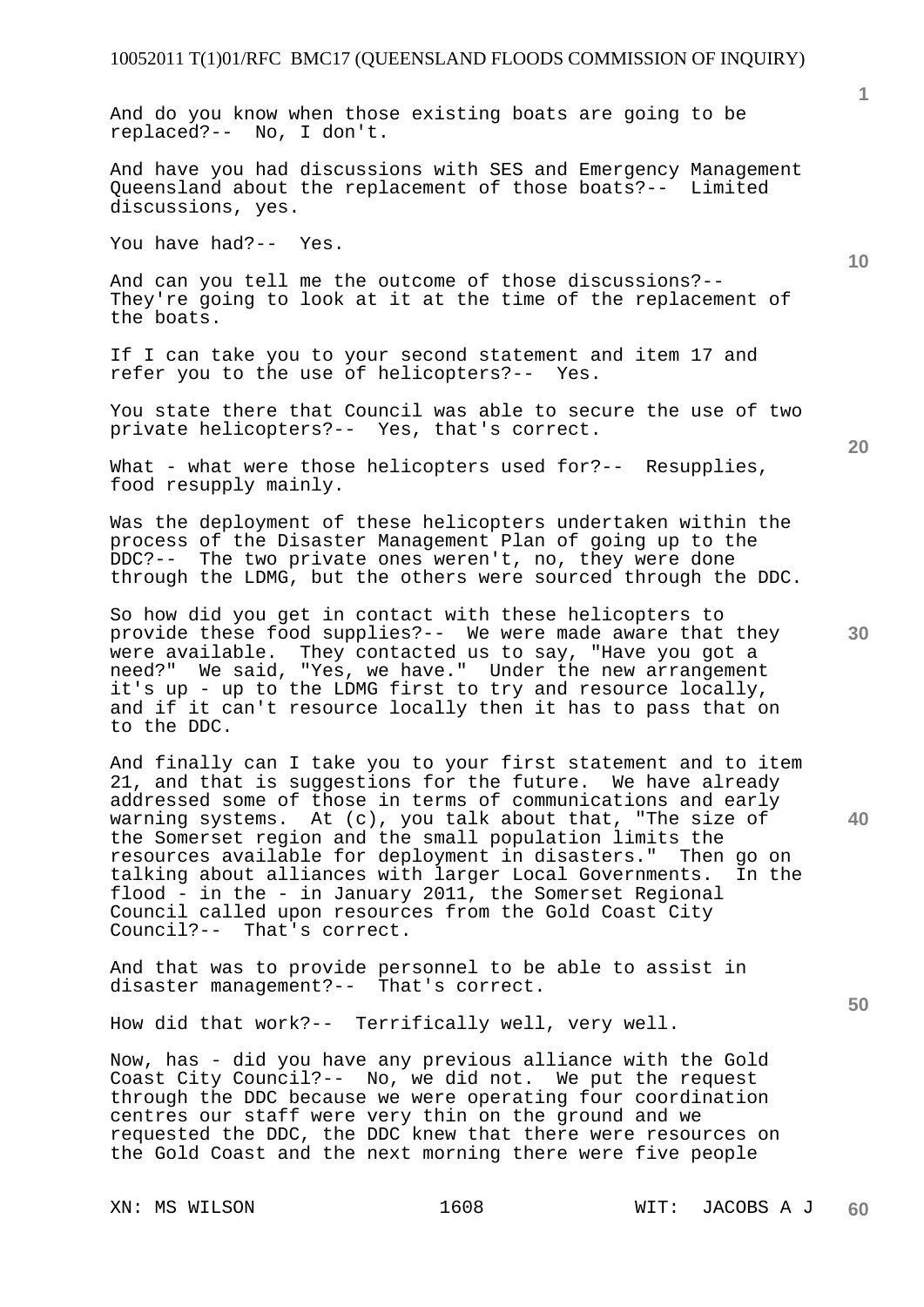arrive from the Gold Coast all trained.

What about taking into account local conditions, how did that work with outsiders coming in?-- We still had our people working with them, but they were able to operate in the LDMG as the Main Incident Team. Now, most of their business is to take information in and to get information out. So our people worked with them and the local knowledge was still retained.

Is the Somerset Regional Council going to continue this alliance with the Gold Coast City Council?-- The comment I made was I would like to have a formal arrangement in place like a memorandum of understanding, but if we didn't the DDC can still source us that same assistance.

It would be of assistance though, wouldn't if, you could work with one known larger regional Council so they understand your needs - know - understand some of your needs rather than coming in cold?-- That was my thoughts when I wrote that comment, yes.

Have you had any discussions with any Government agency about this?-- Yes, we've continued contact with Gold Coast City, we've made arrangements for the Gold Coast City to train our staff when available, and they've given me already a copy of their 2011 training schedule and they have invited me down to actually inspect their facilities and have a look at how they do things.

And that follows on in (d) where you state that, "The timing of the event so soon after the amendments made to the Disaster Management Act did not provide an opportunity to undertake necessary training"?-- That's correct.

Since January 2011 have your staff now undertaken the necessary training?-- No, we've received the training schedule, but training hasn't yet been arranged. EMQ's arranging some training for staff. My comment was more in the relation to the difference between the old arrangements and the new arrangements. I believe there was a lot of misunderstanding in the community and within the agencies about the changes in the arrangements. People - their expectations of what the LDMG was actually there to perform seems to be - missed the mark.

But looking ahead-----

COMMISSIONER: What did they expect and how were they wrong?-- My perception is that they perceived the Local Disaster Management Group as an operational group where they are a coordination group. The Disaster Management agencies are primarily the on-ground response crews, people like the Rural Fires, the SES, Fire and Rescue, police, they are the, sort of, on-ground people. My reading of the Local Disaster Management Group is that they are the people to receive the request, the information, to resource it and then provide the back-up to those on-ground resources.

**20** 

**10** 

**1**

**40**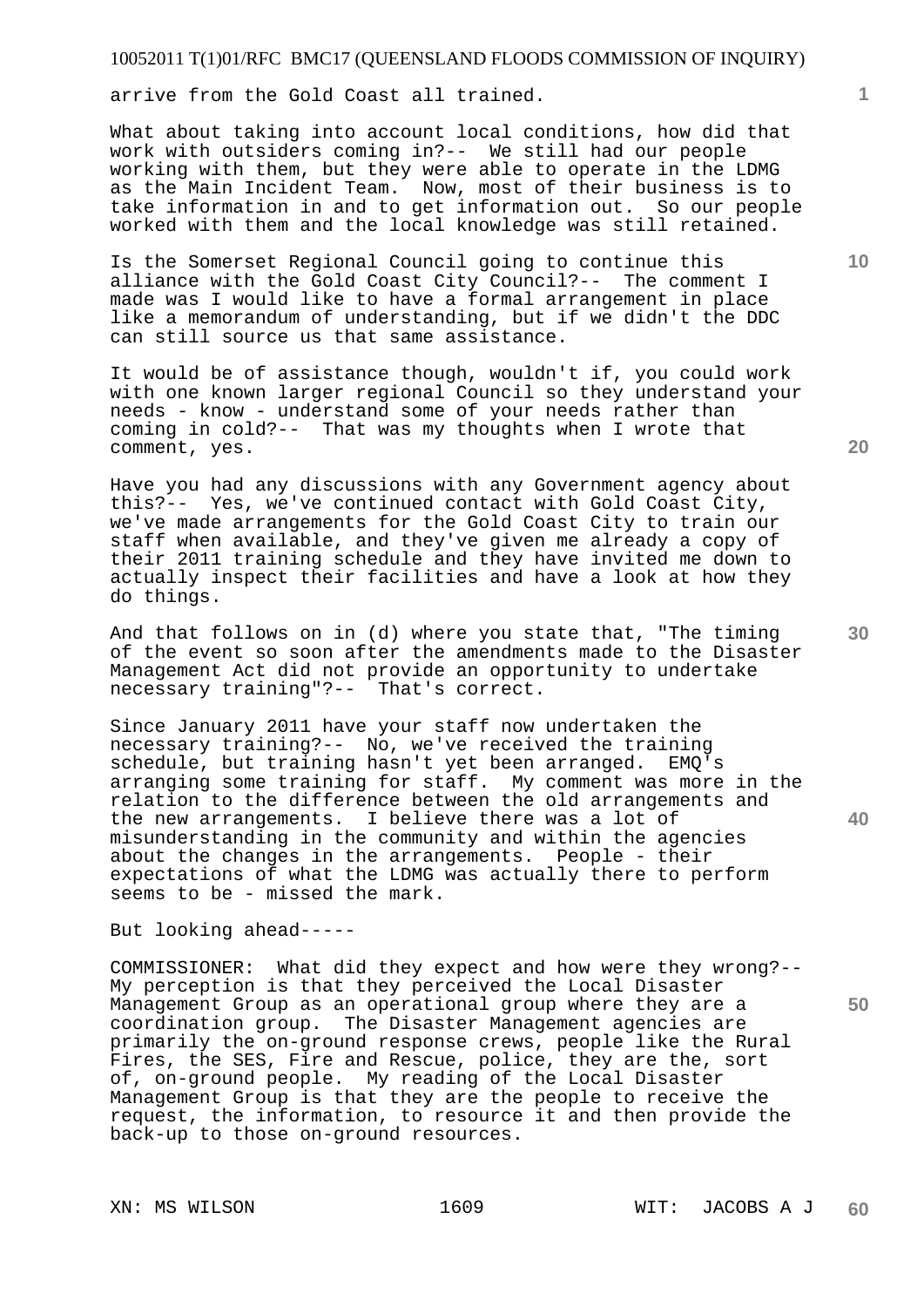And how do people mistake that? How is that shown?-- The old arrangements were slightly different. I don't think they had a full understanding of the difference. I mean, I have listened to the presentations yesterday and read some of submissions and I don't think they have an understanding of the new arrangements.

When you say "they", do you mean the public at large?-- Oh, the public definitely, but also the agencies, I think, there needs to be - I have taken that on board from the LDMG, we need to work with our agency partners to make sure that the subagencies also understand the arrangements.

Thank you.

MS WILSON: And then looking ahead for future training for your staff-----?-- Yes.

-----is there any - you said there's been - you have got a schedule of training that is coming up?-- Yes.

When is this training going to be undertaken?-- I don't have a date on that yet, sorry.

You don't know a date or there is no date?-- Don't know don't know - there is no planned date yet.

And then in (e) you talk about the loss of the local disaster centre was a problem?-- Yes.

And that "Council's looking to incorporate features in the new hall being build at Esk to allow it to be used if the main centre is lost"?-- That's correct.

What new futures would you incorporate to assist in disaster management?-- The coordination centre we've got is duel purpose, but we fitted it out with numerous power points, computer connection points, whiteboards, overhead projectors, those sorts of things so it could operate as a coordination centre. The new civic centre that we're building, there was no plans to have a room fitted out like that in it, but we've thought that for the small amount of money, it would be worthwhile doing as a standby room in case we have the situation occur.

And the Council is also looking at options for standby power as well?-- Yes.

Are you aware of the Guardian Software System?-- I have seen a short demonstration through the DDC, yes.

Are there any plans for the Somerset Regional Council to take on the Guardian Software?-- We're investigating that because we're aware that other people use different systems and we'd like to look at it what our possible future partners are using rather than just jump in and buy Guardian now.

Now, previously you talked about debrief-----?-- Yes.

**10** 

**1**

**20** 

**40**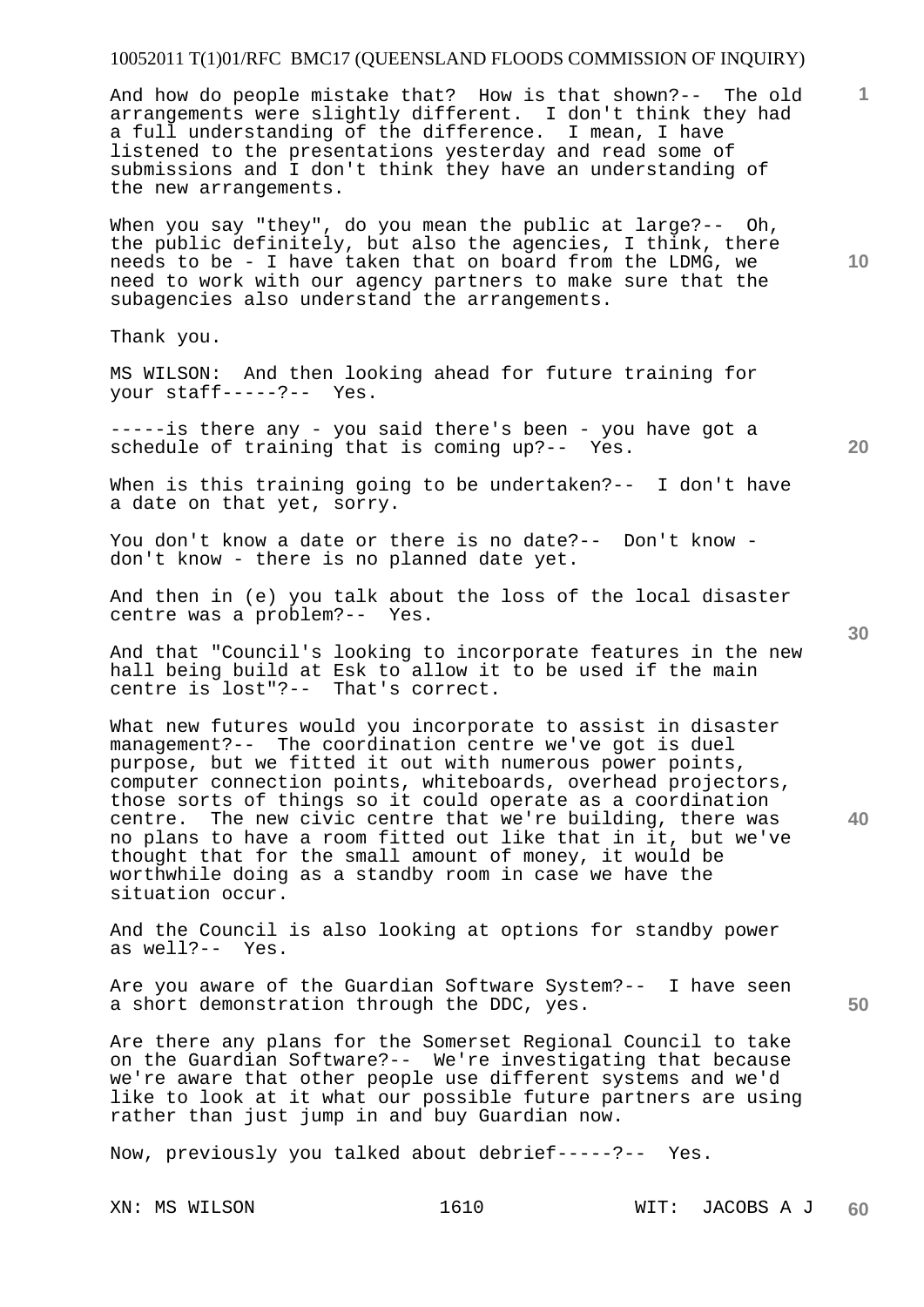## 10052011 T(1)01/RFC BMC17 (QUEENSLAND FLOODS COMMISSION OF INQUIRY) XN: MR O'DONNELL 1611 WIT: JACOBS A J **1 10 20 30 40 50**  -----in relation to the flooding events?-- Yes. Is - there has been lessons learnt from what occurred in January this year?-- Oh, yes. Are they going to be incorporated in the Disaster Management Plan for the future?-- Yes, definitely. There's a review plan of the plan to take into account the changes. We've under I think is the third round of those local mitigation plans we can get funding to get that reviewed and obviously this experience will be a major part of that. And when is all this going to be taking place?-- Supposed to be in the next few months. Thank you. I have no further questions. COMMISSIONER: Mr O'Donnell, do you have any questions? MR O'DONNELL: Yes, I do. Thank you, Commissioner. Do you have both of your statements there?-- Yes. Would you mind turning up the most recent statement. If you look at the - there's some e-mails sent on Christmas Eve?-- In my most recent statement? Yes, at the back of it, it's Exhibit 325?-- Sorry, my second statement has no e-mail, so they might be in this stuff that I was given yesterday. All right. Have a look at that?-- Yeah, can I ask which e-mails we're referring to? Sent on Christmas Eve?-- Yes. One from Adcock to Susan Pitkin?-- Yes. Another from Robert Bain to - to Adcock?-- Yes. The question was put to you they were communications between Somerset Council and Seqwater. In fact, if you read them closely they're between the Council and the Water Group Manager?-- Yes, yes, that's a mistake, yes, sorry, that's correct, yes. And you understood at the time the Water Group Manager was a different statutory authority from Seqwater?-- That's correct. And could the witness see Exhibit 21, please? If that could be brought up on the screen. What's come out is the manual that governs the operation of Wivenhoe and Somerset dams?-- Yes. Have you seen that before?-- I have read it, yes.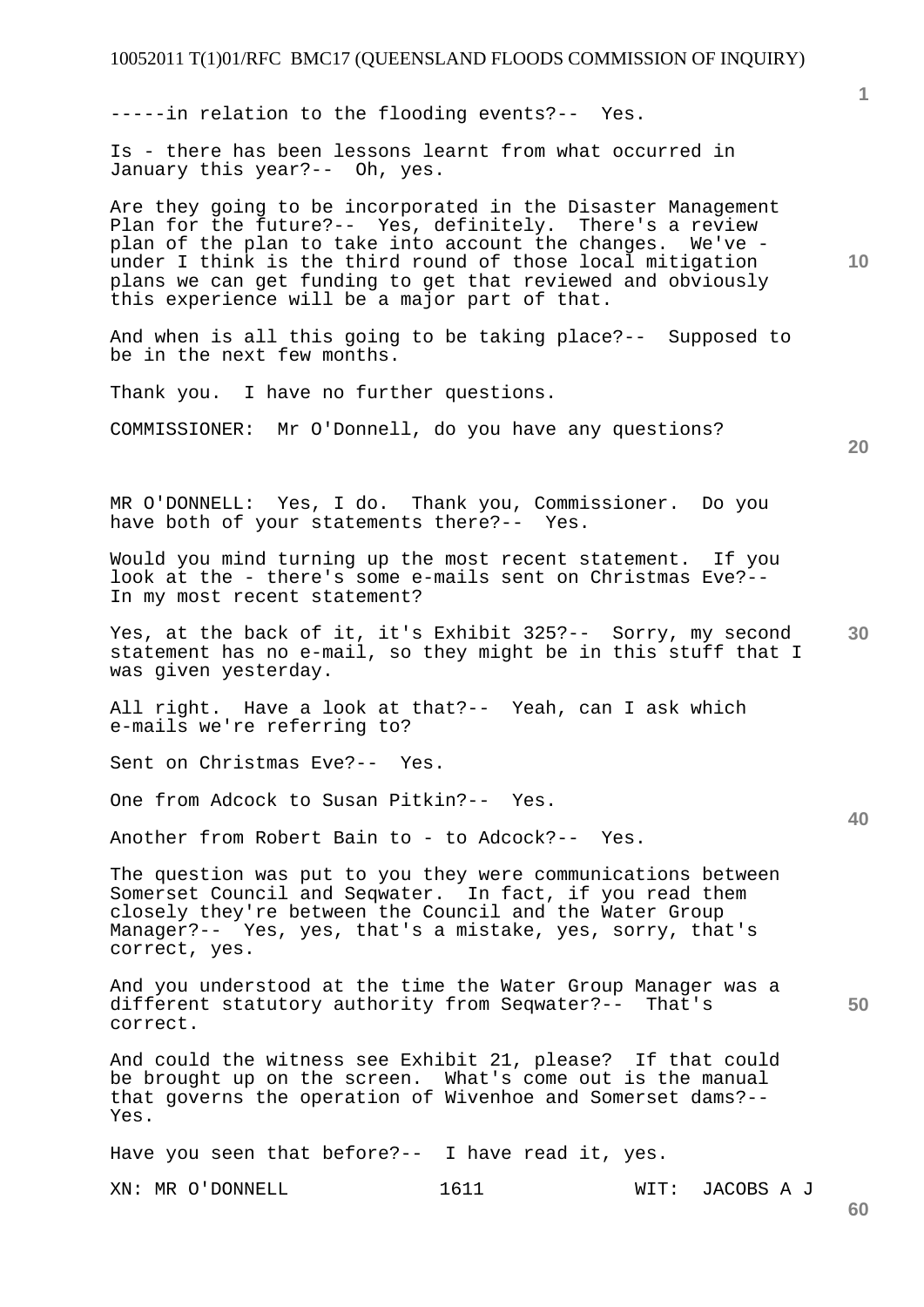And the Council had a copy of it prior to the 2011 flood event?-- That's correct.

Okay. And you had understood it? You understood the difference - there were different procedures as to how the dams would be operated?-- To the level that I needed to know it, I understood it, yes.

If we can look at page 50, please. That shows the agencies holding control copies of the manual, and it included the Somerset Council?-- Correct.

If we go back to page 29, please. Sorry, go back even further, page 27. That strategy W2, then on the following pages are other strategies, is W3, W4. Did you have an understanding prior to the January 2011 flood event that strategy 2 involved releases from the dam which would produce a flow at Lowood not to exceed a rate of 3,500 cumecs?-- Correct.

And that was thought to be the highest rate you could have at Lowood without causing significant damage, without causing flood?-- I actually thought it was for downstream reasons, I didn't realise it was to do with Lowood, no, that wasn't my understanding.

**40** 

**50** 

**20** 

**1**

**10** 

XN: MR O'DONNELL 1612 WIT: JACOBS A J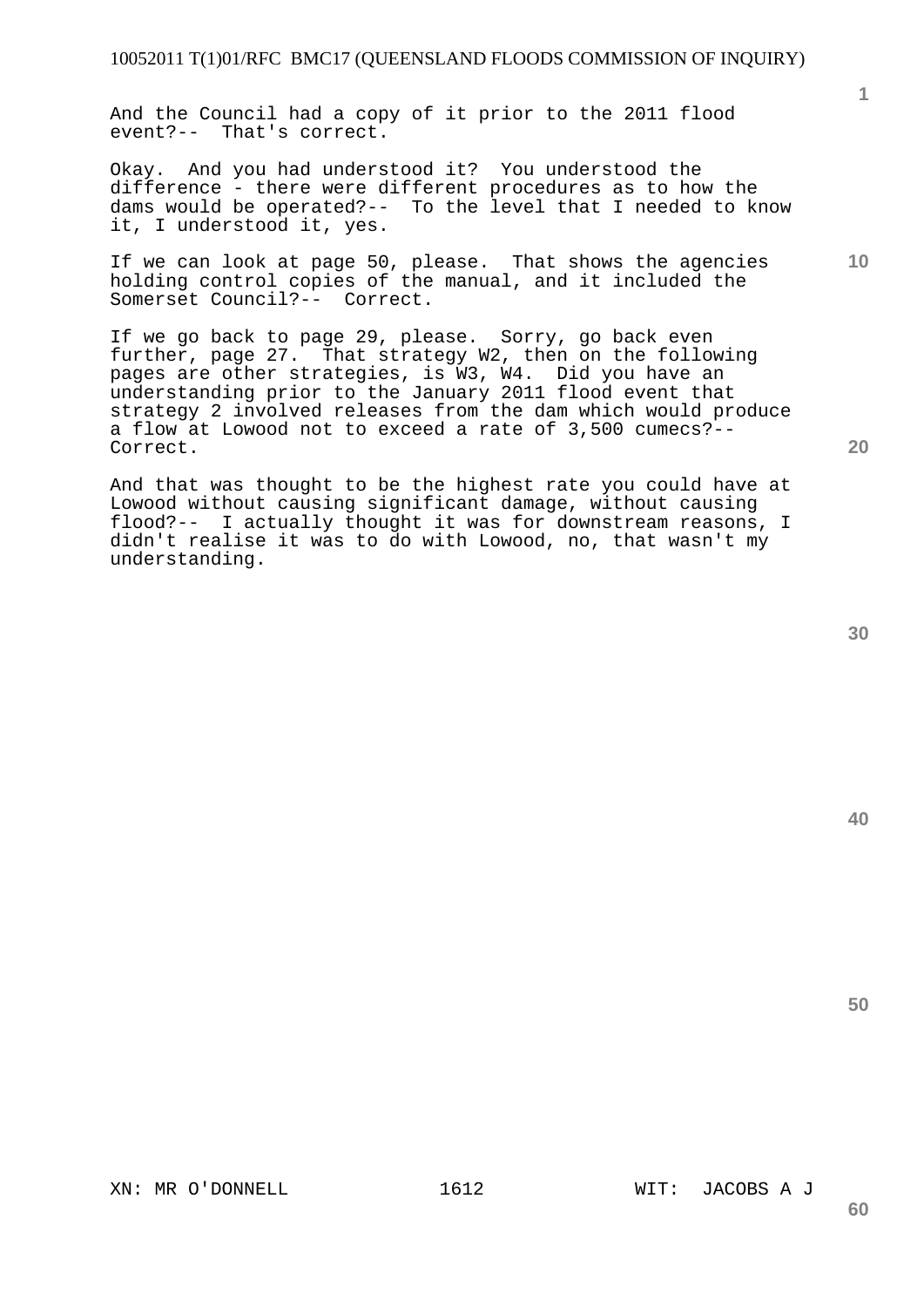Can we look at page 28? That was a strategy of releases from the dam designed not to produce a flow at Moggill greater than 4,000 CUMECS?-- Correct.

You understood that-----?-- I understood that one, yes.

-----was a higher rate of releases from the dam?-- Yes.

But below a level which would cause downstream flooding, that's right?-- Correct.

And then page 29, strategy W4, you understood that was a dam safety strategy?-- Yes.

When the water was at or about to cross the '74 level, it would authorise much higher releases from the dam?-- Yes.

Which would necessarily cause downstream flooding?-- Yes.

And you understood all of this prior to the January '11 flood event?-- Yes.

In your second statement, if you turn, please, to paragraph 10B? "I did not receive any telephone calls on Tuesday 11 January advising of the need to allow outflows to match inflows." The reference to outflows matching inflows is an abbreviated way of saying the strategy W4?-- That's correct.

Where you understood under that strategy, the releases from the dam were governed by what was necessary in order to match the inflows to the dam?-- Yes.

Right, thank you. Close up Exhibit 21, please. Can I deal with some formal arrangements that were in place between the Council and Seqwater prior to the January '11 flood event? There was a Wivenhoe Dam Emergency Action Plan?-- Yes.

**40**  Can I show you copies of that, please? You're familiar with the document?-- I'm aware of the document. I'm not familiar - term "familiar"?

Haven't read it lately?-- No.

No, I understand. Council had it prior to January-----?-- Council has a copy of it, yes.

If you look on the second page, heading "Distribution Authorisation Revision Status", item number 8 lists the Council-----?-- Yes.

-----as on the distribution list. So, the Council would have had a copy?-- Yes, we have a copy.

You see the date in the bottom right-hand footer, September 2010?-- Yes.

Is it likely that the Council had a copy from that time on?--

XN: MR O'DONNELL 1613 WIT: JACOBS A J

**20** 

**50** 

**10**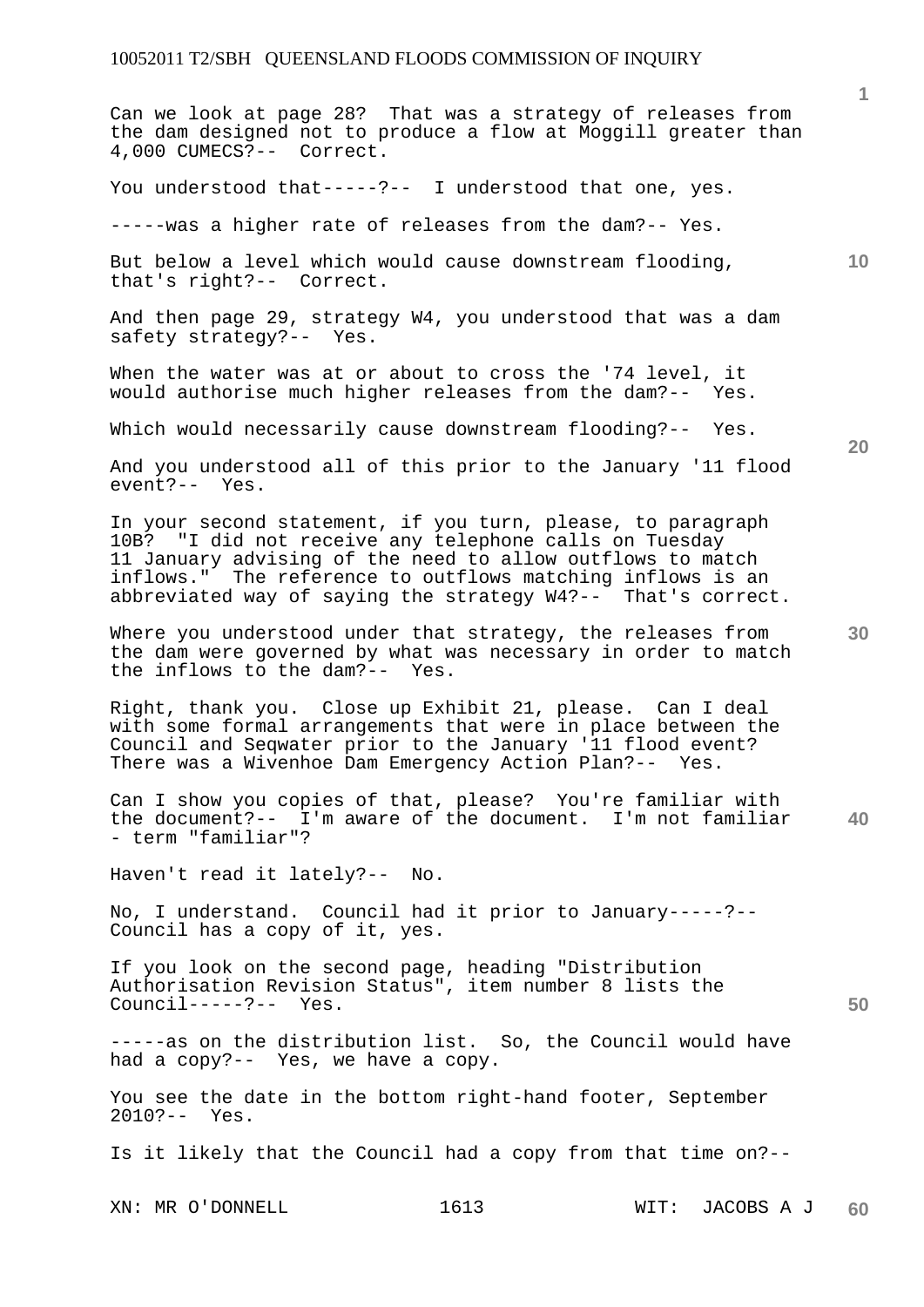We had previous copies. That was the latest revision we were given.

Sure. We see on the following page, the dates of the previous versions of the plan?-- Yes.

And the Council had always been copied in on each revision?-- Correct.

We see on page 14, a list of agencies and responsibilities?-----

COMMISSIONER: Is that the right page?

MR O'DONNELL: Page 4 of 14. You see the responsibilities of Seqwater, and then the Flood Operation Centre, and further down the page, "Responsibility of the Regional or City Council"?-- Yes.

Were they your understanding of the arrangement regarding responsibility should there be an emergency concerning the Wivenhoe Dam?-- Yes.

As at the January flood event?-- Yes.

Then there's a listing of a variety of emergencies ranging from floods to earthquakes, to impacts with other objects, and then in Appendix A, there's a contact register, which on the first page, at the foot of the page, against the agency Flood Operation Centre, gives you the name, work phone numbers, mobile, after-hour phone numbers of the flood engineers?-- Yes.

And you knew you could contact them during the flood event?-- Yes.

And, correspondingly, on the next page, it gives contact details for the Somerset Council. So the flood operations engineers could contact representatives of Council during an event?-- Correct.

And you're listed as the first one?-- Yes.

Thank you. You can close that up, thank you. I'll tender that document, please, Commissioner.

COMMISSIONER: Exhibit 327.

ADMITTED AND MARKED "EXHIBIT 327"

MR O'DONNELL: As well as the emergency action plan, I want to suggest there was another document in place recording or setting out formal arrangements between the Council and Seqwater called a, "Protocol for Communication of Flood

XN: MR O'DONNELL 1614 WIT: JACOBS A J

**10** 

**1**

**40**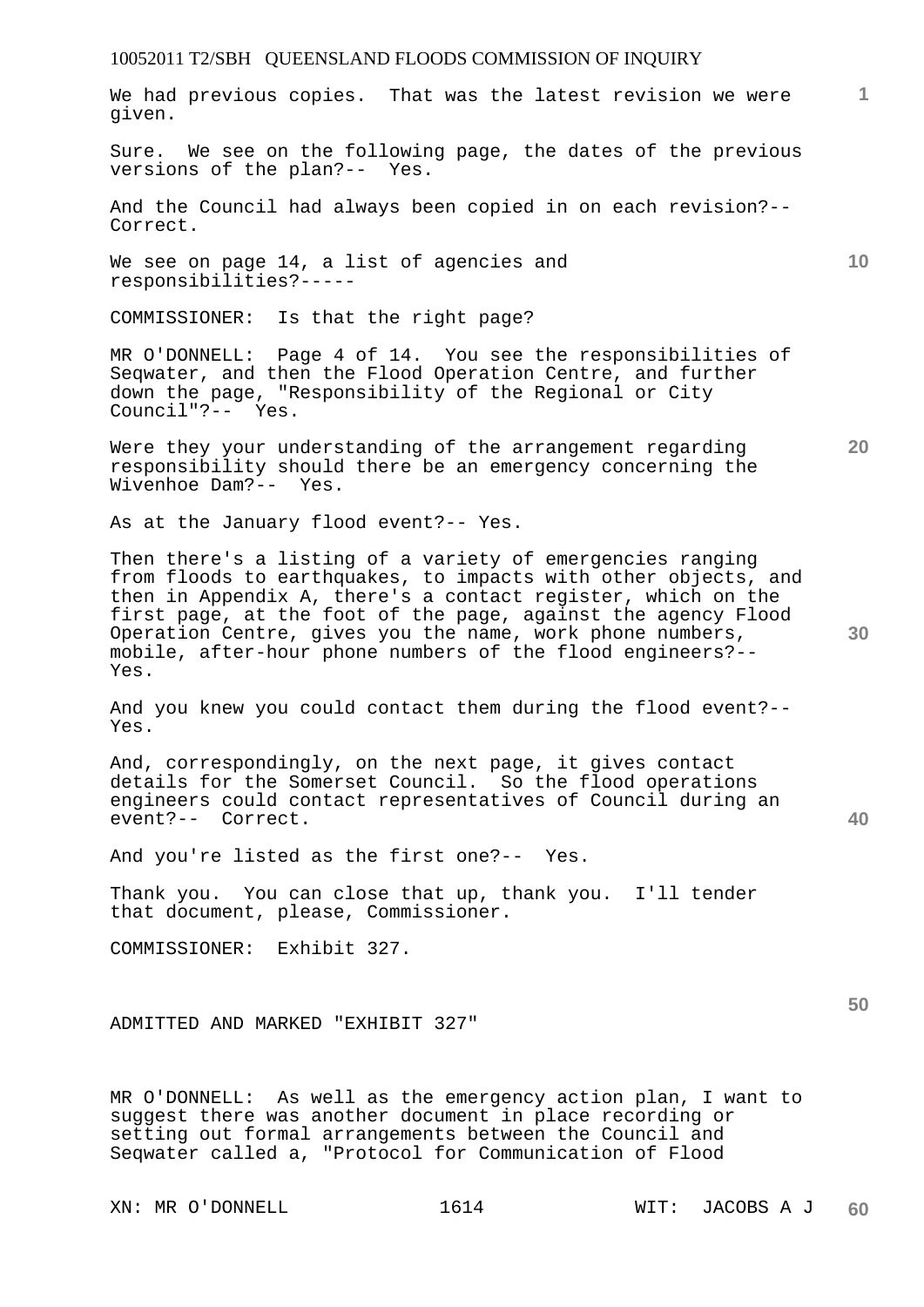Information"?-- No.

You don't recall that?-- I recall the document, but I don't believe it was in place. I don't think Council accepted what was in that document.

Let me show you that first, please. It's in Mr Morris' witness statement, Exhibit 2.

ASSOCIATE: Sorry, what exhibit number was it?

MR O'DONNELL: Exhibit KJM2.

COMMISSIONER: The witness statement is an exhibit, is it? Mr Morris' witness statement is an exhibit, is it, or not? Which Mr Morris are we talking about?

MR O'DONNELL: I think it is Ken Morris from the Brisbane City Council. He hasn't yet been called to give evidence.

COMMISSIONER: All right.

MR O'DONNELL: Commissioner, do I have it wrong?

COMMISSIONER: My associate is looking hard, so give her a moment.

**30**  MR DUNNING: Commissioner, if I could assist, I have some recollection of other cross-examination on this statement and I had thought it was actually tendered in the course of it. I've asked my solicitors to try and track down the exhibits to see if that recollection is right.

COMMISSIONER: Mmm.

MR DUNNING: If it was, it will have been in those sittings in the - about the middle of April. Sorry, Commissioner, I may have been mistaken about that. We've done a search of the exhibit list via Morris and we haven't found anything.

COMMISSIONER: And I've looked at my own handwriting and I don't think I can see it either, but I wouldn't guarantee it. Well, my associate has magically conjured it up.

MR O'DONNELL: We have an alternative source for the document. It's in a witness statement that hasn't yet been tendered of Robert Drury.

COMMISSIONER: Mmm.

MR CALLAGHAN: It might also be in Mr Robertson's witness statement, or exhibited to that. That's certainly been tendered. It will have it if it's there.

MR O'DONNELL: We have it in Mr Drury's. We have copies of Drury's statement here.

COMMISSIONER: Well, that can be got up electronically,

**10** 

**20** 

**1**

**50**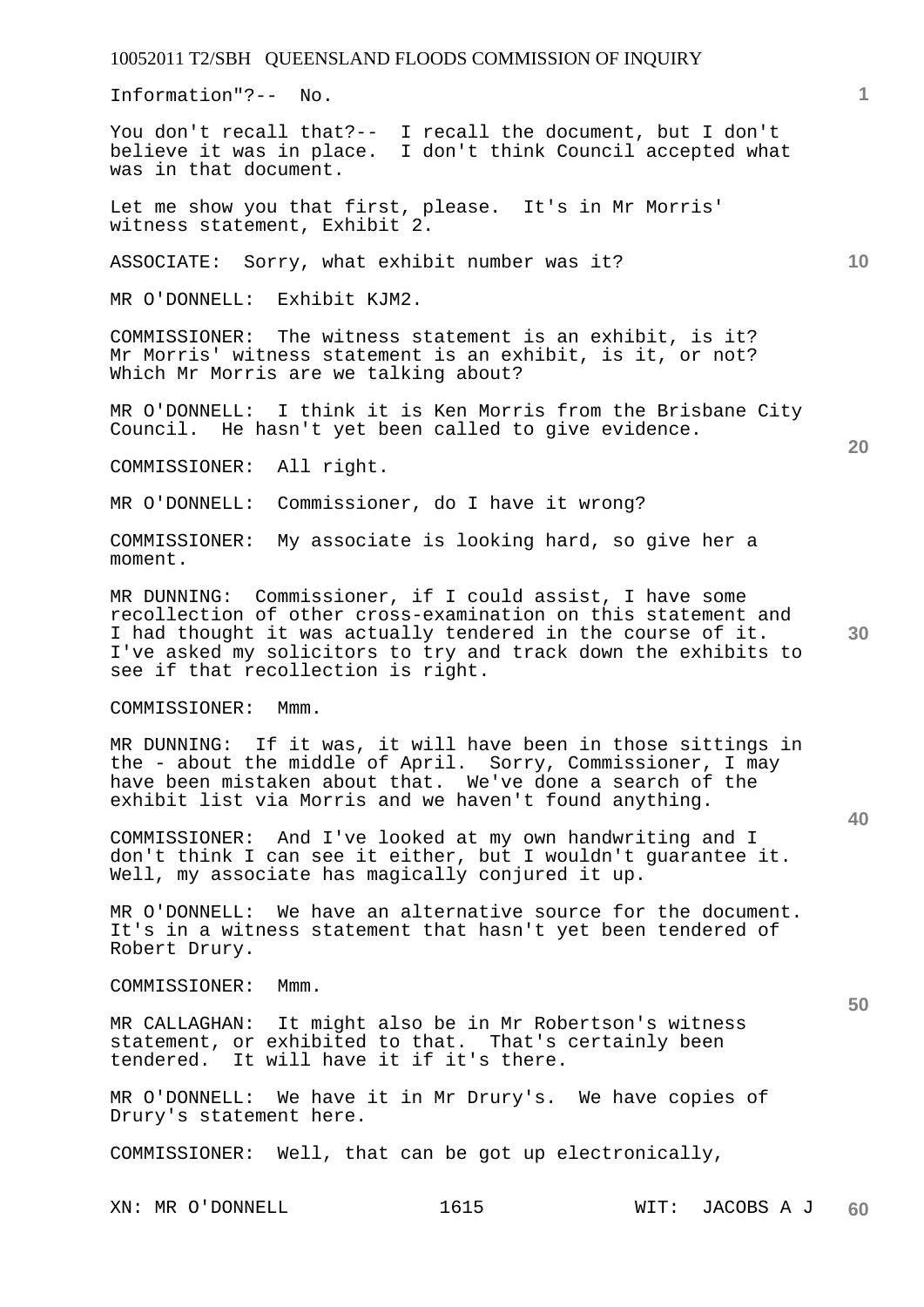because that's already been scanned, so - so what exhibit do we think it is to Mr Drury's statement, do we know?

MR O'DONNELL: Yes, it's in RD2, commencing at page 7. Letter from the Premier. Mr Jacobs, read the letter from the Premier, and then behind it is the protocol?-- Yes, I'm aware of the draft protocol, I'm just not aware of the protocol being in place.

The protocol was designed to regulate communications in the event of flooding between Seqwater and the various councils - Brisbane, Ipswich and Somerset. That was the intent of it?-- It was a communications agreement as to who would say what, but I don't believe it was ever signed off by the parties.

No, that's right, it wasn't signed off, but it was - the document was drafted and circulated and the various councils and Seqwater commented and made revisions of it; that's right, isn't it?-- We have had meetings related to it and drafts that we changed, yes.

And we see the letter from the Premier of 22 November at page 7, after noting the "collaborative spirit in which the attached draft protocol has been developed", in the third paragraph, last sentence, the Premier suggests that, "The protocol should be implemented on an interim basis pending its finalisation and formal sign-off by the four parties to the protocol."?-- I'm not privy that that ever happened, no. It's not part of my knowledge.

So, you're not aware of any acceptance by the Somerset Council to follow the Premier's suggestion of adopting this protocol on an interim basis?-- That's correct.

Did you read the protocol?-- Yes, I have.

And did you see that if you look on page 2, under the heading "Monitoring and Assessment", it sets out a process to be followed with responsibilities of different agencies. If you look at the second last dot point on page 2, "Seqwater shares predicted flood water releases with the Bureau of Meteorology and with the Councils." On the next page, "The Bureau undertakes modelling of the Brisbane River catchment and its river systems using the Seqwater advice of releases. The Bureau participates in technical discussions with Seqwater, the Council, Ipswich Council and Somerset Council and share modelling results, then the Council undertakes modelling assessing impacts for their communities." And then halfway down that page there's a dot point commencing, "In the case of flood water release, Seqwater coordinates the completion of technical situation reports" - TSRs - "which go to the relevant local governments."?-- That's correct.

That, in fact, happened during the January flood event?-- That's correct.

Seqwater did prepare technical situation reports and they were circulated to the Somerset Council?-- They prepared them and

XN: MR O'DONNELL 1616 1616 WIT: JACOBS A J

**60** 

**30** 

**40** 

**50** 

**20**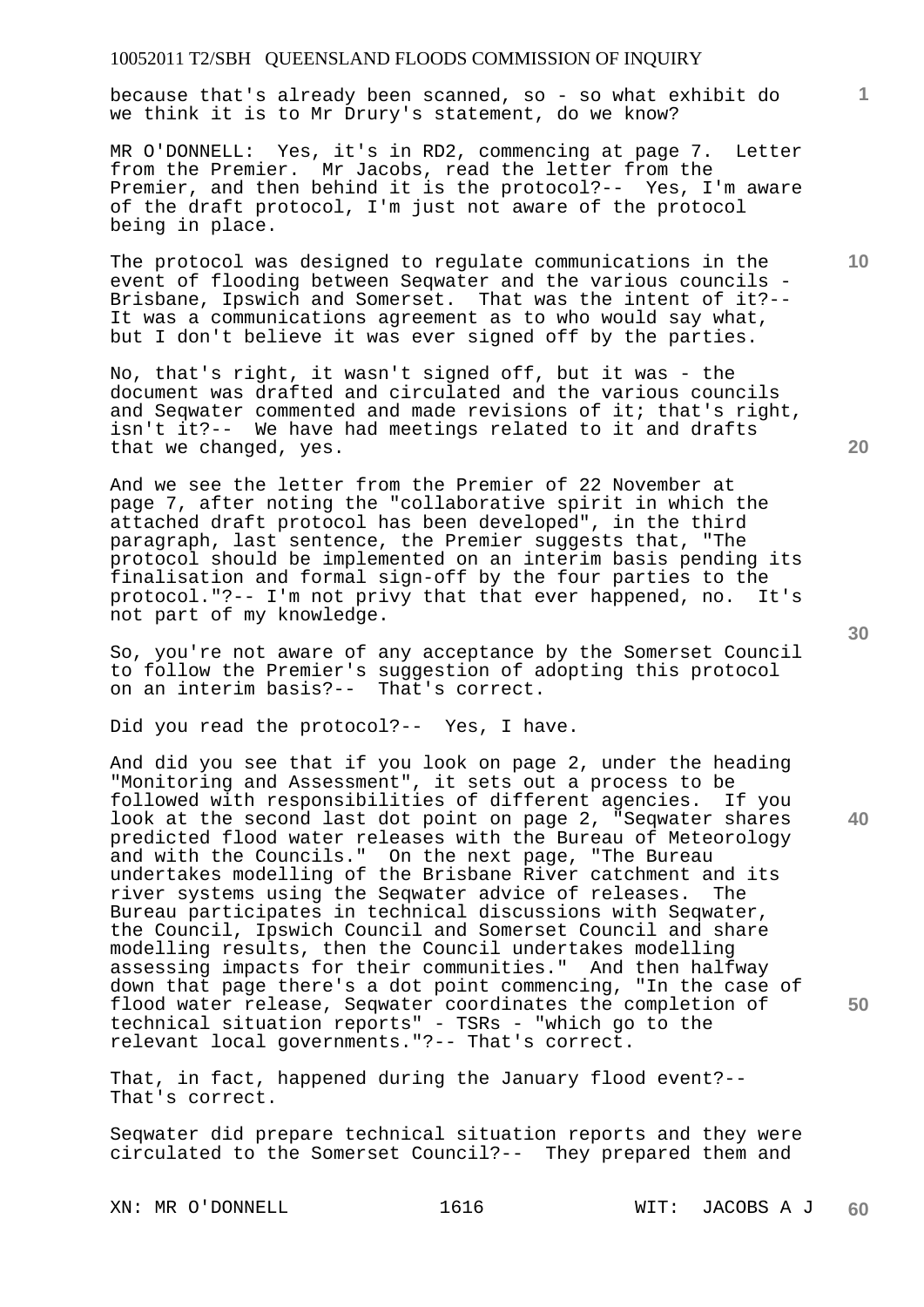they were sent via E-mail to Somerset Regional Council, yes.

And that was by Mr Drury?-- And the Flood Operations Centre, yes.

And on the next page, page 4, halfway down the page, under "Public Communication Issues", the second paragraph, "The Bureau of Meteorology, local governments and the relevant State Government are to maintain continuing discussions to ensure conflicting information is not released to the public.", and then sets out the process for harmonising public communications, and emphasises in the second dot point for local governments, the second sentence, "Local governments have primacy of public communications within their community.", and that was how it operated in the January '11 flood event. Seqwater would notify releases from the dam to, amongst others, Somerset Council. The Council had primary responsibility for notifying its own community?-- Are you saying from this draft it has or we-----

I'm saying that's how it operated?-- That's how it operated.

In the January flood event?-- Yes.

And the procedure of issuing the technical situation reports from Seqwater discussed in this draft protocol was, in fact, followed-----?-- Yes.

-----during the January flood event?-- In fact, they did more. Seqwater provided me with better information because we'd had discussions that Council doesn't have - hydrological expertise. Brisbane City does and Ipswich does, but we don't, and Seqwater was actually providing me with some information on how different water courses would impact on the total flow in the Brisbane River. So, they were providing more than this protocol.

Is it right then that there were three forms of communication from Seqwater to the Council during the January '11 flood event. One was the technical situation reports sent by E-mail?-- Mmm.

And I'm suggesting they were sent by Mr Drury?-- I thought they came from the Flood Operations Centre.

I was going to suggest there were separate E-mail communications from the Flood Operations Centre?-- The Flood Operations Centre arrived every time. There was the odd time I got something from the Flood Operations Centre that wasn't backed up with something from Mr Drury. It only occurred once or twice, but there was the odd notice that came from the Flood Operations Centre by itself.

Yes. Sometimes the Flood Operations Centre would send out a report. Shortly after that, Mr Drury would send out-----?-- That's right.

-----the technical situation report which seems to

**10** 

**1**

**20** 

**40**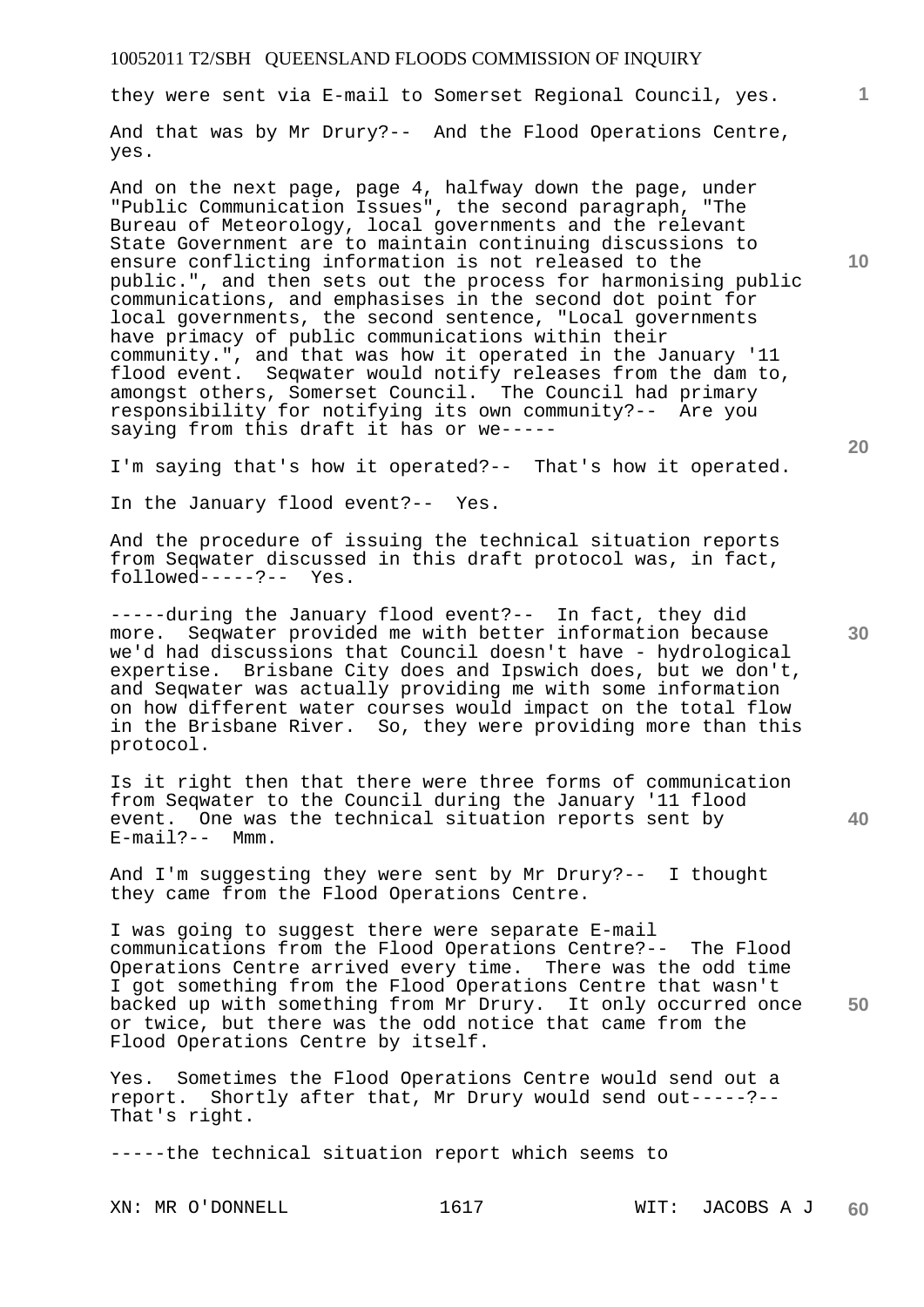| embody-----?-- Yeah, they're the same. They have the same<br>information in them.                                                                                                                                                                                                                                                                                                                                                                                                                                                                                                            | $\overline{1}$  |
|----------------------------------------------------------------------------------------------------------------------------------------------------------------------------------------------------------------------------------------------------------------------------------------------------------------------------------------------------------------------------------------------------------------------------------------------------------------------------------------------------------------------------------------------------------------------------------------------|-----------------|
| They embody E-mail from the Flood Operations Centre?-- That's<br>correct.                                                                                                                                                                                                                                                                                                                                                                                                                                                                                                                    |                 |
| And also there was telephone contact?-- Yes. To me, yes.                                                                                                                                                                                                                                                                                                                                                                                                                                                                                                                                     |                 |
| They would ring you?-- They would ring me.                                                                                                                                                                                                                                                                                                                                                                                                                                                                                                                                                   | 10 <sup>°</sup> |
| And sometimes you would ring the Flood Operations Centre?--<br>That's correct.                                                                                                                                                                                                                                                                                                                                                                                                                                                                                                               |                 |
| You knew you could ring them 24 hours a day during the flood<br>event?-- Yes.                                                                                                                                                                                                                                                                                                                                                                                                                                                                                                                |                 |
| And you found them helpful to deal with?-- Very much so.                                                                                                                                                                                                                                                                                                                                                                                                                                                                                                                                     |                 |
| You comment in your witness statements on the extent to which<br>you did and did not receive information about water releases<br>from Wivenhoe, so I want to walk you through some of the<br>communications you had with Seqwater during the January '11<br>flood event. To do that, I need to take you to some of the<br>E-mails which are all in Mr Drury's witness statement. So,<br>you've got volume 1. I need to give you volume 2 as well.<br>Sorry, I'm mistaken. I want to take the witness through some<br>of the E-mails which are in Mr Drury's statement, volumes 1<br>and $2.$ | 20              |
| COMMISSIONER: Can you give me attachment numbers, or-----                                                                                                                                                                                                                                                                                                                                                                                                                                                                                                                                    | 30              |
| MR O'DONNELL:<br>We've got the page numbers, but we've also got<br>hard copies.                                                                                                                                                                                                                                                                                                                                                                                                                                                                                                              |                 |
| COMMISSIONER: Well, if you can readily take out a set of hard<br>copies, that might be a good idea for this witness, and we'll<br>try and get it up on the screen as well.                                                                                                                                                                                                                                                                                                                                                                                                                   |                 |
| MR O'DONNELL: It might be quicker with hard copies, I think.                                                                                                                                                                                                                                                                                                                                                                                                                                                                                                                                 |                 |
| Do that then.<br>COMMISSIONER:                                                                                                                                                                                                                                                                                                                                                                                                                                                                                                                                                               | 40              |
| MR O'DONNELL: In the witness statement, there's an Exhibit<br>RD5-----?-- Sorry, not in these documents you're talking<br>about? It's in these documents, is it?                                                                                                                                                                                                                                                                                                                                                                                                                             |                 |
| Yes?-- In volume 1?                                                                                                                                                                                                                                                                                                                                                                                                                                                                                                                                                                          |                 |
| Volume 1.                                                                                                                                                                                                                                                                                                                                                                                                                                                                                                                                                                                    | 50              |
| COMMISSIONER: You are looking at the bottom right-hand corner<br>of the page; is that right?                                                                                                                                                                                                                                                                                                                                                                                                                                                                                                 |                 |
| MR O'DONNELL: Yes, your Honour.                                                                                                                                                                                                                                                                                                                                                                                                                                                                                                                                                              |                 |
| COMMISSIONER: And if you keep looking and you go far enough,<br>you will find RD5-1, and so on?-- Yes, thank you.                                                                                                                                                                                                                                                                                                                                                                                                                                                                            |                 |
|                                                                                                                                                                                                                                                                                                                                                                                                                                                                                                                                                                                              |                 |

XN: MR O'DONNELL 1618 WIT: JACOBS A J **60**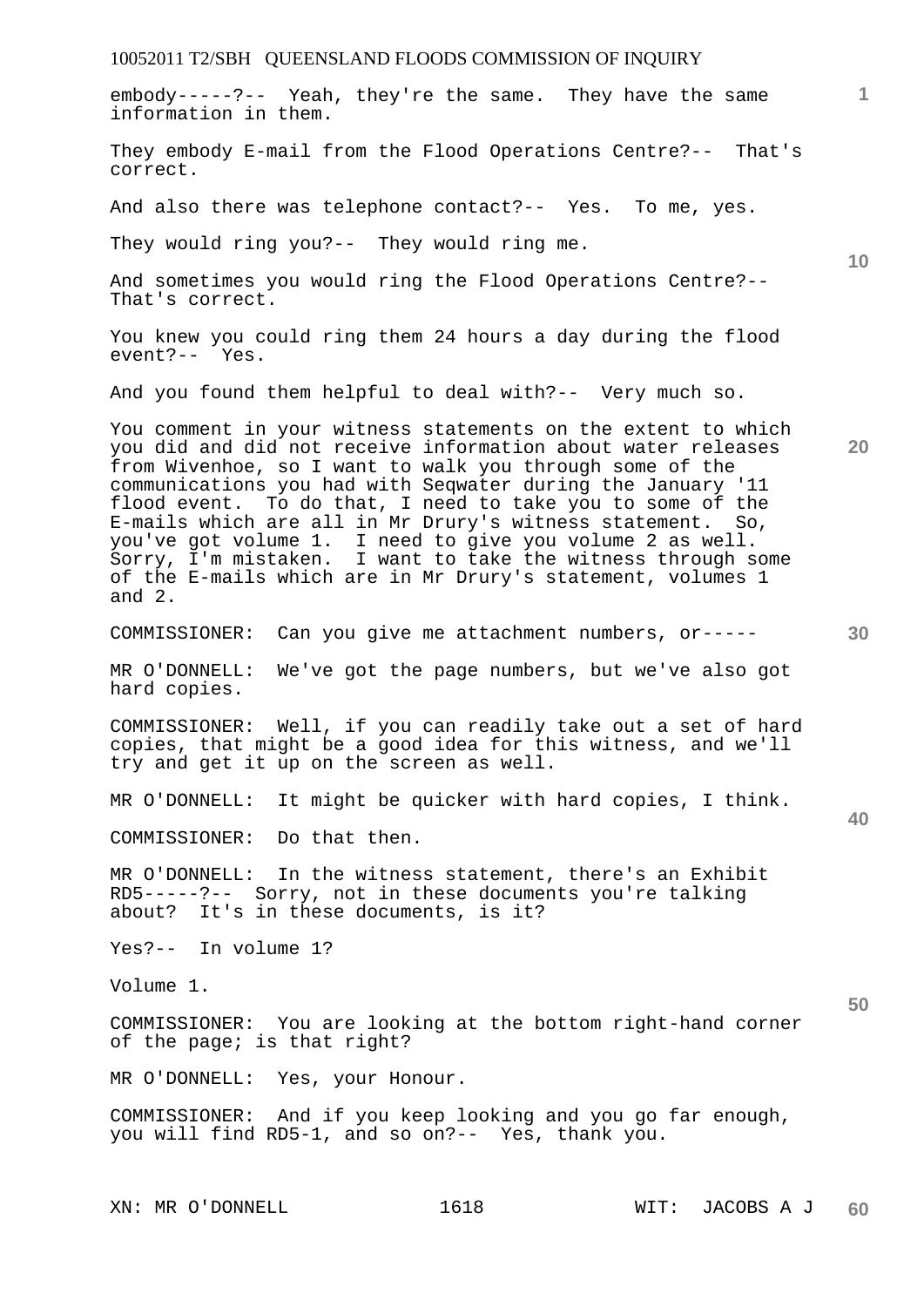## 10052011 T2/SBH QUEENSLAND FLOODS COMMISSION OF INQUIRY **1 10 20 30 40 50**  MR O'DONNELL: Now, we are going to pages within RD5. They are all paginated. If you look first at 164?----- MR URE: Madam Commissioner, I wonder if I could be provided with a copy of this, please? COMMISSIONER: Yes. Take this one, Mr Ure, and I'll combine with Mr Cummins. MR URE: Thank you, Madam Commissioner. MR O'DONNELL: 164 should be an E-mail sent on Sunday the 9th at 6.15 a.m., and that's sent from the Duty Engineer, and you understood that was from the Flood Operations Centre?-- Correct. Now, your name doesn't appear in the list of addressees. Is it correct the copy that goes to you is via the names Deb Chandler and Mailbox?-- Mailbox, yes. That's through Council's official mail server. We receive all inward correspondence through the Mailbox. Okay. And who's Deb Chandler?-- My PA, who is also a customer service officer. So, you would receive this?-- Yes. On the 9th? And then at 173, there's an E-mail about an hour and a quarter later from Rob Drury, and your name is mentioned as an addressee?-- Yes. And this E-mail at 173 effectively embodies the E-mail at 164?-- That's correct. Now, would it go to the same E-mail address?-- It goes through the Council's main server at the office, yes. Right. And if you pass over, please, to 224?-- I would note with that last one you made the comments on the Sunday, so that would have gone to our system, but I receive a phone call from Rob before he sends those E-mails, because it's on the weekend and----- And in the phone call, would he just outline for you what's in the E-mail?-- Summarises what he's doing - what the changes are. And I'm looking at 224. That's an E-mail from the Duty Engineer at the Flood Operations Centre, Sunday the 9th at 5.51, which you received?-- I didn't receive this one until much later, but I got a phone call in relation to it. When you say you didn't receive it, does that mean it wasn't electronically received?-- That's correct, sorry, yes. It was sent to the system, but I didn't have access, because of the isolation, until much later, but I've just read the content and I got a phone call on this one.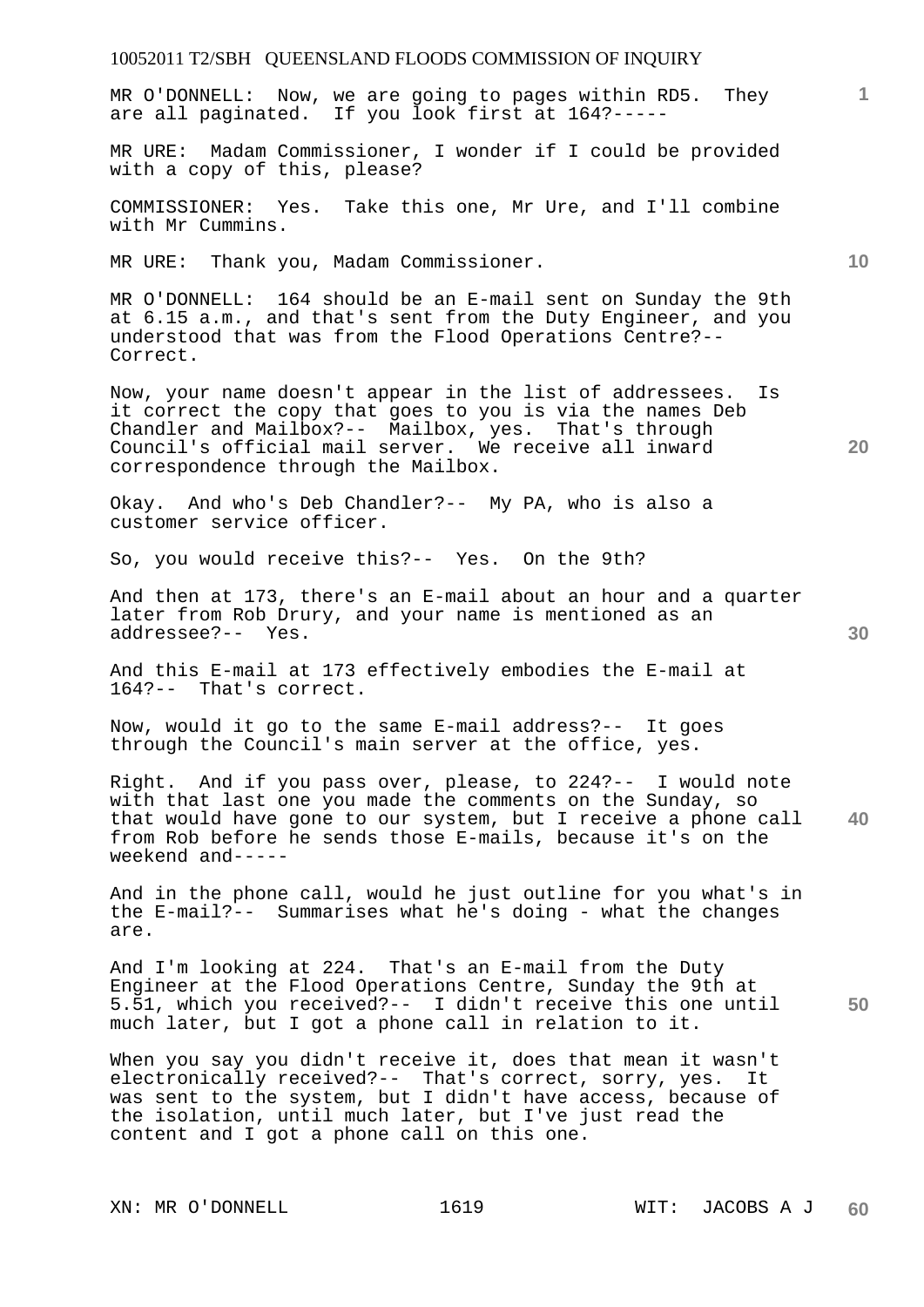Okay. So it tells you under "Rainfall" what rain has been falling recently in the catchment. And after a prediction for the next few days, tells you a severe weather warning is current for heavy rainfall in the dam catchment areas, and under the "Wivenhoe Dam" heading, fourth line, it tells you, "The current strategy is to maintain flows around 1,600 CUMECS in the Brisbane River for the next 24 hours." Missing out the next sentence, "Releases may have to be increased significantly during Monday, depending on the rain in the next 12 to 24 hours."?-- Yes.

And this is the E-mail you refer to in your more recent statement at paragraph 8A; is that right?-- I believe that's correct.

On the last page of the E-mail, under the impacts downstream of Wivenhoe, in the second paragraph, he told you at that stage Fernvale and the Mt Crosby Weir Bridge would not be affected for the next 24 hours, but there was a strong possibility that if the predicted rainfall fell, higher releases from Wivenhoe might be necessary which could impact on the bridges?-- That's correct.

In fact, there were some telephone calls later that evening telling you that the bridges had to be closed?-- I received a telephone call telling me that they were likely to be closed Monday afternoon. That was the last communication I had, because I was surprised to find it closed Monday morning when I woke up.

Could we bring up the flood event log, please, Exhibit 23? If we look on the 9th of January at 7.10 p.m., please?

ASSOCIATE: Sorry, could you please repeat the date and the time?

MR O'DONNELL: 9 January, 7.10 p.m..

COMMISSIONER: Did you say 7.10?

MR O'DONNELL: Yes. You see an entry, "FOC called Tony Jacobs advising higher releases from the Wivenhoe. 3,000 CUMECS are expected and will be necessary in view of heavy rain in the last three hours."?-- I don't recall that at all.

You don't recall that at all? Then if we look on the same day at 10.15 p.m., a call to you, advising the Fernvale Bridge closure was likely?-----

COMMISSIONER: That's 12.15?

**10** 

**1**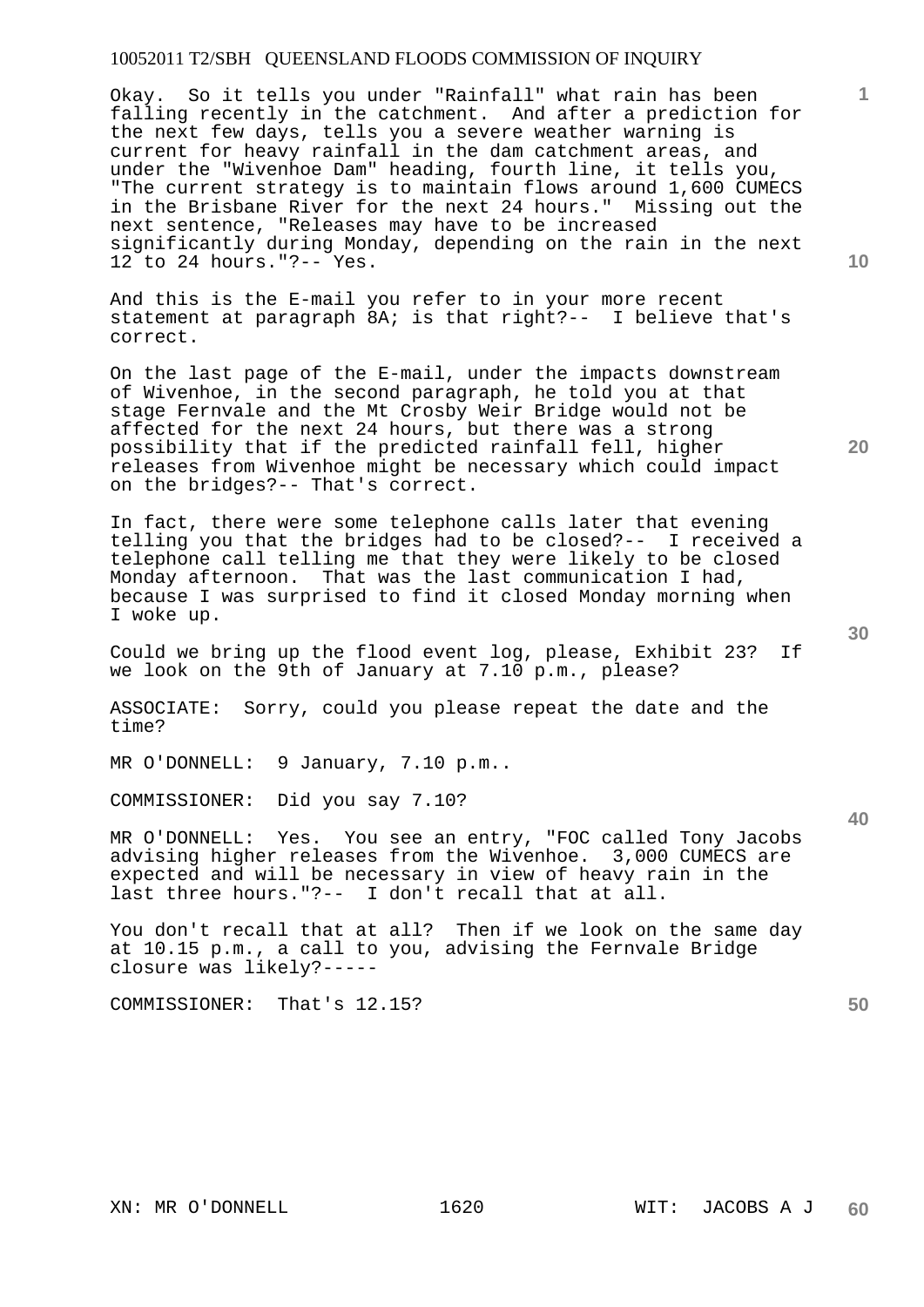MR O'DONNELL: No, 10.15

COMMISSIONER: Oh, sorry, I was misreading.

MR O'DONNELL: Can you recall that?-- I have read that. I recall getting phone calls advising that the bridge was closing. I'm not sure what you're asking me.

Well, I'm suggesting that there was a conversation as recorded in that log. Someone from the Flood Operation Centre called you and advised you that the Fernvale bridge closure was likely?-- Yes, I remember calls telling me that the Fernvale bridge was going to be closed Monday, yes.

Well, I'm suggesting it's telling you that the closure is likely to be sooner rather than later?-- Not my recollection. I just remember I had phone calls telling me it was closing Monday, but I'm-----

All right. Look at the entries at 10.45. This isn't with you, but it's confirming closure of the Mt Crosby weir bridge. Then at 11.25 there's a conversation about the closure of the Fernvale bridge. Then at 11.30 it suggests that someone called you and left a message advising of the situation, that is the situation about the closure of both bridges?-- Yes, I don't remember getting them - I don't remember messages, I remember getting some phone calls on the Sunday about the imminent closure of the bridge.

All right. If we can go back to the e-mails, please. If you look at page 232. That's an e-mail you received about 9.04 p.m.?-- I didn't - I didn't personally receive this e-mail, no. It went to the system.

When did you see it?-- I think I got these e-mails on the Thursday when I returned to the Esk office.

Didn't see it before Thursday?-- Not this one I don't think. There were a few sent through to me on the Monday. This was a Sunday one, wasn't it? Yeah.

This is Sunday evening?-- Yes, Sunday. It was after Monday when I advised Rob that my home e-mail was the contact point for a short period because the work was out. One sent to the office, because I didn't get back to the office Monday, I didn't download until I got back on Thursday.

Well, in your witness statement, your most recent witness statement, paragraph 8(a), you refer to receiving e-mails from Seqwater advising of dam releases on the afternoon of Monday, the 10th?-- On the afternoon of Monday the 10th, would that be after I'd contacted Rob and told him to send them to home?

Well, you tell me. It's in your witness statement, paragraph (a) if you want to look at it.

COMMISSIONER: What is it that you're putting, Mr O'Donnell?

**10** 

**1**

**30** 

**20**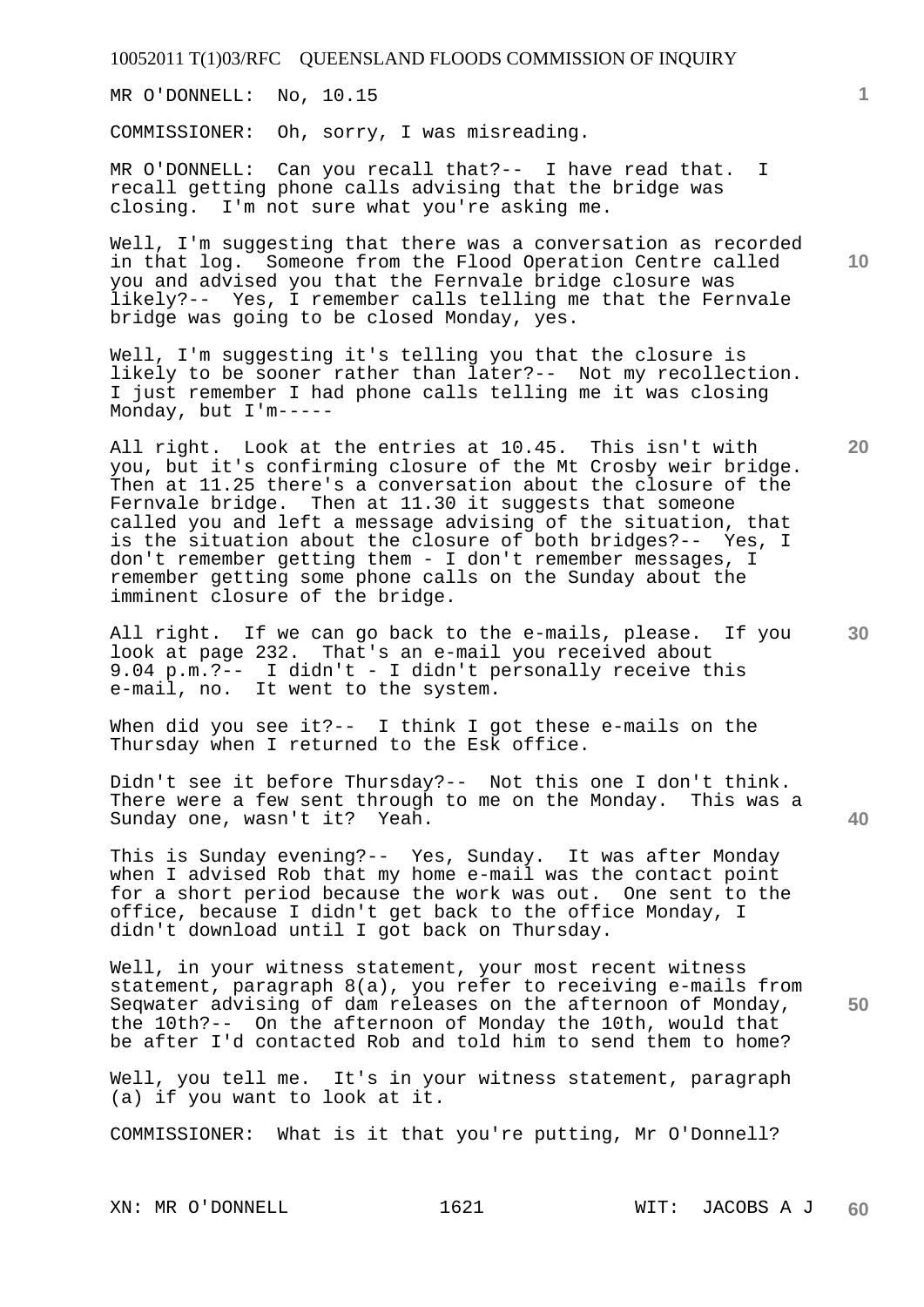## 10052011 T(1)03/RFC QUEENSLAND FLOODS COMMISSION OF INQUIRY **1 10 20 30 40 50**  MR O'DONNELL: I'm suggesting that Mr Jacob did receive the e-mails on the 9th, and I'm going onto the 10th. COMMISSIONER: Well, 8(a) is clear enough for the 9th, not so much for the 10th though. MR O'DONNELL: Well, 8(a) says he received dam release information on the afternoon on Monday the 10th. COMMISSIONER: I'm not sure about that. It's whether that relates it back to an advice on the 9th telling him about the 10th as - but at any rate----- WITNESS: That's correct, that was relating to advice I received on the Sunday about closure on a Monday - an expected closure on Monday. MR O'DONNELL: Let's just press on and look at some more of the e-mails. You tell me if you received them or not. 255?-- I believe this was sent to the main server at the Council system. Did that indicate that you did or didn't receive it at the time?-- Not at the time, no. Okay. Do you say that for all the subsequent e-mails sent to Council system?-- Until the Wednesday - the Thursday - yeah, Wednesday. Okay. I'll just go through them quickly. 281, 291, the same for all of these?-- Yes, these were sent to the Council system, yes. All right. 404?-- Yes, I believe this was sent to my home e-mail. Is that Tone and Lee at Internode-----?-- That's it. -----dot "on" dot "net". So had you told Mr Drury to send the e-mails to your home e-mail address?-- Yes. Around the time of that e-mail, Monday afternoon-----?-- Yes. -----the 10th?-- Yes. So you did receive this one?-- I believe I did. There was some problem receiving e-mails when we had the power out, but this was at a time where I got home Monday night and I downloaded a few e-mails. So, yes, I think I did but things were pretty hectic at the time, but this one was one I think I did receive, yes. This one tells you significant rainfall had fallen in the dam catchment, and potentially significant rain is moving towards the catchment. Under the heading "Wivenhoe Dam", second paragraph tells you the current release is about 2,000 cumecs, and this will need to be increased to an outflow of 2,800 cumecs over the next nine hours?-- Yes.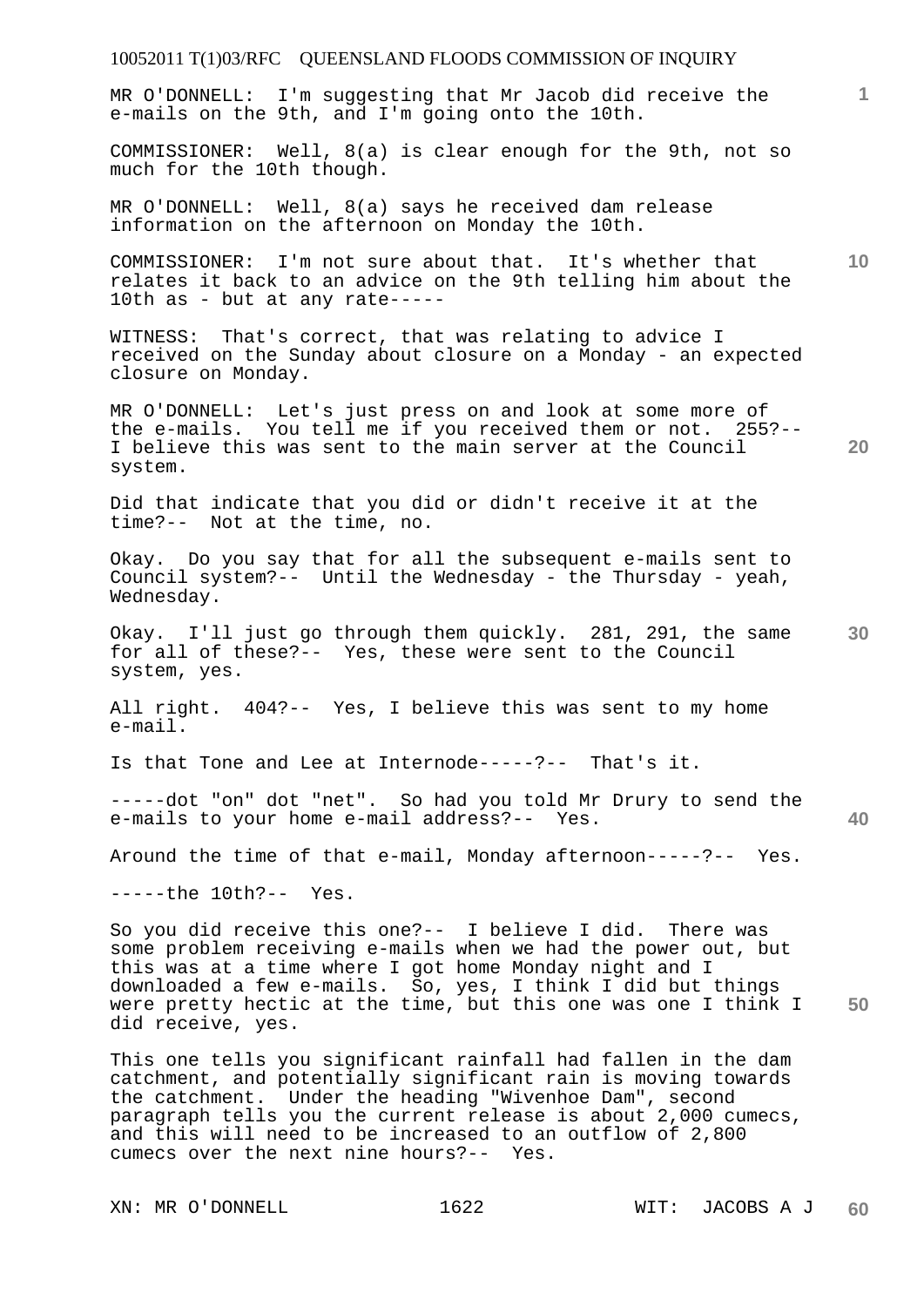So you knew that was very significant levels of releases from the dam?-- Yes.

Which would impact upon the community's downstream of the dam?-- It wouldn't cause any flooding downstream of the residential areas, no.

All right. Now, subsequent e-mails from the Flood Operation Centre at 408, and 420 continued to be sent to the Council e-mail address. I want to suggest you telephoned the Flood Operation Centre on the morning of the 11th at about 1.30 and advised them that the Council offices were flooded, e-mail addresses were no longer working, but you could be e-mailed on your home e-mail address?-- Are we talking - you said - which date, sorry, in time?

I'll show you the entry. If we could see it on Exhibit 23, please? The 11th of January, 1.30 a.m.?-- I believe there's some errors in that statement, the entry.

It refers to Tony Trace SRC?-- No, Tony Trace is Ipswich City.

Exactly. So Tony Jacobs is yourself at SRC?-- Well, I'm just not sure whether at 1 .30 a.m. I don't remember getting any calls on Tuesday. We're talking as in Monday night/Tuesday morning, aren't we?

**30**  Yes?-- I don't remember getting calls at 1.30 in the morning in relation to that.

COMMISSIONER: And that's not your e-mail address, I take it, that it's-----?-- No, no, that's the point, that is my e-mail address-----

**40**  That is your e-mail address?-- -----but they're referring to Tony Trace who they spoke to and I don't remember getting phone calls at that time of night. But again, I have no like, that could be just my memory. There's nothing in that if they did speak to me, they've just - the fact that we've confirmed my e-mail address is-----

MR O'DONNELL: Would Tony Trace at the Ipswich Council have had your home e-mail address?-- No, no, no, no.

So that could only have come from you?-- Yes, that's right. That's why I'm just reading it. There's an error in there, but if that came from me that's just confirming my e-mail address, isn't it?

Yes?-- Yes.

So that could have occurred?-- Oh, yes, it could have.

Can we go back to the e-mails then, please? If you look at 446. That's an e-mail from Rob Drury on the 11th of 6.38 a.m. The cc to Tony and Lee Jacobs, is that being sent to your home

**10** 

**1**

**20**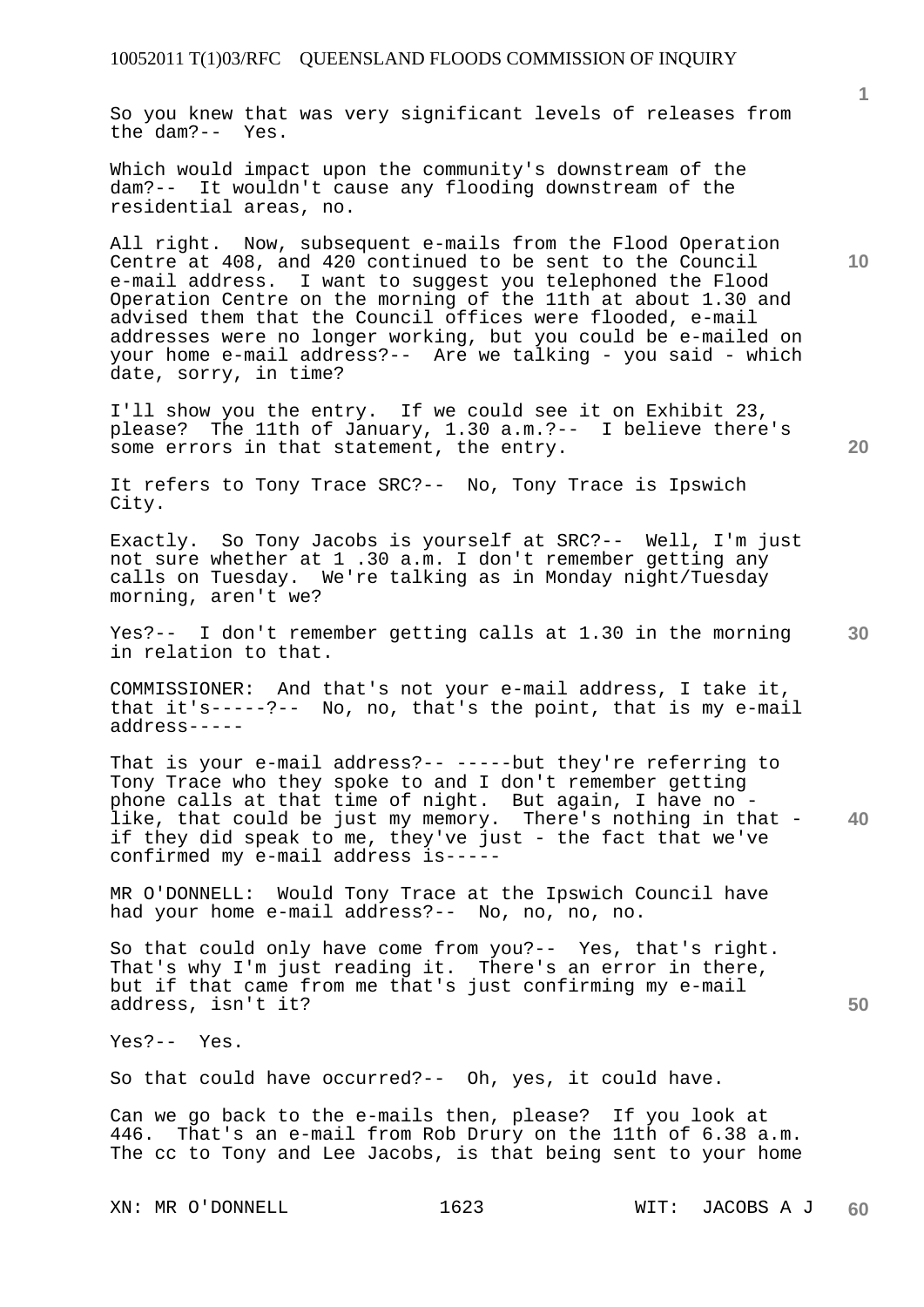e-mail address?-- That's correct.

So you would have received it?-- I'm just looking at 6.38. No, I don't believe I received that one until later because I'd left fairly early that morning and I don't believe I fired up my home computer before I went to work and the power went out about 6.30 on the Tuesday morning.

So you don't think you received this one?-- Well, I could read it if you'd like-----

Sure?-- -----and see whether it makes - yes, I think I did get this one because the last paragraph, "If further rainfall increased, dam releases may need to increase further and this may result in river flows in the lower Brisbane exceeding 5,000." I have recollection of that statement, but then unless it occurs in other e-mails.

All right.

COMMISSIONER: Do you have an BlackBerry on an iPhone?-- No.

MR O'DONNELL: Well, this told you that the situation was serious?-- Oh, yes, we knew it was serious.

And in terms of releases from the dam it was on the verge of very substantial releases if the rainfall continued?-- I didn't have an understanding of that, no. You're asking me hydrological questions. I was just responding to advice we were being given.

Well, the advice you were being given was that current rate of release was about 2,750 cumecs, there was flash flooding being experienced in the Lockyer. Reading here under "Wivenhoe Dam" section?-- Yes.

"And if the rainfall continues, the dam releases might have to be increase to the order of 5,000 cumecs"?-- That's correct, but that still wouldn't cause flooding in Fernvale.

But that would give you information which you might think was important to communicate to local residents?-- I don't understand your question. If it doesn't impact them, why would we communicate that with the local residents?

You didn't regard this as impacting upon local residents downstream from the dam?-- Not at 5,000 cumecs it wouldn't, no.

Then if you look at 483?-- Four eight three?

Four eight three. This is one sent from the Flood Operation Centre on the 11th at 12.11 p.m. Your named in the addressees as "Tony Jacobs (private)"?-- Sorry, where's my-----

In the addressee, the second line-----?-- Yes.

-----it says "Tony Jacobs (private)"?-- Yes.

**10** 

**1**

**30** 

**20**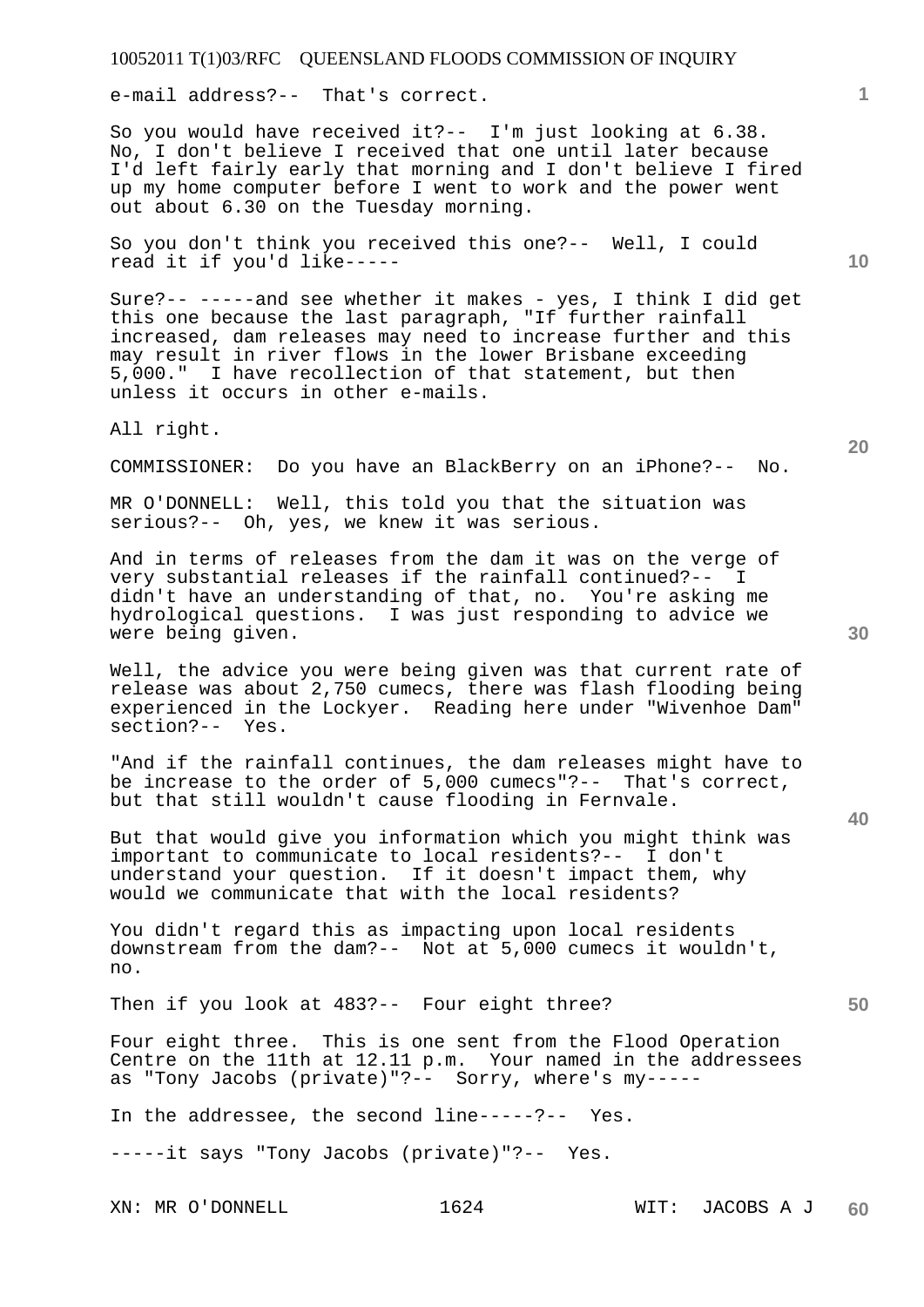Did you receive this as best you can recall?-- Not at the time it was sent, no.

You sure of that?-- Not at 12.11 p.m. I wouldn't have because I wouldn't have - I don't have instant access to my e-mails.

All right. Have a look at 507. That's an e-mail you sent back to Rob Drury on the 11th at 2.17 p.m.?-- Yes.

And you've done some calculations based upon dam releases of 6,000 cumecs?-- Yes.

So you have made a calculation of the total volume of water that would be released in a day at that rate?-- Yes.

Isn't that a calculation you have made following the e-mail at 483? You see 483 mentions 6,000 cumecs in the sentence commencing with number 2?-- No, it's not a calculation I would have made from that, no. I must have received advise somewhere that there was a flow in the river of 5,000 - oh, 516,000 megalitres per day, but otherwise I wouldn't have asked the question because if I had this it would have told me - oh, sorry, it doesn't refer to that 516,000.

No, it doesn't, but it does refer to two possible flow rates. Says if there's no further rainfall, the release will be around 4,000 cumecs by 1 o'clock, but if there is another 50 mil of rainfall, the releases could be of the order of 6,000 cumecs. Haven't you then calculated that at the rate of 6,000 cumecs the total releases in a day would be 516,000 megalitres?-- No, that's not correct. I have worked the other way, and somewhere along the line I'm dealing with a number. We get - the Flood Operation Centre talks in cumecs, the Water Group Manager talks in megalitres a day. I was trying to convert a number to an amount. So it doesn't confirm-----

You're trying to convert a rate to a quantity?-- Yes.

But haven't you got that rate from the e-mail at 483?-- No.

Where else did you get that 6,000 cumecs from?-- By working out what 516,000 megalitres a day was, and that's not referred to in that 483.

All right. So your e-mail at 507, what do you say was the source for that?-- I'm unsure. I can't find an e-mail that relates to that. I've looked.

All right. But regardless of the source of that, you then appreciated that the dam releases could be as high as 6,000 cumecs?-- I'm not sure whether I'm looking at dam releases or whether I'm looking at flows in the river, but, yes, I'm looking at something and I'm trying to figure out, or whether I'm looking at what I - I'm trying to work out to relate to what it is, I have no recollection of that.

XN: MR O'DONNELL 1625 WIT: JACOBS A J

**1**

**10** 

**20** 

**30** 

**40**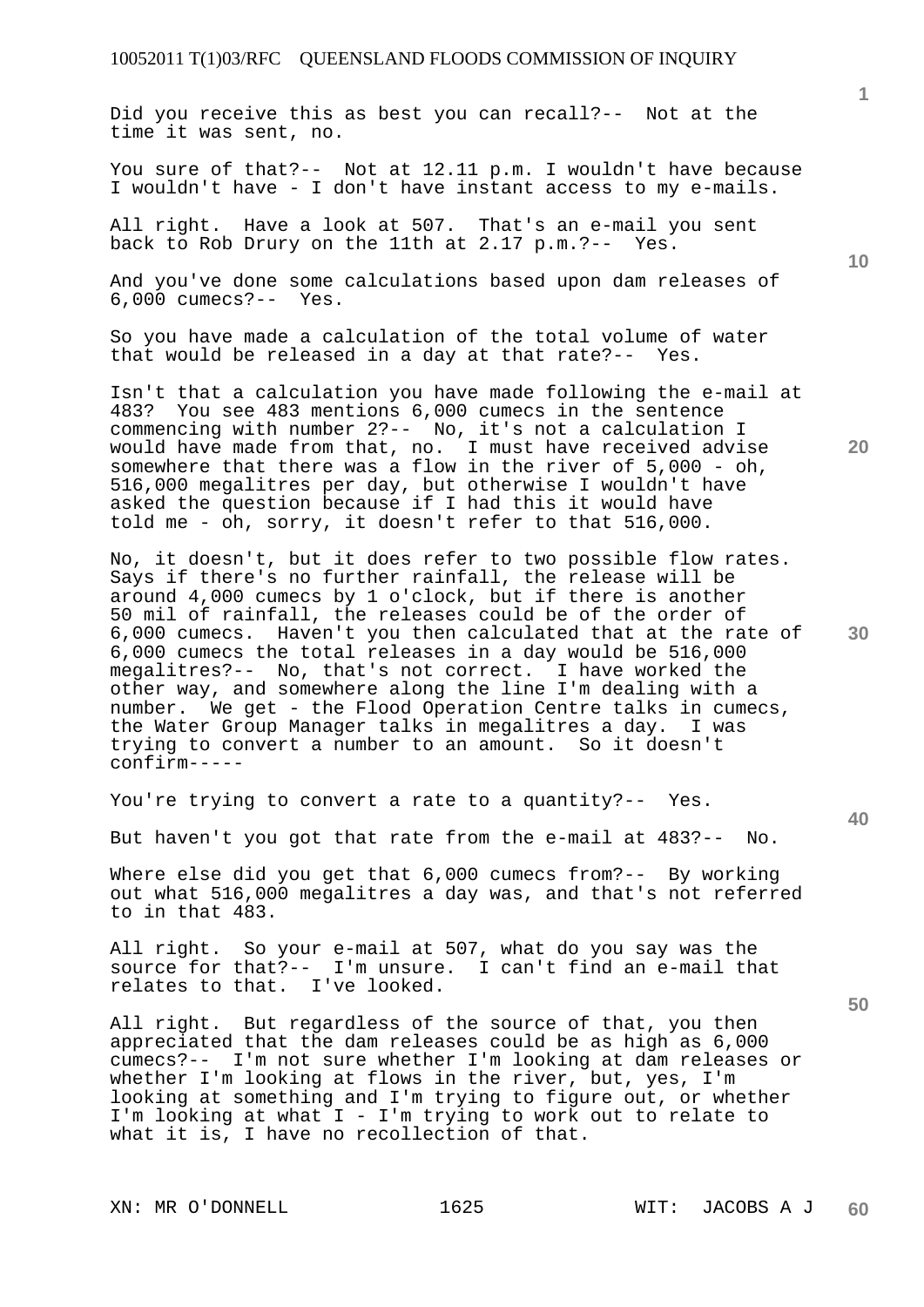So were you aware at this stage that the dam had moved to a strategy where outflows had to equal inflows?-- No, no, we weren't advised of that.

Can you suggest any other reason you'd be referring to a rate of 6,000 cumecs?-- No, I don't have knowledge of that. I can't recall - I can't recall at the time what I was looking for at that stage.

**10**  It seems likely that's referring to releases from the dam?-- I don't agree with that, no.

You don't agree?-- Oh, it would be referring to releases from the dam, but I don't know that I wasn't doing calculations for myself and asking Rob for advice on something.

No, but if the 6,000 cumecs is referring to releases from the dam it suggests that you had received information at that stage that releases of the dam were or might become-----?-- Might become.

-----6,000 cumecs?-- Or flows in the river might become 6,000 cumecs.

If it's flows in the river, you wouldn't be calculating the quantity per day, would you?-- That's where I was trying to find where the five thousand sixteen [sic] came from and I can't figure that one out. Whether I was just trying to relate that back to a figure that the - someone might give me.

The calculation of the quantity could only be referable to releases from the dam?-- Or flows in the lower Brisbane mid-Brisbane.

COMMISSIONER: It seems a bit unlikely anybody would be able to tell that any point in the river there would be 516,000 millilitres coming through?-- Megalitres.

Megalitres coming through?-- I suppose what I'm saying is I don't have a clear recollection of why I asked Rob that question. The trigger for me was 7,400 which was the '74 flows was what would trigger me as the alarm bell.

MR O'DONNELL: Then at 508, Mr Drury e-mailed back saying, "Correct"?-- Yes. That's correct.

But you - you don't e-mail to Mr Drury saying you don't know what the current releases from Wivenhoe are, or you need any further information from them about current releases or projected releases?-- I assume there must be an e-mail earlier on that references 516 megalitres.

None that I can take you to, Mr Jacobs. None from Seqwater?-- Neither could I.

But my point is at least by midday on the 11th, you're in contact with Mr Drury. You don't e-mail to him saying, "I haven't received any e-mails from Seqwater about what are the

**30** 

**20** 

**50**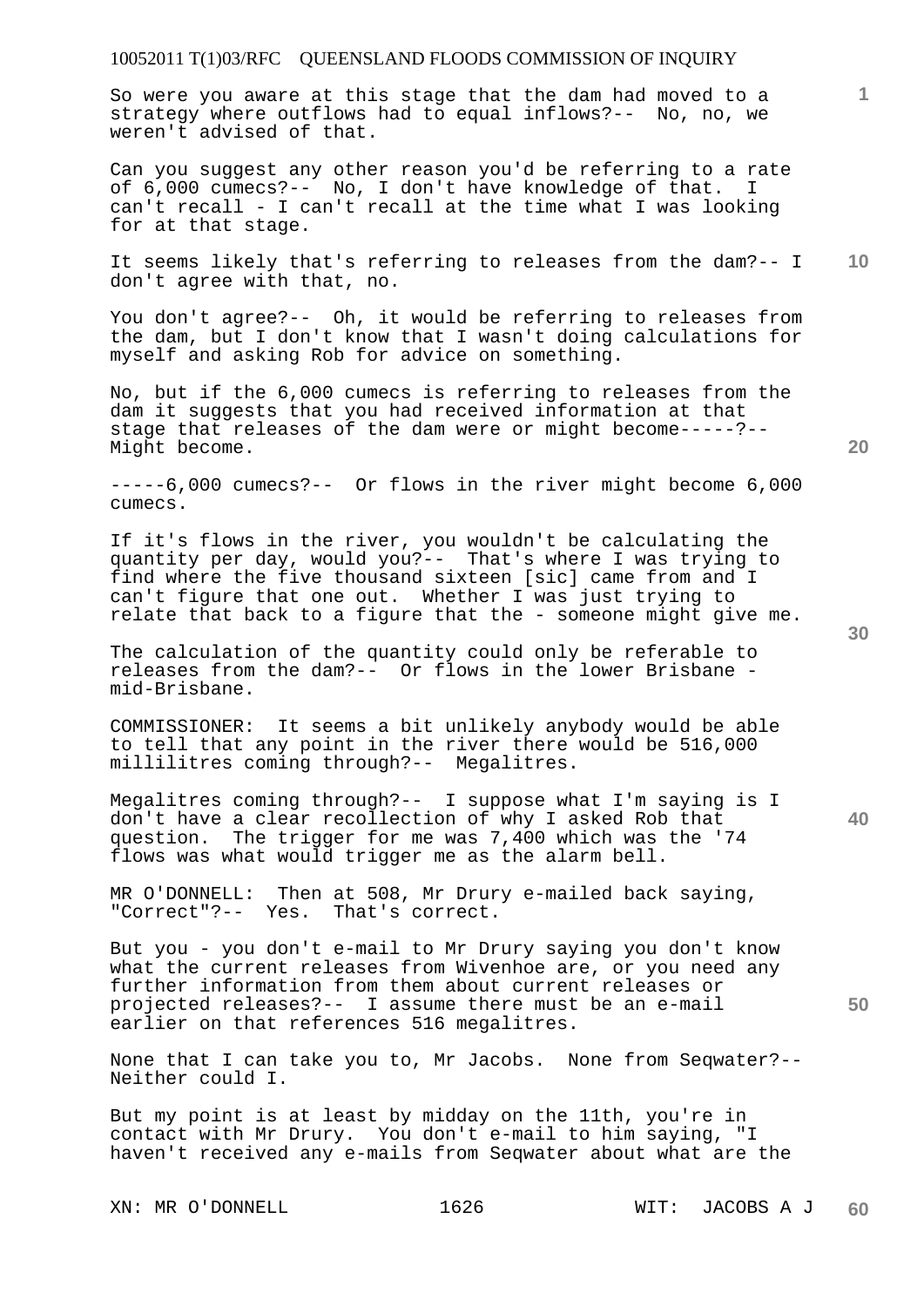current releases from the dam or what are the projected releases from the dam"?-- On the Tuesday when I fired up the laptop to try and download, it was left on for a period but we had no power and I didn't want to leave it on too long. So I'd leave - turn it on, download what e-mails I could, and then read them and respond to what I could, and turn it back on again and send. I received this some time Tuesday and sent that one back - or requested that from him and received that back, but I'm - in respect to it wasn't a reliable source because I couldn't get - the e-mails weren't coming through reliably because of the phone connection.

Well, do you think the previous e-mails we have seen that were sent to you on the morning of the 11th to "Tony Jacobs (private)" you did receive them?-- Yes.

Around that time you sent the e-mail to Drury at 2.17 asking him to check your calculation?-- That was sent from my laptop.

That's right?-- Yes.

And what I'm suggesting - or I'm asking you around that time did you receive or read the e-mails we've looked at from Seqwater about dam releases leading up to midday on the 11th?-- The ones that had been sent to my work e-mail would have come through, yes.

Yes. For example, the one at 403?-- No, not that one. It wasn't sent to my work e-mail.

It was sent to your home e-mail?-- That's correct. 12 p.m. January the 11th, which was Tuesday.

So do you say midday on the 11th, your only access was to e-mails that had been sent to your work e-mail?-- And that was very patchy and we had only intermittent phone reception.

**40**  Could you help me there? Something that's puzzling me is if that's right, at 2.17 we see at page 507, at 2.17 on that day you send an e-mail to Drury asking him to check your calculations, but you don't say to him, "I haven't been receiving information on dam releases. I don't know what's happening about the dam releases." No suggestion here in your e-mail you're unaware of the state of play with - with regard to dam releases?-- Correct.

Is that because you were aware of current information about the releases from Wivenhoe?-- No, I wasn't aware. I just agreed there was no statement in my e-mail regarding that.

Can you explain why you didn't ask Mr Drury to update you on releases from the dam?-- No, I can't.

Just give me a few moments. That's all I have.

COMMISSIONER: Thank you. Mr Kent, are you appearing for United Firefighters?

**10** 

**1**

**20**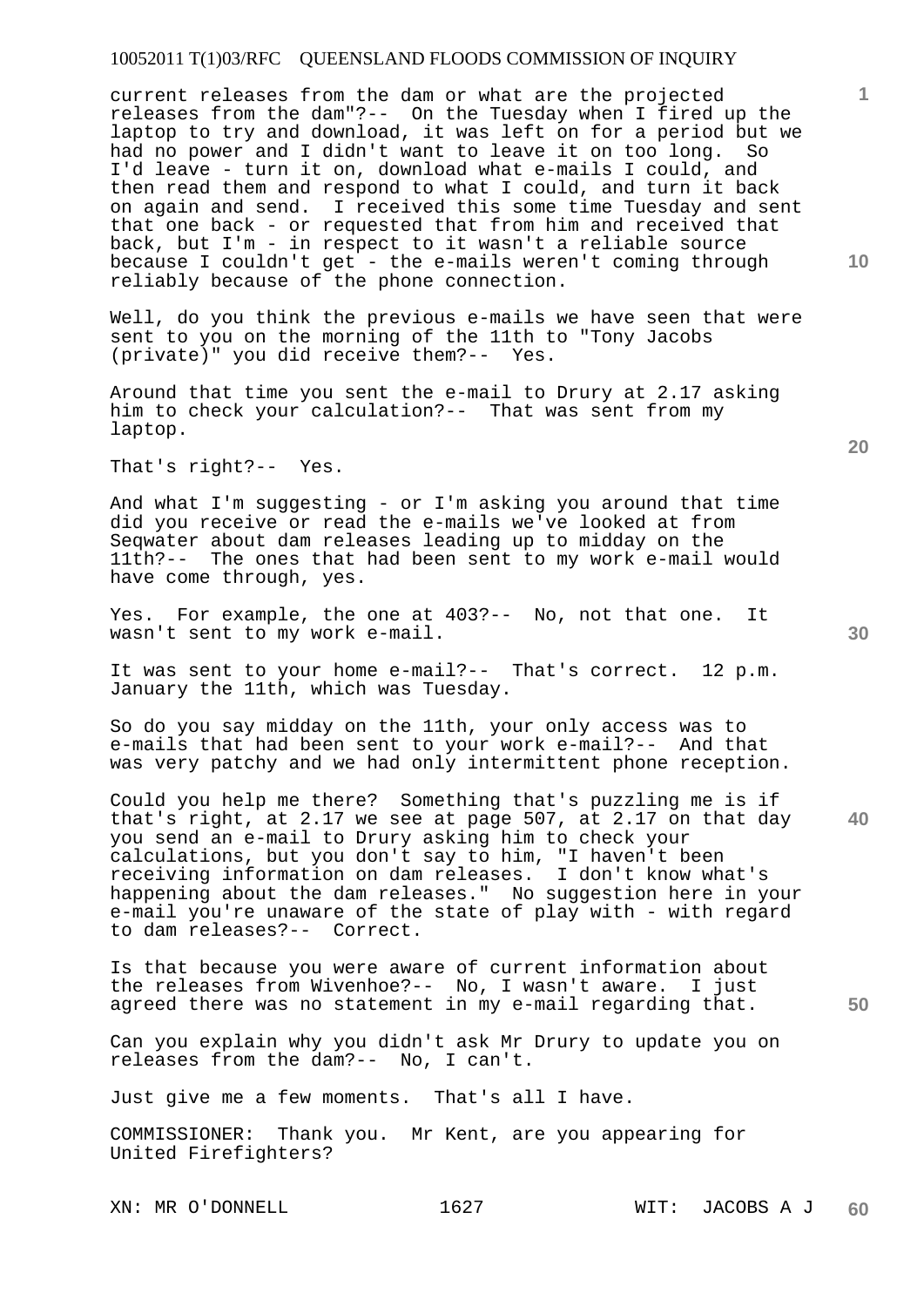MR KENT: I am, and I haven't sought leave yet, Madam Commissioner, because that hasn't been engaged yet.

COMMISSIONER: All right. So will you just sit quietly until you're needed?

MR KENT: That's my intention.

COMMISSIONER: Fine. Mr Dunning?

MR DUNNING: I have No questions, thank you, Commissioner.

COMMISSIONER: Mr Ure?

**20**  MR URE: Thank you, Madam Commissioner. Mr Jacobs, if you can go, please, to your second statement. Is there an error that needs to be corrected in paragraph 8(d) of Exhibit 322, and that's a date?-- That's correct.

Where it reads, "Wednesday, the 12th of January 2011", what should it read?-- Tuesday, the 11th.

COMMISSIONER: That appears on the copy I'm looking at, Mr Ure, that correction I mean. If you look on the screen. I just think it may have been made.

**30**  MR URE: Thank you. Just a couple of matters. You said that the Somerset Regional Council area was the largest area of the Council in South-east Queensland with the smallest population?-- That's correct.

What is the population of the Somerset Regional Council area?-- Approximately 20,000.

And what percentage of the area under the control of the Council was impacted by the January 2011 floods?-- The Council was impacted over its entire area.

What's the - well, what is the number of staff that are employed by the Somerset Regional Council at the time?-- Approximately 180. About 140 operational staff, and about 40 administration staff.

**40** 

**1**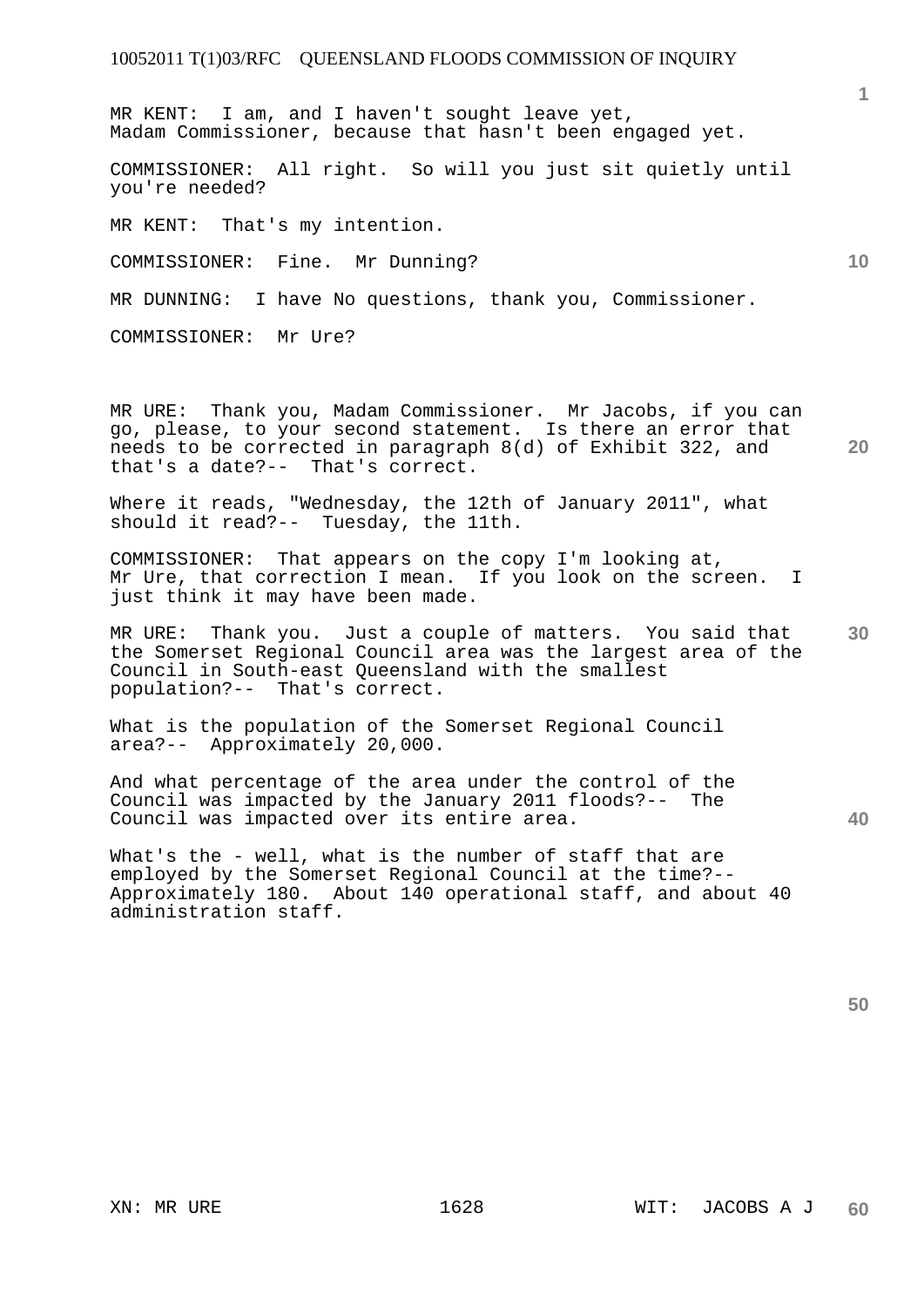And how did that resource compare with what was needed from a manpower perspective for the disaster response that was taking place?-- It wasn't sufficient.

We've heard that you had assistance from Gold Coast. Ultimately, what was the maximum number of people that were assisting Somerset from any other local authorities?-- Five, I think we had, at any one time.

All right. Just a couple of brief matters. In some of the statements before the Commission and submissions, it was expressed concern about the drainage regime in Fernvale; that's the ordinary stormwater drainage regime. How relevant is the design standard of the ordinary stormwater drainage in Fernvale to the effects of the Brisbane River flooding on the 11th and 12th of January?-- The drainage within town would have no effect on the flooding from the Brisbane River, because that was back-up water, it wasn't outflow from upstream and flowing parallel to the river. It actually came back up the gully, so town drainage would have had no effect.

All right. Also, in some of the statements, there was a suggestion that the Council didn't appear to be as visible as people might have expected, but people went on to discuss other agencies such as Centrelink, Community Services, Lifeline, the Red Cross, the Australian Defence Forces. Who organised their presence in Somerset?-- The LDMG organised the presence of those agencies.

Now, you were asked some questions with respect to the E-mails just recently with respect to discharges. With respect to the E-mail where you asked for confirmation of your calculation, just to make it clear, did you start with the figure of 516,000 megalitres and calculate the 6,000 CUMECS, or did you start with 6,000 CUMECS and calculate the 516,000 megalitres?-- No, I started with 516,000 megalitres and had converted that to CUMEC and was seeking confirmation that that was a correct calculation.

And do I take it from an answer that you gave to the Commission, where I think you said the trigger point, as far as you were concerned, was 7,400 CUMECS, that 6,000 CUMECS would, in your opinion, not have resulted in inundation of the residential areas?-- That's correct.

Yes, thank you, Mr Jacobs.

MR MacSPORRAN: I have nothing, thank you.

COMMISSIONER: Ms McLeod?

MS McLEOD: I have no questions, thank you.

COMMISSIONER: Mr Dollar?

MR DOLLAR: No questions, thank you.

**10** 

**20** 

**30** 

**40**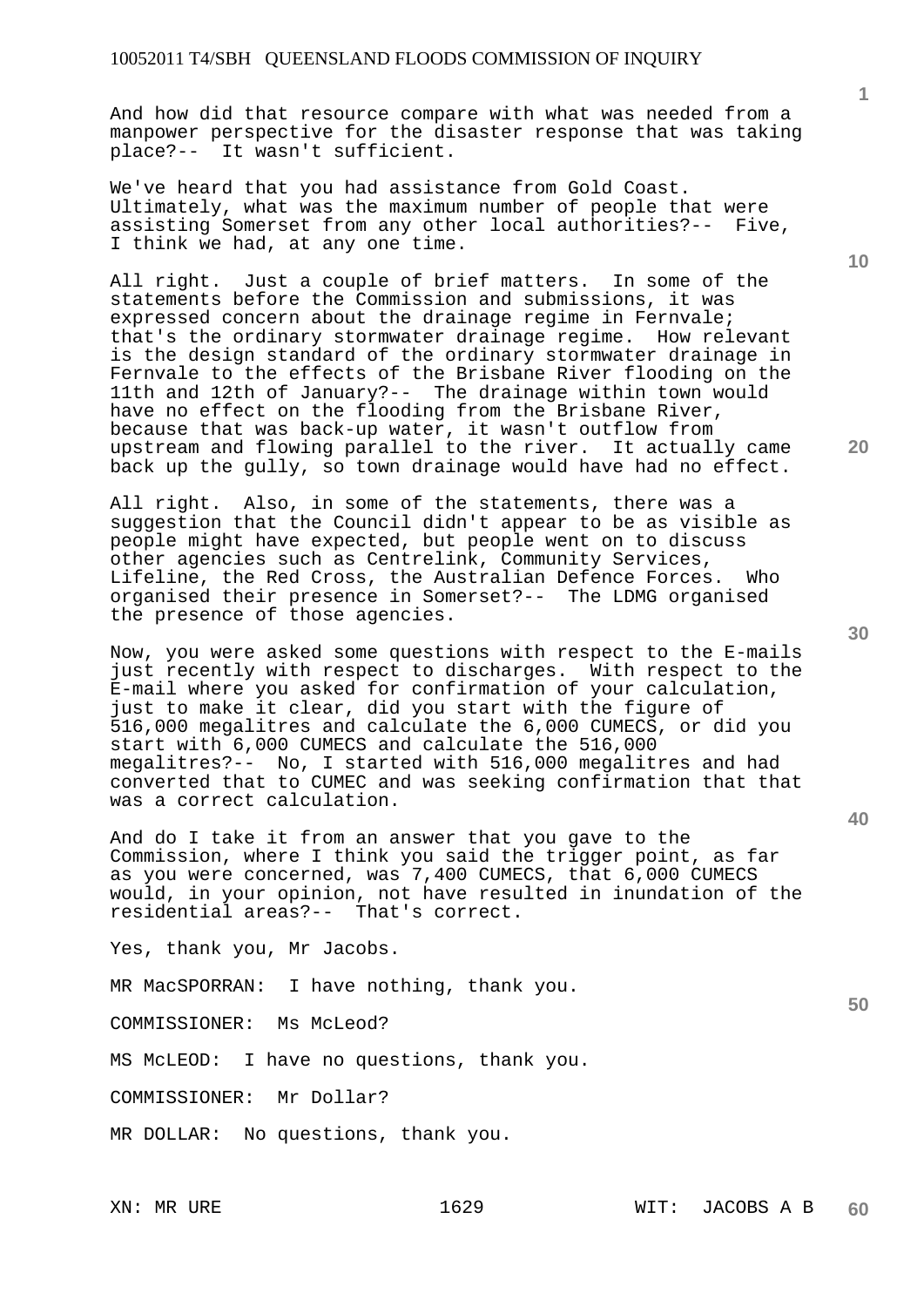MS WILSON: I have one question, Madam Commissioner. If I can take you to your first statement and if I can take you to 19B. You were just asked some questions in relation to drainage. You state that Council is also undertaking an assessment of the existing drainage system in the worst-affected town of Fernvale?-- That's correct.

Have you had a report back in relation to that assessment?-- No, I received a draft report on Friday of last week.

And does that influence your answer that you just provided in relation to the effect of flooding in that area?-- No, not at all. What we're looking at is the overland flow flooding from the catchment upstream of the gully. The question that I just answered was in relation to riverine flooding from the Brisbane River.

And this report that you did receive, can you provide that to the Commission?-- Yes. It is just having some errors corrected and whatever. I would imagine the Commission would want the final report.

Yes?-- Yes.

Thank you, Madam Commissioner. I have no further questions. Can the witness be excused?

COMMISSIONER: Yes. Thanks, Mr Jacobs. You're excused.

WITNESS EXCUSED

COMMISSIONER: We'll take the morning break and come back at 10 to.

THE COMMISSION ADJOURNED AT 11.33 A.M.

**10** 

**1**

**20** 

**30**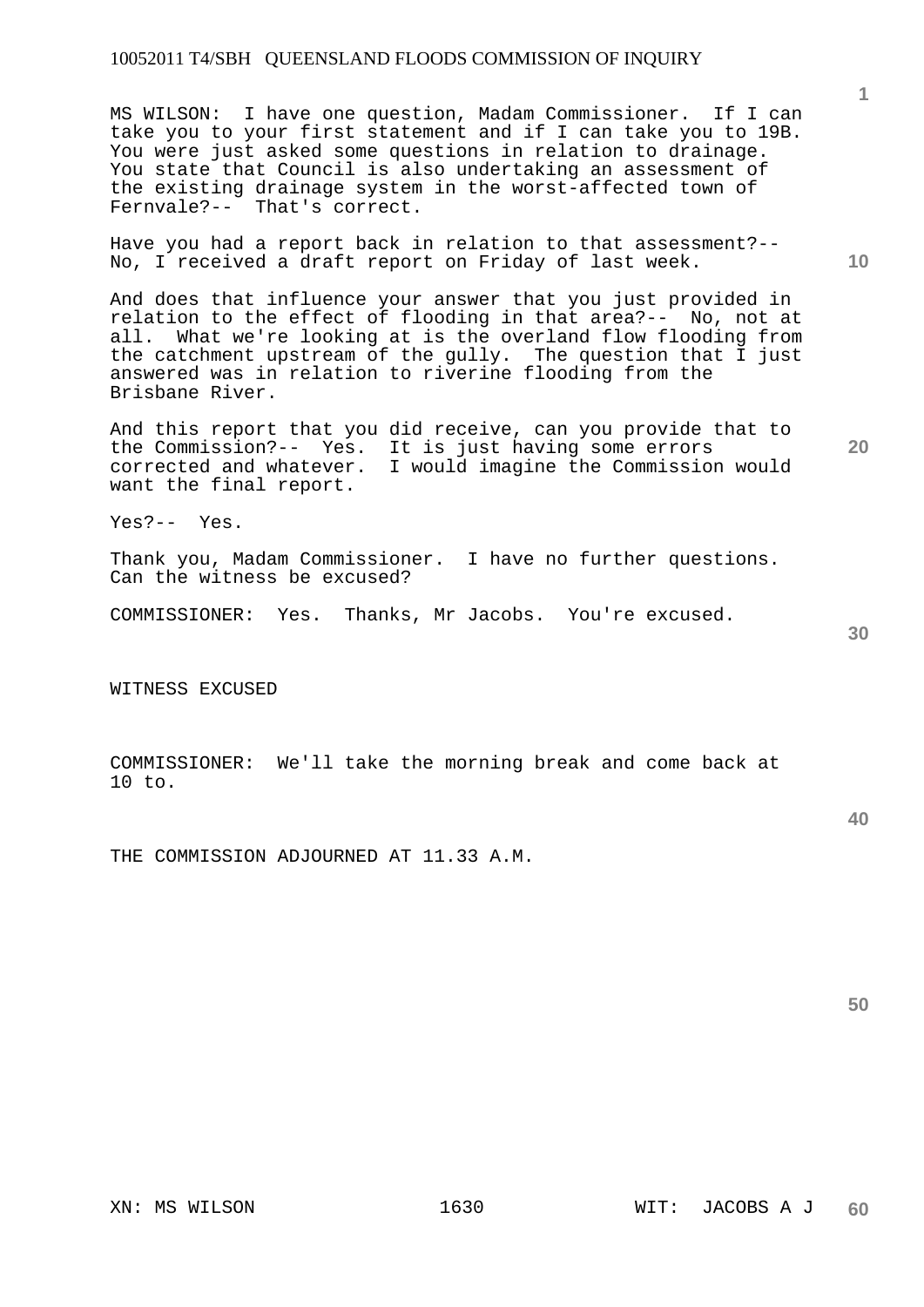THE COMMISSION RESUMED AT 11.50 A.M.

COMMISSIONER: Yes, Mr O'Donnell?

MR O'DONNELL: Before we start with the next witness, I put two volumes of Mr Drury's statement to the last witness. The intention is that - my learned friend informs me that the intention is that his statement will be tendered in due course.

COMMISSIONER: All right. We'll regard it as notionally marked for identification, if you like.

MR O'DONNELL: Yes.

COMMISSIONER: So, that's fine.

MR O'DONNELL: Thank you.

COMMISSIONER: Thank you. And Mr Kent, at this stage, I think that the Union had had an intimation that when witnesses were called who are members of the Union requiring representation, the Union would have leave to appear, so is that now the situation?

MR KENT: That's the leave that I seek, your Honour.

COMMISSIONER: And who's instructing you? Is it a direct brief of the Union?

MR KENT: For the record, my name is Kent, initial D. I'm instructed by Hall Payne Lawyers. I appear on behalf of - or retained by the United Firefighters Union to appear to protect the interests of the various members who are Union members. It might assist if I named them.

COMMISSIONER: Yes, thank you.

MR KENT: That is Mr Dundas, who is the next witness; Mr Dixon, D-I-X-O-N; Mr Bland, Mr Stephenson, and Mr Burrows, who I understand it is intended to call Thursday. Can I just say, your Honour, that the witnesses who are Union members wish it known that in giving evidence in the Commission, they're aware of the protections for witnesses in the Commissions of Inquiry Act, in particular, section 23, and they're also aware of the Commission's relevant comments on the 27th of April during the hearing of evidence in the Commission of Inquiry, underlining the importance of section<br>23. So, they wished that to be known. So, they wished that to be known.

COMMISSIONER: Thank you.

MR CALLAGHAN: I call William Dundas.

MR KENT: Stewart Dundas.

**10** 

**1**

**20** 

**40**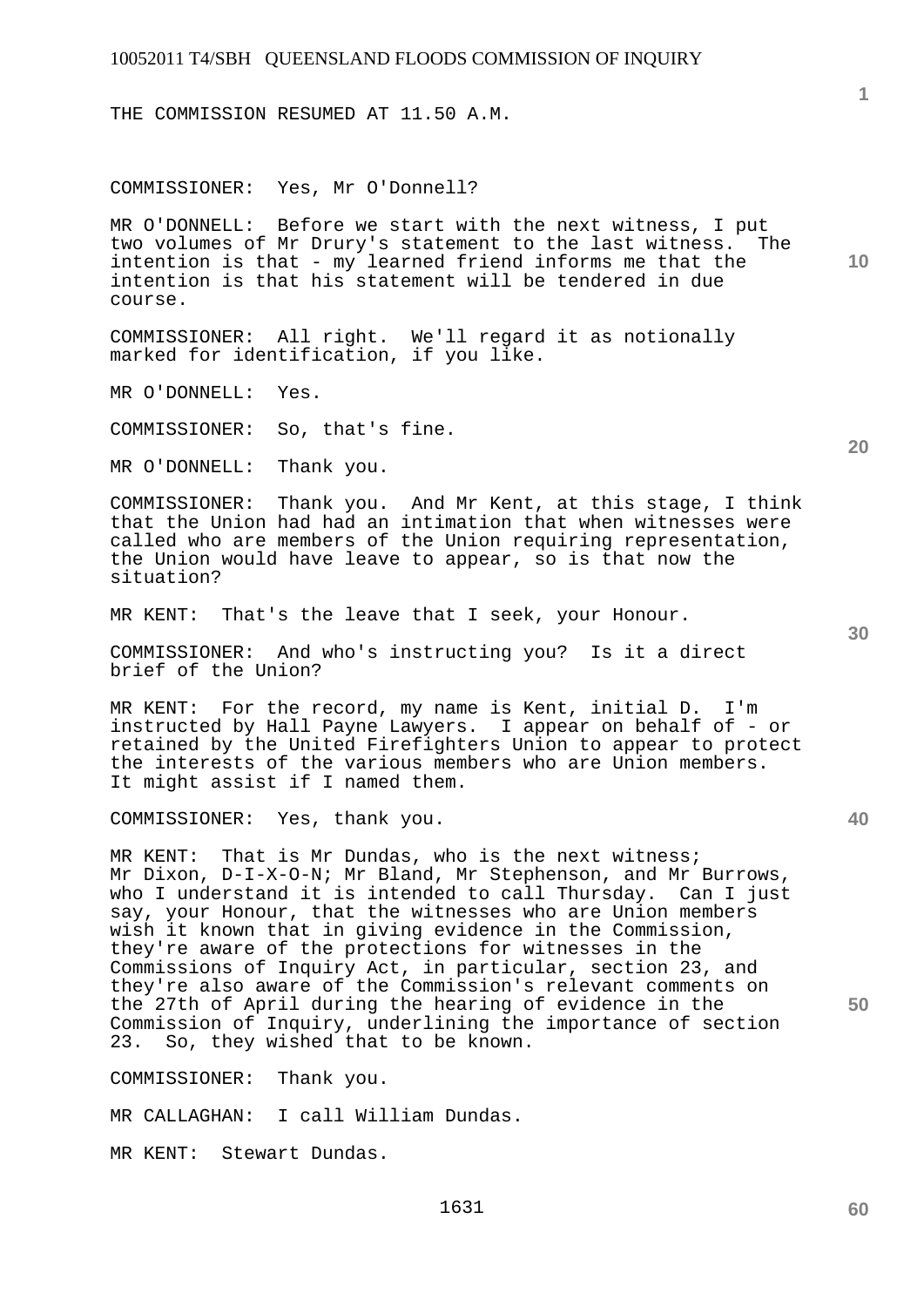MR CALLAGHAN: Mr William Stewart Dundas.

WILLIAM STEWART DUNDAS, SWORN AND EXAMINED:

MR CALLAGHAN: Could you tell the Commission your full name and occupation, please?-- William Stewart Dundas, station officer, Queensland Fire and Rescue, based in Toowoomba.

You are the author of a 16 page statement provided to the Queensland Floods Commission of Inquiry; is that right?-- That's correct.

And you've been shown a copy of that just there?-- Yes, I have.

Yes, I tender that.

COMMISSIONER: That will be Exhibit 328.

ADMITTED AND MARKED "EXHIBIT 328"

MR CALLAGHAN: Mr Dundas, as a station officer, can you just give us a broad outline of the sorts of duties you undertake?-- As a station officer within Queensland Fire and Rescue, my day-to-day duties are to be part of a functional operation response team, comprising of myself, another station officer and four other firefighters based at Kitchener Street fire station, where we attend numerous - or any emergency incidents as we're directed to, from motor vehicle accidents, rescue incidents, structure fire fighting, and so on.

And so you're in charge of the station, crews, appliances on any given shift?-- At the present time, I'm part of a two-man station officer team that responds out of Kitchener Street Fire Station.

Going up the line from you, who do you report to or who do you take - if there's an issue which isn't within your power, who do you refer to?-- I follow my direct chain of command. That would be to the Inspector of my command.

Now, at paragraphs 9 and following in your statement, you speak to the response to events in Toowoomba on 10 January this year; is that correct?-- That's correct.

And just by way of broad overview for you, I think you started at 7 a.m. that day; is that right?-- That's correct, that was my start of shift time.

XN: MR CALLAGHAN 1632 WIT: DUNDAS W S

**30** 

**40** 

**50** 

**10** 

**1**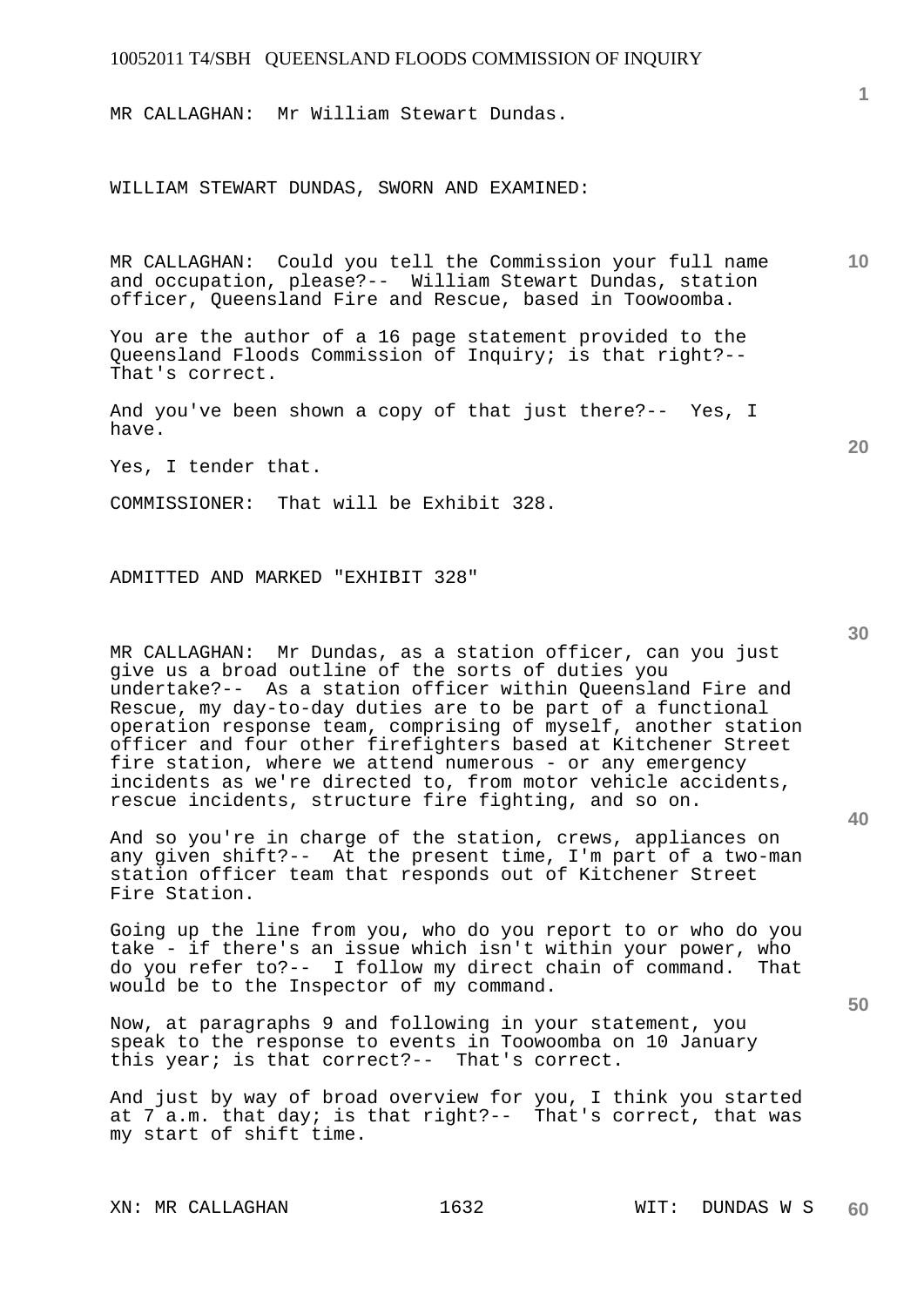And there was first of all a house fire that you had to deal with?-- Yes, not long after 7 o'clock we responded to a structure fire in a unit in Toowoomba. We responded to that with myself on the Alpha appliance, a rescue appliance and the Alpha appliance from Anzac Avenue Station.

And then later in that day, you made an attempt to get to Murphy's Creek at about 1 p.m. or so, is that right - or shortly after?-- Yes, that's correct. We responded at a time I can't actually quote to a report of a live rescue in the Murphy's Creek area.

But you couldn't get there?-- No, at the initial time of turnout, we responded out of the station, proceeded in a north direction to that area where we encountered torrential rain, torrential flooding of roadways to a point where I deemed it unsafe for us to continue to that incident. At that time, I notified our fire communications that we were - we could no longer commit ourselves to that incident, and I asked for a different resources to be deployed to effect that rescue.

You returned to Toowoomba, and we have some sense of what happened in Toowoomba later that day?-- Yes.

I take it that you were - or you had your hands full for the rest of that day?-- Yes, I notified our fire communications that I wouldn't be - due to the nature of the incident and also for the safety of my crews, we wouldn't be able to proceed. I made the decision then to return back to the city area, which - because of our radio communications, we were aware that there were other rescues being performed. We were then advised to respond to another incident within the Toowoomba area, Holberton Street, and because of the route that we'd taken to get to our present location, we knew it wouldn't be viable for us to return that way, so we took our alternative routes to get down, back to the - to an area we thought would allow us to get across to that rescue location, and that's when we come across our further incidents.

All right. Now, if I take you to paragraph 31 of your statement?-- Yes.

As you say there, for the remainder of your shift, you were involved in a number of rescues; is that correct?-- Yes. Our particular crew - our Alpha crew was involved in a rescue at around the - in the vicinity of Dent Street and Margaret Street in Toowoomba. Once we completed that rescue, we then because we had not been assigned any other rescues, we returned to our Kitchener Street station.

All right. Now, can I just, perhaps through you, define some terms that we're going to be hearing used with yourself and the next few witnesses. We know from materials that there are two types of swift water technicians; is that right - a Level 1 and a Level 2?-- Yes. Yes, there is.

Can you just tell us about that?-- Level 1 technicians, to the best of my knowledge, we're all key FRS personnel.

XN: MR CALLAGHAN 1633 WIT: DUNDAS W S

**10** 

**1**

**20** 

**30** 

**40**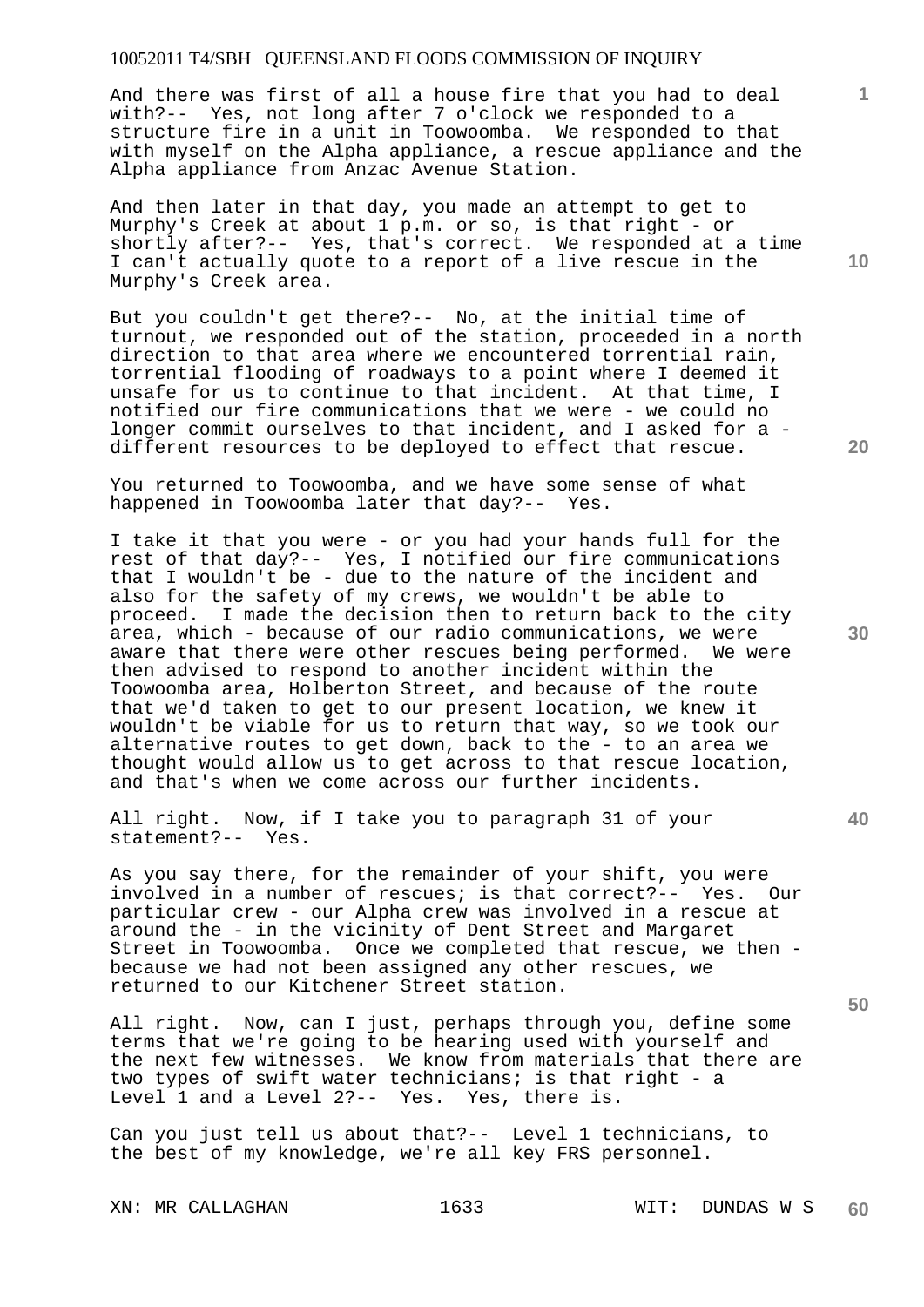Operational urban staff full-time are trained into a Level 1 standard, and then we have further training for personnel who wish to progress on to Level 2 technical rescue.

Is it the case that at Level 1 standard, you can perform a support role, but you don't actually enter the water?-- That's correct.

Level 2, on the other hand, can enter the water and perform rescues as required?-- Yes, that's correct, because they've received the additional training in swift water rescue techniques.

And is there a requirement, as you understand it, as to the number of technicians of either or both kinds that have to be present in order for a swift water rescue to be performed?-- After an incident, on or around about the 22nd of December, I was informed by a - my South-West Regional Technical Coordinator that I shouldn't be trying to undertake a swift water rescue unless I have a minimum of Level 2 personnel and with additional Level 2 technicians on their way.

COMMISSIONER: So, who was the person who told you that and what was their authority?-- They are our South-West Regions Technical Rescue Coordinator, who is in charge of - my belief - is in charge of co-ordinating, training and equipment for our technical rescue crews.

And are they in a position to tell you what you should and shouldn't be doing, or is that sort of information-----?-- When we had this informal chat, there was - at that time, it was probably an informal conversation, which I took on board, but because of the nature of my crewing at that particular time and also on the 10th, whilst conducting those risk assessments - sorry, that rescue, I was conducting ongoing dynamic risk assessments of the incident, and because of the nature of the rescues involved, I made my decisions on how to conduct that rescue.

MR CALLAGHAN: Can I show you a document which purports to be a Directive from the Commissioner, entitled "Fire Communications Centre Directive. Rescue Water: All types". I'm not sure - are you familiar with that document at all? Have you-----?-- If this has come from the Fire Communications Centre - directive - no, not really, because it doesn't come through to me as an operational station officer.

Fair enough. But if I can ask you to turn over to the second page, and you see the bullet point "Dispatch"?-- Yes.

"Initial Assignment: One pumper on turnout, one specialty rescue/rescue appliance on turnout"?-- Yes.

Can you just translate those terms for us. A "pumper"?-- Yes, that would be - in my particular station, that would be an Alpha appliance, and one specialty rescue would be - at that time would have been our Kilo or our Lima appliance.

**10** 

**1**

**20** 

**40**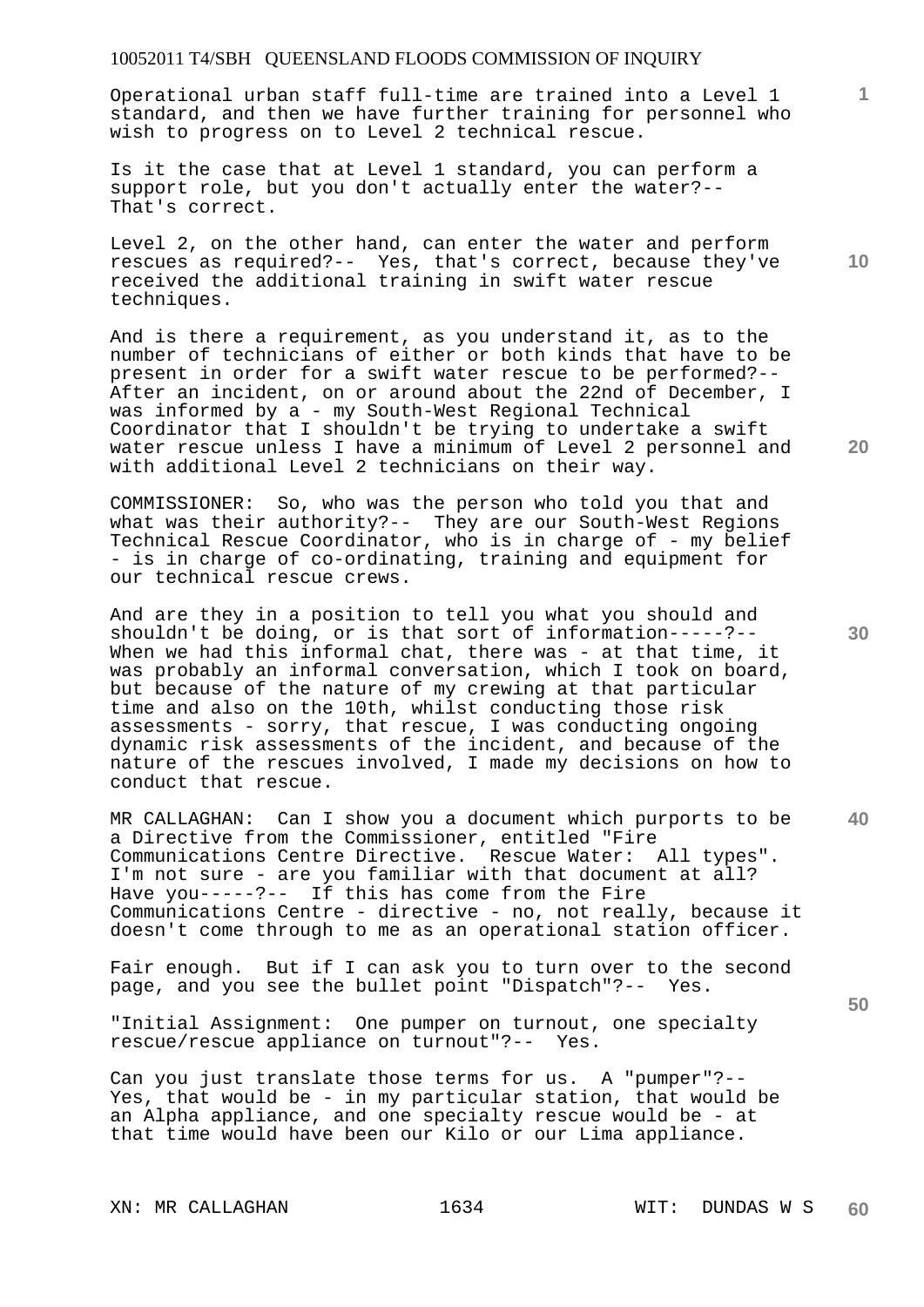And, in turn, you can translate those for us. An Alpha appliance?-- Is a crew of one officer and three firefighters and our rescue - which is our Kilo Lima appliance - is one firefighter and one station officer.

All right. I'll tender that.

COMMISSIONER: Exhibit 329.

ADMITTED AND MARKED "EXHIBIT 329"

MR CALLAGHAN: You have raised in your statement, Mr Dundas, a number of issues. Perhaps we can just start with the whole question of preparation and planning and you addressed those in paragraph 44 of your statement. Is it the case that you were not aware of any preparation, planning or training done in anticipation of weather events such as the kind that was experienced?-- That's correct. I have not been asked to provide information on, or provide any evidence or input into that at all as my role as station officer at that particular time.

And the effect of your statement is that you're not necessarily asserting that no such thing has ever happened, you're just saying that if it's been done, you haven't been informed of that?-- That's correct. I have not been part of that. That's not to say our South-West Regional Technical Coordinator and also our immediate command haven't been - or implemented any procedure.

No. If we move to staffing issues generally, and we've already touched on this, but I believe in paragraph 13 you record your understanding as to what's required for a swift water rescue, and at paragraph 15 you refer to the advice that you say you've received; is that right?-- Yes, that's correct. It was - as I mentioned, it was an informal chat. As I said there, it wasn't part of any criticism from my swift water technician coordinator, but more of information on future considerations. This is referring back to a rescue that we conducted in the Murphy's Creek area on or around about the 22nd of December where, due to the nature of incident, where I was the officer in charge, where we had two people in fast-flowing water with nightfall encroaching, that I - on the advice and an incident action plan developed by myself and my swift water Level 2 technician - we implemented a rescue or started implementing a rescue so we could rescue these people with further Level 2 technicians still proceeding from Ipswich.

And if I could just pick up on the last sentence in paragraph 16, where I think you make the point that it is not always possible to roster staff to accommodate that possibility; is that right?-- Well, yes, because we only have a certain number of Level 2 technicians in the Toowoomba area and

XN: MR CALLAGHAN 1635 WIT: DUNDAS W S

**10** 

**1**

**20** 

**30** 

**50**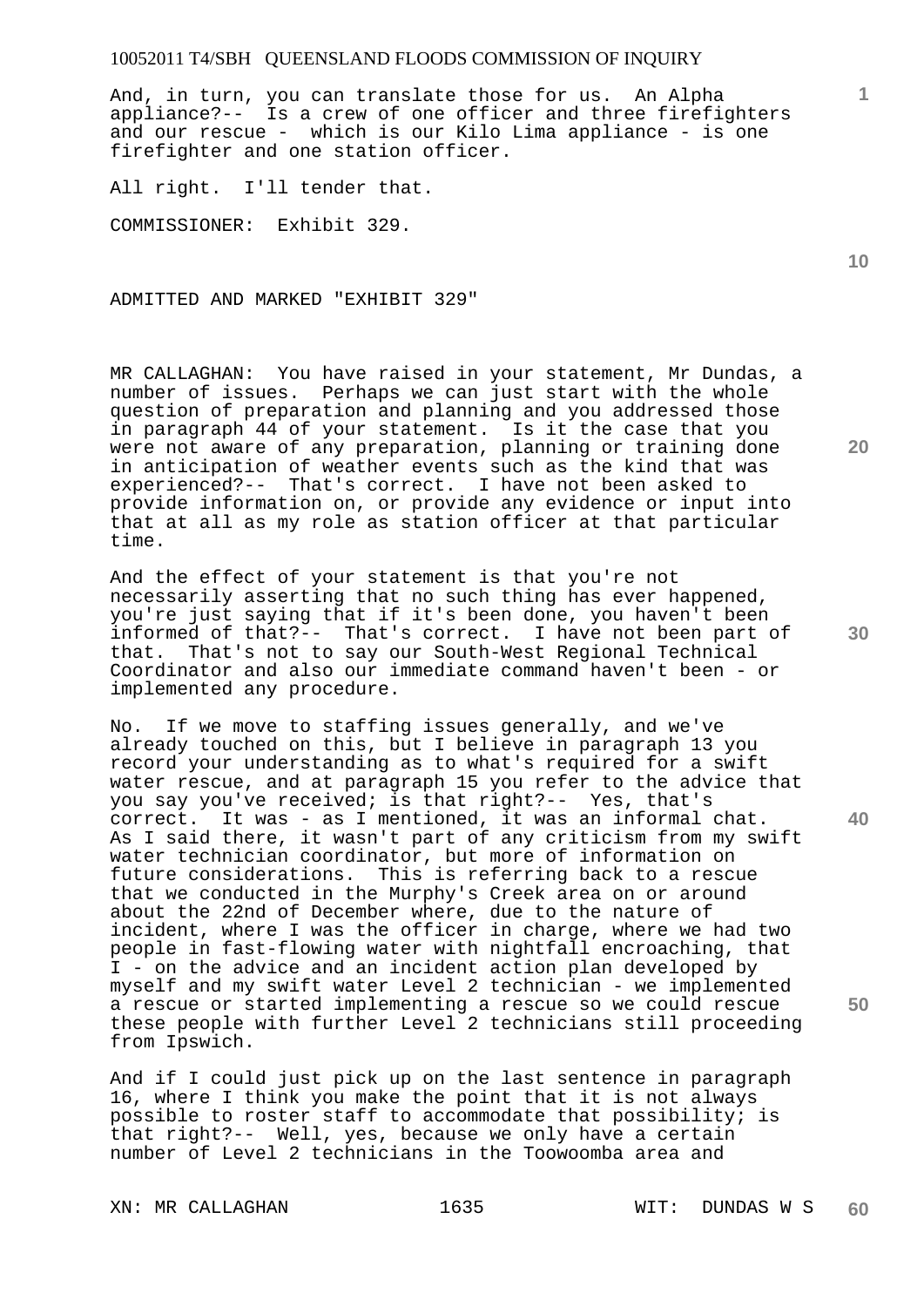depending on annual leave, other requirements, and who's available on shift that day, rosterers do have a bit of a problem trying to at least give us one, if not two Level 2 technicians across the whole Toowoomba span.

And on this whole issue of staffing generally, you pick up again in paragraphs 28, 29 and 31. You demonstrate the issues that staffing limitations raised for you on the 10th of January; is that right?-- Yes. Because of our local knowledge, myself and my other station officer, we made the decision of not really knowing the exact location of the rescue, and because of what had happened previously the night before and also possible conditions we'd encounter, we decided to split our crews and attack it from both sides, so we can ensure at least one of our appliances would get to the rescue and hopefully be able to initiate the rescue while the others were still coming.

But by splitting the crews, what consequence did that have for the numbers of Level 2 swift water technicians that were available?-- Fortunately on that day we had available to myself and my other station officer two Level 2 technicians, so we decided to put one on each appliance, and, as I just previously stated, that's our reasoning why we initiated the turnout that way.

But with one on each appliance, technically, that wasn't sufficient for either appliance to-----?-- Well, technically we were hoping that both of us were going to be able to get there to that incident.

Right, yes?-- If we didn't, we had no-one going there at all to initiate a rescue at all. So, that's why we went behind that reasoning-----

Yep?-- -----of going that way, to ensure at least one of us could get there, one of us could start, if we possibly could, initiating rescue - setting up, you know, what we needed to do to complete that rescue, and hopefully have further resources not too far away to help us complete the rescue.

**20** 

**1**

**10** 

**50**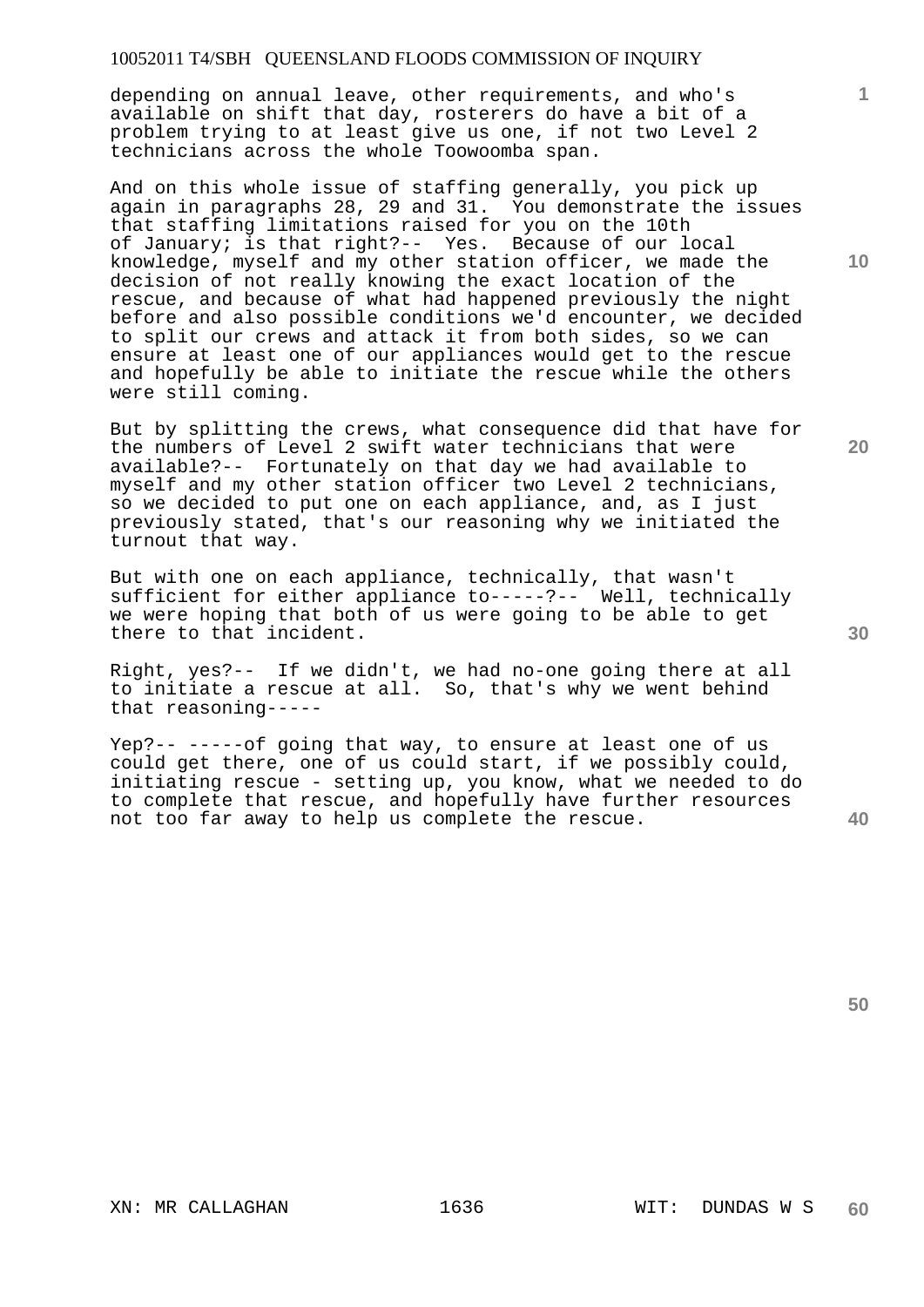Mmm. On the question of staffing also, you made the point about I think in paragraph 49 that auxiliary fire officers are not trained even as level one swift water technicians; is that right?-- To the best of my knowledge they are not trained. They've received a Swift Water Awareness package, but they're not trained to a leave 1 swift-water rescue technician.

And you just better define that term too. An auxiliary fire officer is?-- As - is a fire officer that isn't permanently employed or is their primary role of employment.

And the Swift Water Awareness program is, I might be wrong about this, it amounts to watching a DVD; is that right?-- I couldn't really comment on the form of the material because we're not - hard to say on that. Yes, I do - I'm aware there is a DVD available for them to watch. Any further - any other further requirements I couldn't really comment on.

Fair enough. All right. Well, can I turn to the issue of communication problems that you had, and if we go back in your statement to perhaps the beginning at paragraph - well, you start talking about the shift at paragraph 19 as we have noticed, but then at paragraph 23 you make the point that you tried to contact a superior officer by telephone and you were unsuccessful?-- Yes, that's correct. After the - the house fire that we responded to and we're making up, our inspector actually came on - onto the scene as being the fire investigation as I requested where we determined the cause of - of that fire, and he left the scene. It was after that there was a conversation among the crew members because of what had happened the previous night and the weather that was encroaching at that time, being foggy, misty rain, that we made a call that it would be handy to have further personnel on station to possibly set up a primary swift-water rescue team that would allow the rest of the station to function as it usually would, and that would be as a response being a Alpha appliance and also a rescue appliance. Further on later on the day - sorry, at that stage I tried to make contact to my inspector by a phone which we had no success in. And then later on the day once the weather started to increase, I made a further phone call which we had no luck in conducting contacting the inspector.

That's the one talk about in paragraph 26; is that right?-- Yes, that's correct.

Okay. Still on this issue of communications with management. Paragraph 45 you say that you were aware that Firecom received information of a severe weather pattern. How did you become aware of that?-- Unofficially it was the - we were informed on that day of the 10th or a few days after that that the fire communications staff had been increased on that day. Formally it only came out of the operational debrief conducted a number of weeks later attended by operational crews, fire communications crews and senior officers, that it was then formally discussed that at around about or on about mid-morning, 9 o'clock, mid-morning, fire communications staff had contacted extra personnel and asked them to attend because

XN: MR CALLAGHAN 1637 WIT: DUNDAS W S

**10** 

**1**

**20** 

**30** 

**40**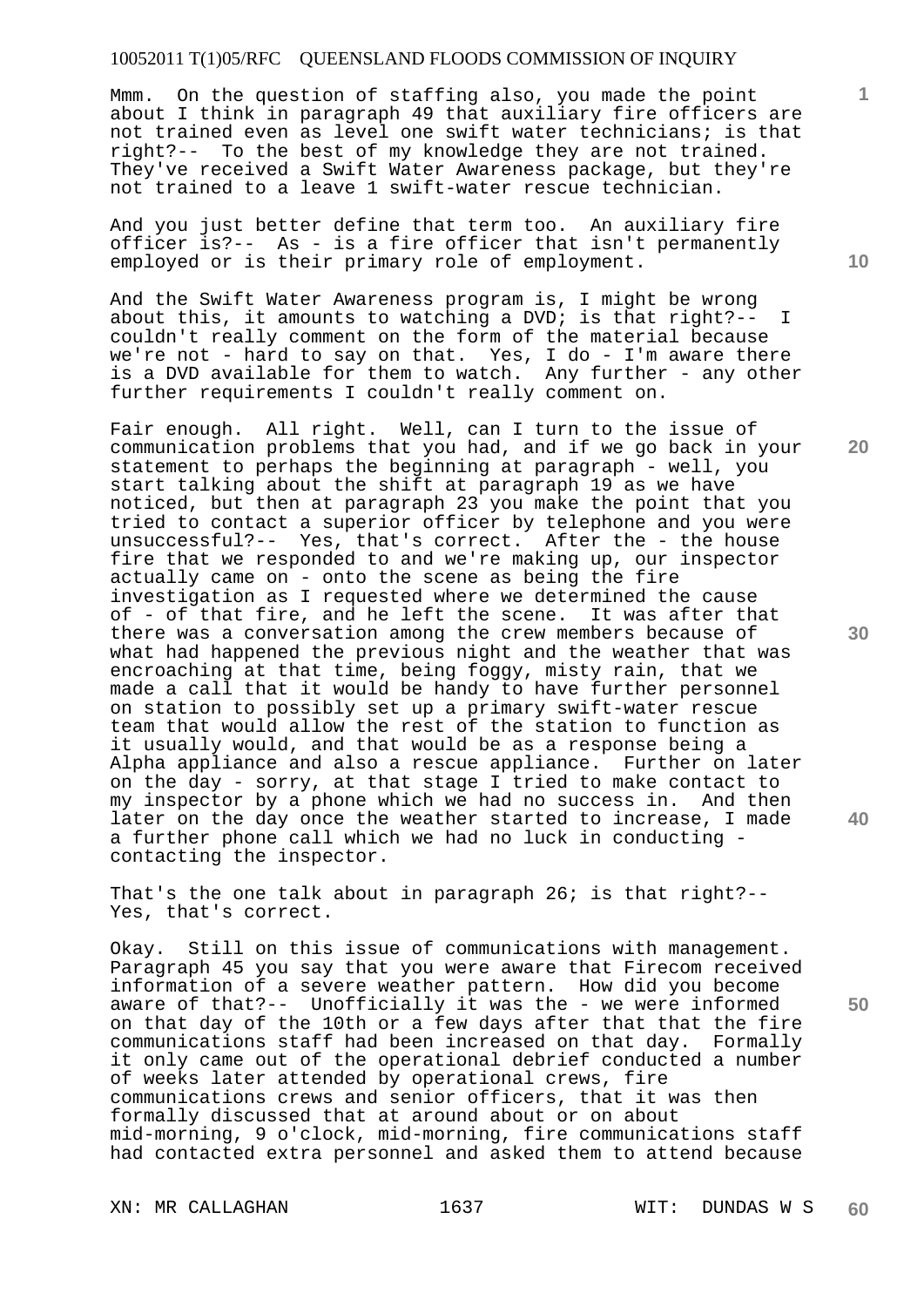of the possibility of inclement weather, and another further call was made at about 11 o'clock - or the personnel - Firecom personnel turned up on or around about that time. So effectively they had a three-person staffing model at fire communications for the possibility of severe or inclement weather heading into the Toowoomba area.

But your point is that no-one communicated?-- That - that information was never passed down to us, being operational station level, hence surprised when we responded to a swift-water rescue at Murphy's Creek and we - you know, it was to us, well, we didn't know anything about the severe - the weather that was coming in or was - that was happening that was causing such a series of rescues.

And, finally, I think on this topic of communication from the top going down, you, in paragraph 55 through to 57, talk about another incident where a temporary directive issued by the Assistant Commissioner hadn't been brought to your attention; is that right?-- That's correct. It was on our night shift, we were - the turnout was for a three level Lima to respond to a life rescue in the Grantham area, and because of what previous information considerations I had been informed of, myself and my fellow station officer decided to send our Lima as well as our Alpha appliance to that area to effect the rescue primarily because it ensures the safety of my crews our crews at all times with at least six personnel with a minimum of level 1 swift water training to effect the rescue.

All right?-- Upon being called off that incident, we were informed that an inspector would be meeting us at the station, and when we returned to the station our inspector asked us why we responded with the appliances and I informed - we both informed him at that time that because of what had happened previously, we said for our duty of care and to ensure the safety of our crews at all times, we're responding with those - the minimum of that number of personnel to ensure the safe rescue. At that point he said, "Well, weren't you aware of the incident directive that had been brought out? And upon turnout why did you respond further vehicles when there was only a Lima that was requested?", and hence again we went into the same information back to him, which he agreed on. He then contacted the Assistant Commissioner and asked for clarification. To my understanding, that clarification was that information was provided to Firecom and Firecom only.

COURT REPORTER: Sorry, "to my understanding, that clarification"?

WITNESS: To my understanding, that clarification was only going to fire communications. It wasn't then sent down to station. The reason - that's why the reasoning of why I responded with two appliances instead of-----

MR CALLAGHAN: If you'd been aware of the directive, you would have complied?-- Just responded what was supposed to have been responded, yes.

XN: MR CALLAGHAN 1638 WIT: DUNDAS W S

**10** 

**1**

**30** 

**20** 

**40**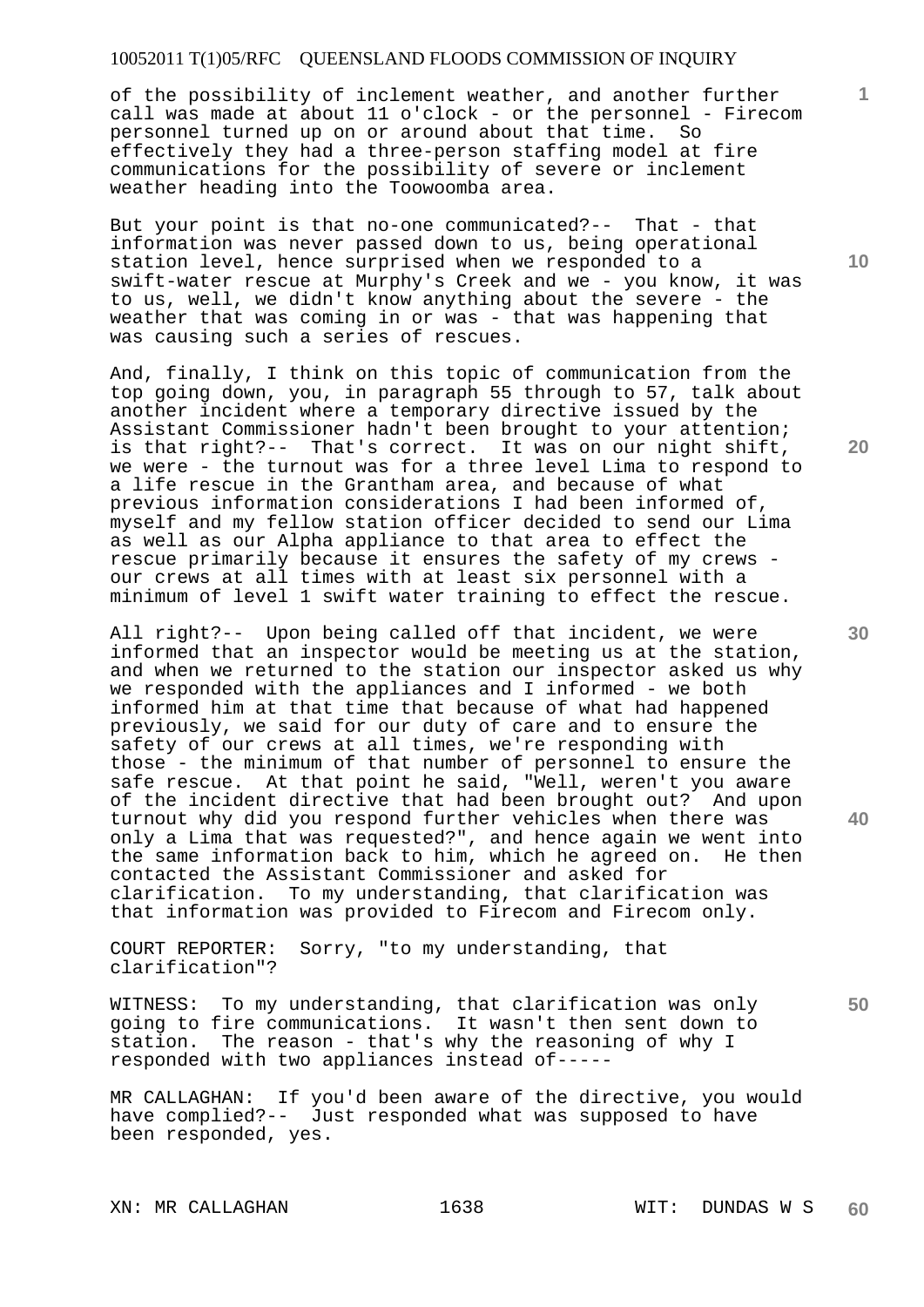Can I take you to the issue of equipment?-- Mmm-hmm.

And firstly to the question of radios which you do refer to in paragraph 38. For a start you say, "Radio equipment can physically hinder the rescue." What - just explain that to us?-- In my experience as a fire officer in conducting swift water rescues, we're instructed only to be wearing our level 1 uniform which is virtually our station wear. We're not to wear any level 2 structural firefighting gear because of the weight that could be affected - which would affect you in water. So we have virtually our - our uniform which is our shirt, our trousers and our boots. With a radio in wet weather, with water, they can be ineffective, they don't work. They're a hindrance because of where - at the particular time when I was conducting those rescues I'm part of the operational team, it wasn't - it wasn't practical for me to wear it - for me to have a radio on me at that particular time because of the necessity to be part of the operational team, I just couldn't physically carry that radio on me.

What sort of size are the radios that we're talking about?--Their dimensions would be approximately 250 millimetres in length, 75 millimetres in  $-\overline{or}$  50 to 75 millimetres in width and approximately 40 millimetres thick. They have a clip on them which can attach to your belt which is very hard to keep security when you're moving around, and also to hear depending on where you place it.

And as you say, the ones that you have don't - or they're not water prove; is that right?-- Not a hundred per cent waterproof, no. And where there's a possible chance you drop them into the water and because of the torrential rain we were experiencing, it just wasn't good practice to have them.

No, but if you had one that could work well and wasn't wasn't a hindrance it would be an advantage, wouldn't it?-- Well, it would depend on how it was secured to my body and how it was going to be kept from - kept being dry and how I could use it.

If you could get a water one that was tailored to your uniform requirements?-- Well, yes, it could be, yes.

A better one?-- Yeah, a better one would - well, as I say, yeah, better constructed, better attachments, yes, could be more effective.

Because the-----

**50**  COMMISSIONER: Sorry, if you're in an Alpha team, isn't there someone monitoring the radio while you're in the water?-- At that particular rescue that we were effecting, there were myself and three other firefighters and we're all involved in the actual rescue.

So you're all out there?-- Yep.

Okay. Thanks.

**10** 

**1**

**20** 

**30**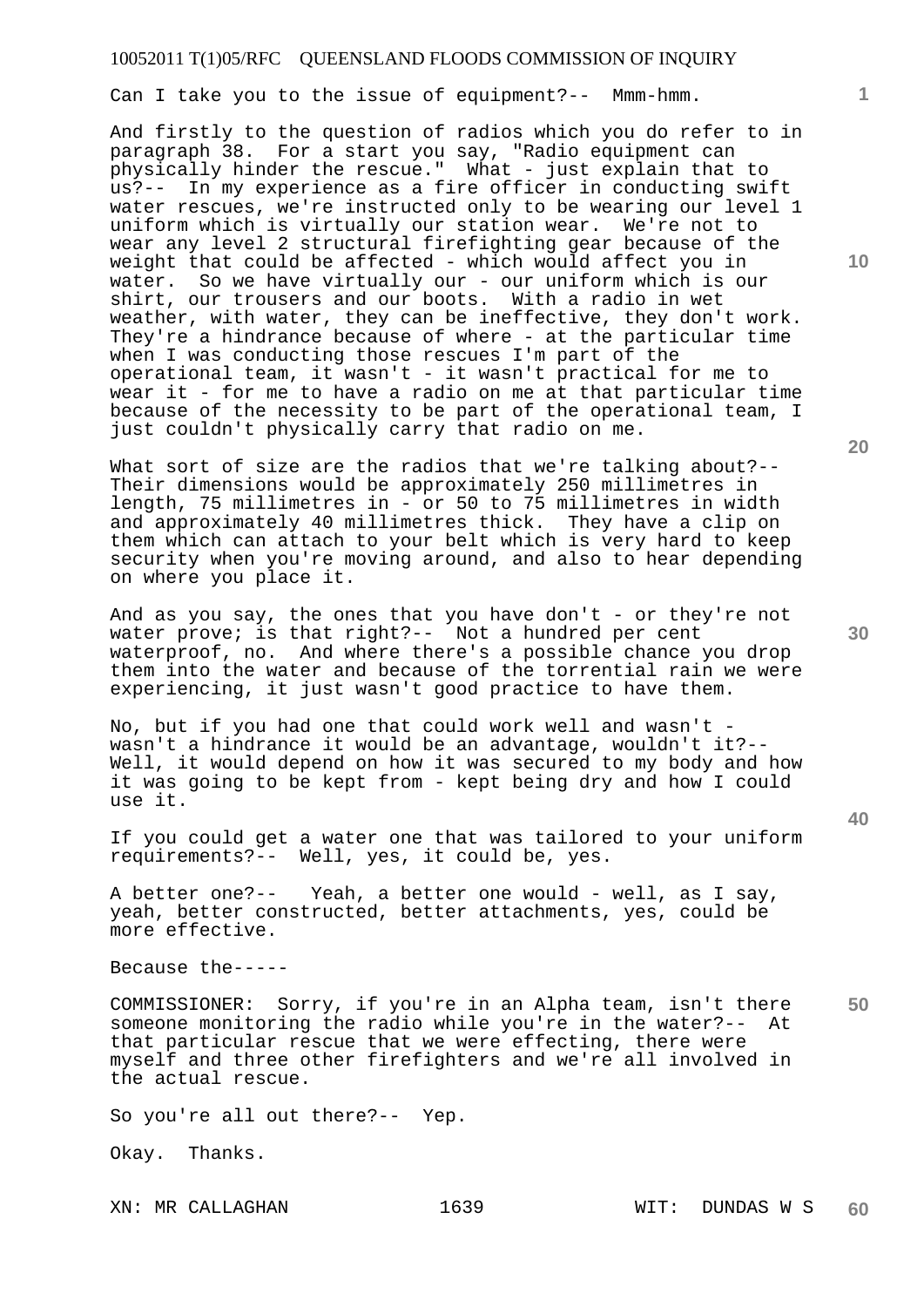MR CALLAGHAN: And what are you - you speak in paragraph 38 of not being aware of a code red call?-- That's correct.

Just elaborate on that?-- Because at that particular time or around that time, we were effecting the rescue of a young gentleman in swift water. Because the nature of the rescue, I was actually forming part of the rescue team, and because of the - we had to enter water, I had no radio communications on me at that time.

You speak in paragraph 39 about this concept of a waterproof sock. Have you seen the sort of sock that they're talking about or do you know what is involved?-- On or around the day of the 22nd, we - we lead the rescue at Murphy's Creek along with the swift water team deployed from Ipswich who had the waterproof socks, I was made aware then there was something available. This information was passed on to our inspector and also to our swift-water rescue Coordinator or Tech and Rescue Coordinator who was looking into purchasing some of those.

I'm just wondering whether you actually got to hold one or see how easy it was to work or-----?-- All - limited time, saw how they fitted in, how you can - well, supposedly press the press the talk button. A little bit still hard to use, but I suppose it's better than what we have at this present time.

Better than what you have, but perhaps not as good as a fully waterproof radio?-- Yep.

That leads me to the topic of personal flotation devices which you talk about in paragraphs 42 and 43. Can you just elaborate on what you're talking about there?-- Currently all Alpha appliances we carry four PFDs for each member of the crew. So if we're involved in at least level 1 - as level 1 rescue technicians, we can put on our personal PFDs, and then depend on how we're used we can be deployed and they'll have some sort of flotation device on them. And also being on the basis that level 1 technicians should not be entering the water, so it's more of a safety in case something does happen, they lose a footing and they are - enter water or fast-flowing water, they have some sort of flotation.

And there's none left over?-- No, there's no other spare ones we carry on the appliances. However, that may have been remedied in South-west because it's one of the points that was brought up in the debrief, operation debrief. To the best of my mind at this point, I haven't - I'm not aware of any others being put on the appliances.

And the PFDs that we're talking about, are they all the same size?-- To the best of my knowledge I'm not too sure whether To the best of my knowledge I'm not too sure whether there are different sizes because of the different make-ups of the crew members we have. So they tried at least to have four PFDs on each appliance, I definitely know that.

All right. Thank you. They're the questions I have.

XN: MR CALLAGHAN 1640 WIT: DUNDAS W S

**1**

**30** 

**20** 

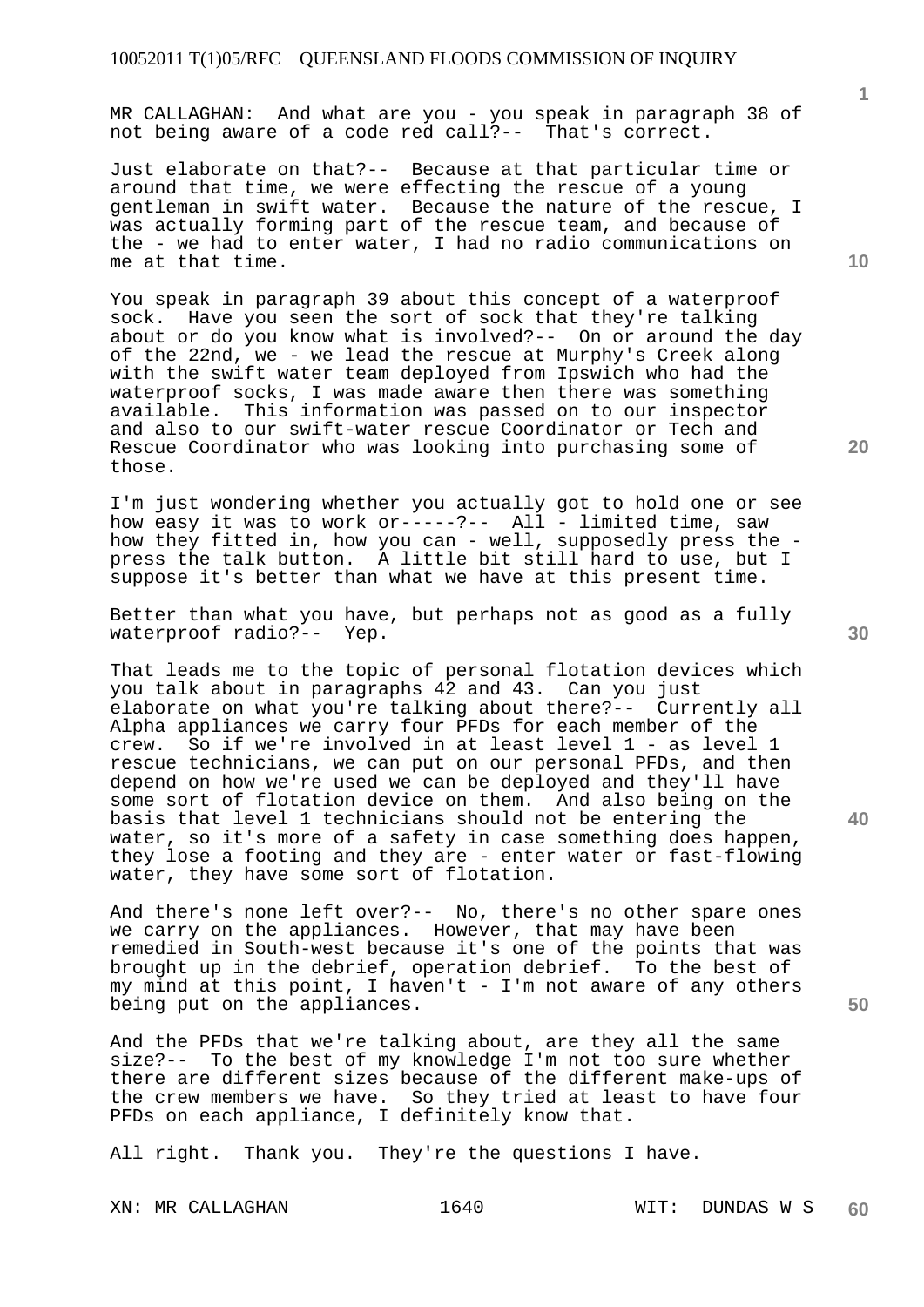MR O'DONNELL: No questions.

COMMISSIONER: I might come to you last, Mr Kent. Mr Dunning?

MR DUNNING: No questions, thank you, Commissioner.

COMMISSIONER: Mr MacSporran?

**10**  MR MacSPORRAN: Thank you. Mr Dundas, you have been operating in Toowoomba as a firefighter since 2002?-- That's correct.

And as part of your training in Toowoomba or in that region, do you have to or are you instructed to identify risks that might arise and train to deal with those risks?-- In my role as a station officer we are asked to - what we could provide is what we call a local area plan for individual areas, yes, we have been - we have been asked to do those plans up.

And as part of that process, you identify known or likely risks?-- Yeah, that in those actual locations, yes.

Now, in Toowoomba, the events that occurred on the 10th of January this year were totally without precedent, weren't they?-- That's - that's to the best of my knowledge, yes.

**30**  I mean, it was never believed by anyone, including firefighters at Toowoomba, that the events involving such flooding could occur?-- To the best of my knowledge after discussion with other firefighters and senior firefighters and people who have been around that area, no, there hadn't been an event like that previously.

We have had evidence here in the Inquiry concerning a particular intersection of Kitchener and James Streets-----?-- Yes.

-----which is an area of East and West Creeks?-- That's correct.

That area-----?-- Or East Creek, yes.

East Creek, I'm sorry. That roadway routinely has water across it in heavy rainfall but nothing of the kind that occurred on the 10th of January?-- To the best of my knowledge that is correct. Probably more being more relevant at this particular time because of the amount of water sorry, rainfall we received the last nine months, that quite easily can flood with a simple two or three inches of rain.

But it's never flooded the way it did on the 10th?-- No, to the best of my knowledge, no.

And, indeed, nowhere else in Toowoomba, and for particular relevance here is the CBD area, that's never flooded in that way before, has it?-- In - since my time in Toowoomba, no, I have not known it to do that.

**20** 

**1**

**40**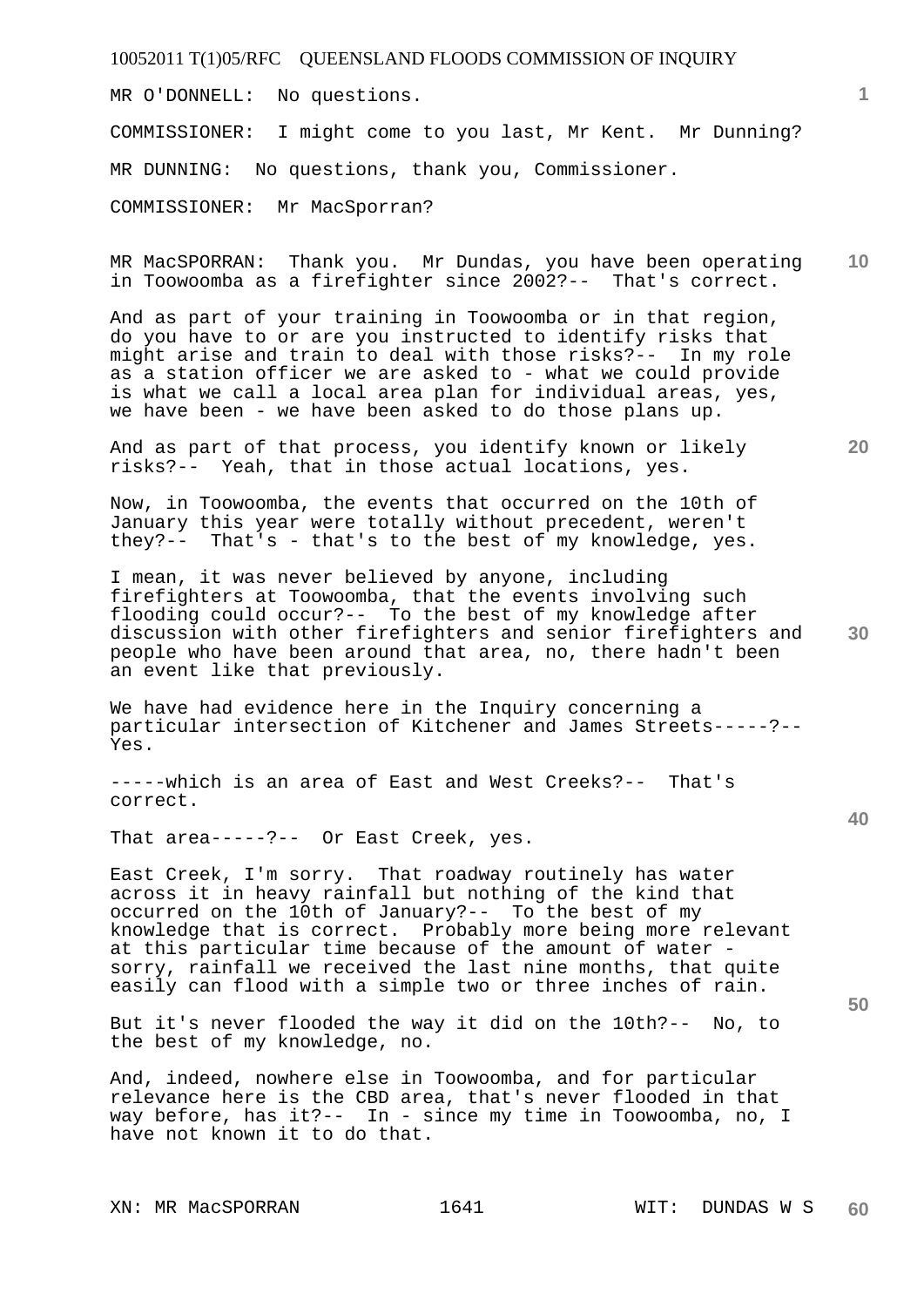All right. So the training you have received as a firefighter in Toowoomba in that region, it's not unusual, is it, that you haven't been trained for the event that actually occurred on the 10th it being so unusual?-- As far as my training is concerned, I'm trained to a level 1 rescue technician which allows me to support my level 2 technicians in swift-water rescue. However, I have been part of teams that have conducted rescues in the Toowoomba area command of swift-water rescue where we've had to, because of the necessity of the rescue, the make-up of the crews, we have had to enter the water ourselves.

Okay. Can I take you to para 15 of your statement? You refer there to, as you have told us, it's been brought to your attention you shouldn't attempt a swift-water rescue in the absence of two swift-water rescue technicians?-- That's correct.

Was that put to you as a desirable situation rather than a mandatory requirement?-- At that time that information was passed to me that was just a general, informal conversation.

And I suggest to you that the effect of that is and the way you're - you should be operating is to, where possible, have two swift-water rescue technicians with you, but it's up to you whether you can manage a particular event with only one. If you think you can safely, you're entitled to go ahead and rescue someone in that situation?-- My role as a station officer, when I'm deployed to an incident, particularly being swift-water rescue or that, it is - it is desirable to have at least two rescue technicians, and we may call for further rescue technicians to be assembled and possibly deployed upon receiving more information about the rescue. My role as a station officer is I make a dynamic ongoing risk assessment of what we - we need to do at that particular time to, one, ensure the safety of my crew, the persons involved in rescuing and anyone else on the scene. That is where I believe because of my role there that sometimes we do work outside the boundaries-----

Yes?-- -----simply because we are being perceived of being, through the public, as the people who are trained to do this.

Yes?-- If we aren't seen to as actually trying to do something, and members of the public put themselves in - in jeopardy to try to complete these rescue themselves, this could be far more catastrophic consequences.

Yes, just to make it plain, I'm not disagreeing with you at all. I'm suggesting to you that's how it works, you're allowed a degree of flexibility as the person in charge to make that assessment and to react accordingly?-- We work within what we call Operations Doctrine and Incident Directives.

Yes?-- They are the directives we're supposed to work under, and as I have said previously, depending on how we need to complete those things, sometimes we do have to work

**10** 

**1**

**20** 

**30** 

**40**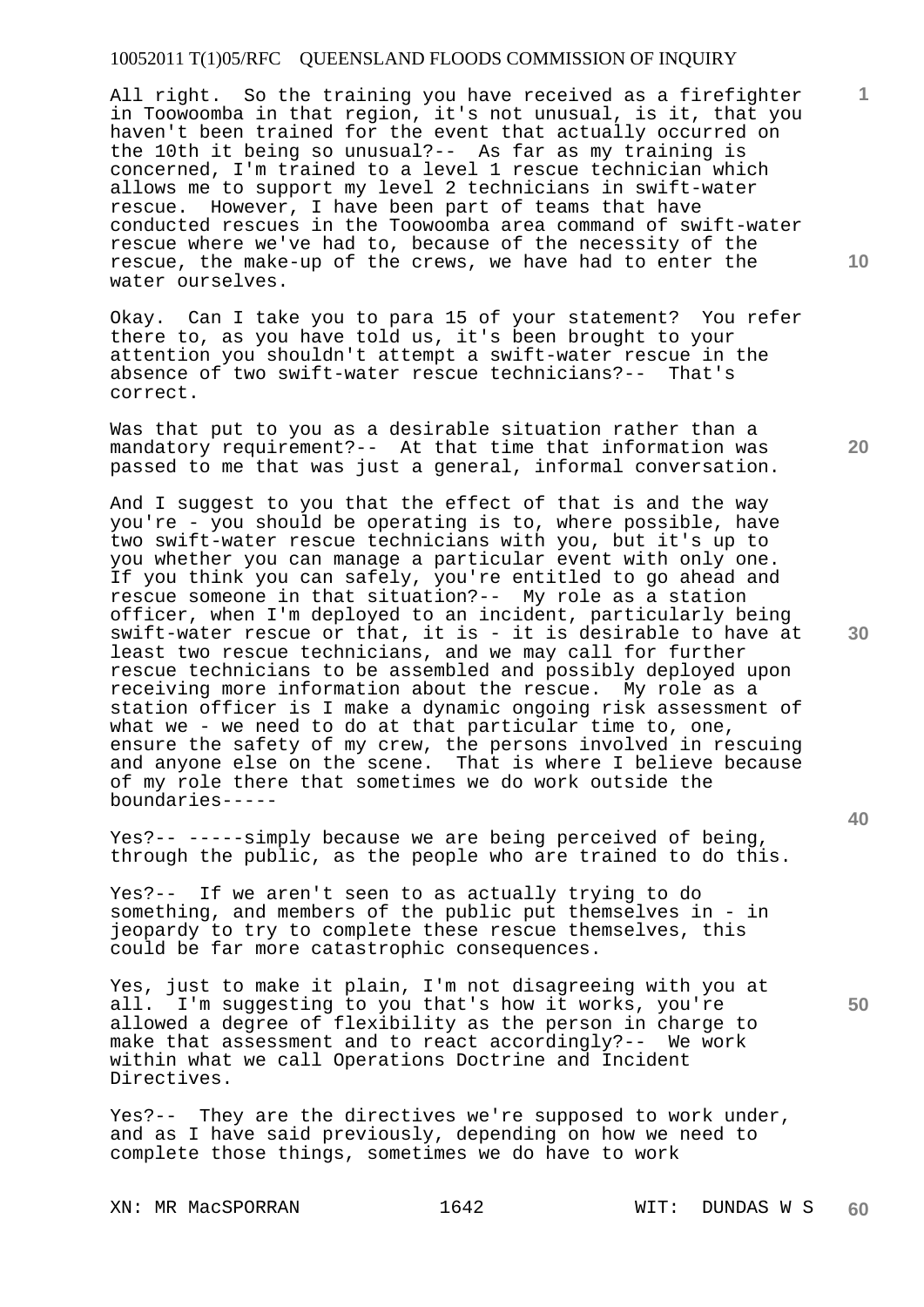out - outside of those operations doctrine and also directives.

Yes. Now, on the 10th of January-----

COMMISSIONER: Can I just interrupt there? Is there a directive that says you must have two?-- Officially now I couldn't comment to say there definitely is because I'd need to have a look through because there is so many directives, so many operation doctrines, procedures that we have to follow. I couldn't recall that without actually physically going through it.

All right. Thank you.

MR MacSPORRAN: All right. Can I just formally suggest this position to you, if I haven't already clearly, that there's no directive making it mandatory for you to have two swift-water rescue technicians on board to conduct a rescue, that's a desirable position, but if you consider as the person in charge of the incident that you can safely proceed with one swift-water rescue technician, you're entitled to do so, that you have that flexibility of decision-making?-- So that what you are saying is actually in my directive or that's just saying that I can making that decision?

I'm saying that would be contemplated by the operational protocols in place for you to operate. That's sanctioned by the service is what I'm suggesting to you?-- So that's yeah. If that's what they're saying, I can agree with that, yes, because I have used that and implemented that.

Okay. Now, on the 10th of January, you, in fact, had two technicians?-- Yes.

But you thought because of the situation you perceived developing, you should ask for more?-- That's correct.

And you made some calls, you've set out in your statement, to the Inspector?-- Yes.

Now, wouldn't the procedure have been to make that request via Firecoms?-- Yes, I can, and I think we did when we were actually going to that-----

Murphy's Creek?-- Murphy's Creek rescue, but prior to that, as following my chain of command, I was trying to contact my inspector to put this across to him to have this extra staff brought on. In my position as a station officer, I can only make judgments and decisions based on the incident I'm proceeding to. Any further decisions or situation awareness or anything that arises is to be handled by a senior above me, or a person in command above me.

**10** 

**1**

**20** 

**30** 

**40**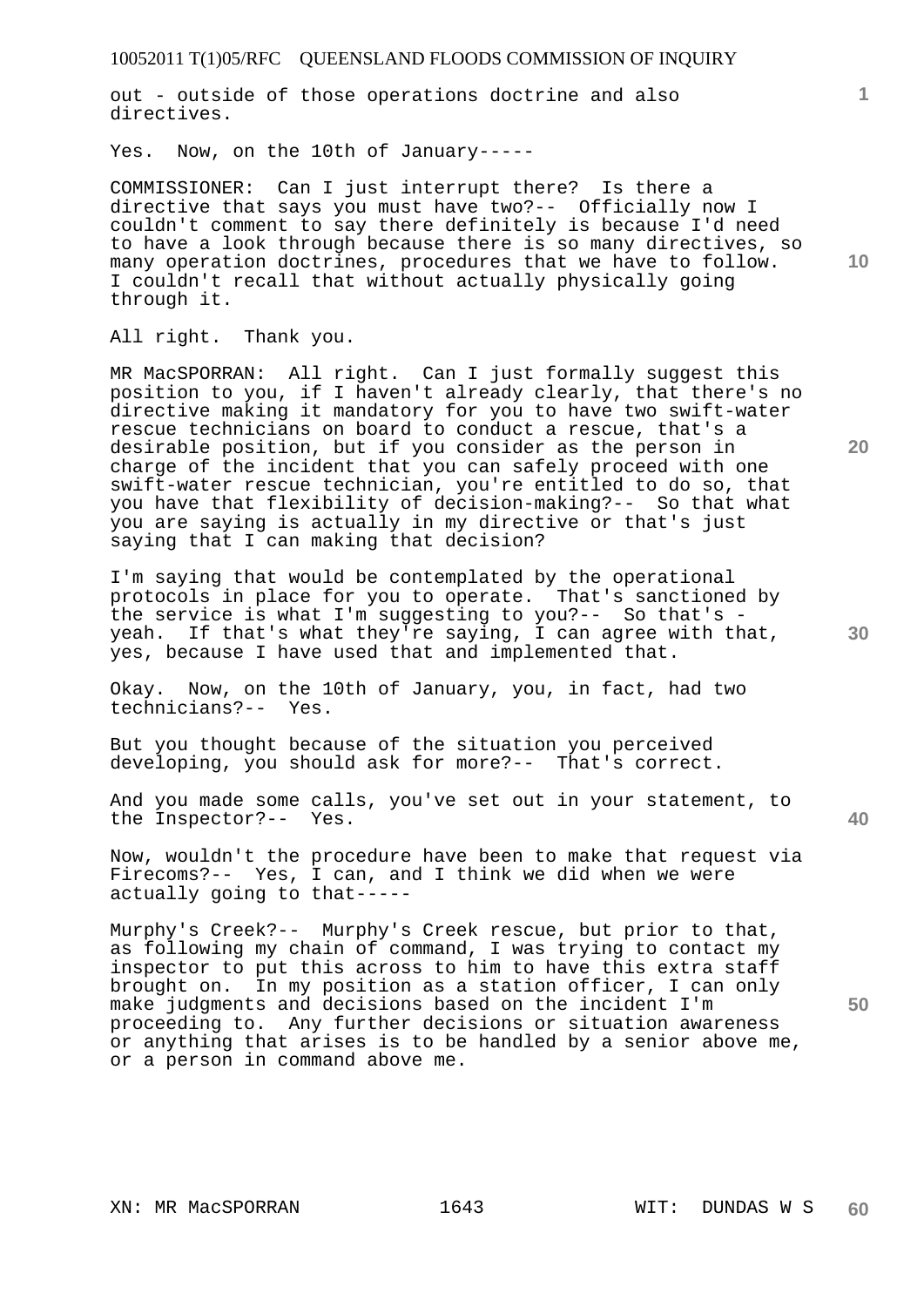In any event, if, for whatever reason, you couldn't make contact with your next in command, the Inspector, you had the option, which you used later on the way to Murphy's Creek, to contact Firecoms directly?-- That's correct.

In that situation - and you don't say in your statement at paragraph 29 - but did they respond by providing extra staffing, or were they at least sympathetic to your request it's 29, I think?-- Yeah, I'm just reading it, going through it now. At that particular time, I'm not - cannot remember, to the best of my knowledge, what communications come back without actually having a look at the transcript from Firecoms.

All right. If you used the radio in the vehicle, it would be logged - recorded by Firecoms?-- Yes.

**20**  If you used a phone, it wouldn't be recorded, is that the-----?-- No. And that's what I mention it in my statement for - the more receptive way of doing - of any communication for an incident is to be by radio, because it is recorded. Failing that, it is by mobile phone as well.

Now, in terms of the adequacy of the radios that you carry or have available to you, the portable radios, and the personal flotation devices - I think you've said this in part at least - you are aware that since these events, the entire question of the capability of the swift water rescue teams and their equipment is under review by the service?-- To the best of my knowledge, not being part of the Level 2 rescue group, I'm not party to what actually has been changed or being investigated. I, however, believe that there's some water socks been purchased. I'm not sure what's been done with the personal flotation devices.

All right. And you say at paragraph 45 you're aware that Firecoms received information of a severe weather pattern?-- Mmm.

Forming to a point where they had organised for other Firecoms staff, et cetera?-- Mmm.

Part of your role as a team involving swift water rescue is to, yourselves, monitor the BOM site; would you accept that the Weather Bureau site?-- That might be part of Level 2 technicians, but as far as myself being a station officer on duty in charge of a station with no information to say there is a weather pattern evident, I've got no reason to look at the BOM all the time. If I have other duties I need to be completing-----

But in Toowoomba on the 10th of January, you were aware that there was a severe weather event happening, weren't you?-- No.

You didn't know that at all?-- That was the point of the information before. The first thing we were aware of -

XN: MR MacSPORRAN 1644 WIT: DUNDAS W S

**1**

**10** 

**30** 

**40**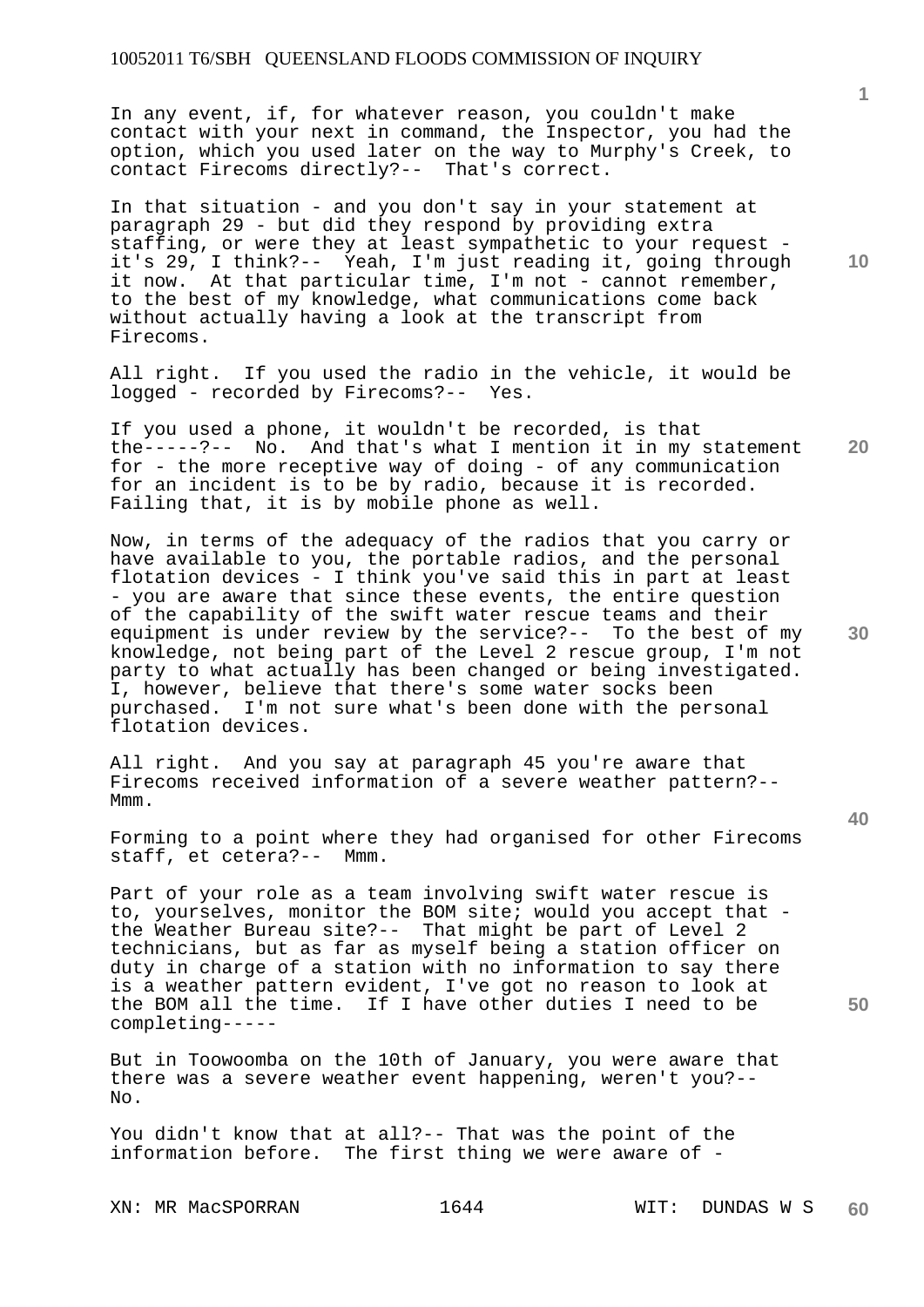information - was when we turned out to a swift water rescue in Murphy's Creek. The night before, the A-shift crew had been down at Grantham conducting rescues. We, at no time, had - my operational crew at Kitchener Street station - been made officially aware that there was a severe weather warning or weather event coming to Toowoomba. We've had rain, but we've had rain since the beginning - on or about the 22nd of December.

But this was unprecedented heavy rain in Toowoomba that day, wasn't it?-- Well, there must have been some information, because they called extra Firecom staff in.

Could I ask you to look at Exhibit 329, please, the directive? I will bring it up on the screen for you, Mr Dundas.

COMMISSIONER: There's also a little screen in front of you, so you can look at either one of them, whichever is easier.

MR MacSPORRAN: Can you read that one?-- That's fine.

If you go to point number 3, it's headed "Directive"?-- Yes.

If you go to the last paragraph of that directive and the last sentence, it says this, doesn't it: "Firecom personnel should anticipate potential swift water rescues by monitoring weather situations, such as prolonged heavy rain, impending storm activities or flooding."?-- That's correct.

So, you have a personal responsibility to-----?-- Yeah, but that's fire communications staff-----

MR KENT: Your Honour, I think I really should object to this being pursued. In the evidentiary context, I don't think this witness has ever accepted that he saw that Directive.

COMMISSIONER: I'm not sure that he's Firecom either. Are you?-- I'm not fire communications staff. I'm operational staff.

So, I think that might be the problem with that, Mr MacSporran.

MR MacSPORRAN: Very well. But you accept, don't you, that you have a role to play in personally monitoring weather events to be prepared for call out?-- If we were aware that there was a significant weather event going to happen, I could foresee that that could be a consideration.

**50**  Do other officers that you're aware of monitor the BOM site the Weather Bureau site?-- I can't comment on that, because I'm not aware if anyone else does. They maybe do or they maybe don't. I don't see them. I had one other station officer with me at the station at that time.

Were you aware of the service's website - webpage?-- Yes. Are you aware that it contains links to the Bureau of

XN: MR MacSPORRAN 1645 WIT: DUNDAS W S

**20** 

**40** 

**30** 

**10**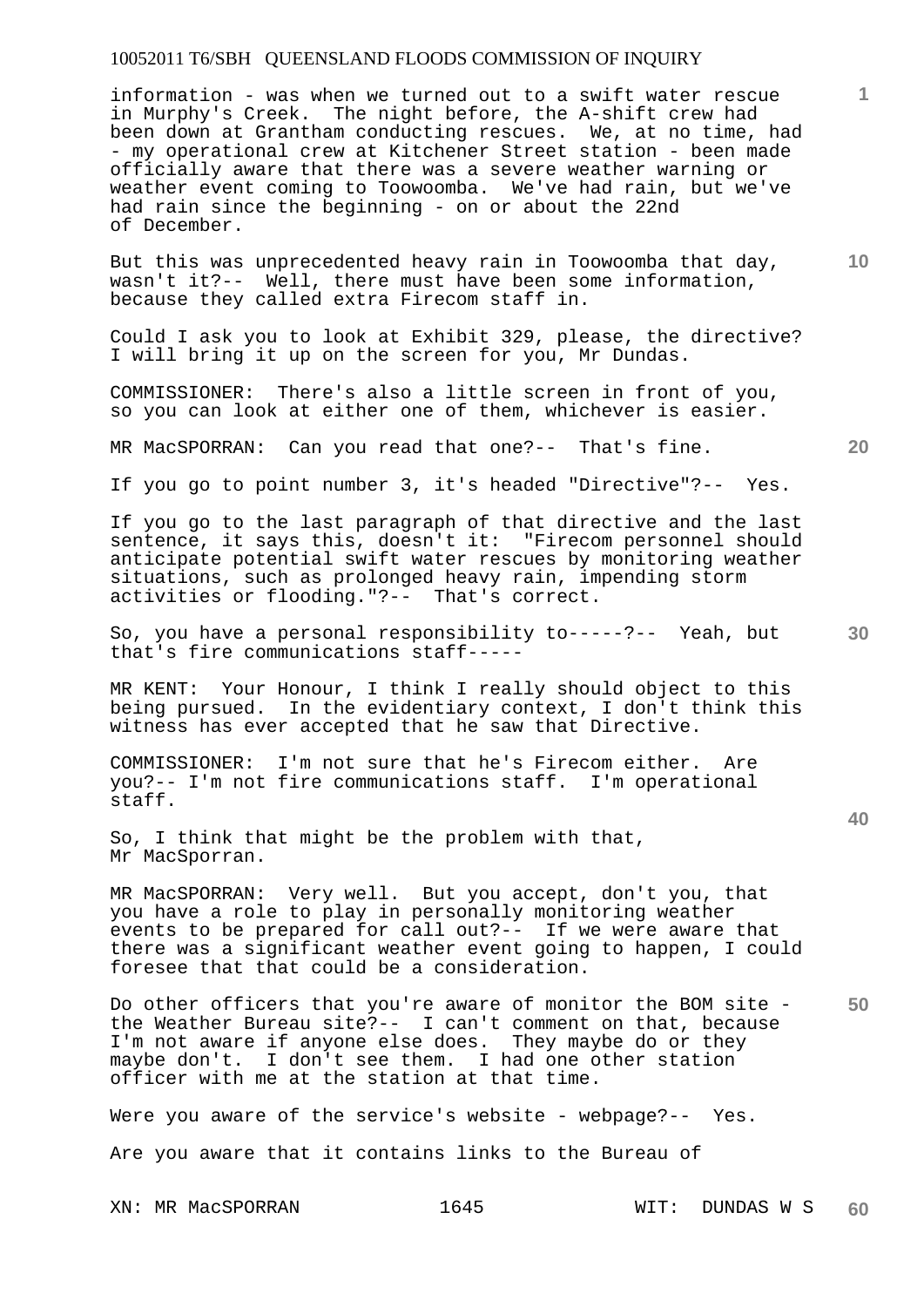Meteorology site?-- Yes.

Have you ever looked at it?-- Yeah, occasionally we do.

But not on the 10th?-- Well, maybe I did, maybe I didn't. I had other operational responsibility, and, as I said before, if I'm not made aware that there is - we had heavy rain. We have had heavy rain in Toowoomba a lot of times. It doesn't mean to me to say that we're going to have a - there's a very different type of weather event going to happen, or I'm going to be sitting in front of the computer for the 10 hour shift watching it all the time to see what's going to happen. If that's come from fire communications, that's a fire communication directive. That's not to operational staff.

If I take you to paragraph 49 of your statement, please? You make the point there that auxiliary fire officer are not trained as Level 1 swift water technicians, and you do go on to say what training they do receive?-- Mmm, to the best of my knowledge.

You understand that's an issue that's taken into account when the rostering is done for staffing vehicles and then deploying personnel to incidents?-- Auxiliary staff? Can you just repeat the question again?

Yeah. When you're deploying personnel to various incidents, you would take into account the level of training and who's available to do what?-- Mmm.

So, you wouldn't be deploying or organising for auxiliary members to go to a situation where they have to perform duties beyond their training and capabilities?-- That's not in my that's not in my response. That's decided from fire communications regarding-----

Yes, that's what I'm saying to you. That is taken into account, you would expect, by fire communications when they're deploying personnel to various incidents; who can go, who's got the level of training necessary and how many people should go to a particular incident. That's all organised through Firecoms?-- That's all done through the ASCAD program, I believe.

And it's that program that has an overview of what's going on in all these areas to appropriately deploy staff to various incidents that are occurring?-- Without actually knowing the full way that the fire communication turnout procedure works and also how ASCAD works it, I can't really make real clear comment on that. All I can say is with my experiences, when we've had swift water rescues in other areas involving auxiliary staff, the closest auxiliary response is deployed, and then we deploy our Lima appliance, and then it will depend on what information is then received from the incident ground, whether further resources are then deployed.

And you, as an individual, don't know all of the considerations that are taken into account by Firecoms in

XN: MR MacSPORRAN 1646 WIT: DUNDAS W S

**10** 

**1**

**40**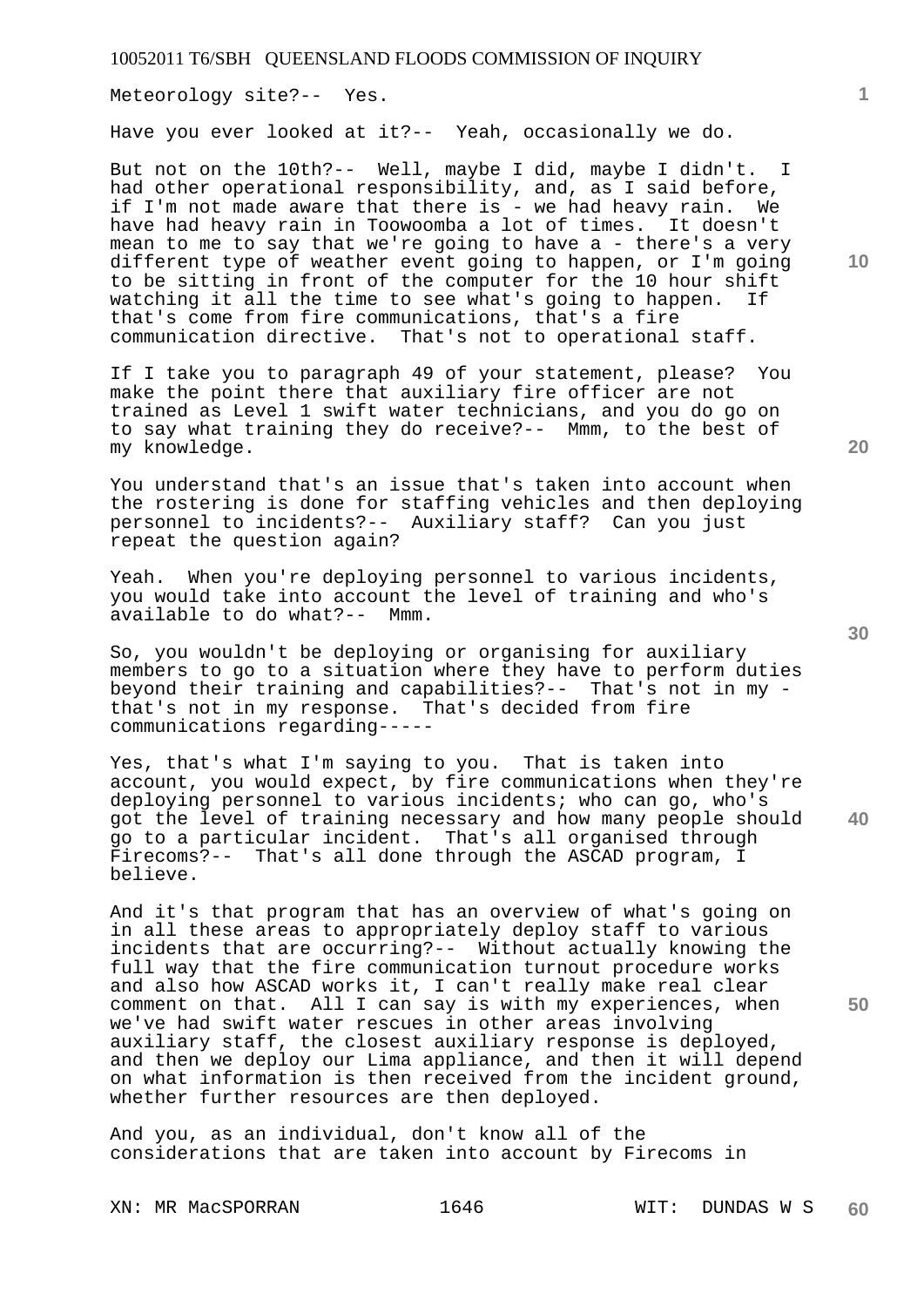relation to deploying staff to a particular incident?-- No, well, at that particular time, it's only when the - we call it the bells drop at the station - that we're aware that an incident is happening and that we need to respond to it.

And then you go where you're sent by Firecoms?-- That's correct.

And then you keep in touch with them, giving them updates as to what you've achieved and what more equipment you need, perhaps, and so on?-- That's correct.

On this day, the 10th, you were aware that it wasn't just the Toowoomba event that was occurring. You were, in fact, directed to Murphy's Creek. There were things happening down there?-- At that stage, that was our initial - if you call wake-up to a series of events that was going to happen afterwards. Further to that, it was only when we started responding that it was then our Anzac Avenue appliance responded to a - after responding to an alarm, they were then redirected to a swift water rescue within the Toowoomba City area.

Yes, all right?-- And then I believe that's when all the other multiple triple 0s come in.

I was just going to ask you this: you're a member of the Union - the United Firefighters Union?-- That's correct.

**30**  And were you aware that the Union made a submission to the inquiry?-- Ah, yes, yeah. We were asked to - if we wanted to provide statements, yes.

That was my next question. You - is this statement that we're now looking at a result of you volunteering to provide a response at the invitation of your Union?-- Yes.

Yes. Thank you. I have nothing else, thank you.

COMMISSIONER: Thank you, Mr MacSporran. Ms McLeod?

MS McLEOD: No questions, thank you.

COMMISSIONER: Mr Dollar?

MR DOLLAR: No questions, thank you.

COMMISSIONER: Mr Kent?

**50** 

**40** 

**1**

**10**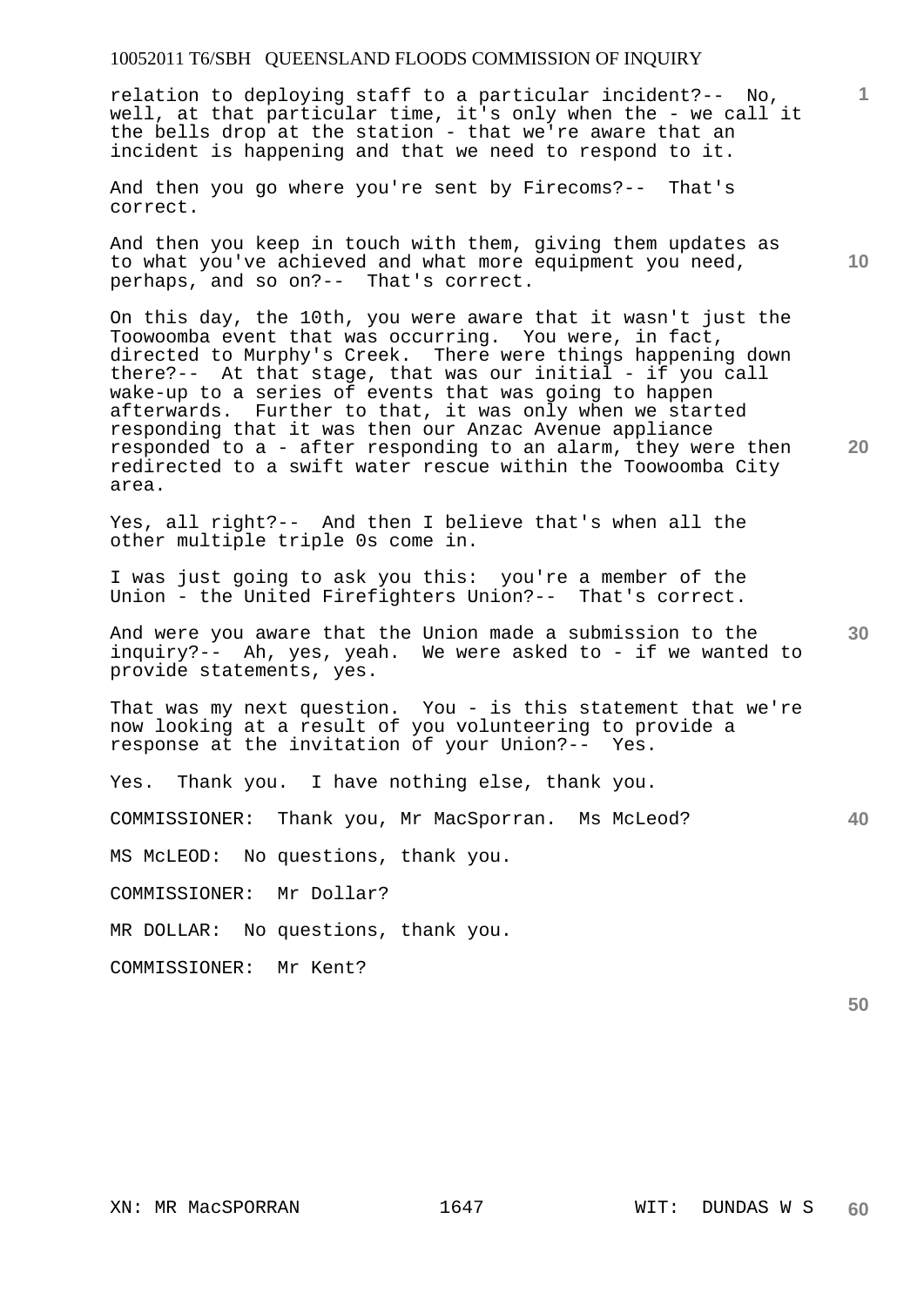MR KENT: Thank you, your Honour. Mr Dundas, I think you mentioned in relation to staffing that there are only a certain number of staff who have Level 2 swift water qualifications?--

And you told us about the different kinds of appliances and the staff they have on the appliances?-- That's correct.

In a normal roster, how often would it happen that an appliance would just happen to have two Level 2s on it?-- In my past experience, I believe it would be very, very rare that we would have at - located at either Kitchener Street or Anzac<br>Avenue station two Level 2s. It does occur, but that's all to It does occur, but that's all to do with our rostering process.

And when it does occur occasionally, it is accidental, really?-- To a certain degree, yes.

In relation to the PFDs, and particularly the ones that are used by the Level 1 trained swift water rescuers, are they a necessary part of equipment for a Level 1 to take part in the rescue?-- Yes, they are, for the safety of the person.

And just so we understand, this Level 1 person playing a support role but not in the water can be maintaining, for example, a static line that's attached to a Level 2 operator who's in the water?-- That could be correct, yes.

And it is essential that that person be safe when they're deploying the static line that the person is attached to?-- Yes.

And when the Level 2 technician reaches a person to be rescued, it can be that the static line is the thing keeping both of them safe?-- Yes, it can be, yes.

**40**  Do you know now, in relation to the supply of PFDs for appliances, whether there are spare ones to use for persons to be rescued as well?-- Up to the time I left on annual leave, I wasn't aware that they had been.

All right. Yes, nothing further, thank you, Commissioner.

COMMISSIONER: Thank you. Anything, Mr Callaghan?

**50**  MR CALLAGHAN: Can I just clarify the issue of how your statement came into existence? Was it the case that in the first place, the Union put together a submission after speaking to a number of people such as yourself, do you know?-- I can't honestly clearly remember.

Do you remember-----?-- It was just - we were asked one day if we would like to provide a statement for the Union, and I had no reason why I shouldn't provide information that happened to myself and my crew on that day.

**1**

**20** 

**10**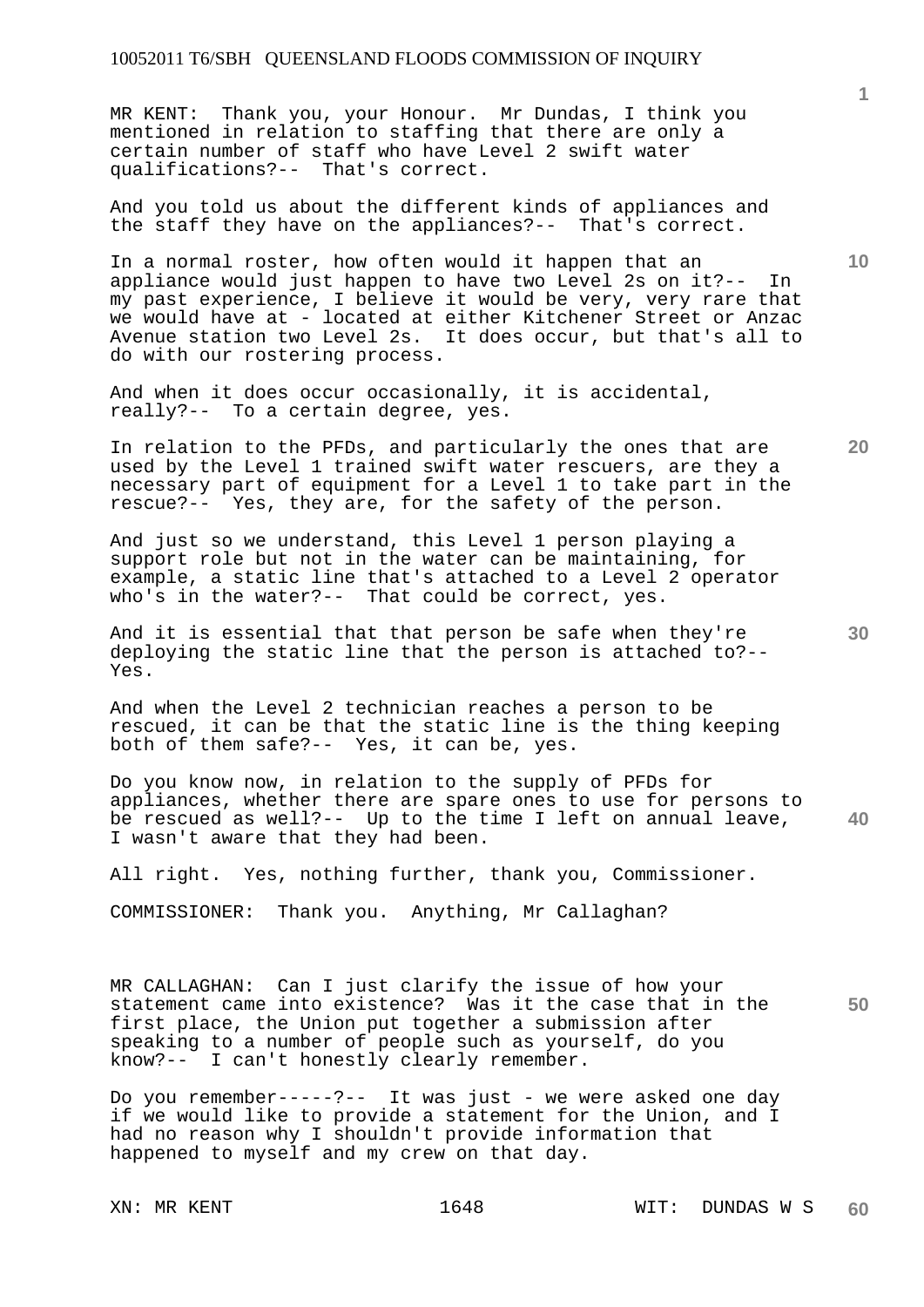Thank you, I have nothing further. May Mr Dundas be excused? COMMISSIONER: Yes, thanks, Mr Dundas.

WITNESS EXCUSED

MR CALLAGHAN: I call Geoffrey Dixon.

COMMISSIONER: Just while he is coming in, I don't know whether it is worth putting on the record that the Commission did encourage the Union very strongly to provide any information to its members that it could.

**40** 

**50** 

**1**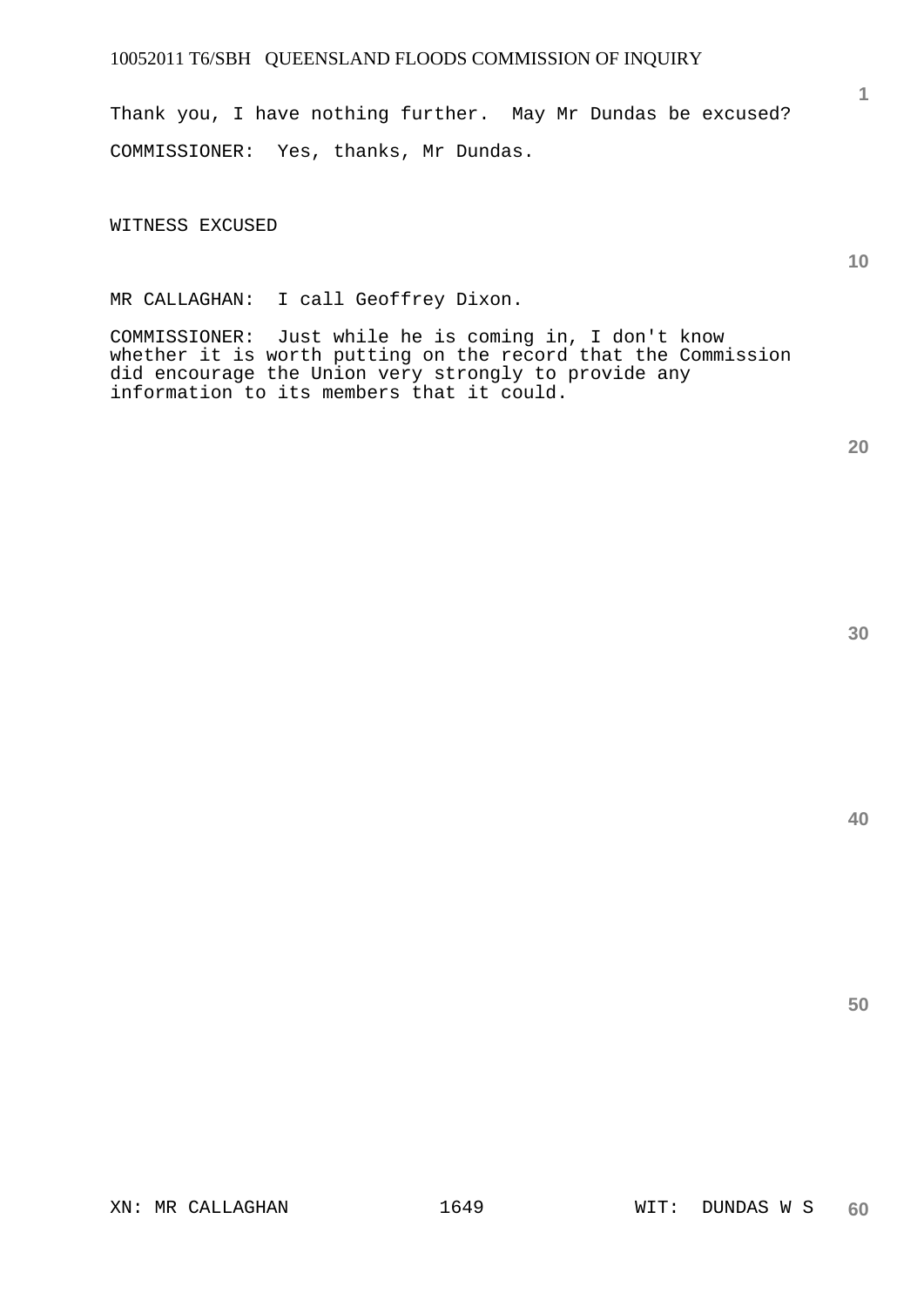GEOFFREY MERVYN JAMES DIXON, SWORN AND EXAMINED:

MR CALLAGHAN: Could you tell the Commission your full name and occupation, please?-- Yeah, my name is Geoffrey Mervyn James Dixon, and I'm employed by Queensland Fire and Rescue as a senior firefighter.

Mr Dixon, you've actually given two statements that are relevant; is that right? You gave one in the first place to a police officer, I believe. That's a six page statement dated 11 February 2011?-- That's correct.

And that's now, I think, an exhibit to the statement which you provided to the Inquiry, which is a five page statement dated the 3rd of May 2011?-- That's correct.

Yes, I tender that?

COMMISSIONER: Exhibit 330.

ADMITTED AND MARKED "EXHIBIT 330"

**30**  MR CALLAGHAN: Mr Dixon, you're the captain of the Gatton Fire Station; correct?-- That's true.

But a permanent fire fighter at Ipswich Fire Station; is that right?-- That's my normal employment, yes.

How does that work? Is Gatton not a full-time proposition?-- Well, Gatton has never had a full-time fire service. Like most country terms, we have an auxiliary service where the members of that auxiliary brigade hold jobs in the town and, when there's an event, they're notified by pager or siren or some other communication method to respond to the station, and a role which I've been doing for about 25 years.

In the first statement you provided, the one back in February, you speak about what you actually did back in January and, in particular, on the 10th of January this year; is that right?-- On the 10th of January?

Yes, that first statement records what you actually did-----?-- That's correct, yes.

-----on that date. Which involved a lot of activity in the Murphy's Creek area?-- That's correct, that's-----

And then in your second statement, you've spoken more generally about some of the issues which have - or which you think should be drawn to our attention; is that correct?-- That's correct.

**10** 

**1**

**20** 

**40**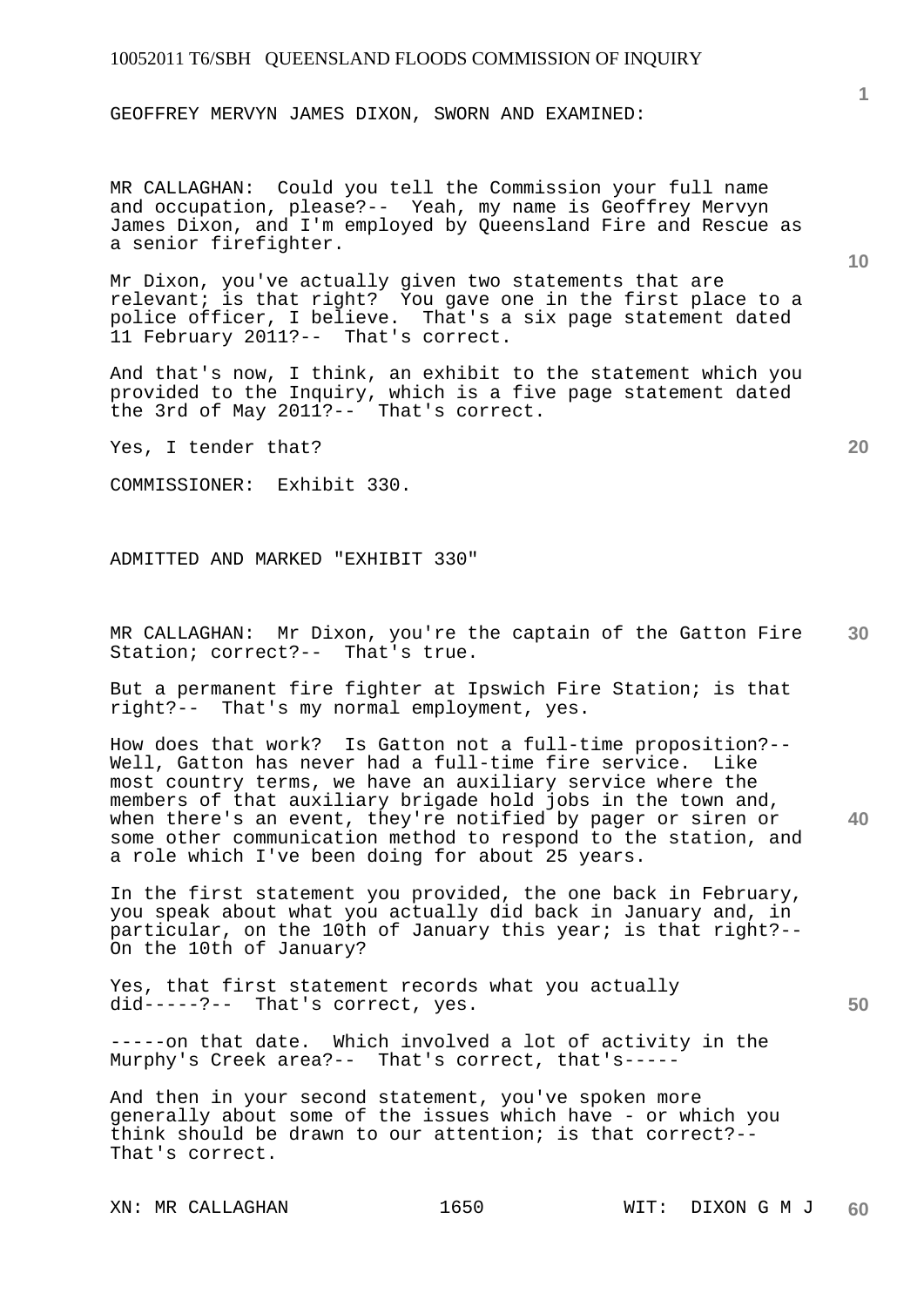All right. On the 10th and, I think, extending into the 11th, you were involved in activities at Murphy's Creek, Helidon Sandy Creek, Brightview and Grantham; is that right?-- That's true.

And you were - we should clarify, you are a trained Level 2 standard swift water technician?-- That's correct.

You were working in a swift water task force until about perhaps you could tell us. It's in paragraphs 21 and 22 of that first statement. I think you speak about the length of time for which you were working until about 3 a.m. on the 11th of January; is that right?-- That's correct. That's when we ceased work.

Okay. And in paragraph 23, you talk about working in the Operations Control Centre, which is part of an incident control centre; is that right?-- That was the Incident Control Centre at Gatton.

Yes?-- Yes.

Just because you're the first person that we've heard from that's going to speak about these things, can you tell us what's involved in an incident control centre and where the Operations Control Centre fits into that sort of thing?-- Well, the Incident Control Centre is set up at any major event where it's deemed that overall control is required of that incident, where we bring in people with certain expertise to manage that incident. So, we'd have defined jobs for people, whether it be operations, logistics, or in management, and certain people get defined roles, and they direct their resources from there.

All right. I might just show you a document at this point, a document which illustrates the structure of the way in which these things might work. Have you seen that document before?-- I see a lot of documents.

You are familiar with something like that?-- I am familiar with a flow chart - a fire service flow chart, yes. I see thousands of them.

Okay. And can you say by reference to that where you would have fit in on the 11th of March? Are you the operations officer referred to there?-- On that morning, I was the operations officer, yes.

All right. I tender that document.

COMMISSIONER: Exhibit 331.

ADMITTED AND MARKED "EXHIBIT 331"

**10** 

**1**

**20** 

**30** 

**40**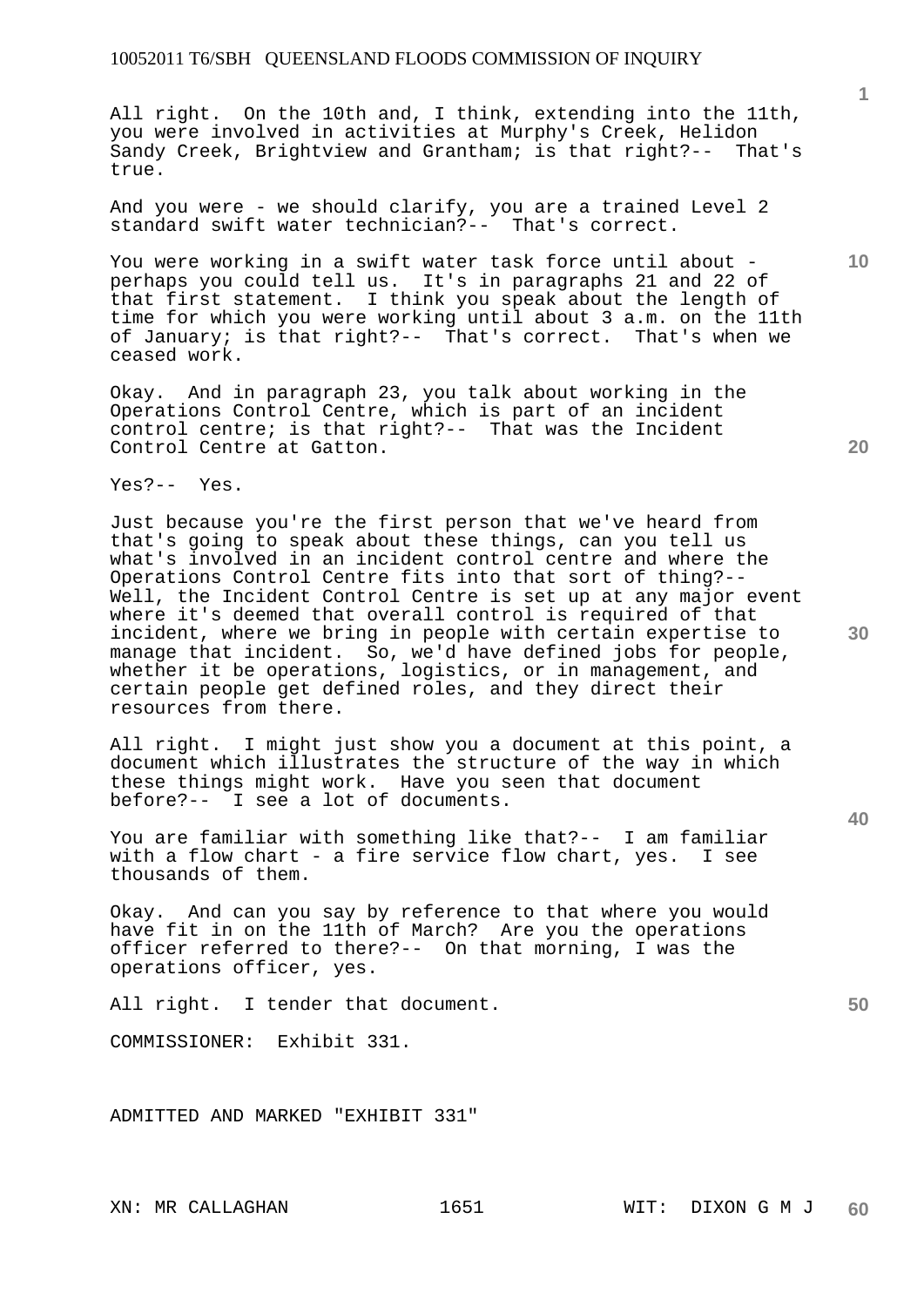MR CALLAGHAN: Can I take you to some of the issues that you've identified in your second statement, perhaps picking up at paragraph 3. You refer to a lack of capability in fire appliances, which I assume is what we'd call a fire truck; is that right?-- Sorry, you will have to speak up.

Certainly. You've got your second statement there? Do you have your second statement?-- Yeah, I can see it, yep.

I'm just asking you about paragraph 3?-- Roger.

And what you mean by the lack of capability in fire appliances?-- By "lack of capability" is mobility in this particular instance, talking specifically about flood situations. Most of the vehicles that we operate, which are two-wheel drive, low-clearance vehicles, which means they can't travel through very much water at all, they are inappropriate to responding to those areas that are in flood, and decisions are made, at times, whether that vehicle should or should not travel through depths of water.

I'll just get you to look at paragraph 9 and confirm that that's the same point that you're making in paragraph 9 of that same statement?-- Yes, that's actually a reference to a particular vehicle that we were operating in on the 10th, on that afternoon, and it's suitability was better than the normal fire appliance, because it was a high clearance, four-wheel drive vehicle.

All right. Going back then to paragraph 3, and the reference you make there to the use of helicopters; your initial observation, I think, was that there was poor use of helicopters in the early stages of this event; is that right?-- In the initial stages, there seemed to be a reluctance to get helicopters in the area immediately, and with the helicopters that were provided, some were unsuitable for performing rescue work, and I was saying the poor use was the eventual usage of ADF equipment, which did happen, but in the initial stages there was a little bit lacking.

Do you know if it was a reluctance or just an inability to use helicopters?-- I don't have any direct information as to reluctance, but it seemed to me, out on the ground, that it took a long time for the helicopters to be activated.

Have you been involved in situations where helicopter rescues have been required over the years?-- We do a lot because of the area that we work in. Helicopter dust-offs mainly with medical emergencies, where we may attend a motor vehicle accident, and those people requiring transport to a major centre will be transported via helicopter.

So-----?-- We don't do many rescues as such, and as far as helicopter activations for rescue, I haven't personally been involved in any in the fire service in my 25 years.

Right, okay. Moving then to paragraph 4, you say, "The issue

**10** 

**1**

**20** 

**50**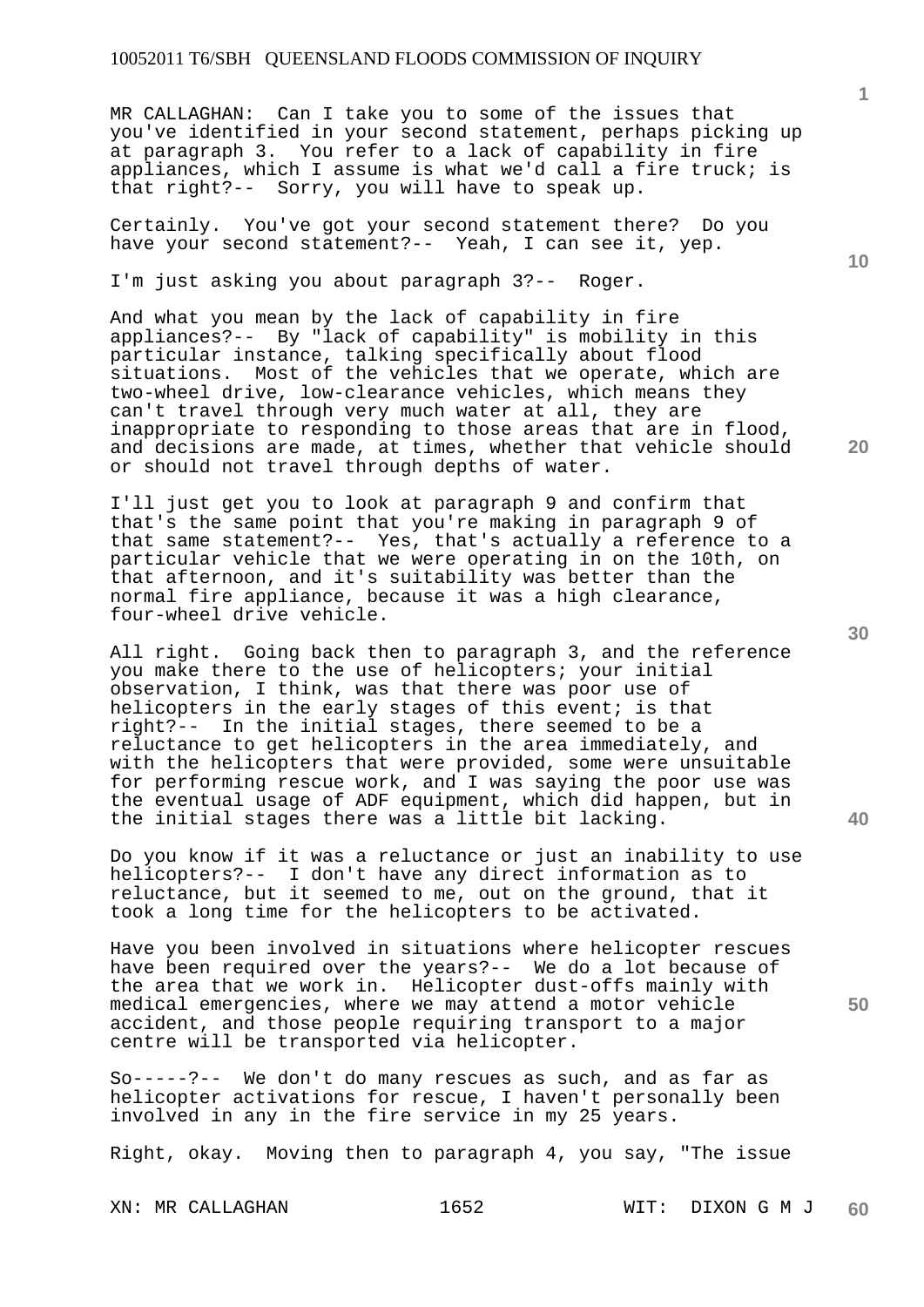I identified was that none of our staff had any training with regard to performing rescues from helicopters.", but you developed procedures as the jobs progressed. From what you tell us, the helicopter rescue situation hasn't been very frequent, or doesn't seem to be a frequent demand for-----?-- I wouldn't say not a frequent demand. I would say that there has been no helicopter rescues used. There's probably been plenty of instances where they could have been used, but we don't have the training and we don't have that facility,  $SO-----$ 

All right. I think you say in your statement that there's been pressure from within the fire service to conduct training with EMO in this area; is that right?-- It's not from within the fire service. That was misconstrued. It's from the firefighters on the ground have requested that we do training, particularly with - in our area - where I work - in Ipswich, we have a major centre - airforce centre at our door step, and we don't do any cross-pollination or training with the ADF<br>there. It seems to me it would be an ideal position to do It seems to me it would be an ideal position to do some training with them. We have asked previously about training with them and with EMQ with regards to helicopter rescue, and the response has always been, "We'll look into it.", but with no reward.

How have those requests been made?-- Those requests have been made verbally through our swift - not swift water, but our rescue coordinators, through our immediate superiors, and through the inspectors and through the superintendants.

The opportunities that you speak about where helicopter rescues could have been used aren't restricted to swift water situations, I take it?-- No, no.

All right.

COMMISSIONER: When you talk about training in relation to performing rescues from helicopters, do you just mean getting the team in to somewhere where they can do a water rescue, or what sort of training are you talking about?-- This has been an issue that is one thing all of Queensland Emergency Service agencies or agencies don't do very well with regard to gaining access. It's a very wide, diverse state, and the ability to bring men and equipment into an area quickly is something that we don't do all that well. The use of helicopters could be used for rescue, they could be used for placing men and equipment in remote areas with road rescue equipment. We're doing it at the moment with medical equipment on a smaller scale, but that's usually after the event and after a rescue is required.

What sort of training do you need? Training in what? Assembling your equipment, boarding a helicopter, how to get out, what?-- Yeah, just basically helicopter procedures; what to do with the crew, how to load, how to use their winches, how to manoeuvre in and out of the chopper or the aircraft. We received some basic training about safety when approaching aircraft, but as far as getting in them and operating and

**10** 

**1**

**20** 

**40**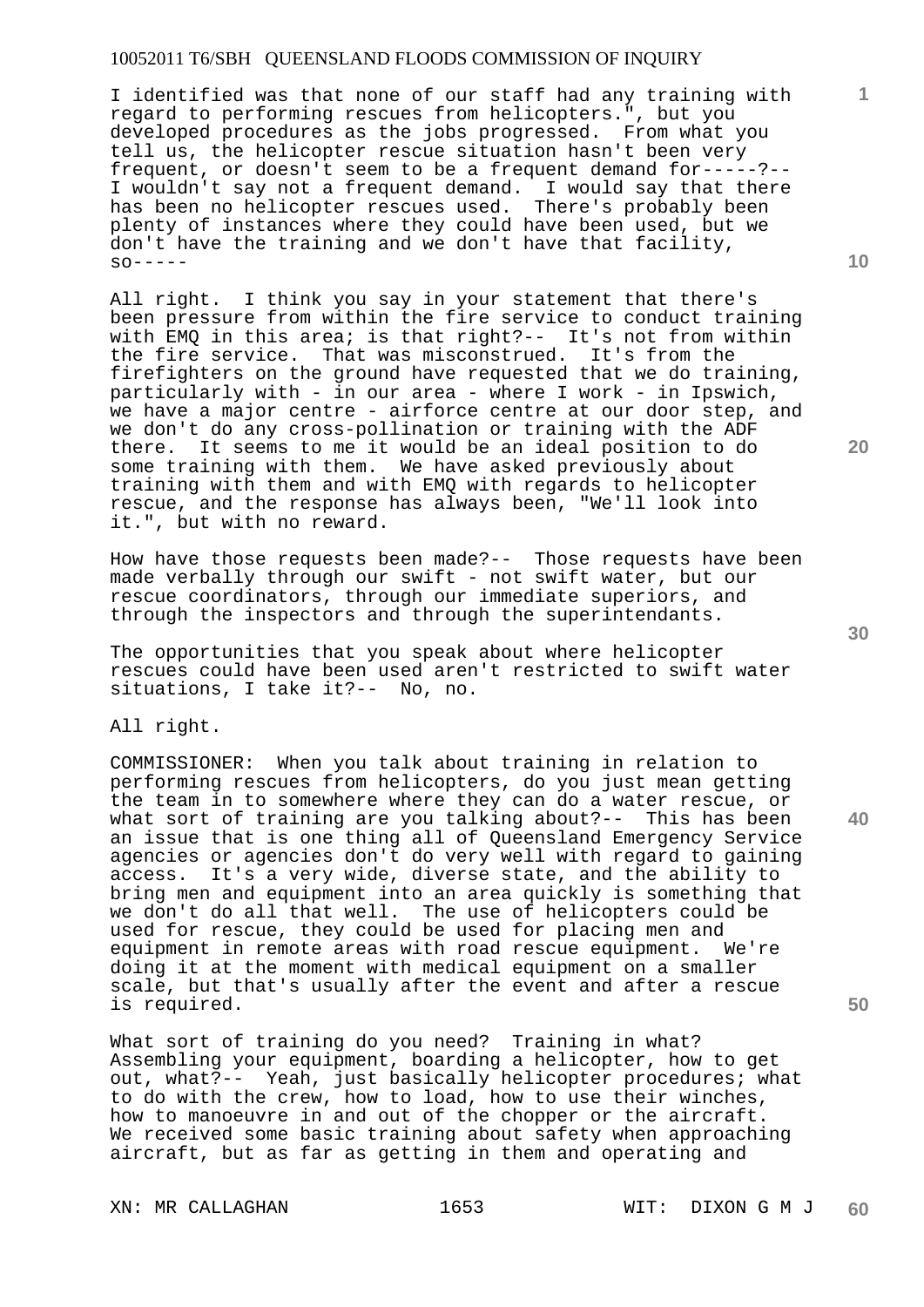working with the crews, we don't have anything there at all, and it's only through, say, good luck or good fortune that we have a lot of staff that come out of the ADF areas and they bring with them skill sets that can comply with helicopter usage, and that's what I was relating in my statement, saying that we adapt and through the knowledge that some guys bring along with them from airforce, navy, army exposure, that they can guide us and lead us when we do work with helicopters.

MR CALLAGHAN: Are you able to give an example, just to put you on the spot, when you talk about developing procedures as jobs progressed? Are you able to give an example of the sort of thing that you had to do on the run in this context?-- We do it all the time. It's something that we learnt to do as officers. We do things called risk assessments-----

No, sorry, I'm talking specifically about this helicopter issue?-- With the helicopter issue?

Yeah, I thought that was where you, in paragraph 4, say the crews managed without training, but developed procedures as jobs progressed. I was just wondering if you could give us an example?-- An example of that was when a crew was working out of the Gatton ICC, they were deployed to the township of Forest Hill to meet up with a helicopter, an emergency services helicopter, to conduct rescues. When they arrived there, it was deemed that the crew - their size and the equipment that they had with them couldn't be carried by that helicopter, and it was only that the crew that were there adopted an alternative, and they said, "Well, why don't we contact the ADF Blackhawk helicopters and utilise them.", which they did, and with the crew - while they were in the air - and I have knowledge of this, because I've talked to the crew members that were on that helicopter - while they were in the air, they were developing strategies of how they would do the rescues, because the ADF guys were saying that they wanted to remain inside the helicopter, and our guys were actually on the wire and went down and did the rescues.

This was a swift water situation, was it?-- Well, our guys were swift water qualified that did that, and they were rescuing people in swift water flood rescue.

COMMISSIONER: And when you say they were "on the wire", what do you mean?-- On a cable - a winch rope.

**50**  So they weren't winched with an army person who knew about-----?-- The army personnel were operating the winch and directing them, but in relation to the question about developing strategies and what to do, well, our guys have had no training with regards to the use of that equipment.

MR CALLAGHAN: So, the army plan was to send just the belt, or whatever is at the end of the line, down, was it, or to go was the plan for someone to go down on the wire?-- That's correct.

But was that the army's plan?-- I'd say-----

**10** 

**1**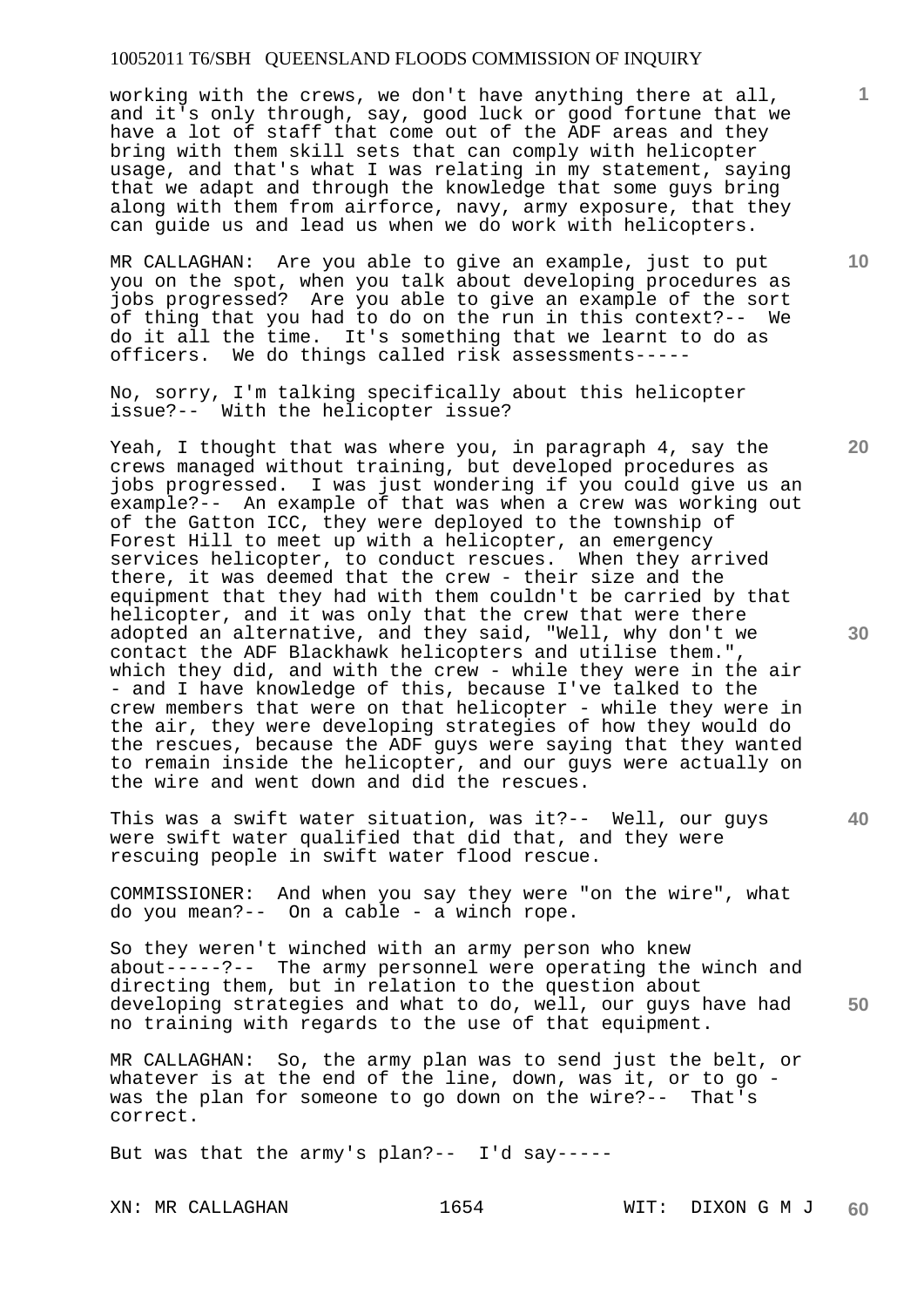Or the airforce-----?-- -----in consultation with our swift water rescue guys, they would have decided that. I wasn't there, so I-----

No. I was just wondering, I thought you said the original plan was to perform the rescue from inside the aircraft?-- No, the original plan was to use the Emergency Services helicopter that was working in the area.

**10** 

**1**

**20**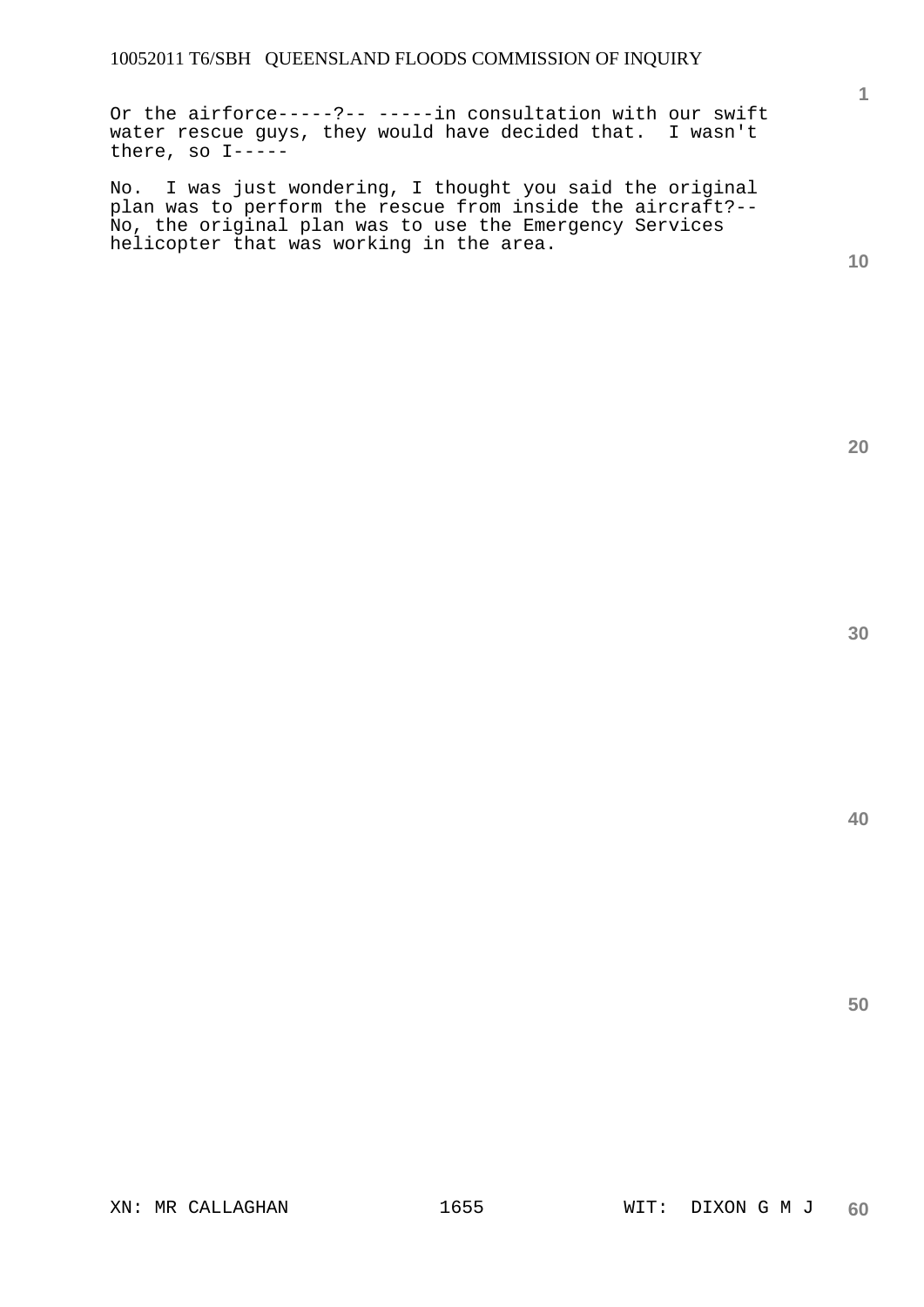On this - well, you also speak in this part of your statement about deficiencies with use of QFRS air observation staff. First you better tell us about air observation staff, what they are, what they're meant to do?-- Well, these are-----

COMMISSIONER: Actually, Mr Callaghan, might be better to do that at 2.30-----

MR CALLAGHAN: Yes, Commissioner.

COMMISSIONER: -----or 2.15? 2.30. Thank you. We'll adjourn until 2.30, so we'll get you back then, please, Mr Dixon. Thank you.

THE COMMISSION ADJOURNED AT 1.03 P.M. TILL 2.30 P.M

THE COMMISSION RESUMED AT 2.30 P.M.

GEOFF MERVYN JAMES DIXON, CONTINUING:

COMMISSIONER: Yes, Mr Callaghan?

MR CALLAGHAN: Mr Dixon, I was asking you before lunch about the concept of QFRS Air Observation staff. Can you just tell us what such staff are or what they're trained to do?-- Well, to the best of my knowledge, the Air Operation staff are fire service personal who have received training in air operations both fixed and rotary wing aircraft, and basically what their role is to go along and be observers, and from that position of a high point or in the air they're able to observe the incident and give useful information to the troupes on the ground.

Your point in this case, though, I think is that there was a lack of local knowledge; is that right?-- There was a lack of local knowledge with the air operations supervisors that were detailed to that particular job particularly with the, I say, the information that I have that there were local air obs supervisors or air attack supervisors available locally that would have had a better knowledge of the ground and of the operational capabilities of the appliances in that area. The operational air obs supervisors that were provided mostly came from a Rural Fire Service background which means that they have had exactly the same training as the operational or permanent firefighters, but their area of expertise lies in rural operations with regards to bushfire and wild fire events, and they have no knowledge of swift-water rescues or working with level 2 operators.

What sort of knowledge do you think might be helpful for them to have for swift water capabilities?-- Well, obviously their

**20** 

**1**

**30**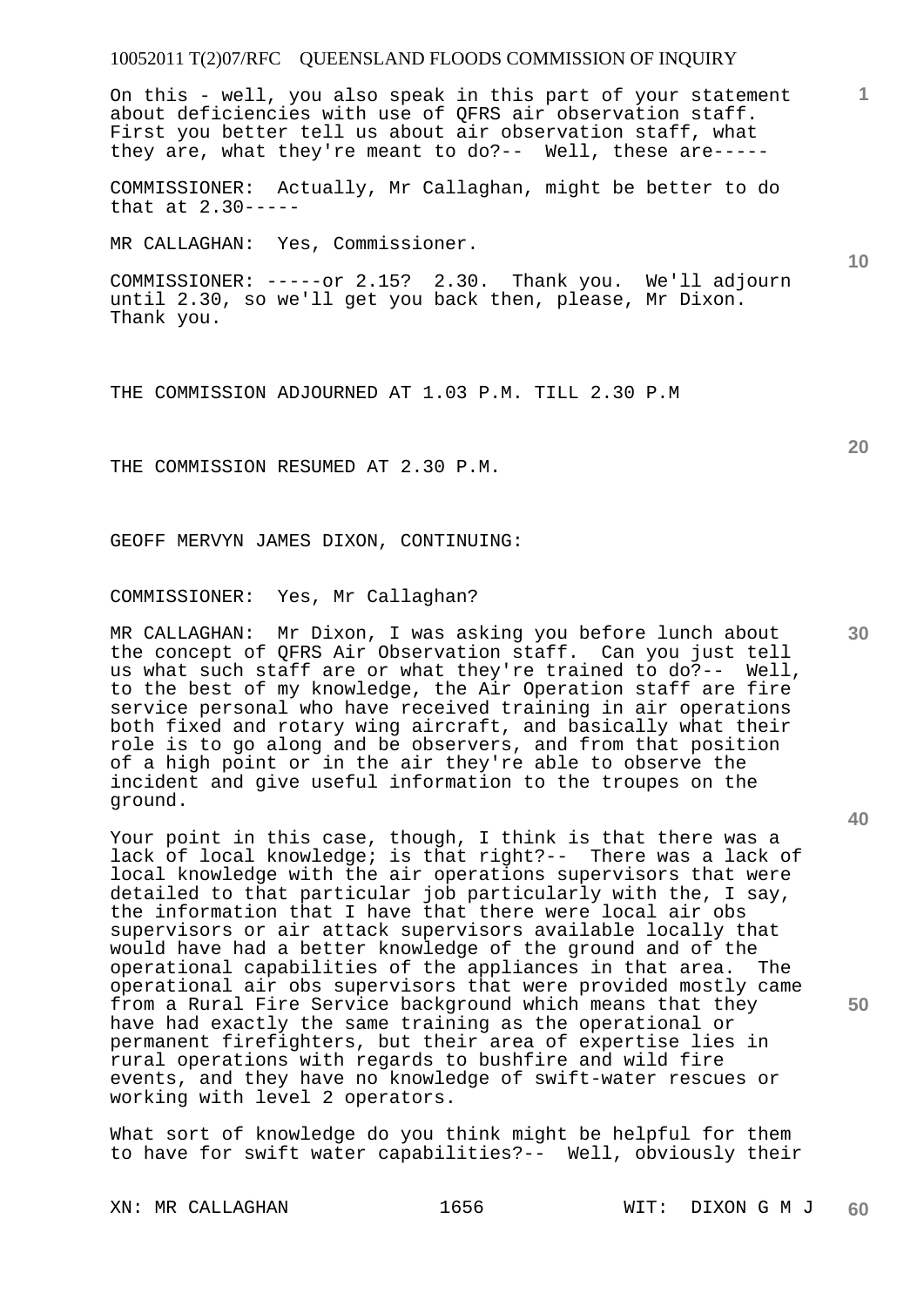scope of duties, what they're able to do, and what - more importantly what they're not able to do so.

All right. Can I move on then to topic of other agencies. I think you refer in your statement to a situation where some people from DERM were offering assistance and that you were going to take them up on that but you were told that you couldn't do that; is that right?-- That's correct.

**10**  And were you told why you couldn't do that?-- It was a fairly brief explanation that the fire service is not responsible for external agencies.

But as I understand your evidence you have dealt with other agencies previously?-- Regularly.

Regularly. What sort of things?-- We deal with other agencies at motor vehicle accidents where we'll deal with the Department of Transport or Road Tech. Other agencies, Energex, gas organisations, we're dealing with other agencies all the time.

And this is - by "dealing with", do you mean getting them to do things for you?-- Within their area of expertise, yes.

Yes. And you talk about green T-cards can you explain what that's about?-- Well, it's part of our operational process that we have a tally or a T-card and that card is filled out by the crew arriving at the incident and it virtually states on it what type of appliance they ride, how many people there are, the names of those people, and a contact for them whether it be radio or their vehicle number. We have various colours for various agencies. For the fire service personnel we use red coloured card; and for rural personnel that come on scene, we use the yellow card; for police we have a blue card; and for other agencies we have a green T-card. So we can fill out the names and contacts for those persons that are at that incident. It's more a tool to reconcile or to keep track of who was actually at that incident.

All right. Have you had situations before where crews from DERM were around to assist or was this a first?-- In bushfire situations, yes, we have. We work with DERM in the State Forestries where they look after and manage forestry and they also have their own fire crews, we work fairly closely with them, and on that basis when they arrive we'd fill out a T-card and record who was there and what their truck numbers are and call signs and put them through our management process.

And you use them according to their capabilities-----?-- That's correct.

-----is that the plan?-- That's-----

It seems that this approach from DERM came by reason of the difficulties that the Local Disaster Management Group was having, or at least that was your impression; is that right?--

**30** 

**20** 

**50**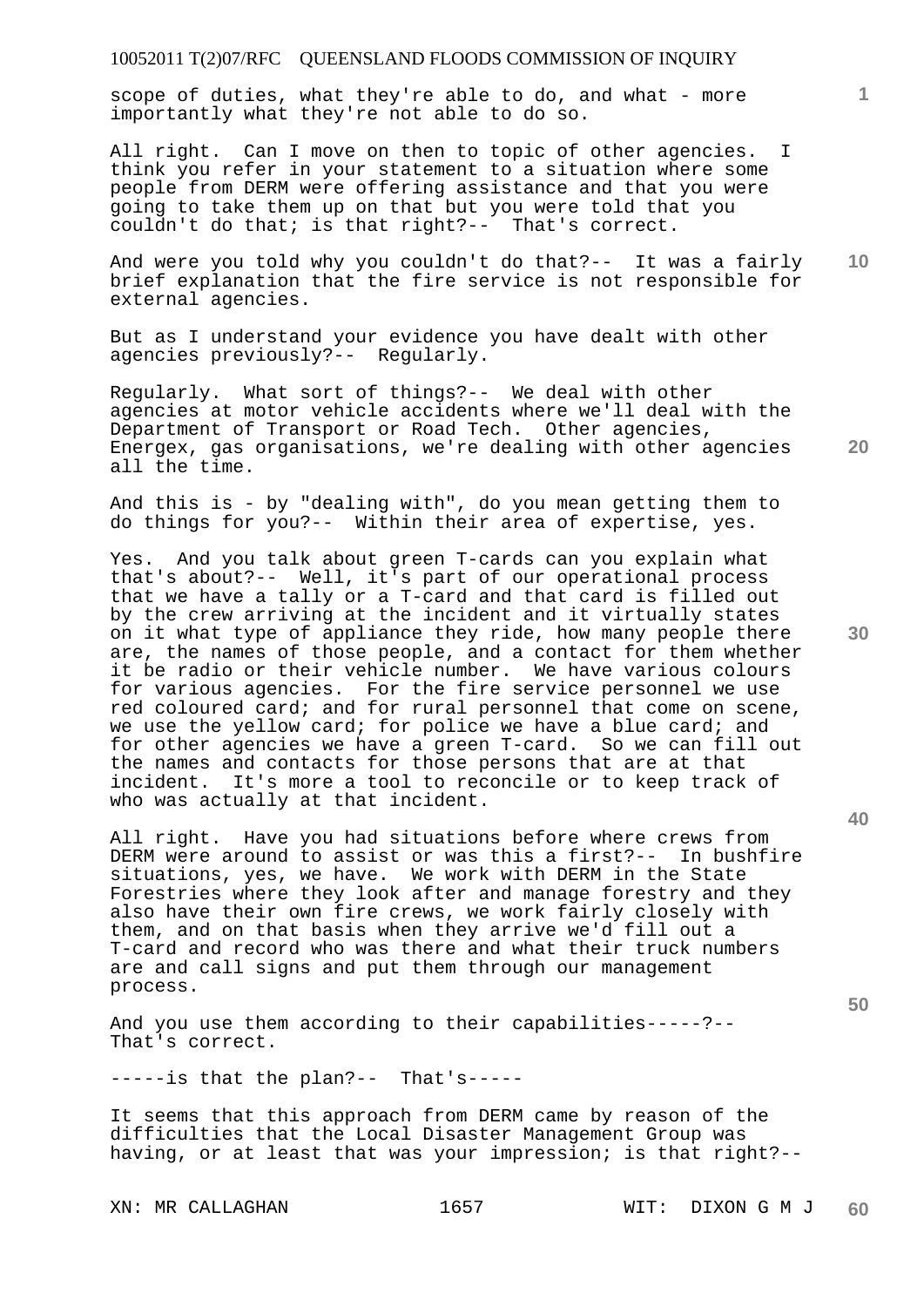That's correct. We weren't the first point of call for the DERM team, if you'd like to call them that. They made an approach to the Local Disaster Management Group and they weren't able to speak with them or give them time at that point, and I'm not sure whether they were redirected to us or they decided to come to us, but they came to our door offering manpower, equipment and assistance.

Did you make any observations about the performance of the LDMG yourself or is this just what you gathered from what the DERM people-----?-- I was working very closely in the ICC at Gatton for most - most of the time during the event. As I said earlier, I was an operations officer in the very early stages. That role was changed where I became an assistant to the operations officer and virtually a gopher or a fix-it because of my local knowledge and contacts. I was in contact with the LDMG by radio, we had a radio set up, and one of our fire service personal manning that radio where we could transfer information to and fro.

All right. And did that transfer of information work well or were they just-----?-- Not particularly well. There was a lot of one-way traffic. We were asking for information and Intel, if you'd like to call it that, and at times it was very slow in coming. We were passing on requests for assistance that were outside of our scope, and they - the requests were coming back at us sometime later saying, "The LDMG are unable to help us, can you help us?"

All right. Did it just seem that they were just overwhelmed by events?-- Overwhelmed by the magnitude of the event. And probably being mostly Council employees their priorities were focused on Council's side of operations. Not saying that they didn't do a good job, they did an excellent job under the circumstances, and maintaining water and sewerage throughout the event even though there was damage to the infrastructure, they should be highly commended.

And accepting that that is so, from your point of view what capability should they have had that they lacked?-- I think they lacked a capability of an effective call centre-----

Yes?-- -----where they were manning phones and we were redirecting people to that freecall number, but I don't think they had the ability to handle all the calls or the numbers of calls and, therefore, the calls were prioritised, and a lot of people were pushed down the list, as it were, and not seen to for some time.

**50**  Is there anything else about the LDMG that you think they were lacking or things that could be improved?-- Yeah, without going too deeply, the LDMG, like I said, did a fantastic job for the community in the early stages and in the recovery. They maintained operational equipment and facility around the town and roads. Some of their procedure as far as replacement of staff could probably be improved. I took notice myself that their staff were becoming fatigued particularly seven or eight days into the event, and I don't think they had the

**20** 

**10** 

**1**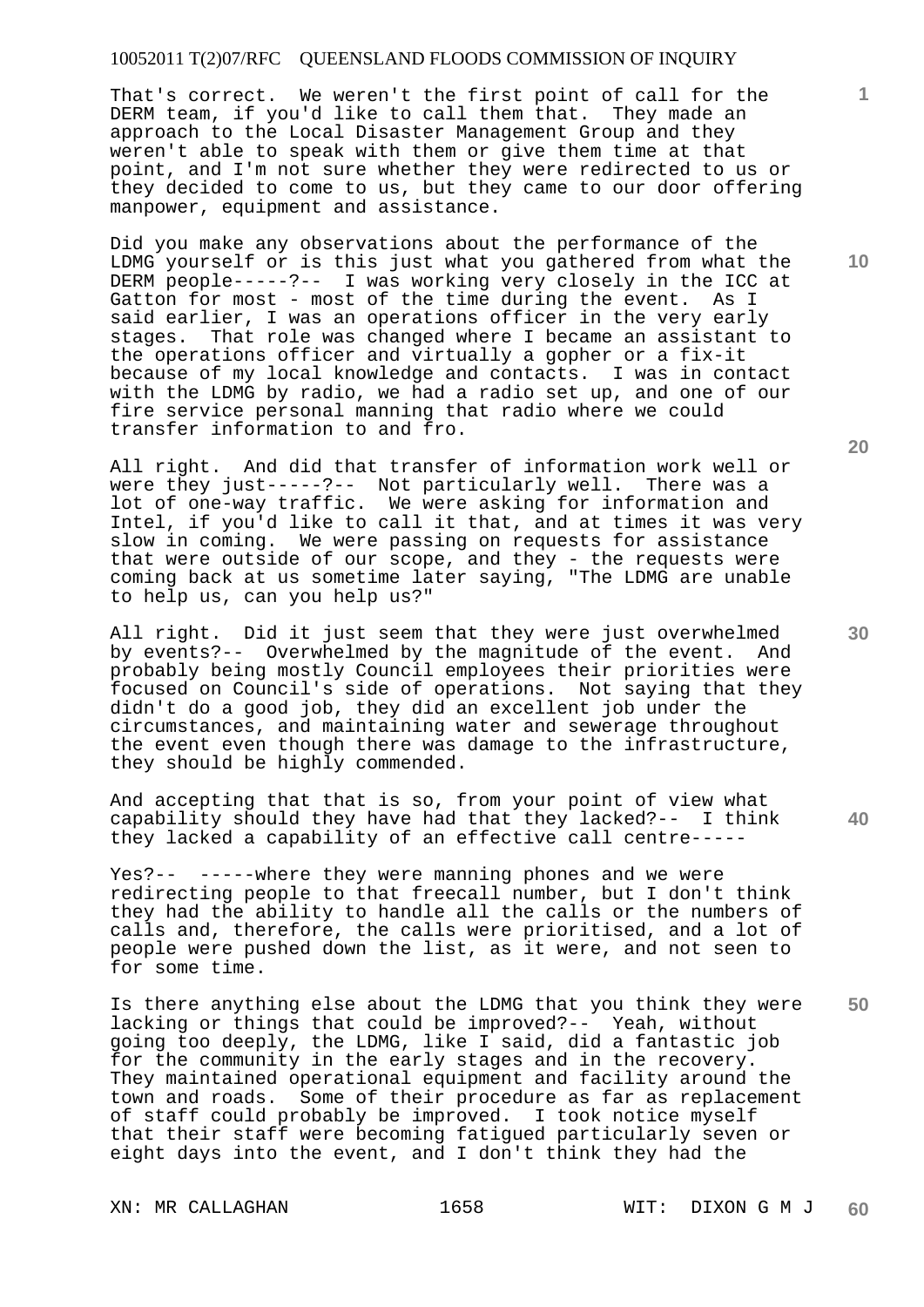volumes of trained staff to continue with fresh troupes all of the time.

All right. Well, can I turn to the concept of training and staffing levels? In paragraph 7 and 8 of your statement, I think you, in essence, make reference to the lack of swift water training that's been available, and the insufficiency of crews having training to a level 2 standard?-- This is a problem that exists in all rural areas of the State where auxiliary stations or rural stations aren't provided with effective swift-water training or equipment. As it has been stated earlier, there is a DVD presentation that gives an awareness of swift-water operations, but it's not a recognised course as such. There's no qualification or certificate attached with that. It's an information-only type presentation.

And you also make the point, I think, that the auxiliary fire appliances don't carry swift-water rescue gear presumably because they're not trained?-- Well, it follows on. Obviously they don't have trained personnel so there's no equipment.

What do you mean in paragraph 7 where you say that you would take gear home with you at the end of every shift so that you'd have personal gear with you. Was that in case you found yourself-----?-- Well, you have to understand my position. During my permanent employment or daytime job, I'm a qualified swift-water technician, firefighter at Ipswich station. When I return home to Gatton where I live, I'm an auxiliary firefighter.

Right?-- So that means I'll respond when the calls are made. During the period from late November through to this event, we were experiencing jobs that required swift-water technicians, and when I would go home I would take some of my own - or personal issue swift-water gear with me. So that if I was responded on the auxiliary truck, that I could make some attempts to do swift-water work before the urban appliances arrived.

Well, that's another point you make, I think, is that notwithstanding the lack of training equipment, the auxiliary operate - units do, in fact, perform swift-water tasks because they have to?-- Every auxiliary station they'll do what they can to help people in need.

And even though you, I think, expressed the view that the theory of senior management is that the auxiliary should travel to the event and wait there, that's just not going to happen because there will be an obligation to act?-- Yes.

The crew will feel the obligation to act?-- There's a moral obligation there, and under our Charter we're deemed to protect life, property and the environment, and if protecting life means that we will risk our own life a little bit, well, that's what happens. It's not uncommon.

**10** 

**1**

**20** 

**40** 

**30**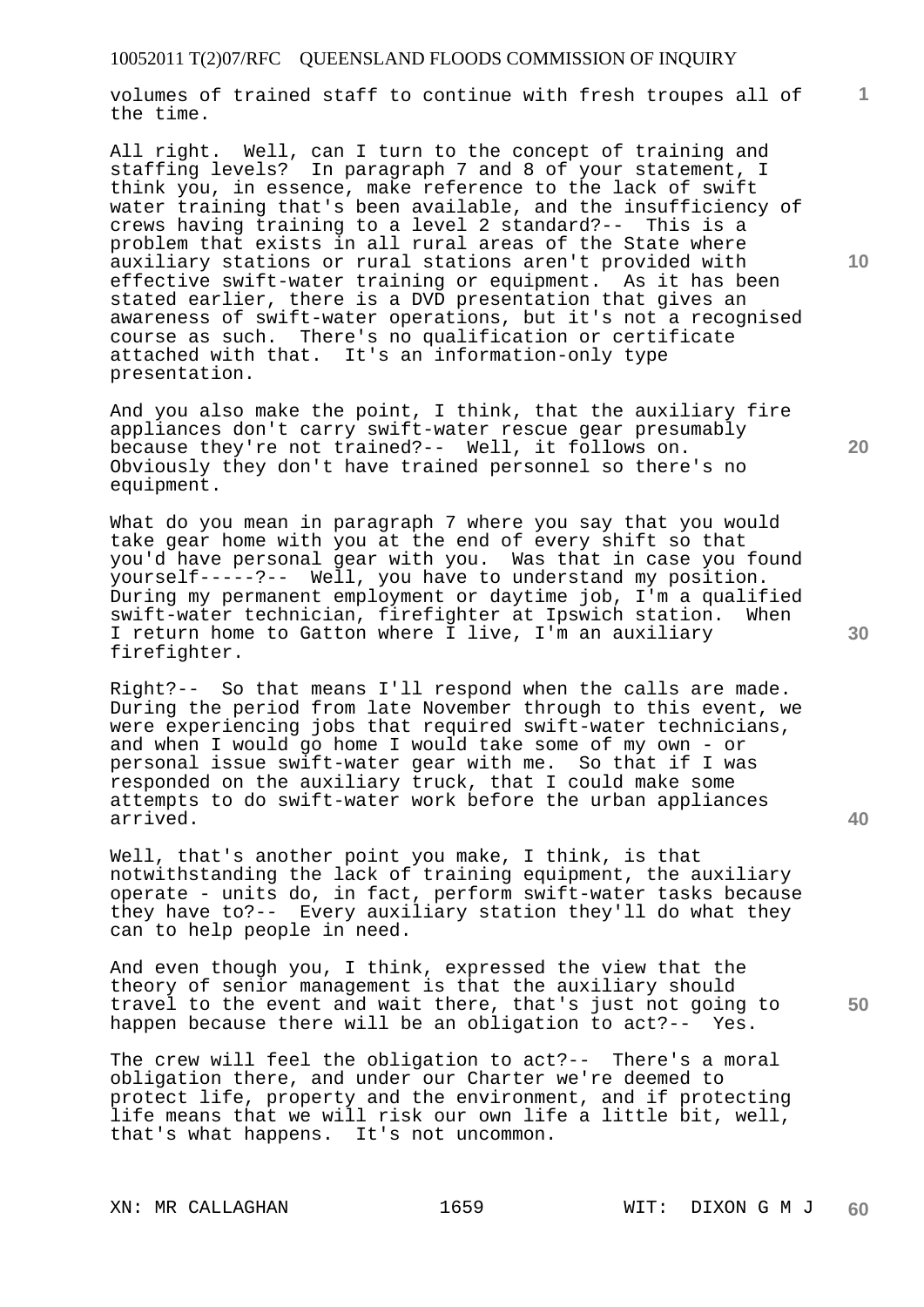At paragraph 10 of your statement you say that the ICC ran reasonably well, but there were some issues with coordination of resources. You might have already touched on that, but is there anything else that you'd like to elaborate to - in that regard?-- With regard to the ICC and the - the initial set-up, I think that the - the event caught people unawares, and in the initial stages of the event, the procedures and information wasn't put together, I would say, quickly enough. We weren't fully aware of all the other events that were going on at the time, but somewhere along the line there should have been a - an overview or picture of the multiple events that were occurring that day and some form of incident management put together a bit more quickly.

Was the lack of the duty manager of operations that you speak about in that paragraph something that would have assisted in - or if there had been one, that would have assisted?-- That's something that happened very early in the day, and it was probably on the first response that we went to. There was word about from other operators that we were getting into the area that there was no official response as far as having somebody in overall control of that incident in its entirety.

All right. Just finally at paragraph 11, you talk about the large amount of reporting required by the ICC to higher management. Presumably some amount of reporting must be necessary. What do you say should have been the situation? You seem to say there was too much. If you accept that there should be some, how do we strike the balance?-- Well, I think the priority put on the reporting was the main issue that I - I have with that and have raised in other statements as well, that at different times the ICC management team were placing more importance on having the report looking well and having nice numbers on it rather than getting the guys out on the ground and getting the work done, and to that end I would say that staff were taken out of the management team to collate information and get the reports done while there were crews sitting at the station waiting to receive their daily briefs. And for mine that should have - daily briefs should have been done, the crews should have been activated, and then the reporting done of where those people were and what they were doing, but that wasn't the priority.

All right. They're the only questions I have. Thank you.

COMMISSIONER: Any questions from Seqwater?

MR POMERENKE: No, thank you.

COMMISSIONER: No. Mr Dunning?

MR DUNNING: No questions, thank you, Commissioner.

COMMISSIONER: Mr MacSporran?

MR MacSPORRAN: Thank you, Commissioner. Mr Dixon, just a

**10** 

**1**

**20** 

**30** 

**40**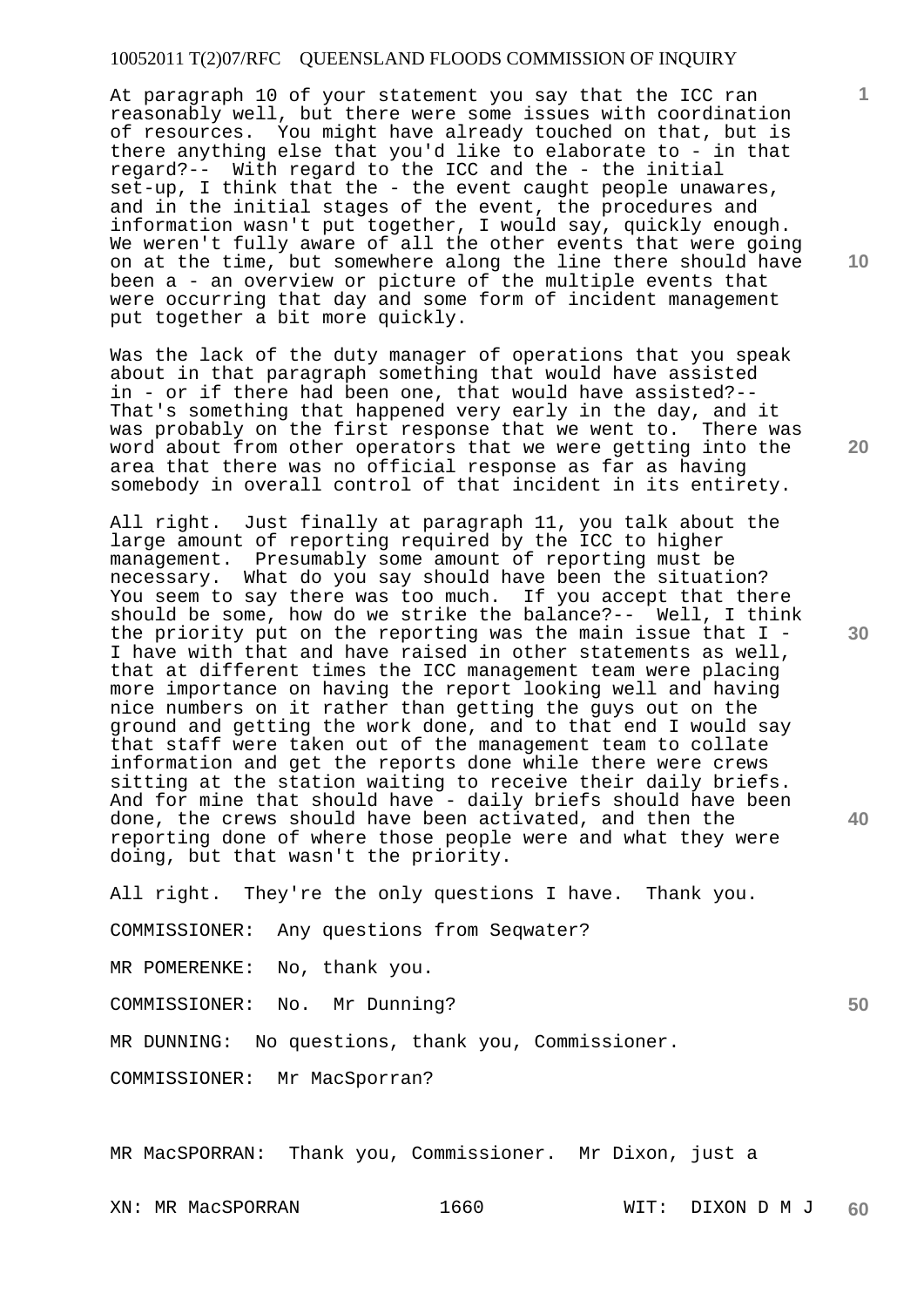couple of matters. In respect of the use of helicopters, you'd agree that helicopters were used frequently during the course of these events to transport at least the personnel around the areas?-- Yes, helicopters were used for transport and for evacuation of persons as well.

And there is an ability to organise air assets through a department within the service, the Air Desk it's called I think?-- Yes. We don't - from the ground we don't actively initiate that. We - our requests go through our fire communications centre.

Yes. You speak with the commander on the ground, whoever that is, operation controller, or whatever his terminology or her terminology is, they then contact Firecoms and Firecoms make available, if possible, the asset required?-- That's correct.

And during the course of these events there were two aircraft from EMQ being used; do you remember that?-- Two aircraft from EMQ, yes.

Yes. And there were three organised through private contractors so there was a total of five in use throughout the course of these events that we are talking about?-- I wasn't aware of the five.

All right. Now, your concern is the phase to have trained personnel within the fire service to conduct rescues from helicopters or with the aid of helicopters?-- That's correct.

Except, I assume, that swift-water rescue involving helicopters, that's an extremely dangerous exercise?-- Well, a lot of the things we do are extremely dangerous but that  $i$ s-----

That's one of the more - one of the very dangerous exercises to be conducted with the use of a helicopter?-- Particularly since we don't have training to do that.

But you'd be aware that EMQ lost an aircraft in Townsville attempting a swift-water rescue?-- I have no knowledge of that, no.

In any event, I take you're not aware, but I'll ask you formally in any event, are you aware of the initiative that the service has undertaken to investigate and promote a joint training with EMQ in the use of helicopters; that is, that the service would provide some training to the helicopter personnel in respect of swift-water rescue and the helicopter personnel would provide some training in the use of helicopters in that exercise, but that has been going on since well before these events in January this year, that initiative?-- There's no knowledge of that at station level that I'm aware of.

Okay. All right. I suppose it wouldn't be unusual at station level not to know that that was going on? I mean, it's a policy thing, I suppose, is it?-- We have a term in the fire

**10** 

**1**

**30** 

**40**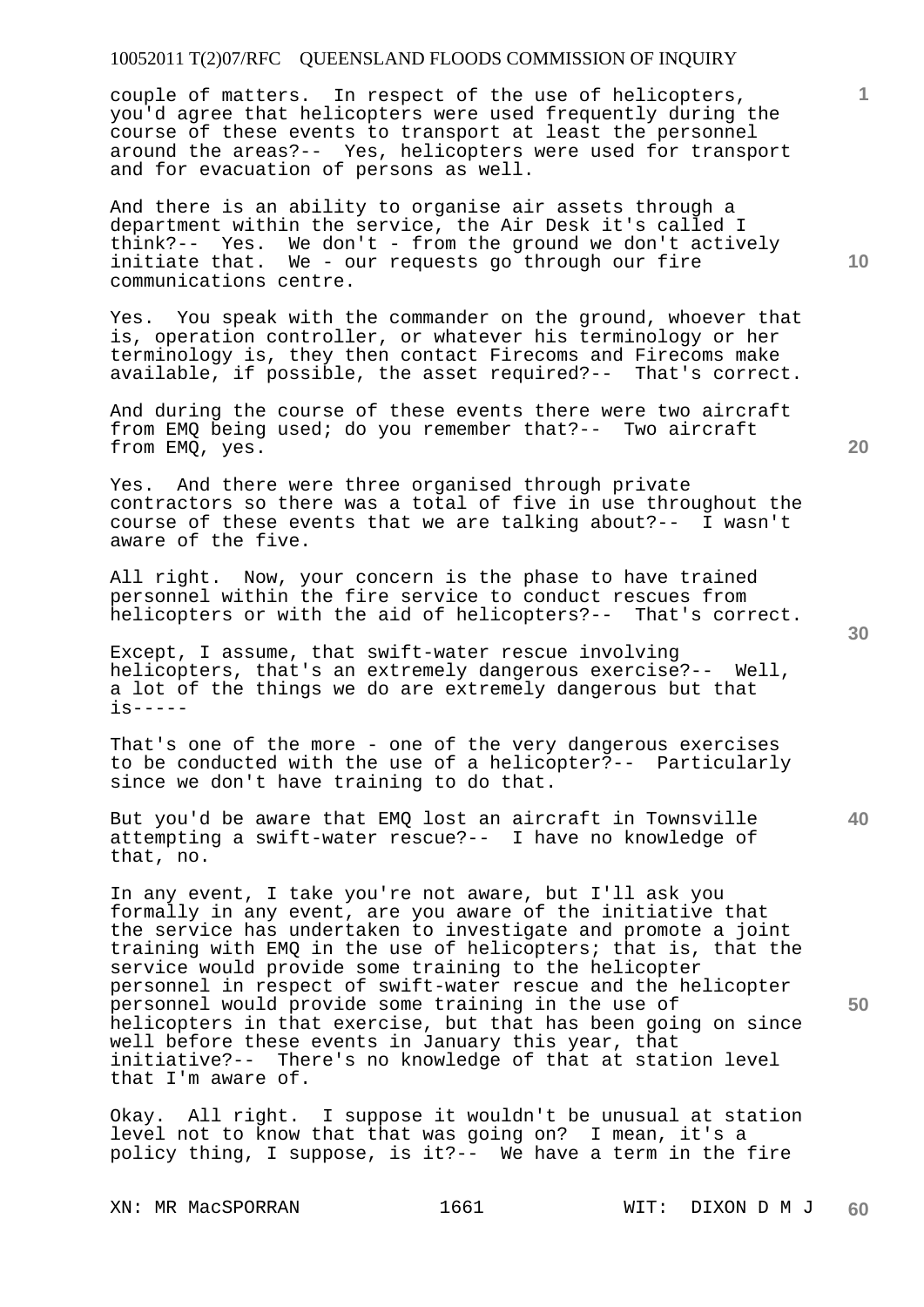service that a lot of things are secret squirrel and we don't find out.

All right. Now, you were also disappointed, it seems, through the inability to use the DERM personnel?-- That was a disappointment for me, yes.

All right. There was a use of a DERM's strike force as they're called-----?-- That's right.

-----through the course of the events?-- They were used, yes.

And they were used out of the Ipswich ICC?-- I believe they were, yes.

And there was about 15 or 20 members of that strike force from DERM?-- I'm not aware of the Ipswich strike force, I didn't work out of the Ipswich ICC.

Right. And you weren't aware of their role?-- Not of their role, not of their direct role. I know that they were there and they were effective.

Can I just formally suggest to you that they offered and their offer was accepted to use their personnel and equipment involving backhoes and machinery, that kind, to carry out some work?-- I don't - which location are you referring to? Ipswich?

Well, it was organised out of Ipswich ICC, and they were tasked initially to Fernvale, and then they moved to Esk and surrounding areas, and then on to Somerset, so those - that large area?-- I'll take that as being correct because you have said it.

You didn't have an awareness of that anyway?-- Not aware of that, no.

**40**  All right. Now, in terms of paragraph 7 of your statement, you talk about the training in respect of swift-water rescues, and you draw the distinction between the levels of training. There's the level 1, firstly, in training, isn't there, for swift-water rescues? You start at level 1?-- Level 1, yes, that's what all urban firefighters - permanent firefighters receive.

And then they have a defined capability as level 1 qualified?-- They have a dry capability, so they're all riverbank activity.

And they're allowed to, for instance, organise to position the potential victim or casualty in a way that they can be rescued by verbal command, for instance, for a start?-- By verbal, yes.

Then to attempt to reach the casualty with a piece of equipment, for example, a pole, inflated fire hose or other object to extend the rescuer's reach without the rescuer

**10** 

**1**

**30**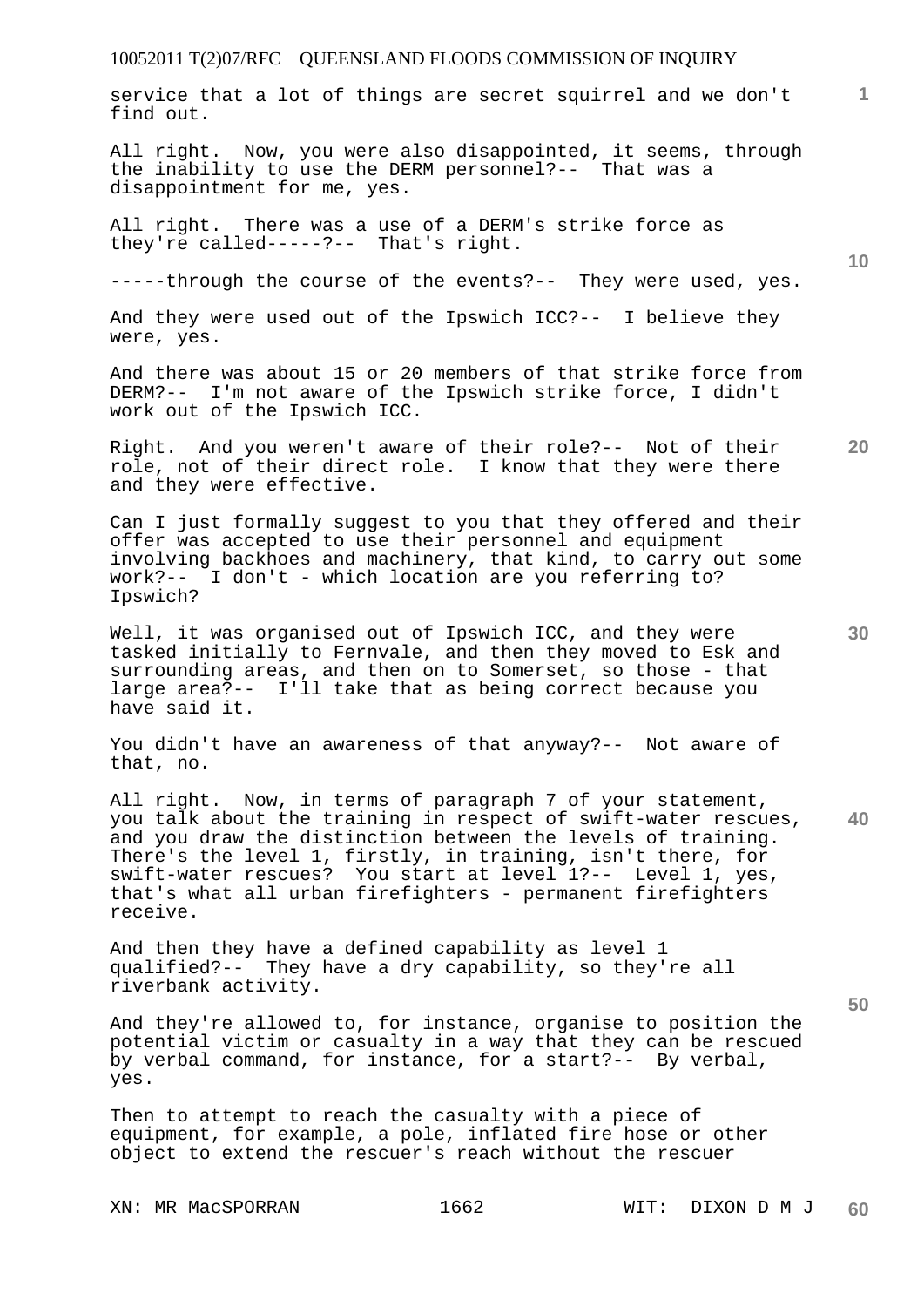**1** entering the water?-- Yeah, I think you're hinting at reach yell, reach and throw-----

Yes?-- -----are the three terms that we have-----

Yes?-- -----that level 1s can do so long as they are not within three metres of the edge-----

Yes?-- -----and if they are within three metres of the edge, they're at the tethered or secured.

To save them if they fall in being swept away-----?-- That's right.

-----with casualty. And the "throw" aspect use - relies upon the use of throw-bags or other equipment of that kind to reach the casualty and to secure their position?-- Yes, as long as they're within 20 metres.

Now, in terms of actually entering the water, there's a distinction to be made, isn't there, between entering a swift-water situation and entering water on other occasions to effect rescues?-- That's correct.

I mean, throughout these events, many, many, firefighters who weren't qualified level 2 swift-water rescue personnel entered water of one sort or another to effect rescues?-- That's correct.

And that was all quite appropriate?-- Well-----

By and large?-- By and large.

Where it wasn't swift water or the kind we're talking about Grantham and Murphy's Creek, for instance?-- Yeah, water that wasn't stagnant that's for sure, yes.

**40**  Yes. But where you're dealing with a situation like we hear about in Grantham and Murphy's Creek and so on, there's a very real distinction to be made between level 1 and level 2?-- Absolutely, it was-----

As a matter of safety?-- Correct.

All right. All right. And since these events, are you aware of a general review taking place into the overall capability of the services of swift-water rescue personnel?-- Not aware of anything prior to the event. I'll read some-----

**50**  Since the event I'm saying, since the event?-- Since the event?

Yes?-- I actually read something this morning that was in a statement from one of the officers relating to that fact that it's going to be looked into, but at station level there's been nothing forthcoming.

All right. You'd support, though, such a review?--

**10**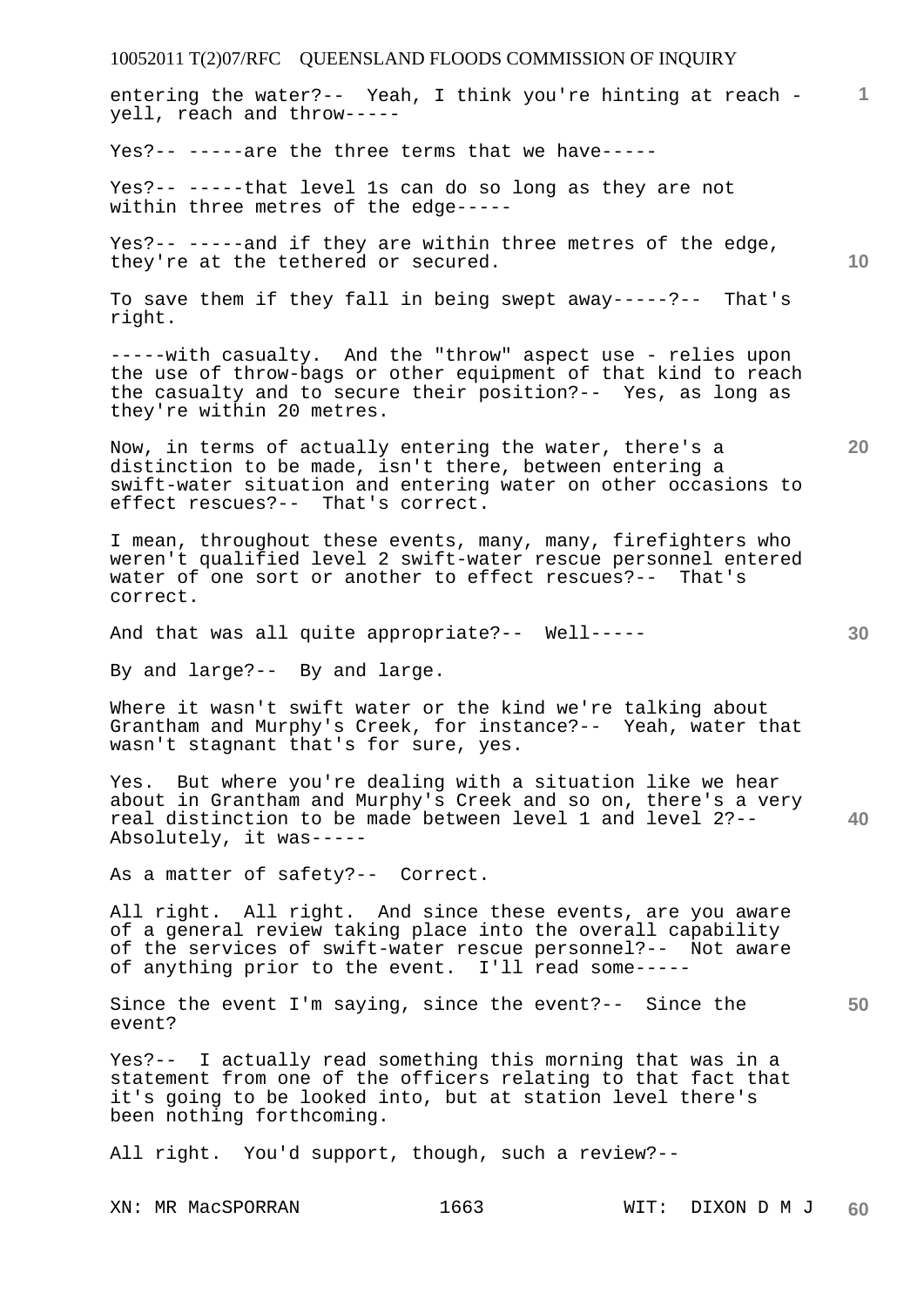Absolutely.

And you'd be prepared, would you, to have some input if asked?-- Say again.

You'd be prepared to have some input, express your ideas, if you're asked to have such an input?-- Absolutely.

**10**  All right. Now, can I take you to paragraph 9 of your statement. You talk there about a lack - you have identified a lack of the four-wheel drive appliance in that context. Paragraph 9?-- Yes.

In that area there is, however, is there not, a Rural Fire Brigade four-wheel drive available for use and deployment?-- In that area.

Yes?-- There are light-attack vehicles available to us and medium-attack vehicles. The problem being that those persons that crew those vehicles aren't trained in swift-water rescue at all.

All right. But just dealing with the four-wheel drive capability, is it the light and medium-attack vehicles are four-wheel drive capable?-- They are four-wheel drive capable.

Yes, all right?-- But as events have shown, they do get washed away.

All right.

COMMISSIONER: Can I just check, when you said "in that area", which area did you actually mean?

MR MacSPORRAN: Well, I'm just referring to - I should ask the witness. What complaint do you have about the lack of a four-wheel drive in paragraph 9? Which area does that refer to?-- With the area I'm captain for and that I have a say in the vehicles is in the Gatton area.

Yes. And is there a Rural Fire Brigade in that area that has access to and can make available four-wheel drives?-- They do, but not of that size.

All right. Now, paragraph 10, you acknowledge, don't you, that overall the ICC performed well?-- Overall, yes.

And do you also acknowledge that the ICC is what is needed in these situations to coordinate and control the events?-- Absolutely, and following the AIMS format is the way they operate, yes.

And as to when you create an ICC that will depend upon the size of the response necessary and the degree of coordination of the resources necessary for a particular incident or series of incidents?-- Yes, once the incident goes out of the scope of command of an incident controller.

**40** 

**50** 

**20**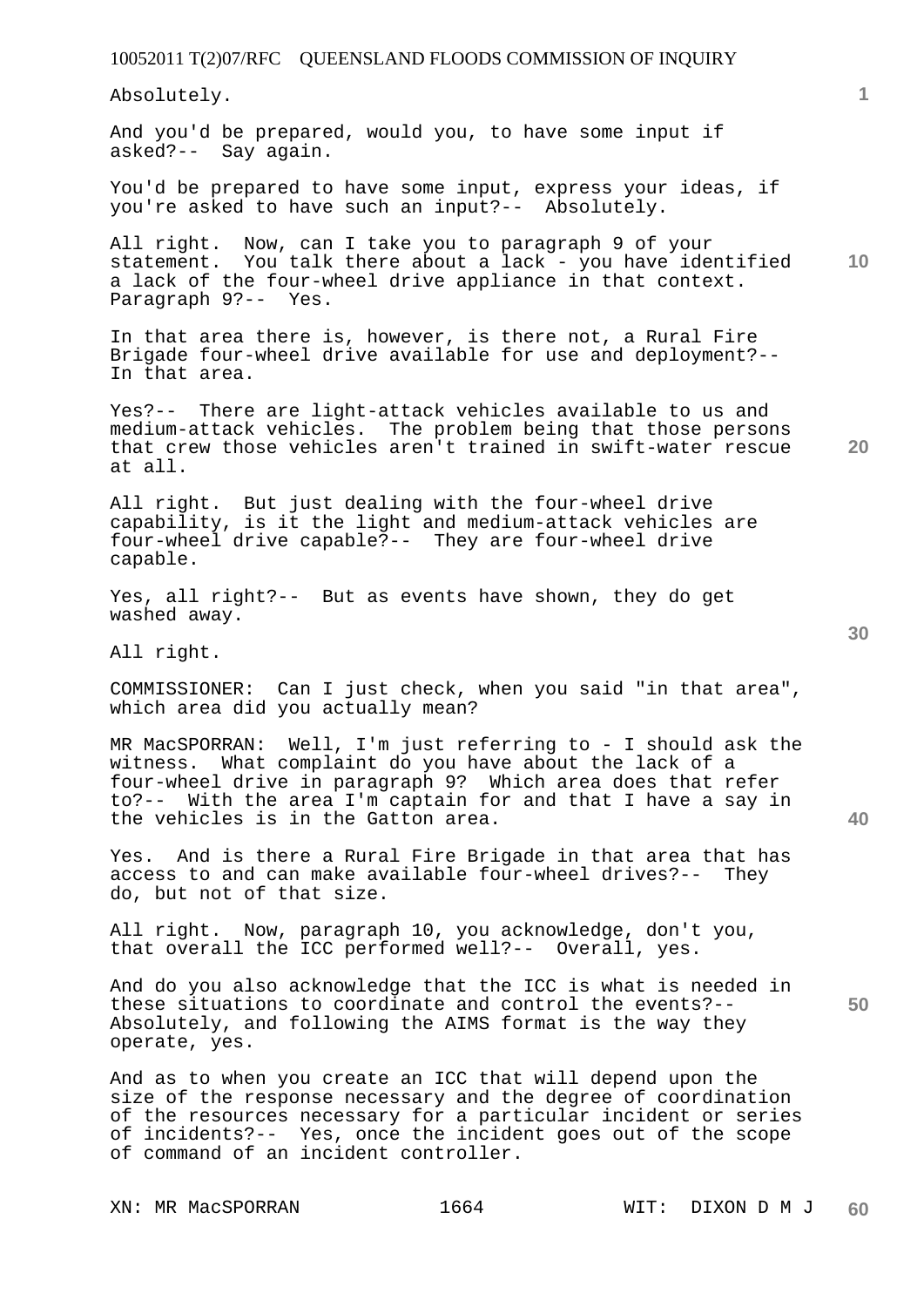And with an ICC being put - being set up, you don't just turn a switch and then have an ICC fully operational, do you?--  $T-----$ 

You'd need to-----?-- Oh, as far as-----

-----deploy personnel for the centre, you'd need to have people man it, and you'd need to have them take over and coordinate resources and make the relevant calls and notations, et cetera?-- Yes, it does take some time to get that equipment to the location and get it all set up.

And the average time from a decision being made to set up an ICC to it being up and running and fully functional is about four hours. Would you agree with that as a general principal?-- It will take as least that long.

Yes. It is a complex exercise, isn't it?-- True.

You'd also accept from what you have said, I think, that there needs to be record-keeping in the operation of the ICC?-- That's true.

Now, is it the case that more often than not the ICC records are, at the initial stage at least, handwritten?-- Handwritten?

Yes?-- Yes.

But it's still a record, isn't it?-- It is.

And you'd support the need to maintain such a record of events as they unfold?-- Absolutely.

Because such records are a necessary tool not only to operate the ICC effectively, but to review its operation after the event, aren't they?-- That's correct, and they would be useful at a debrief if one was held, yes.

**40** 

**50** 

**1**

**10** 

**30**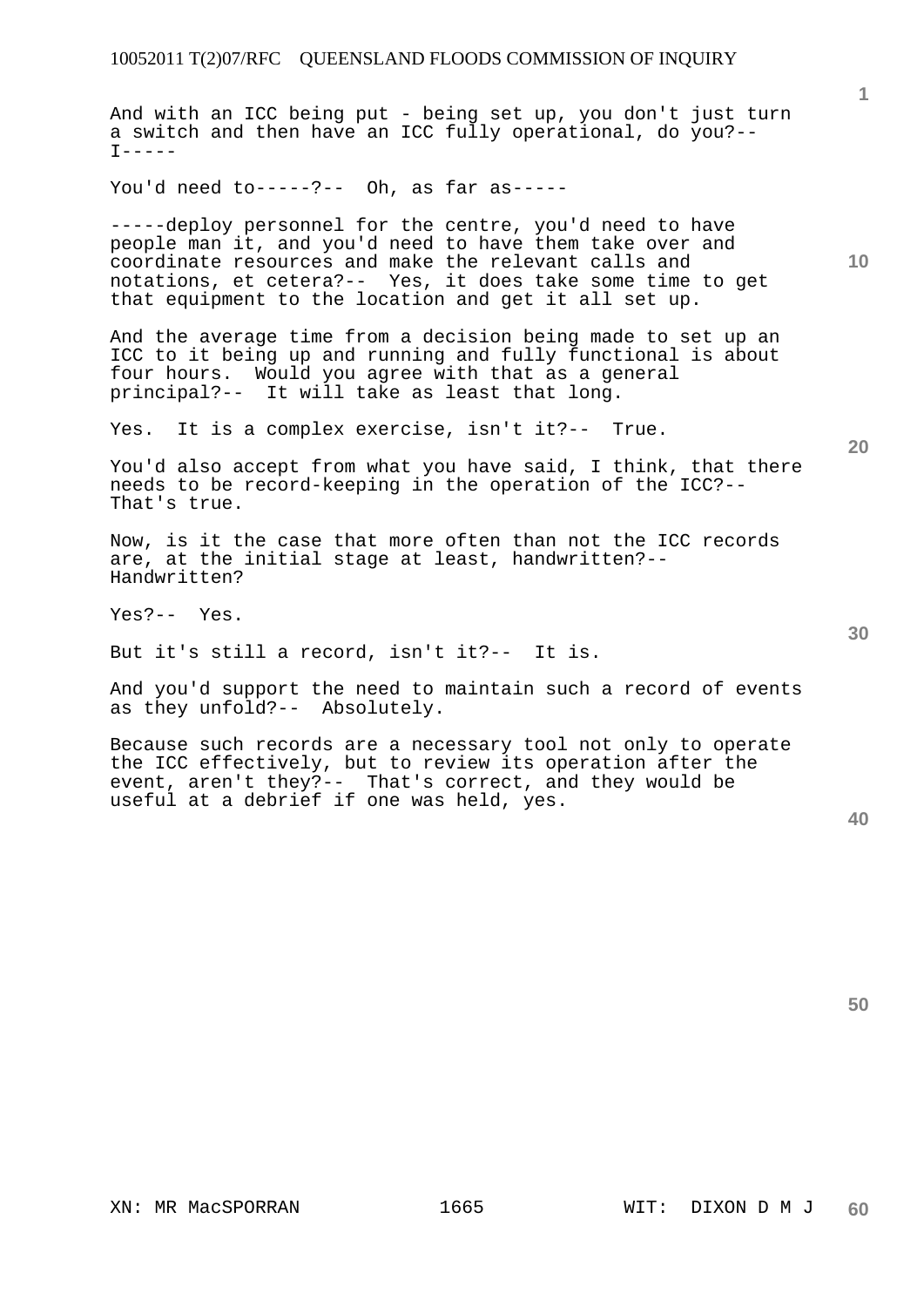And you can use even handwritten records created by the ICC to track the movement of personnel and vehicles after the event, can't you?-- You can.

And that's one of the purposes of the record - that's one of the purposes of keeping such a record?-- Obviously, yeah. We have to account for all of our people at all times.

That's all I have, thank you.

COMMISSIONER: Can I just check with you, in that paragraph where you talk about having a four-wheel drive appliance but most of them are two-wheel drive, when you're going to a swift water rescue, do you really need the appliance, which I take it is the fire truck, essentially?-- It is more a logistical thing of getting to the incident. Obviously if there's a swift water rescue required, there's going to be rain and creek flooding, and it won't be just at the incident where you are, it will be along the way.

Mmm, but-----?-- So, one of the problems that we have with swift water rescue is actually gaining access to that area, and having a four-wheel drive heavy vehicle gives you that ability to ford or to cross some water to get to that location.

When you are accepting, though, that there are other four-wheel drive vehicles around, are they not big enough for what you need, or what's the problem?-- Possibly the vehicles that are available are from another wing of our service, from the rural sector. They are available, but not as readily available. Again, it would take time to locate those vehicles and people to initiate them. The size of the vehicle comes into it as well. They are a lighter vehicle, as proved evidence in our area. Our vehicle was stranded in flood water and was able to proceed afterwards, where other lighter tack vehicles were washed away or washed off the road and became unserviceable after that event.

So it is not just that they're not four-wheel drive, but they're too - well, they might be four-wheel drive, but they're too light for what you need?-- That's correct.

Thanks, I understand. Ms McLeod, did you have anything?

MS McLEOD: No questions, thank you.

COMMISSIONER: I think there's a solicitor from SunWater still with us.

MS JESSOP: Yes, Jessop, initial M, for SunWater. No questions, thank you.

COMMISSIONER: Thank you. Mr Kent?

**1**

**10** 

**20** 

**30** 

**40**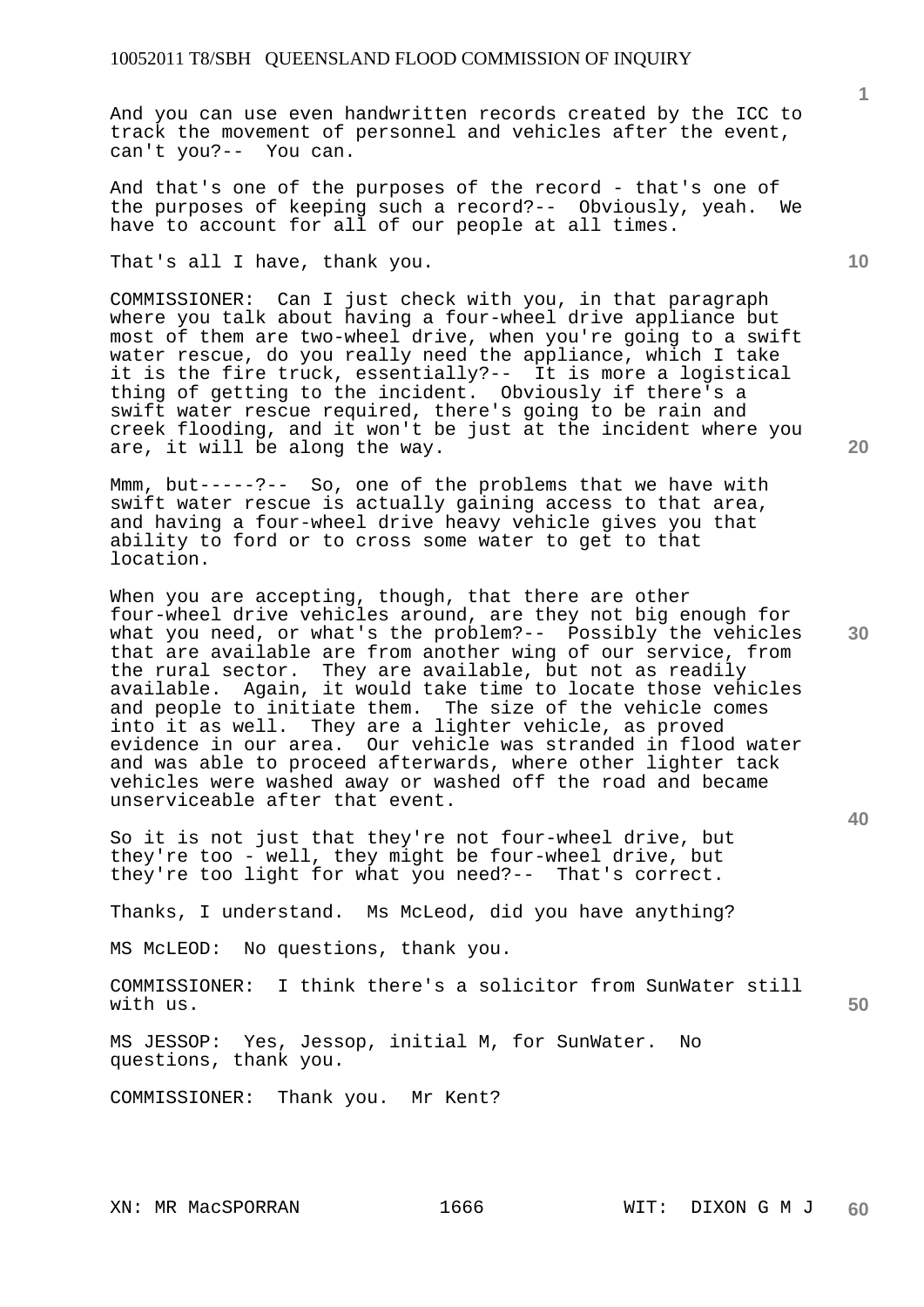MR KENT: Thank you. If I can just canvass one matter with you quickly. You mention in respect of your particular practice, being stationed at Ipswich and auxiliary at Gatton-----?-- That's right.

-----that you had to take your gear home, referring, I think, to your swift water technician gear?-- Yeah, my wetsuit, PFD and equipment. That's purely off my own decision.

Sure?-- It's not an operational thing.

I just wanted to check through with you - you've already started on it - what the equipment is. So, there's a wetsuit?-- Head to toe there's a helmet, a wetsuit, a PFD, or personal flotation device, some protective gloves and protective boots, a personal throw line or throw bag with a float rope in it, and a couple of connections and on-board flashing light and a knife, and things like that that go with the PFD.

And is that all contained in a gear bag that you can easily transport?-- Yes.

And out of all of that, at least the wetsuit is personal to you, isn't it, because your wetsuit doesn't fit anybody else?-- In our area, that's correct. In some other areas in the state, I believe there's communal wetsuits and gear, yes.

Or perhaps it's obvious, but they wouldn't be nearly as suitable as your own proper wetsuit, would they?-- No, having your own gear is much more suitable.

So as part of having sufficient trained Level 2 swift water technicians, they each need their own set of gear as well?-- That's correct.

Yes, nothing else, thank you.

COMMISSIONER: Mr Callaghan?

MR CALLAGHAN: I have nothing further. May the witness be excused?

COMMISSIONER: Yes, thanks very much for your time, Mr Dixon. You're excused?-- Thank you.

WITNESS EXCUSED

MR CALLAGHAN: I call Ian Bland.

**10** 

**20** 

**1**

**50**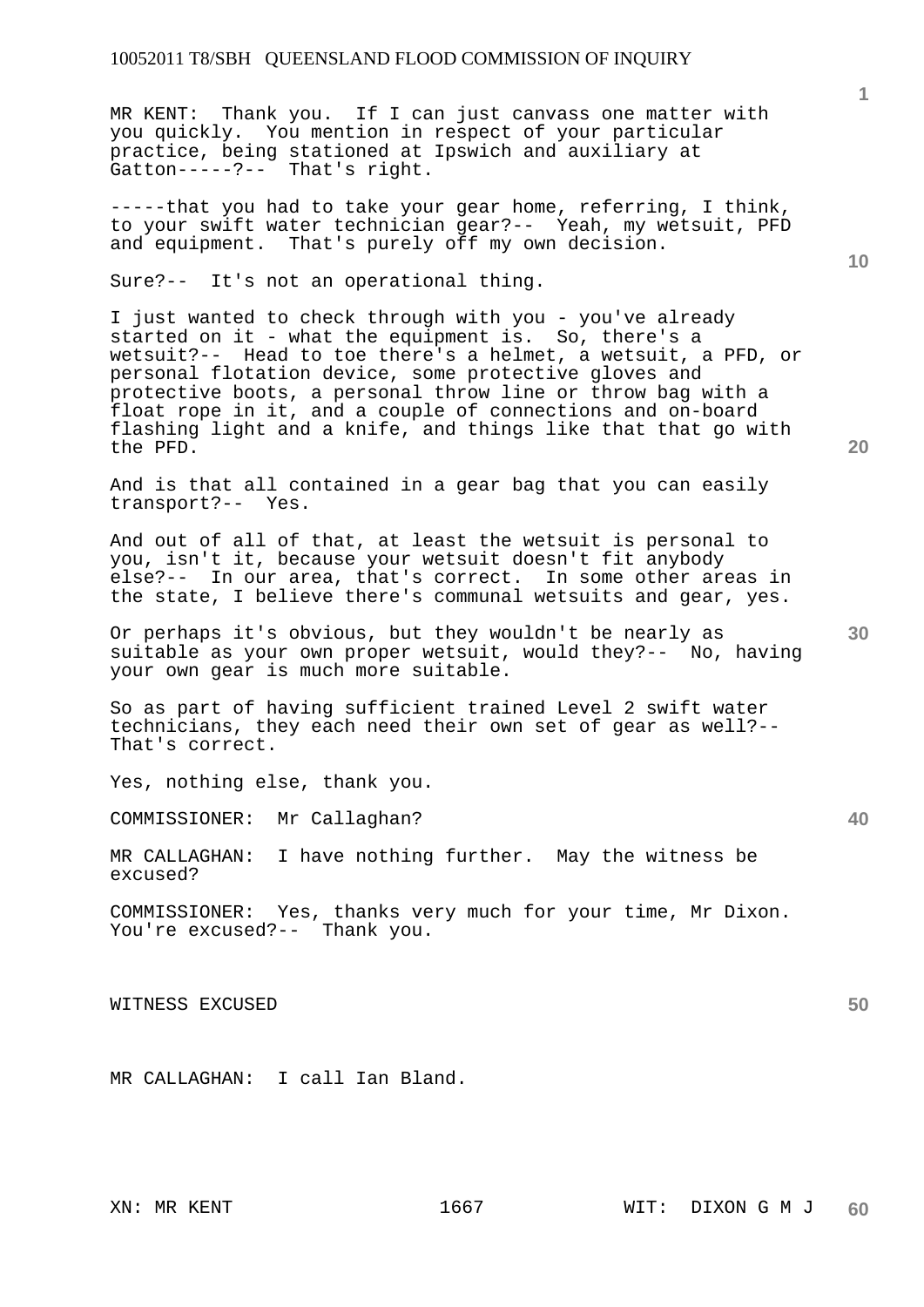IAN BLAND, SWORN AND EXAMINED:

**10**  MR CALLAGHAN: Could you tell the Commission your full name and occupation, please?-- Station Officer Ian Bland, Station Officer Queensland Fire and Rescue service. I'm based at Ipswich and I've been a professional firefighter for 22 years.

Mr Bland, you've provided a statement to the Queensland Floods Commission of Inquiry that's being shown to you now; is that correct?-- Yes, that's correct.

Yes, I tender that.

COMMISSIONER: Exhibit 334.

ADMITTED AND MARKED "EXHIBIT 334"

MR CALLAGHAN: Mr Bland, in early January of this year, you were deployed as part of a swift water rescue team to Emerald; is that correct?-- That's correct.

**30 40**  And you were there for 48 hours or so before the risk of swift water events diminished?-- Certainly. It was my - as the team leader - or we arrived to take over from a swift water team that had been - two swift water teams that had been in place for seven days. On arrival, we were briefed that they hadn't had any swift water rescues in that vicinity for the last 36 hours and that water levels were dropping. We were aware, in that particular area around Emerald, that some of the outlying areas - people might be trying to make access, but in the next 48 hours, most of the roads around Emerald were cleared and we had no further incidents of swift water rescues.

Are you able to tell us approximately when you went to Emerald?-- Approximately the 3rd of January, I believe.

All right?-- But I was on a seven day deployment, and I arrived back in Brisbane on the 10th.

Yes. What were you doing after the risk of swift water seemed to diminish?-- Within the first 48 hours, whilst the swift water threat was still there, but with some concurrent activities, we conducted rapid damage assessments for the Emerald community. That involved us going to each - visiting each house that had been affected by water, and categorising it either on a 1, 3 or 5 scale as to the level of the damage. After that first 48 hour period, my team and I moved into community recovery operations, which involved revisiting those houses with water cleaning equipment - water and hose and

XN: MR CALLAGHAN 1668 MIT: BLAND I

**1**

**20**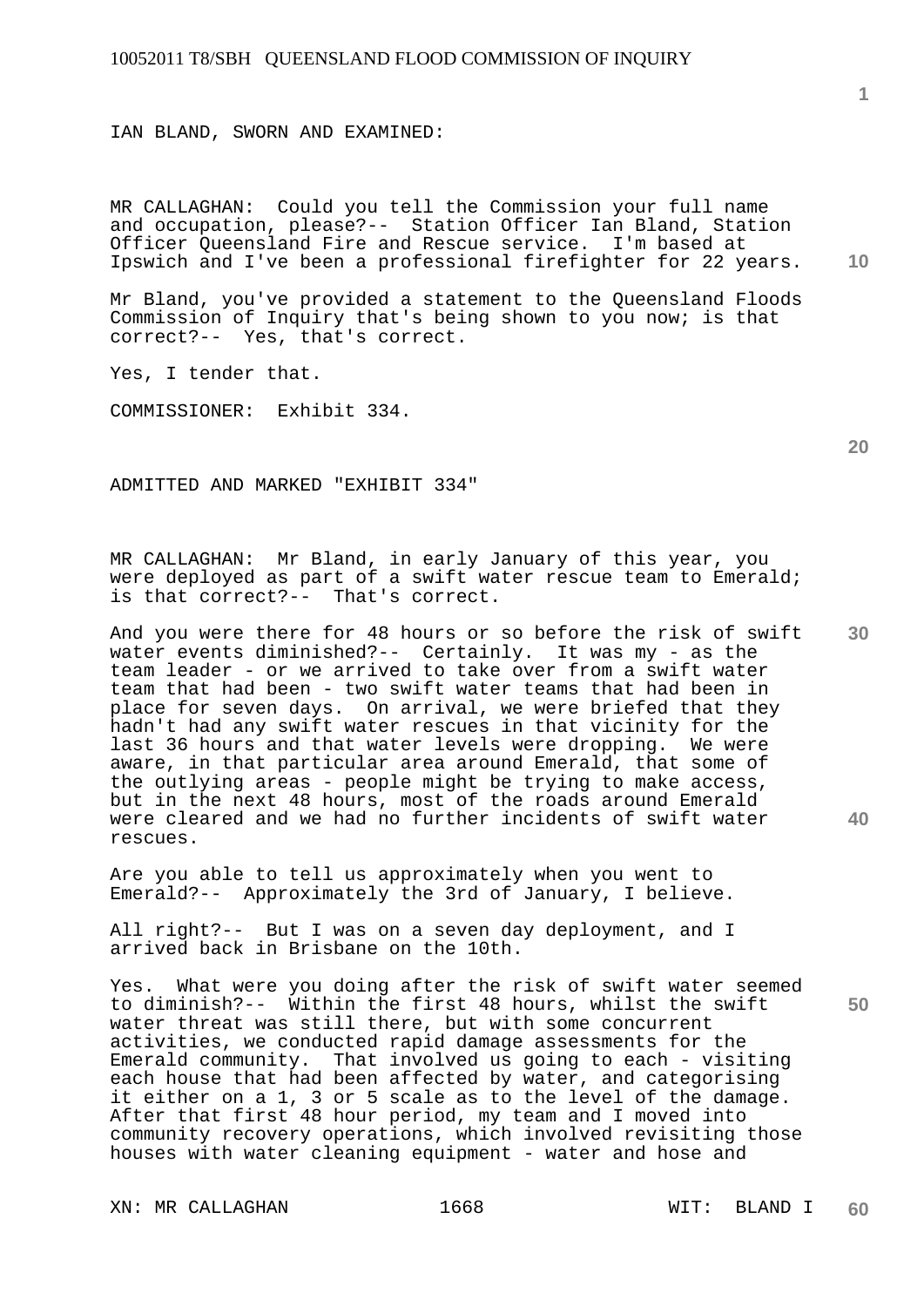cleaning the houses and assisting the community to recover.

How many Level 2 swift water technicians were with you?-- I had a team of four, myself and three others.

Three other Level 2 qualified?-- All Level 2 qualified, yep.

All right. And were you aware of any other areas of the state which were in need of swift water technicians during that period of your deployment to-----?-- Most certainly. I was reporting twice daily to our higher command - or the liaison officer based in Rockhampton. I was - obviously we were aware what was happening to Rockhampton at the time, and the flood water that had been in Emerald was moving downstream. At the same time also, being in contact with other technicians from my Ipswich-based area, we were hearing of increased flood risk through Central and Western Queensland. I did at the time make representation to my local ICC to be redeployed or released from our operations there so that we could be redeployed further afield or where the flood waters were.

And what response did you receive?-- That consideration would be given, but no action happened.

In fact, it was obviously the whole wet season was a very busy period for swift water technicians. I think you say in your statement that you were only at home, was it, for nine nights out of-----?-- Yeah, my wife made comment about that. Over the - from late December through to probably the end of January, she made comment that she'd recorded that I'd only been home nine nights. Not all of it was on deployment. Other times I was isolated because of the flooding, or I was isolated in Ipswich and my home was isolated from me, and normal shift requirements. So, it was an interesting time.

You make that reference in paragraph 16 where I think you also say that the QFRS has approximately 160 plus swift water technicians. We have seen some other material which might suggest that there are some 200 Level 2-----?-- My original determination was - I think was - I gave a figure - and I backed it up by saying it as around about July last year. I may or may not have been fully conveyed with the number that have since qualified in the August training period, and-----

That answers my question. I was just interested where you got 160 from. It was an earlier period of time, perhaps?-- As a general rule of thumb, across the state, 10 per cent of the urban permanents force, which is about 2,000 firefighters, are Level 2 technicians in rescue.

All right. Upon coming back from Emerald, you describe in your statement at paragraphs 4 and 5 that you were fresh and equipped and ready to go, but weren't deployed at that time; is that right?-- That's affirmative. On the morning of the 10th, I was in communique with station officer Mark Stephenson. I work at Ipswich station. We run two station officers there. Mark is my cohort. We're both on C shift. I'm the Level 2 swift water technician, along with two other

XN: MR CALLAGHAN 1669 MIT: BLAND I

**10** 

**1**

**20** 

**40**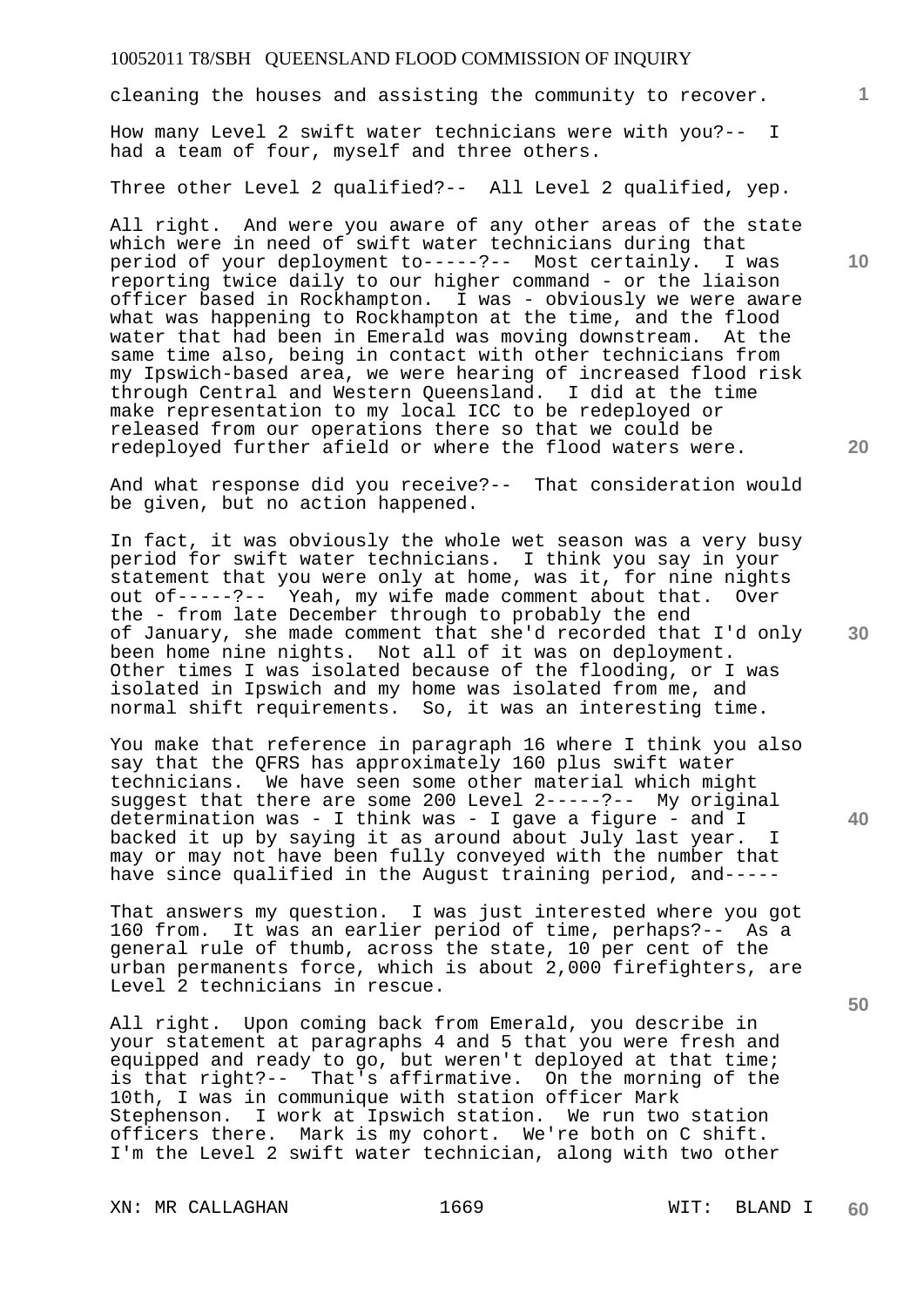firefighters on C shift out of Ipswich. Mark's not. He was aware that I was away, which one firefighter was on leave, I was away on deployment, that left him with one firefighter, and he had a discussion with me about what was happening in Ipswich, as we had also been conveying with our other colleagues as to the water levels and what was happening. My wife had made comment to me that I'd gone on deployment and seen nothing but sunshine and it had been raining since the day I left. So, it was a bit frustrating for us.

Can I just ask you, what's your understanding of the number of Level 2 swift water technicians which are required to attend a swift water rescue? Is there a-----?-- There's an incident directive out and it's a minimum requirement of two, along with a safety consideration for the qualified Level 1 technicians to back us up. As a Level 2 technician, let me explain: if I enter the water and I have to cut loose from my tagline - and a tagline is a float rope which attaches to the rear of my personal PFD. It's my way back to the shore. However, being attached to me and such, if any debris comes downstream and hits that line, it will take the line down, and follow down the line to me and take me under. So, as a precaution, I am able to operate a quick release, and that means I float clear of my tagline. Then I have the option of either swimming or wading out, or being hit with a throw rope from my two downstream safeties. The downstream safeties have to be qualified in operating a throw rope and understanding when to use it and the techniques to use it. Obviously I have to be conscious of the fact that I have to be within, realistically, 12 to 15 metres for them to guarantee to get close to me, and then I grab the throw rope and then they recover me to the shore. At the same time also, I've got to be conscious that if I'm with a casualty, I'm meant to try and get that casualty over to that location as well as successfully grabbing the rope and ferrying us to safety. So, when we deploy, personally, I like to have somebody who's going to hit me with that rope, and it makes me a bit more comfortable when I actually go in the water. The disadvantage about being a Level 2 operator, when you do go in the water, is your flotation devices are designed to keep you above the<br>water. I don't really necessarily want to swim out. I'd water. I don't really necessarily want to swim out. rather wade out so that I can keep my feet on the river bank sorry, on the river floor. It gives me a greater success chance.

So, the point being that one of those people downstream should be a Level 2?-- No, not Level 2. They can be Level 1.

Right?-- So, in a Level 1 technician's course, they're taught the dry rescue techniques. Part of the dry rescue techniques is throw. We can utilise GP lines on the appliance, but in the south-east corner, we carry Level 1 support packs on the appliance, which consists of two throw bags. These throw bags are what we train the Level 1s to use, and in annual and competency-based training, we conduct revision of that training so that they continue to successfully hit me when I'm in the water.

XN: MR CALLAGHAN 1670 1670 WIT: BLAND I

**60** 

**10** 

**1**

**20** 

**30** 

**40**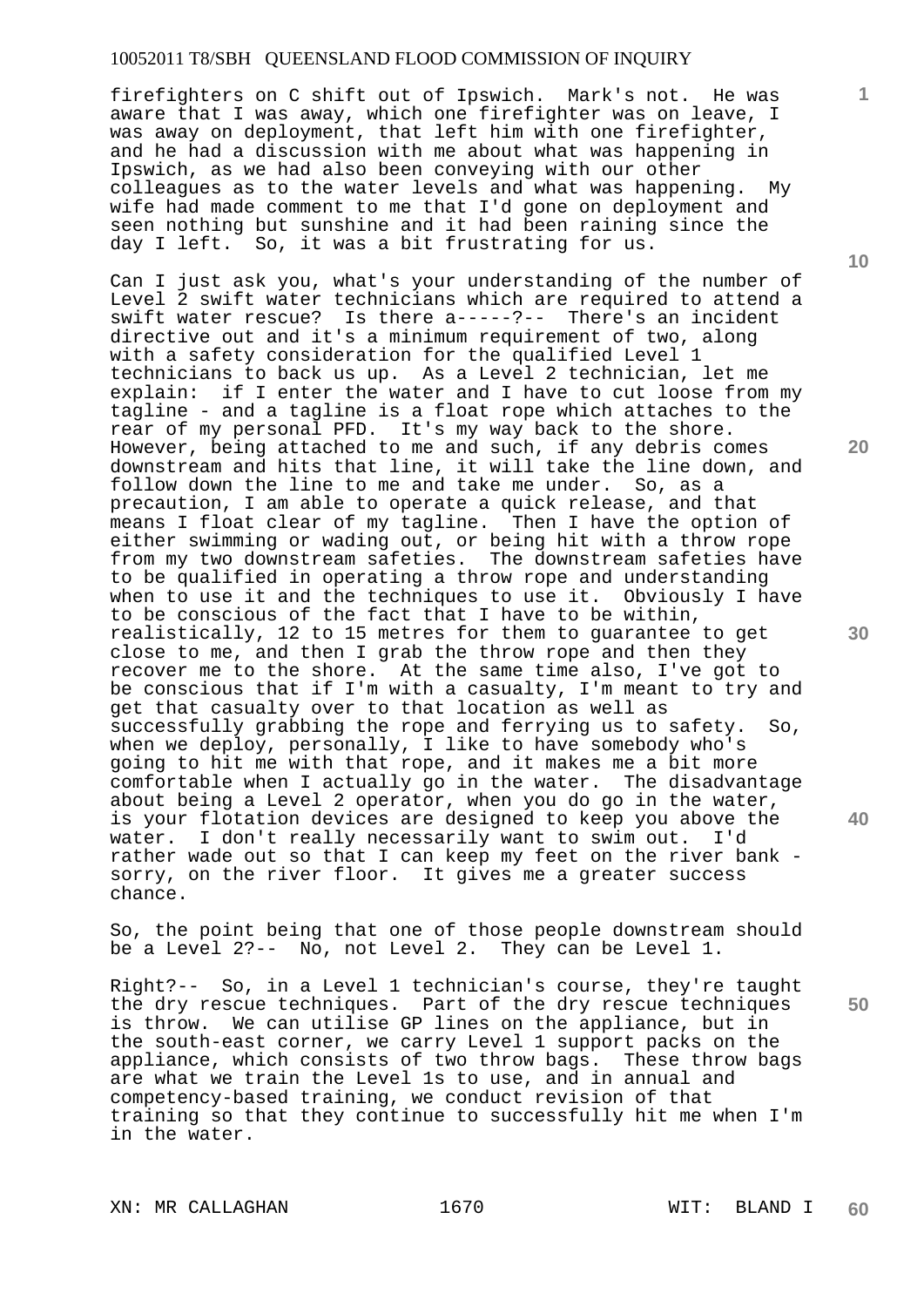All right. So, is there - I understand you say there is a directive which suggests that there should be two Level 2 technicians?-- Yes, that's the minimum first response to an incident.

But apart from the directive, I thought you might have been explaining the practical reasons why that's necessary?-- In the directive it also does claim that we - from memory, it does say that - with that equipment and support for the Level 2s.

I see. All right. You also speak in your statement at paragraph 6 about a - what might broadly be termed a lack of co-ordination at the Ipswich fire station on the 11th. I get the impression that you're perhaps not necessarily being critical, but can you just elaborate on that for us?-- I wasn't being critical, I was just stating what was occurring. At the morning of the 11th, when I arrived, it was about 5, 5.30 from memory. We had the night crew, who obviously had been busy during the evening, and at the same time they're trying to coordinate the oncoming shift, remembering that on the oncoming shift would have been the shift that had been working the day before with a normal 14 hour break. However, a large proportion of that shift hadn't had that break because they'd been working until 3 - 2 or 3 o'clock in the morning, so those people had been effectively stood down to give them time to recuperate. So, the oncoming crew was attempting to find replacements and staff as well as look at preparing for the oncoming flood event that was going to hit the Ipswich area, and part of that was also dealing with the isolation of the Karana Downs fire station and replacing that crew, or if they were able to replace that crew.

All right. Now, can I turn to the topic of communications, and you speak - and by all means look at your statement - I think it might be paragraph 12 - to a lack of communication between the Gatton and Ipswich ICCs and Firecom. Can you explain what you're talking about there?-- When the ICCs were in the process of being set up, Gatton had been set up on the afternoon, I believe, of the Monday, which is the 10th, so they're operating in their area of influence, I suppose - best area - by way of describing it. They're operating out of Gatton. They're responsible for an area which I was not sure where the boundaries were, and Ipswich ICC had been set up to look after the Ipswich area. Again, I was not sure of the boundaries. In fact, when I left on that morning to go to Gatton, I wasn't aware that Ipswich ICC had been set up at that stage. I believed it was in the process of being set up. Normally, on a normal response criteria, I would respond using the radio to communicate with Firecom, and Firecom would run, for want of a better word, the regional ICC. They coordinate and control all the appliances within the south-east region. However, on this particular case, because the Gatton ICC had been set up, I was effectively being passed over to their command and control. However, being responded (sic)to them, I wasn't given a briefing or told of radio frequencies or where I would be communicating or how I would be communicating with them. It was only through my own investigations by trolling

XN: MR CALLAGHAN 1671 1671 WIT: BLAND I

**10** 

**1**

**20** 

**30** 

**40**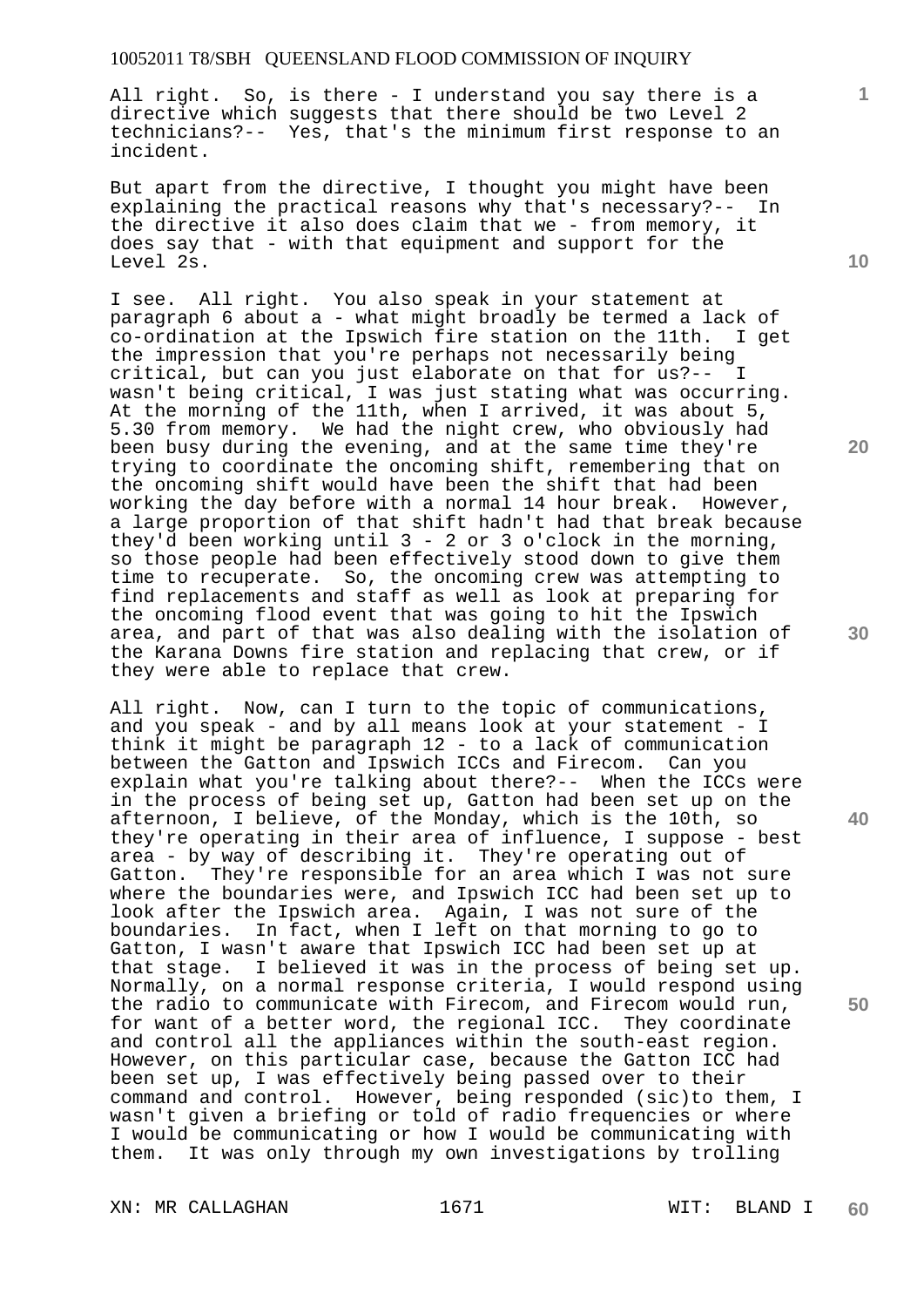through radio frequencies, that I came across a frequency channel and identified from that channel someone identifying<br>ICC Gatton. When I arrived at the Fernvale-Forest Hill Road When I arrived at the Fernvale-Forest Hill Road, when I couldn't proceed anymore because of the water, I was able to contact Gatton ICC through the channel I had identified through my trolling through on the scan frequencies.

You seem to suggest at the bottom of page 5 of your statement that there should be a fixed communication frequency for the ICC use; is that right?-- Yeah, that's affirmative. We have within the south-east command radio band plans. The radio band plans, or Coms plans - an example of that is in the Ipswich area. we have Coms Plan 4 and Coms Plan 4A. They Ipswich area, we have Coms Plan 4 and Coms Plan 4A. identify when you are setting up an ICC the frequencies - the frequencies or the channels that you should be operating on. On the morning of the Tuesday morning, I would have expected a briefing to tell me that they were operating on Coms Plan 4 or Coms Plan 3 or something of that nature, however the briefing I received was, "Proceed to Gatton and you'll be briefed there". I was unable to get to Gatton.

Right. Further on the topic of communications, you observed that Firecom had difficulty in managing communications at this time and you make a suggestion in paragraph 21 that a separate communication network might have been created; is that right?-- Yeah. Previous experience - I haven't always been with the Queensland Fire Service - I've been with another fire service - and that particular fire service, they had the ability where they isolated repeaters for an area and then dedicated a Coms operator, still within the one communication centre, but dedicated one operator to monitor all the communications within that isolated area. What that does, effectively, is puts a specialist in there who's not being disrupted by other radio calls from outside that area. This allows for that person to develop a greater situational awareness of what - who is coming, who is going, what they're achieving, what they're not achieving, and, in effect, it isolates that area from normal day-to-day communications. There was an ideal opportunity, with the flooding event, as the flooding was moving through the Lockyer Valley, into Ipswich, into Brisbane, to isolate those areas from the normal traffic, remembering on the day that South-East Command runs from the New South Wales border down the Gold Coast, up to the ranges of Toowoomba. That's geographically quite a stretch of territory. We had a flooding event that had hit in the Lockyer Valley, or the top end of the Lockyer Valley, Murphy's Creek, Grantham, on the Monday. That flooding event had diminished, but it had then widened to hit the lower part of the Lockyer Valley, Fernvale, Minden, Grandchester, Rosewood, those towns there, and then proceeded in to impact on Ipswich. So, the opportunity was there to isolate the Gatton ICC with their one radio, one tower, not to have to compete with the vehicles logging in and out with Firecoms South-East. The advantage of that means that the Gatton ICC, which is more in a recovery mode, is not combating for radio time with the Ipswich ICC which is in a response mode, because they're responding to reports of flooding, or responding to rescues.

XN: MR CALLAGHAN 1672 WIT: BLAND I

**10** 

**1**

**20** 

**30** 

**40**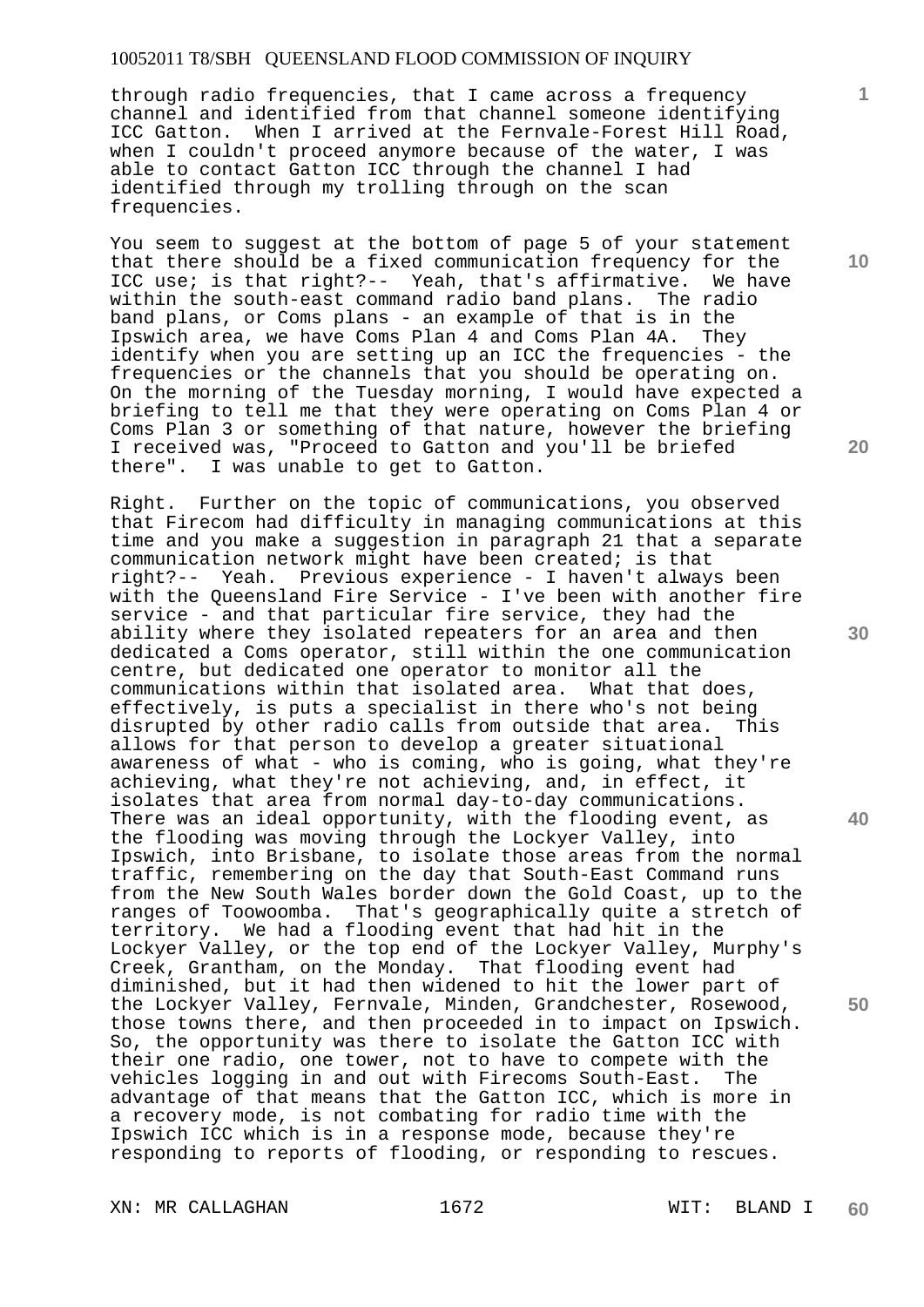Does it create any other issues, though, if you do that?-- The only issue it would create is that radio-wise, I, as an Ipswich firefighter, would not be knowing what was happening in Grantham, but realistically, in that sort of event, I don't need to know. I need to focus on my own patch. As for senior officers needing to know for monitoring through the RACC, I'm sure the capability is there that they could have had three radios and monitor each of those separate channels.

I turn to the issue of staffing, and perhaps refer you to paragraph 14, and, again, you emphasise that you are not making a criticism of abilities, but you observe that the Ipswich ICC was staffed by personnel who may not have had sufficient training in the relevant areas; is that right?-- Yes. The difference between the swift water or flooding event versus a wild fire event, the rural officers who did the role - and I would like to make it quite clear that they did an excellent job with what they were capable of and they filled their roles to the best of their ability. By no means am I taking anything away from them. What I am identifying, in a wild fire event where these officers are trained and they exercise most of their time in, the fire passes through, so their focus is on combating the fire front. In a flooding event or swift water event, the flooding event passes through and the floods remain, and then our workload starts, because people are isolated and trapped and we have to get access to them. So, we have the swift water events occurring in front of the flooding event, and then the flooding event, and the recovery operations, or retrieval and evacuation operations occurring at the same time. It's double the workload.

And on the subject of workers, at paragraph 24, you pick up on the issue of the impromptu volunteers, and the part of that paragraph which interested me was the last sentence where you say, "There are outside agencies in other parts of the country that do have guidelines on how to manage volunteers." Which outside agencies should we be looking to for examples in this regard?-- If you troll through websites on the Internet, you'll come across an organisation called Volunteering Australia. Volunteering Australia is a - I suppose, a quasi-government organisation, it has government support, and it looks at volunteering across the whole of Australia and across the whole gamut of volunteering. In the last three to four years, they have developed a model, very similar to the New Zealand model, on how to deal with impromptu volunteers. The last document I read on that I believe was from the Red Cross organisation, which deals with all the issues in dealing with impromptu volunteers, such as recording their entry into the system, recording their exit, monitoring their progress, monitoring their skill sets, using them to the best of the ability within the organisation, and knowing also your duties as the organisation in aspects of Workers' Compensation and also post-incident debriefing. The issue has come up in pretty much every disaster that Australia has faced. We have impromptu volunteers, and volunteerism in Australia is one of our core beliefs. Organisationally, I believe we need to grasp hold of any guidelines that offer a better way of

XN: MR CALLAGHAN 1673 1673 WIT: BLAND I

**10** 

**1**

**20** 

**40**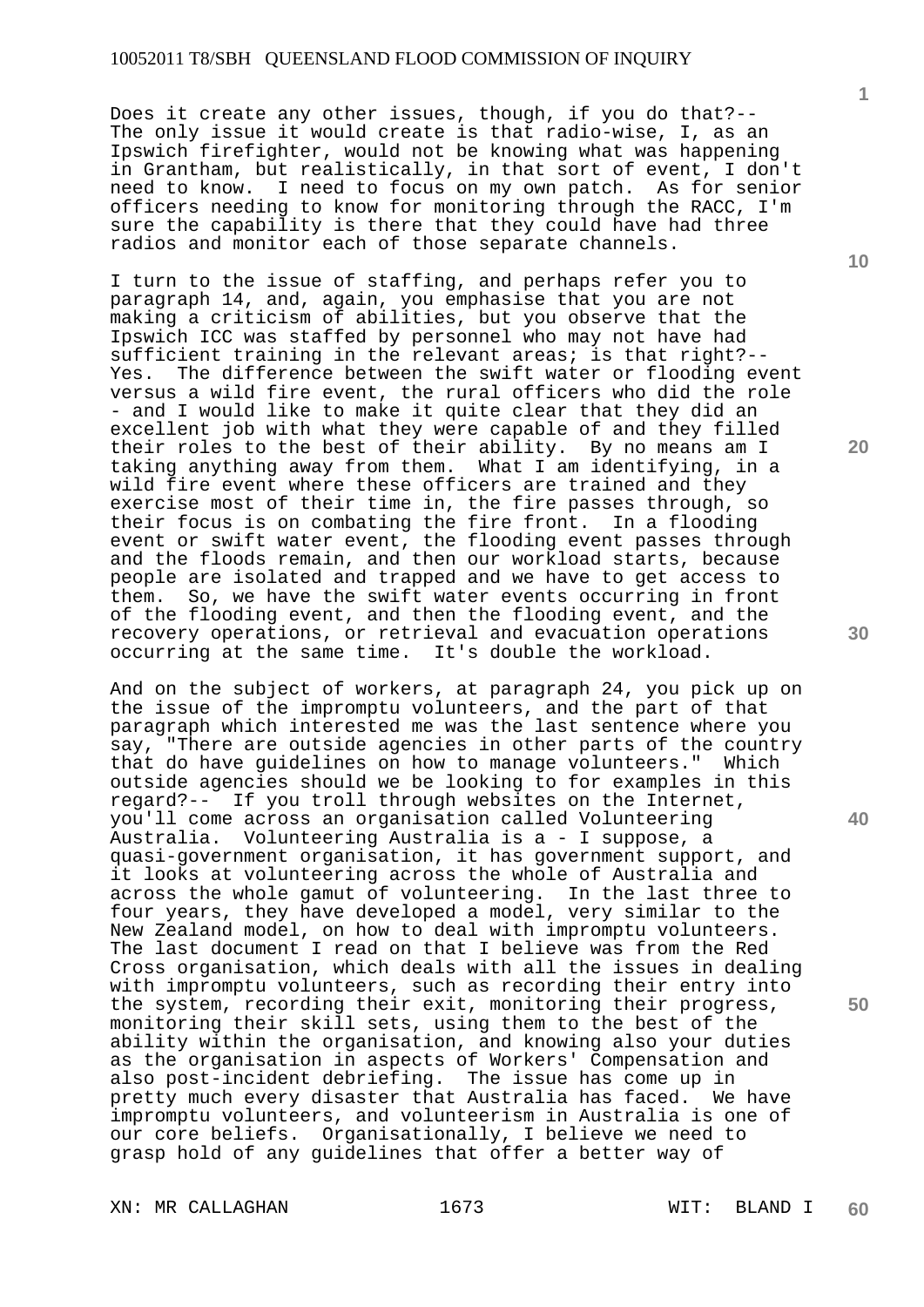managing those people and doing the right thing for those people who have the gumption not to be a spectator, but to be a participator.

Presumably there are always safety issues involved in that sort of thing, but presumably also there are always tasks that can be done-----?-- Most certainly.

Observation and-----?-- Yes. One of the things that I did whilst - later on in the week - the week of flooding of Ipswich, we did have many an impromptu volunteer arriving at the Ipswich fire station. Quickly what we did is we assessed what they were capable of by asking them. We got some extreme examples. I had one gentleman from England arrive and say he was a qualified swift water technician. On further questioning, I wasn't quite sure that he was what he said he was, but I took him on face value, but I redirected him down towards the Goodna area where we were in the process of cleaning out houses down there, and the way I used him, I said, "Well, being a swift water technician, you'd be able to identify risk areas, so maybe you can go down and assist as a safety officer for all the volunteers.", and he was happy with that.

Were there any other outside agencies that we should be looking to in this regard?-- To be honest, I'm not real sure.

That's all right?-- I just had a look through that.

Thank you. Finally, can we address the issue of equipment? I think paragraphs 19 and 20 of your statement are relevant in this regard. Firstly on the topic of radios, as I read it, you suggest that there's one radio between four in a swift water rescue team; is that right?-- What I was referring to there is not necessarily the swift water rescue teams, it's in our disaster response. As a tech - rescue technician, I get responded (sic) either for a swift water team or an urban search and rescue team or any sort of support function depending on the disaster within Queensland that we're going to or interstate or overseas. Within the urban search and rescue capability or caches that we have within Queensland, we have Coms kits. The Coms kits include one radio. They also include a satellite phone and a mobile phone. But, typically, we get one Coms kit between a team of four. Financially, the devil is in the detail. The radios themselves are expensive to purchase and to maintain, and all the radios that the Queensland Fire and Rescue service wants to use - or has to use, they try and get them out to the operational crews. It is just an anomaly within the system that, unfortunately, on day-to-day operations, answering alarms, responding to car fires, house fires, things of that nature, every fire officer on the fire ground has a radio, but when we go into disaster situations, because those radios are already with on-duty crews and we're bringing in additional crews, we have limited resources where we can offer the same level of protection to each fire officer. So, it tends to get down to a one-in-four ratio.

**10** 

**1**

**20** 

**40** 

**50**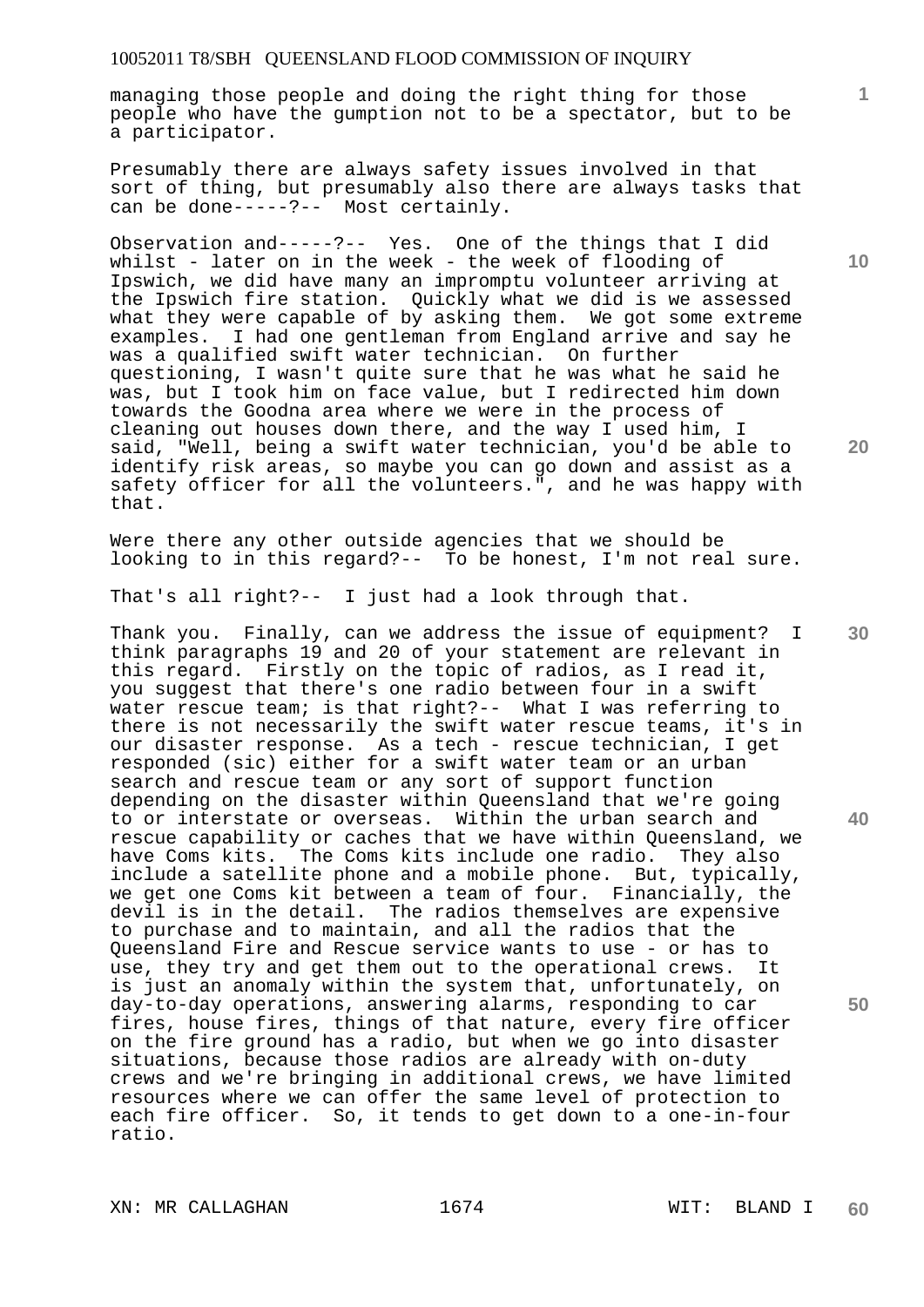And in the swift-water context, am I missing something, but would it not be a good thing for everyone in a team to have a user-friendly, waterproof radio?-- Oh, most certainly. It wasn't until after the events I was on another swift-water deployment in Cairns, one of the firefighters was from Central Region and he was operating a radio outside of a protective sock and I was stunned to watch him. He dropped the whole radio in the water and held the remote mic out of the water and transmitted on it. He was trialling it at the time. I don't know the success of the trial or whether the trial has been finalised yet, but I was really impressed with that equipment. There are other options and they are being explored by the fire service. We do have headsets at the moment which we use on the fire ground, they are being investigated in a swift-water environment, and utilising our current general purpose radios, putting them in a protective sock and then interconnecting them with a headset to allow a handsfree capability for the technician that's in the water. That is still somewhat - some time away I believe.

But from your perspective the two things that they have to well, I'm suggesting the two things that they'd have to - or two requirements that they'd have to meet would be, A, not to get in your way, to be user-friendly in that regard and; B, to be waterproof for the swift water?-- For the swift water, and realistically for the whole general fire service.

Yes?-- We don't put fires out with sand.

No?-- We use large volumes of water, and one of the things that does happen to all fire crews when you go to fight fires is you end up wet. And, in fact, the fire service actually dictates that we place our radio under our protective dress at a - at a fire to try and extent the life of the radio.

Finally, I think I'll address the topic of work platforms for swift-water rescue. Again you touch on this in paragraph 19 where you observe that flood boats are currently the domain of the SES; is that right?-- That's correct. Flood boat and flood operations are the domain of the SES. They utilise a heavier boat platform. It's a V bow boat generally. I believe it has a 60 horse power engine on the back of it. It's a heavy craft and it's designed to operate in still or slow-moving water. It's designed to be stable. They are operated by the SES volunteers. They generally consist operationally of a coxswain and a spotter or a crewman, and they can take up to eight people. They're not suitable for a swift-water environment. The V bottom means that the craft actually gets - is susceptible to current and the nose of the craft would be taken with the current. The boat itself is very heavy, it sits very low in the water, which makes it stable and ideal for flood operations but inappropriate for swift-water operations. And the last thing, they run unguarded props and they run a standard - standard engine with an unguarded prop. As a swift-water technician I don't want any floodwater boat near me with an unguarded prop. And particularly in a swift-water environment, with the debris that's coming downstream, you don't want a long-shaft, propped

XN: MR CALLAGHAN 1675 1675 WIT: BLAND I

**60** 

**30** 

**20** 

**40** 

**50** 

**10**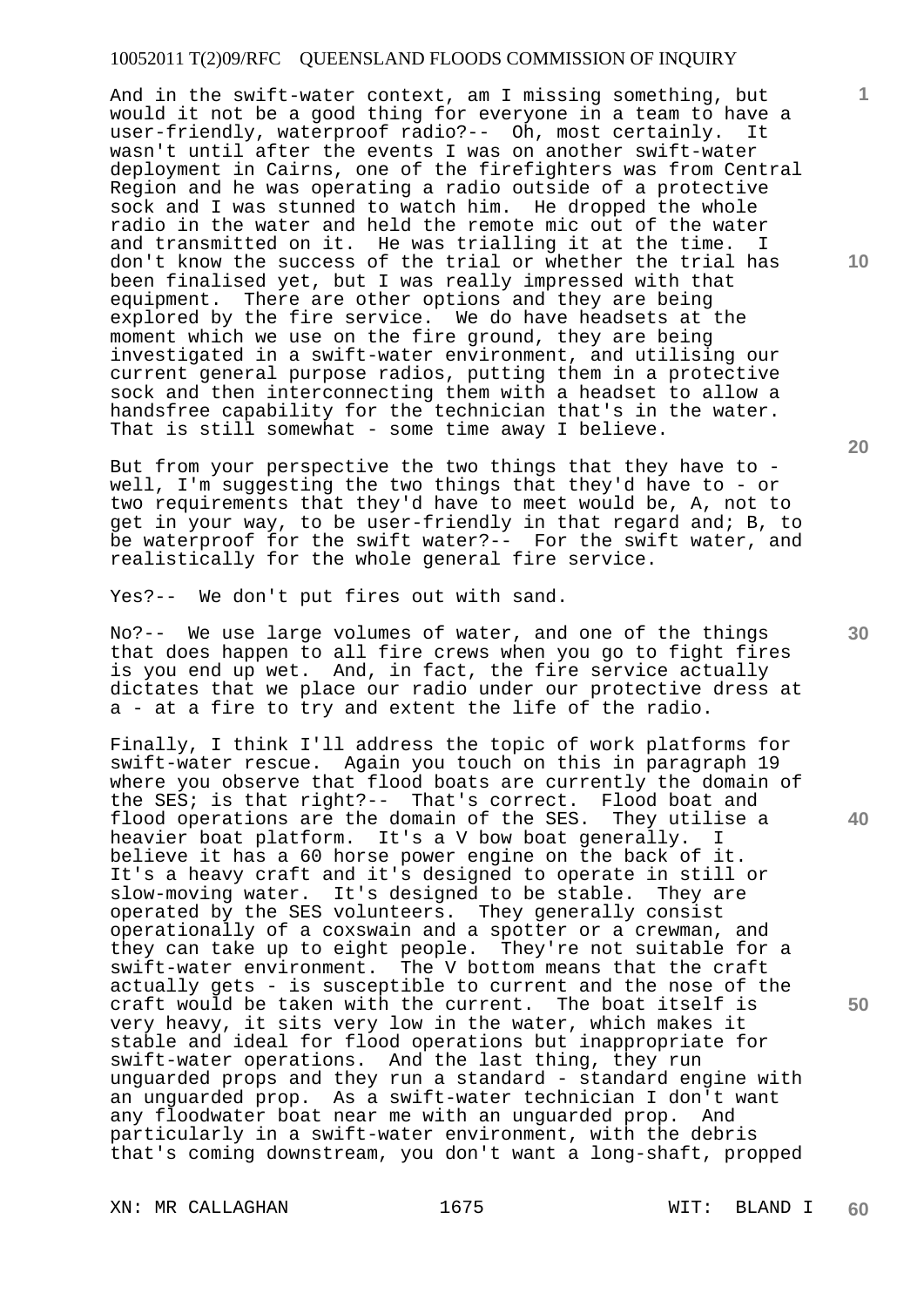craft in the water because it's going to bottom out on debris they can't see. We did have some experience of using the Coast Guard's - in Ipswich using the Coast Guard's semi-rigids which are inflatables with a rigid floor, short-propped, guarded shrouded prop and they were very successful and I believe the fire service has been examining it and is continuing to look at that as an option.

Is there any - well, first of all do you do joint training with the SES?-- We - we do some training with the SES cadets where we are part of the program. The SES cadets are now known as the Emergency Service Cadets where we do some training there. The training with the flood boats, we have used them operationally particularly in the Ipswich area looking for body retrievals when assisting police in recovery operations. The training with the boats themselves, they're not a suitable platform for us so we don't participate swift-water training with them.

Well, not the boats they have got, but is this somewhere where there would be scope of some sort of joint venture or would that be too hard?-- The difficulty is in the two roles. Realistically if you're an SES boat crew you shouldn't get wet, you should be able to step off dry land onto your boat and go do your task.

So they're still going to need the type of boats they have got regardless?-- Certainly, yes.

Yes?-- Because they're looking at evacuation rather than rescue.

All right. Thank you. They're the only questions I have.

COMMISSIONER: Any questions?

MR POMERENKE: No questions, thank you.

MR DUNNING: No questions, thank you, Commissioner.

COMMISSIONER: Mr MacSporran?

**50**  MR MacSPORRAN: Mr Bland, just on that last point, are you aware that since these events there's a review being conducted by the service of the entire capability of a swift-water rescue aspect?-- I'm not aware of it, but I would have assumed it would happen. As general, every firefighter does that as a general role. It doesn't matter what job you go to, we'll review our performance. If you're not doing that, you're not really fulfilling your role as a firefighter.

All right. And the events that occurred on the 10th of January and the days following were extraordinary in terms of the speed with which they happened and the number of personnel who were deployed; would you agree with that?-- Oh, certainly, yeah.

**1**

**10** 

**20** 

**30**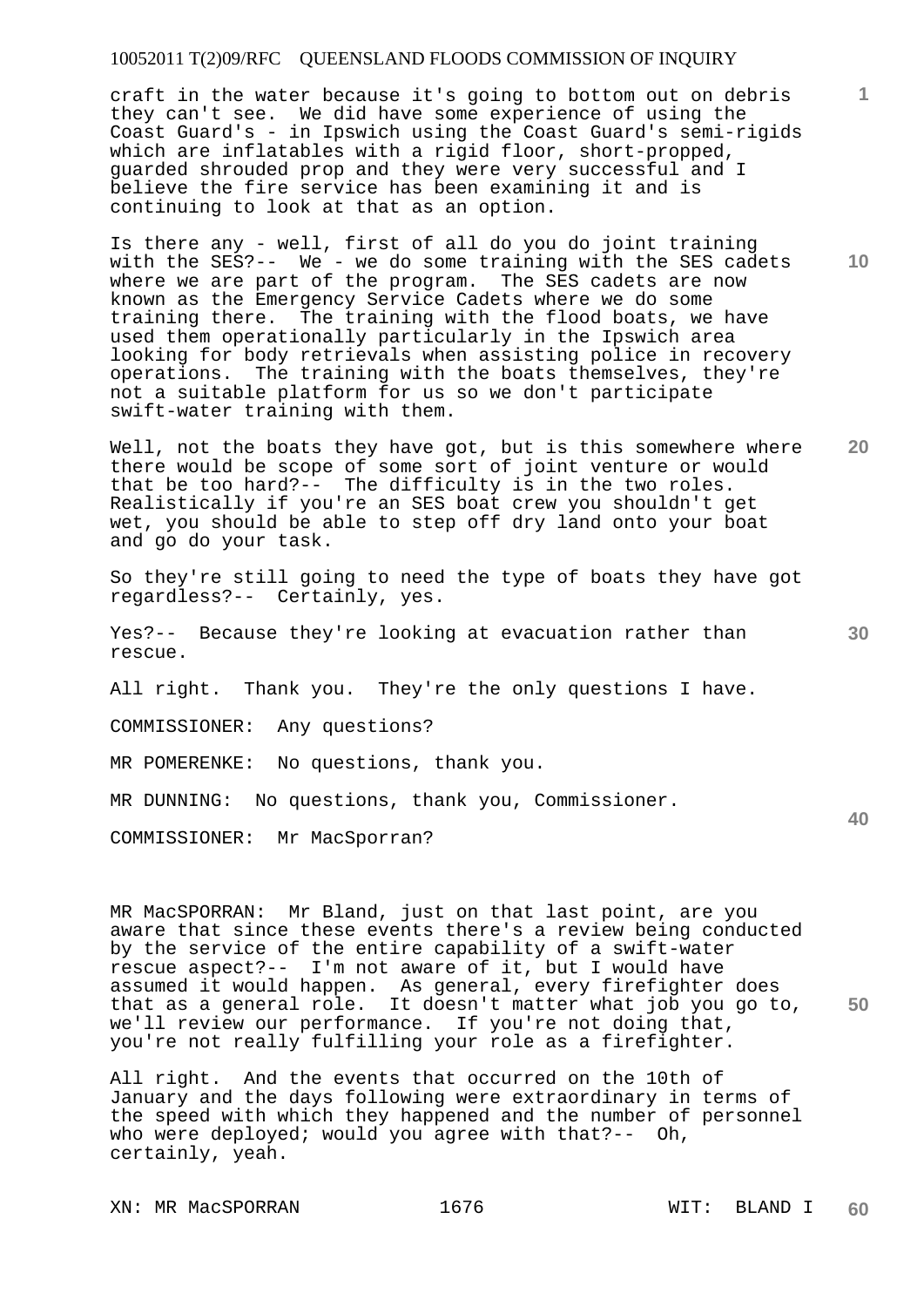Everything happened very suddenly?-- I wouldn't say suddenly. I'd say there was some events that happened suddenly, like the event of Murphy's Creek and Grantham, I would classify that as a sudden event. I wouldn't classify the flooding event that happened within the Ipswich and lower Lockyer areas because those events happened from rainfall which were contributed obviously from-----

**10**  Yes, the Toowoomba event you'd place in the sudden category as we?-- Mostly certainly that one there.

And those events in particular occurred on the same day following each other on the 10th of January?-- Yes.

Now, you came back from Emerald on that day?-- Certainly, yes.

Approximately what time did you get back to Brisbane?-- I believe we were back in around about at 5 o'clock that evening. We were scheduled to arrive earlier than that, however there was a delay in our flight.

And you had been, as you have told us, on a seven-day deployment from the 3rd out at Emerald?-- That's correct.

Were you told to stand down when you came back to Brisbane?-- Yes, we - we were told two things when we've arrived back in Brisbane. When we arrived back at Brisbane we were met by a reception party which was basically one of the officers that came out to pick us up, the four-man team. We had equipment with us that either had to be returned to the main cache or deployed. On arrival he said if we'd got back on time and we'd been back 15 minutes earlier we would have been on a helicopter up to Grantham. We - at the time, I sort of said, "Oh, well, how are we going now? Are we going by road?", and he said, "Oh, no, I think you're going straight back to Cannon Hill" which is our central departure and arrival point. We arrived back there, we checked with what was happening and I was told, "No, you're definitely standing down." Two of the members of my team were from North Coast area. They were immediately rung and placed back on stand-up and responded to Maroochydore station to continue working as a swift-water team. Myself and the other firefighter from Ipswich then had to make our own way back to our home residence. We had a discussion there about whether we should be going back to the station and going out to support our firefighters. Remembering the Ipswich crews were at the time in Grantham; our swift-water technicians, the people we train with, were there and we were in communique with them.

But is there a - did you understand why you were asked to stand down?-- Yes. On a normal seven to 10-day deployment there is a requirement under - under normal award conditions and/or management conditions of a 24-hour compulsory stand-down. I actually raised that point with the person who I spoke to, the DMO. He told me to stand down. I explained to him that we had effectively been stood down all day. He

XN: MR MacSPORRAN 1677 1677 WIT: BLAND I

**20** 

**1**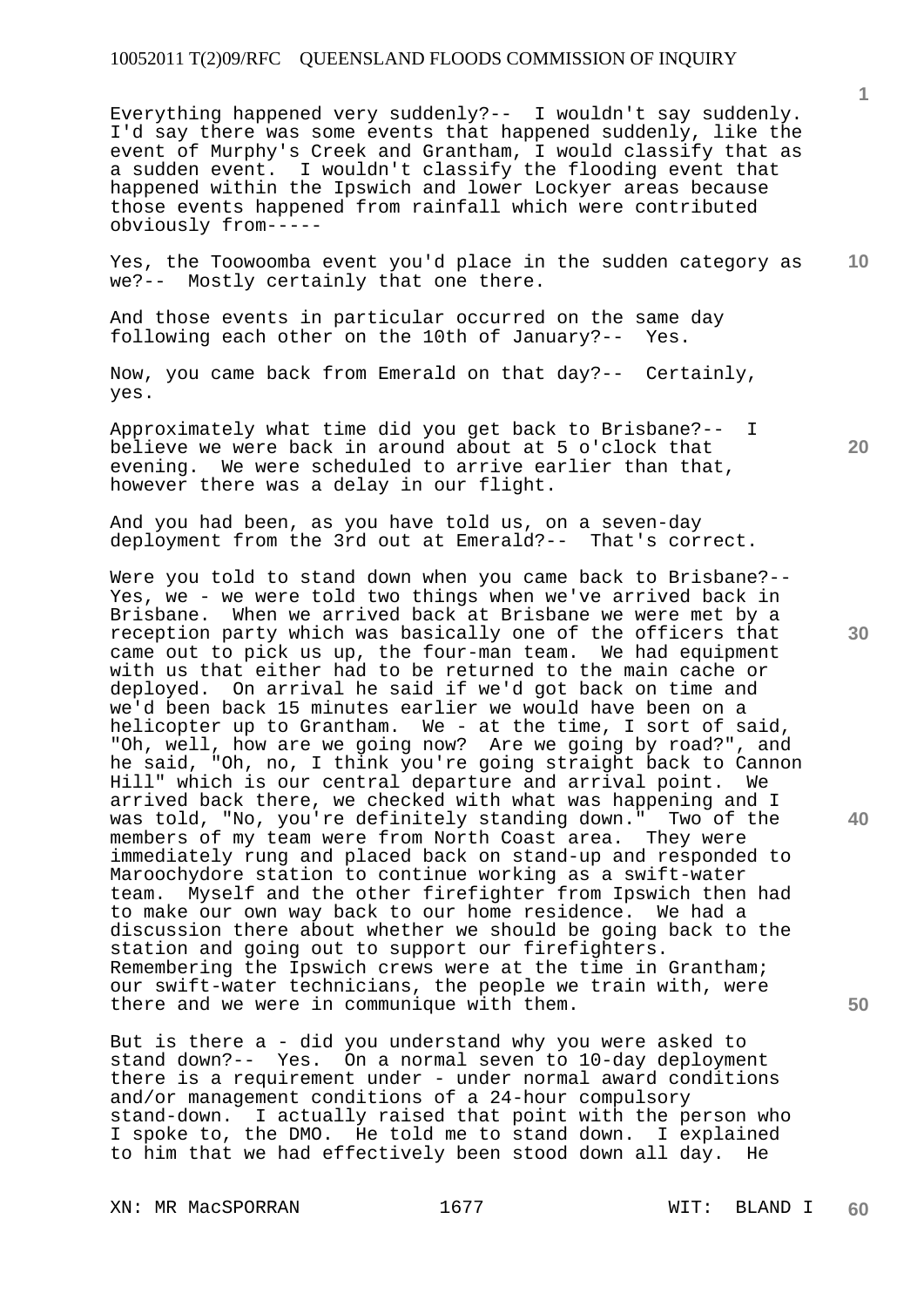said we still weren't needed.

In any event it is part of the industrial agreement, isn't it, that there be a 24-hour stand-down after a seven to 10-day deployment?-- Between a seven and 10-day employment.

To your credit, and it was commendable, you wanted to carry on and not avail yourself of that, but that is in the agreement and may have raised duty-of-care issues?-- I can understand somebody raising that issue. I looked at it from the view that we hadn't been on a 10-day deployment, we had been on a seven-day employment, and the option was for us for another three days' work.

Now, at about 6.30 on that Monday evening you were told that things, in fact, were settling down?-- That's affirmative.

And that's one of the reasons you weren't required to go anyway?-- Yes, I was told that it was basically under control and it was tapering off.

Now, were you aware that there was an ICC, in fact, being established at that time in Gatton?-- Most certainly.

All right. Had you had contact with them?-- I had contact with the operations officer at the ICC who's my other cohort.

Had you seen any figures that reflect the number of calls coming into that centre for assistance at about that time, 6, 6.30 Monday morning?-- No, I haven't.

All right. Now, can I ask you this: you've made the point in paragraph 8 which goes on to page 4 of your statement, about the difficulty with the two ICCs being set up, one at Ipswich and one at Gatton, and you weren't aware of where the boundaries of each of those were. It's the case, isn't it, though, that there's no particular boundary that determines the jurisdiction of a particular ICC. It's able to deploy resources if they're available anywhere in the area?-- No, that's not correct.

You don't accept that?-- No. An ICC set up for either an incident or a series of incidents and they set a boundary. If we don't set a boundary, how does that ICC not start interfering with the neighbouring ICC? So there has to be a boundary set up. It's no different from setting up an urban your neighbourhood fence.

Well, I'm suggesting to you it doesn't work that way, that there's an overall coordinated approach to make available resources, say, for instance, from the Gatton ICC into what you might have termed the Ipswich area?-- Oh, I understand that the resource - there's resource sharing within ICCs.

Yes?-- Certainly, but if I'm a resource and I don't know who to report to or to answer to, how can I acknowledge or respond and carry out the task of the area I'm operating in if I don't know which area I'm operating in?

XN: MR MacSPORRAN 1678 1678 WIT: BLAND I

**10** 

**1**

**20** 

**50**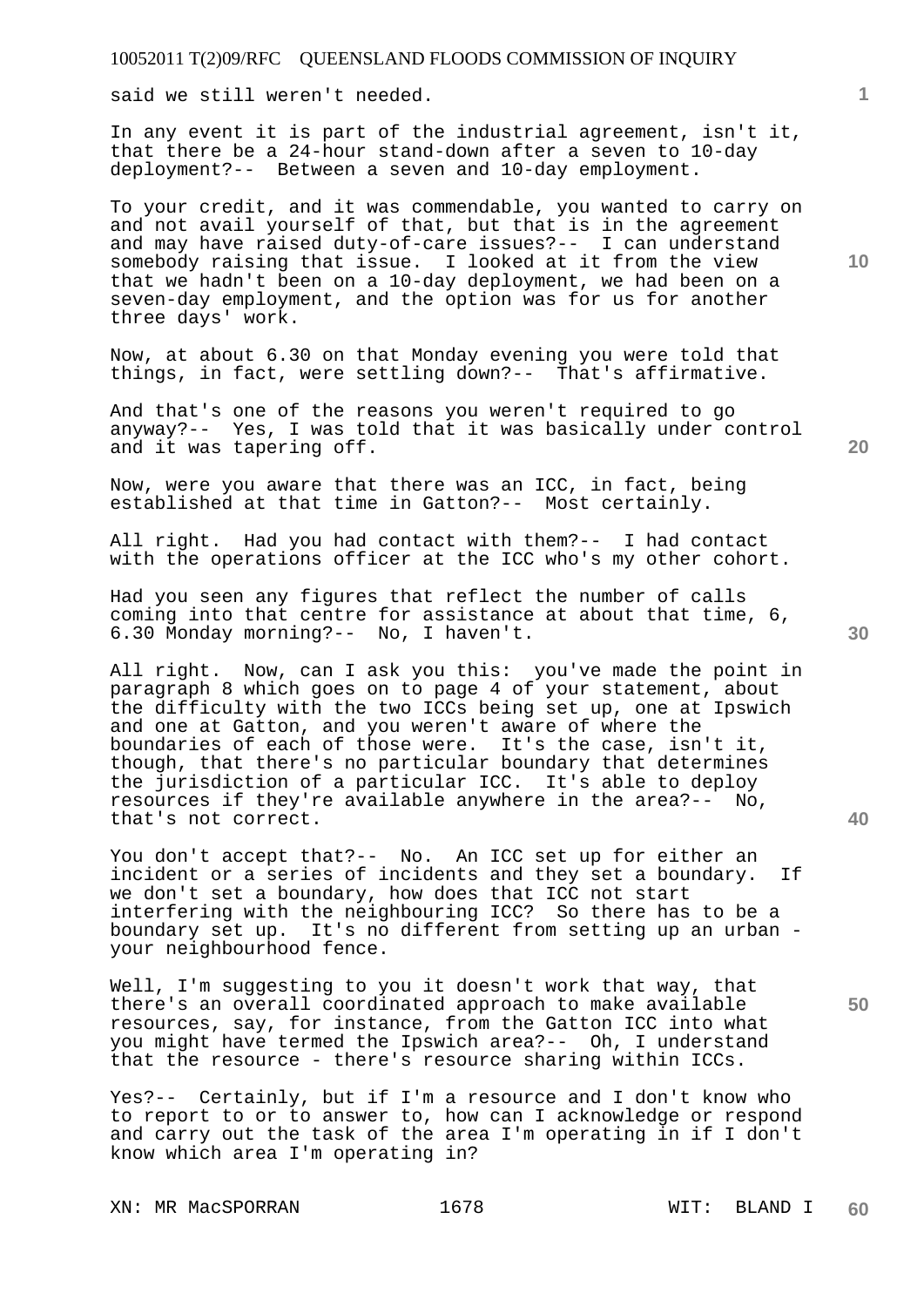One of your concerns was Brisbane crews being tasked into the Lockyer Valley and not being able, because of lack of local knowledge, know where to go?-- Yes, it was, it was a concern of mine.

There's an ability, isn't there, through Firecoms to have assistance with directions and best way to get to a place and so on and so forth?-- No.

You don't accept that's available either, through Firecoms?--No.

Okay?-- The Firecom you're talking about is based in Southport. That Firecom there has only in the last five years<br>started looking after the Ipswich command. What I was raising started looking after the Ipswich command. What I was raising in that point there was local crews within the Ipswich which regularly respond into the Lockyer Valley to support the auxiliary stations there are familiar with the roads, their names, their locations, their heights. On the Tuesday when I was operating off the 645 Mike, on numerous occasions we tried alternative routes to get through because we knew the road system. An Ipswich - a Brisbane crew would go by the shortest route as dictated by the GPS. So that - and when they asked for assistance, they're asking for assistance from a fire communication centre that's been overrun with fire calls or workload.

All right. Paragraph 11 on that page 5 of your statement, you expressed concern about the fact that ICC records are by and large handwritten notes?-- That's correct.

And you claim that results in a loss of data?-- Yes, it has the potential to lose data because handwriting as such is not necessarily clear particularly when we're talking about the differences or nuances in a message. If there is a straight voice logging procedure or a capability of voice logging into radio messages, those radio messages can be played back and clarified, but when you are recording those messages by hand, how do you - how do you interpret somebody's radio message and then you write it down in the shortest, fastest way because you have got another radio message coming in. As a trained radio operator you use shorthand. That shorthand you then interpret yourself because you're using your shorthand. Someone else comes along and is trying to overread, or locate a vehicle, trying to understand your shorthand, it makes makes things difficult and there is the potential to lose data.

**50**  That's really the nub of it, isn't it? There's a potential to lose the data rather than there being a loss of data?-- Well, I would suggest if you - if you presented a shorthand document, say, to this Court that I had written and yourself were trying to interpret, that my meaning might be lost by your interpretation. Not there's the potential, I would suggest it would probably happen.

Well, that's your assumption, though. I mean, you don't

XN: MR MacSPORRAN 1679 1679 WIT: BLAND I

**10** 

**1**

**30** 

**40**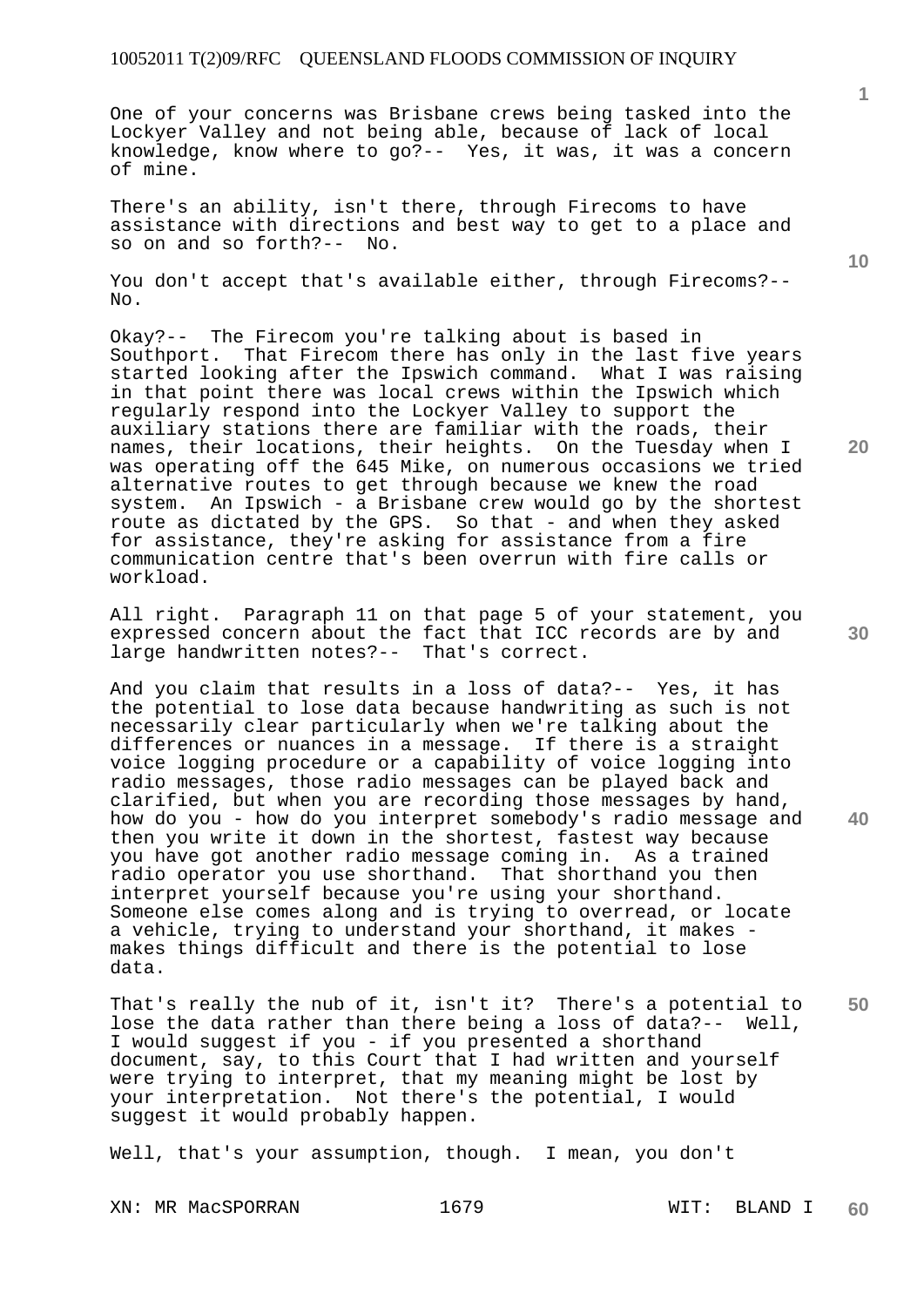know - you say, "This resulted in a loss of data" in paragraph 11, that's your take on it without knowing whether that happened?-- Okay.

Is that a fair enough assumption?-- I would accept that, yeah.

**10**  All right. Now, the use of helicopters, would you accept that they were used extensively to transport personnel during these events?-- I don't know what you mean by "extensively". I believe they were used.

Well, the five aircraft you used, two from emergency services and three from private contractors?-- I have heard you say that, yes.

Do you accept that that's right or you don't know?-- I don't know, sorry, I'm not aware.

Do you know that helicopters were used to transport personnel?-- I was aware that helicopters were used to transport personnel, yes.

All right. And that's the sort of thing you think is appropriate according to paragraph 15 of your statement, to rapidly deploy people?-- Certainly. In that particular context of that paragraph, I was talking about how we can address issues and make ourselves available to getting the right people with the right equipment to the right location in the right time.

Yes. And that - and that was happening, I'd suggest to you, during the course of these events as they unfolded?-- It was happening, not - it's difficult to say because, like you said, it was quite a phenomenal event.

**40**  Yes?-- Was it happening in the best possible way? That's not for me to determine, that's for this proceeding to determine. As I said briefly on it, I was aware that some of that was happening, I experienced some of that myself, but I don't know to what extent it was coordinated.

No, I mean, to be fair to you, what you're really raising is that it's an appropriate use of resources, but you don't know - you don't have an overview nor could you have had----- $?--$  No.

-----of how it was being used-----?-- Certainly not.

**50**  -----on the days that we're talking about here?-- No, and I think I even made that statement in there where I said I was in my fishbowl looking out-----

Yes?-- -----not aware of what's happening around me. And with - with a state - as a station officer, part of my role is to try and maintain situational awareness. By maintaining situational awareness, I can predict what I may be deployed to, I can try and determine the best resource for that.

XN: MR MacSPORRAN 1680 WIT: BLAND I

**20**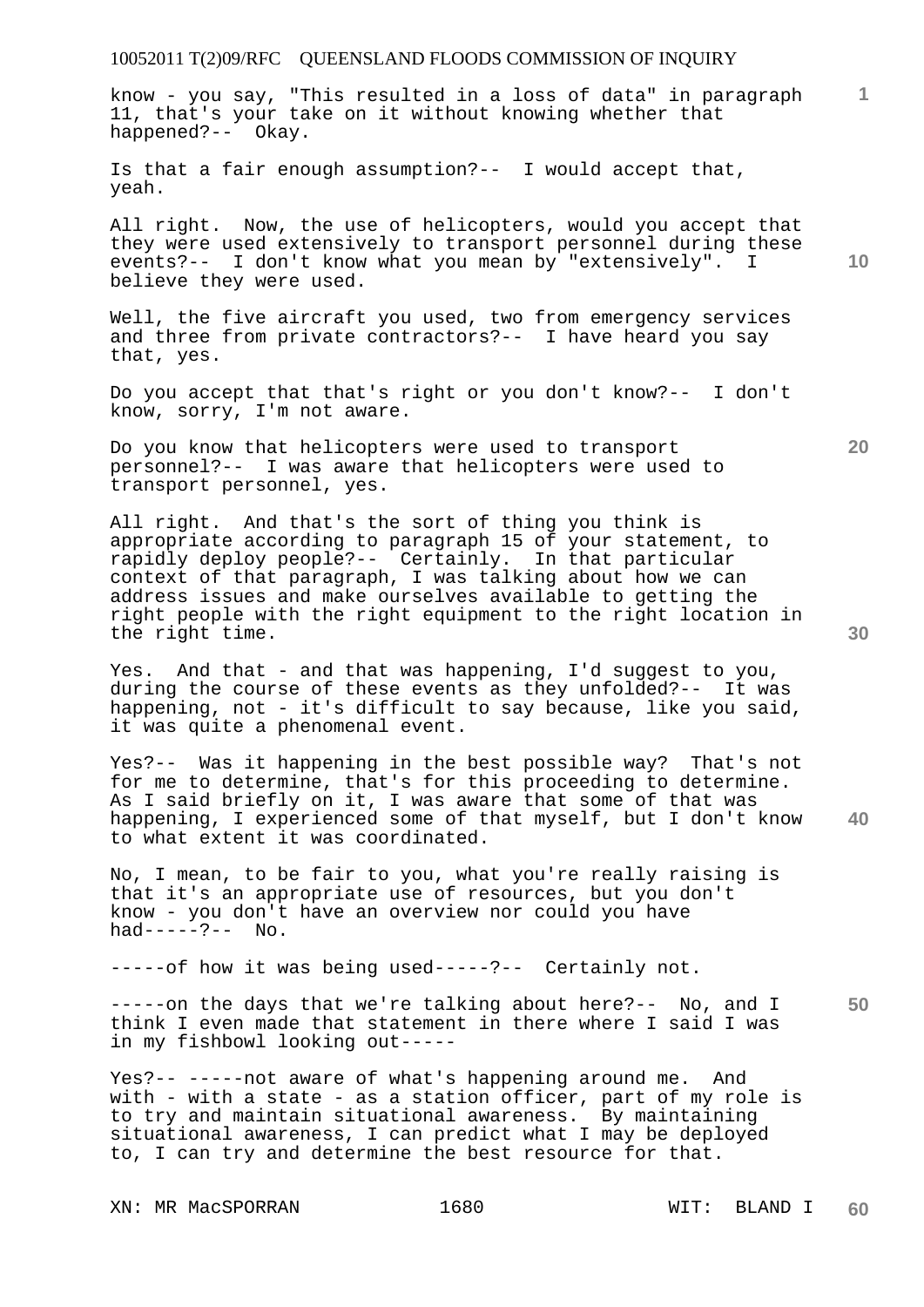Yes. But ultimately you have to rely upon the overview known to Firecoms for your deployment, appropriate deployment?-- If I'm not in an ICC.

Yes?-- Once I'm under the placement of an ICC, I-----

Then it's the ICC?-- ICC's responsibility to determine where I'm going.

And the reason for that is the ICC, or in the other situation Firecoms, have the overview that's necessary to properly deploy the resources?-- Most certainly, they should have. That's how-----

You're not expected to have the overview, nor could you have?-- I'm expected to have an overview in my area of operations-----

Yes?-- -----but not for a regional overview. However, as a station officer, I most certainly if I was at Beenleigh that particular day, I would have imagined that the Beenleigh officers would have been closely monitoring what was happening in Ipswich because it may have impacted on their operations.

I understand. Now, can I take you to paragraph 18 in your statement. You talk about the difficulties encountered in your view with the movement of the stores to Southport?-- Certainly.

There's currently, though, isn't there, there are two logistic stores, one at Southport and one at Ipswich, that contain equipment?-- That equipment stores at Ipswich that you're talking about was not up and running on the days that this event happened.

You say that happened after these events, or it was before and wasn't in operation at the time?-- What happened is on and around about late October we had a regional change in policy. As with new things, there's some teething issues and problems. Part of those teething issues and problems were people like myself based at Ipswich who had always been responsible for maintaining that equipment and we lost control of that and we still hadn't yet at that time developed procedures to recover that equipment when we needed it. On the particular day in question, the equipment had gone to regional stores back in late October, early November, and it was still at the regional store which was not located in Ipswich.

Where do you say it was?-- At the Southport - well, I don't know where it went. It left Ipswich and what not at Ipswich and available to us.

All right. So it was either at Southport or - there's a warehouse in Beenleigh as well, isn't there?-- I don't know.

All right. In any event, isn't it the case that if you were if you wanted equipment, no matter where it was, you could ask

XN: MR MacSPORRAN 1681 WIT: BLAND I

**10** 

**1**

**30** 

**20** 

**50**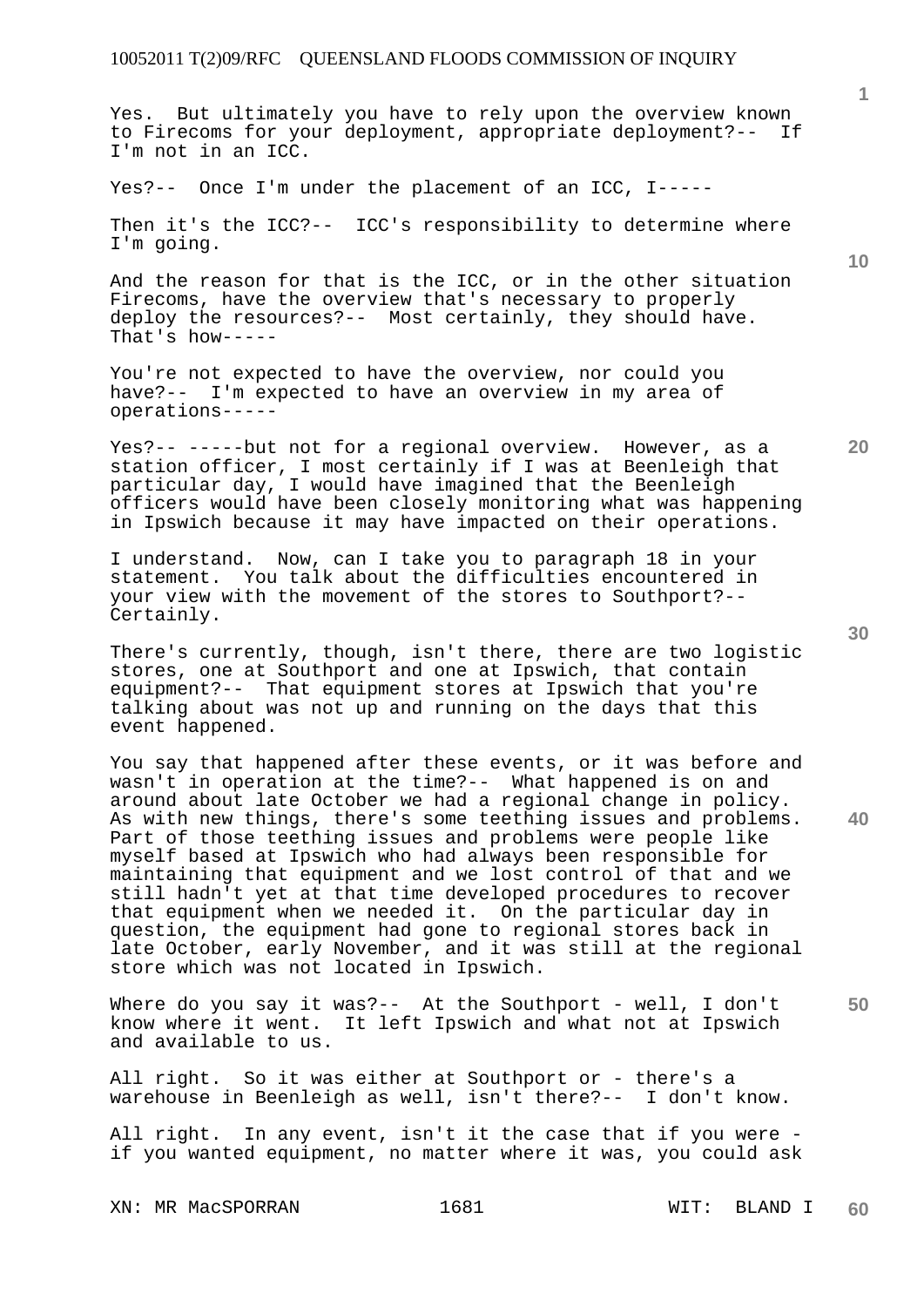for it to be deployed from another centre, another region?-- Oh, you can always ask for the equipment, but whether it will arrive in a timely fashion. Remembering that we're asking for this equipment to be delivered between 5 and 6 o'clock on a Tuesday morning when the rest of the region is currently trying to recover or get a handle on what's happening within the region's area, everyone is quite busy. So that's where that particular nuance didn't work to our best benefit.

But in addition to that, there's also - there are caches of equipment for swift-water rescue in particular available?-- I don't know outside of my particular area. In Ipswich, as our command, we run two extra pieces or caches or equipment.

Yes?-- We have a level 1 packs which go on appliance. The leave 1 pack goes on during the risk, and what it does it goes onto a standard pumper and on our rescue appliance we have equipment and we also have two bags, we call them level 2 support packs. Level 2 support pack can be used to support level 2 techs who have been recalled in and might be going onto a vehicle that doesn't have any other equipment.

All right?-- Typically this is like a four-wheel drive canter.

Okay. But they're the two extra caches available for swift-water rescue we're talking about, are they?-- That is the cache, those two bags.

That is it?-- Yes.

That is in addition to the fully-equipped rescue vehicle that's at the station?-- Yes, that's normal, yep.

There's also six of those, six of those caches, at Beenleigh; do you know?-- No.

And two others at Robina, do you know about that?-- No.

**40**  So there are 10 in total at the - the three rescue appliance centres are Beenleigh, Robina and Ipswich, aren't they?-- That's correct.

And that's where these extra caches are placed. You know about Ipswich you have told us?-- Yes.

Now, in terms of paragraph 21 being able to separate the network to have an isolated communications in respect of an ICC operation?-- Certainly.

That capability exists already, doesn't it?-- It does.

Because the Firecom network is a UHF network?-- That's correct.

There's also the VHF which works off the repeater towers. You have to answer for the microphone?-- Sorry, yes, yes. I was nodding.

XN: MR MacSPORRAN 1682 WIT: BLAND I

**1**

**10** 

**20** 

**30**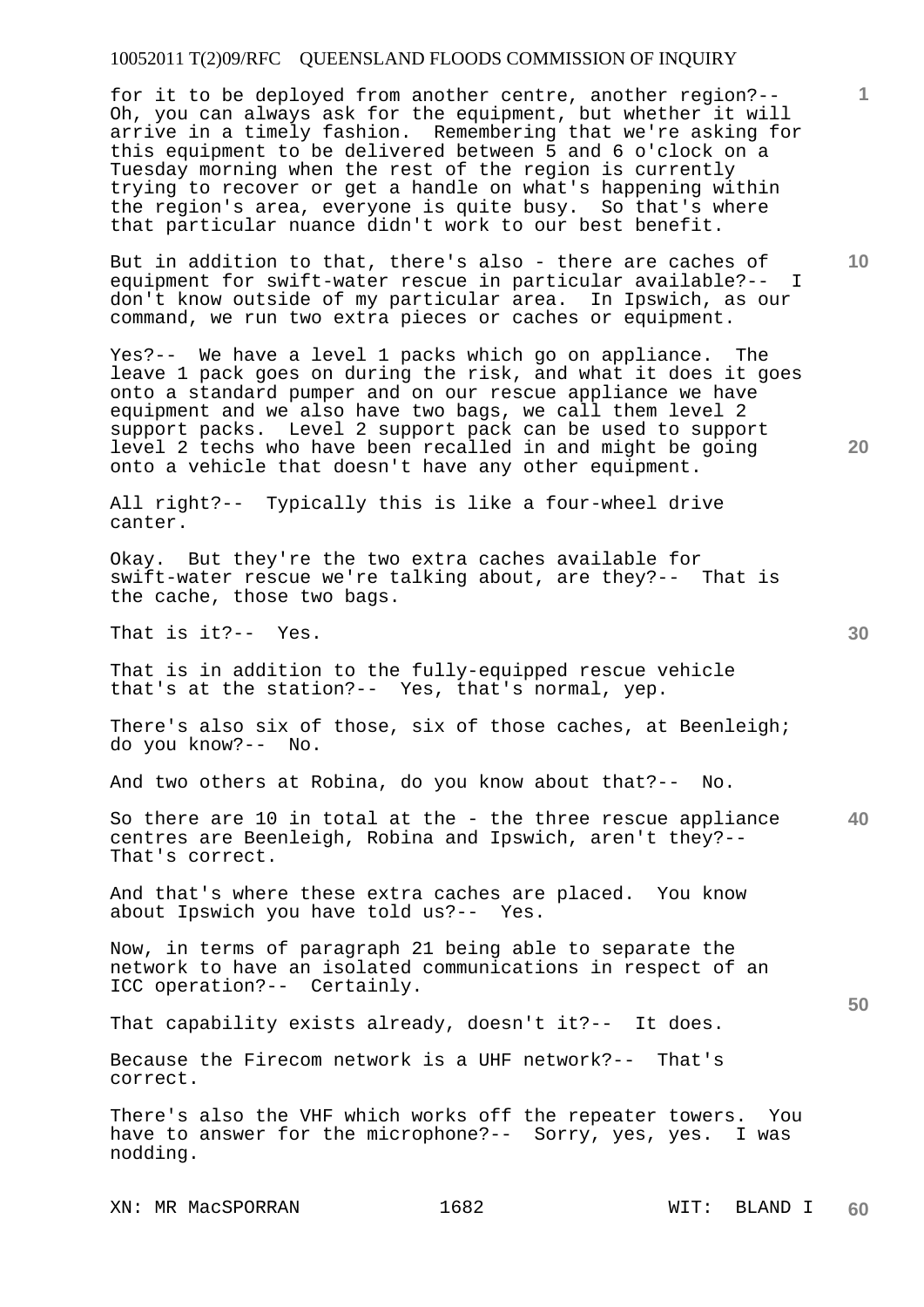And in particular in this event, wasn't the Mt Perseverance tower, channel 35, used to isolate the ICC communications?-- For where?

Well, wasn't that in the Gatton area?-- I don't know. I didn't operate out of the ICC.

You're not aware of how they - whether they used that facility or not?-- Oh, channel 35 VHF was the channel I contacted them on after I scrolled through and found it.

So-----?-- I would assume that they would have continued to use that channel as their ICC channel. However, every appliance that was operating in that area would have been responding to and from Firecom on their turn-out system on the UHF system. What I was suggesting in the paragraph there was that UHF channel has the ability to be isolated out through the Marburg repeater and they could have - what they could have done is isolate that out and instead of having to compete with radio time through the UHF frequency back to Firecom, they would have been able to use the UHF frequency from Marburg through to Firecom without it transmitting.

But can't the fire appliances use this channel 35 VHF to communicate with the ICC?-- They can. Most certainly they will. On our day-to-day operations we use the UHF radio.

Just bear with me for a moment?-- Yes, sir.

The ICC was using channel 35?-- I-----

That's where you contacted them on eventually?-- Yes, that's what I did on the Tuesday morning, yes.

That's the ICC Gatton?-- Yes, that's correct.

**40**  And you'd imagine that that was the means of communicating between the ICC Gatton and the fire appliances deployed by them?-- Most certainly. That would be a smart thing to do.

So you have the ICC which is coordinating body for those activities having an isolated communication network on channel 35, don't you?-- They may have, except for they weren't isolated, were they? Because every other - every appliance that's in that Gatton area is also using the UHF frequency to book in or book out through Firecom.

But that's - if you're looking at isolating the ability of the ICC to communicate with its appliances, you have done it by the use of channel 35, haven't you?-- What I'm leading by that story - I'm sorry, not story, by that statement, and I think you're - you're misunderstanding about that, and I'll try to clarify it. When we go through the Firecom UHF frequency, every transmission is logged automatically on a voice recorder.

Yes?-- When an ICC sets up and they utilise, say, channel 35,

**50** 

**20** 

**10**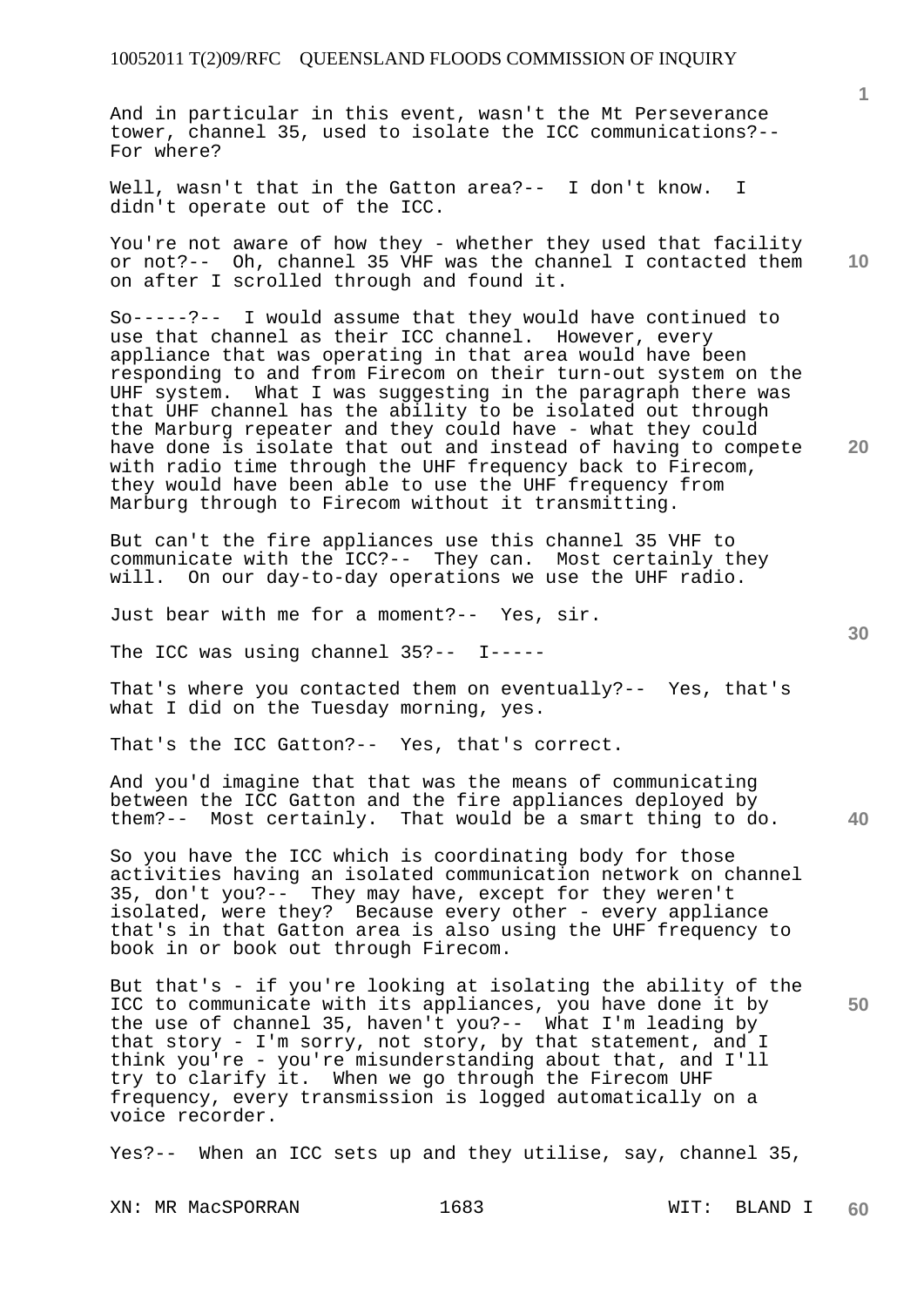they don't have the same capability to voice log.

No?-- They are - they go through that. Now, a crew, a fire crew, an auxiliary crew, a rural crew, and by no means am I detracting from them, on day-to-day every day of the week they get out of bed, they respond to a job, they pick up the red radio, they talk on the red radio, that's the red - that's the UHF channel. Then we have a significant event where they are perhaps at risk or fatigued and we've created another radio frequency for them to remember to talk on that first rather than the one they're already on. What I was suggesting was rather than reinvent the wheel, why don't we just isolate them so we can - so they can continue to do their everyday practice rather than introduce a new frequency to them.

But you can't isolate them, surely, from the overriding control of Firecoms which is the - as the overarching control, isn't it?-- No, Firecom is a communications network, it's not a control network.

Well, the ability to communicate with everyone, if necessary, goes through Firecoms?-- The - but the - but Firecom - what you're missing - misunderstanding is by isolating them, I'm not isolating them off the Firecom network, I'm isolating the rest of the region off their frequency but they're still utilising it because they're going to go through a repeater. The repeater has the ability to go through a link which rather than transmitting back over by radio frequency and having and having to compete for radio time, they are now going through a landline and talk directly to an operator.

All right. Well, is this the summary: that you don't accept that your concern in paragraph 21 is, in fact, capable of being addressed by the use of the VHF repeater station at Mt Perseverance on channel 35?-- What I would like to summarise, and I'm not saying I don't accept, what I'm saying is I think we can do it better. What I'm trying to do here is improve. I think that we have the ability to not introduce new systems during time of peak workload and disaster to the crews that are responding. Let them use the same system but use the system better. It's not about trying to find fault with what was done on the day. I'm just saying there are other options to us, let's investigate them and perhaps do it better. And - and I'm not picking on the system that worked.

Yes. In an overall sense you saw it work fairly well, didn't it?-- No, I don't think it worked fairly well because my experience was that it didn't, but my experience is a very, very small exposure to the Gatton ICC because I was only - I was only in their control for 20 minutes.

Yes. Para 22, the adequacy of forecast, early warning system and so on. Did you have any reference to the BOM, the Bureau weather information site?-- Did I have access to it or-----

Did you look at the BOM site?-- Me, yes, certainly I did.

Is that something you routinely do as a firefighter?--

XN: MR MacSPORRAN 1684 MIT: BLAND I

**20** 

**40** 

**50** 

**30** 

**10**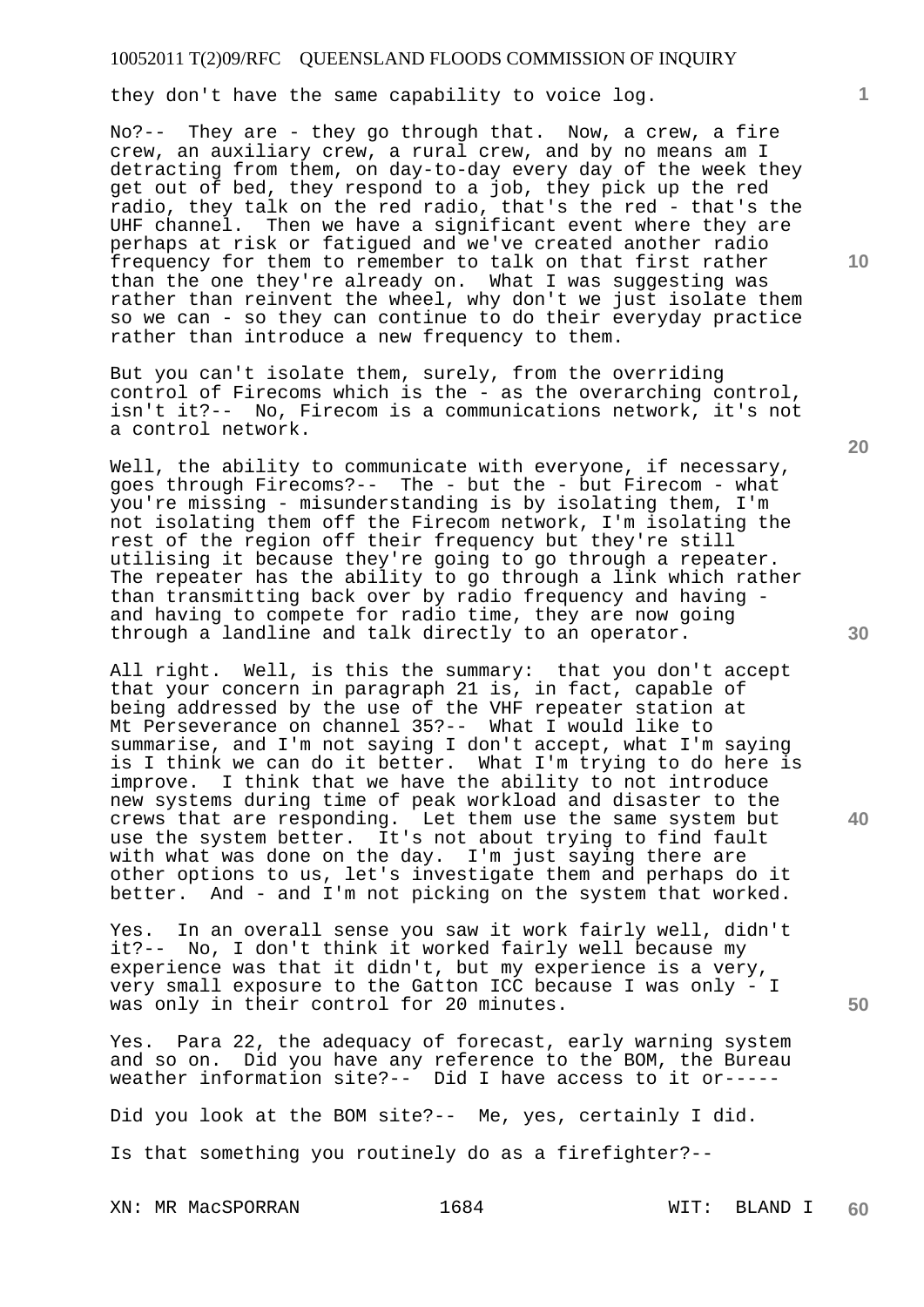Certainly, as a - as a station officer and swift-water technician I choose to do that for myself.

That's promoted, though, by the service, isn't it, that firefighters generally should access to monitor weather events such as that on the site?-- No, no, not-----

It's accessible via the service website, isn't it, web page?-- It is, yes, but-----

And that's why you get into it?-- -----it's not promoted as such.

It's not promoted?-- No. Without trying to contradict the way you've implied that. We have access to the Internet to some sites through our Intranet. Myself and my other station officer choose to make ourselves well aware of what's happening within our area. By no means is that a standard practice, I would feel, across all, but I can't say what happens in - in Charters Towers.

Why do you take the trouble to look at it, the site?-- Why do I?

Yes?-- Because I'm the man that's going to be in the water and I'd like to know-----

Why is the BOM site relevant to that task by you?-- For me?

Yes?-- With-----

To give you a level of preparedness, does it?-- What it does is it helps me identify where there might be an event coming through. And from that event or that weather detail that typically it's the radar, looking at the rainfall patterns that might be occurring, also too over the past probably five to seven years, South-east Queensland has been in a drought. So looking at the radar and whether there's going to be rain has been probably a past-time of a lot of people.

All right. Thank you, Commissioner.

**1**

**20** 

**30**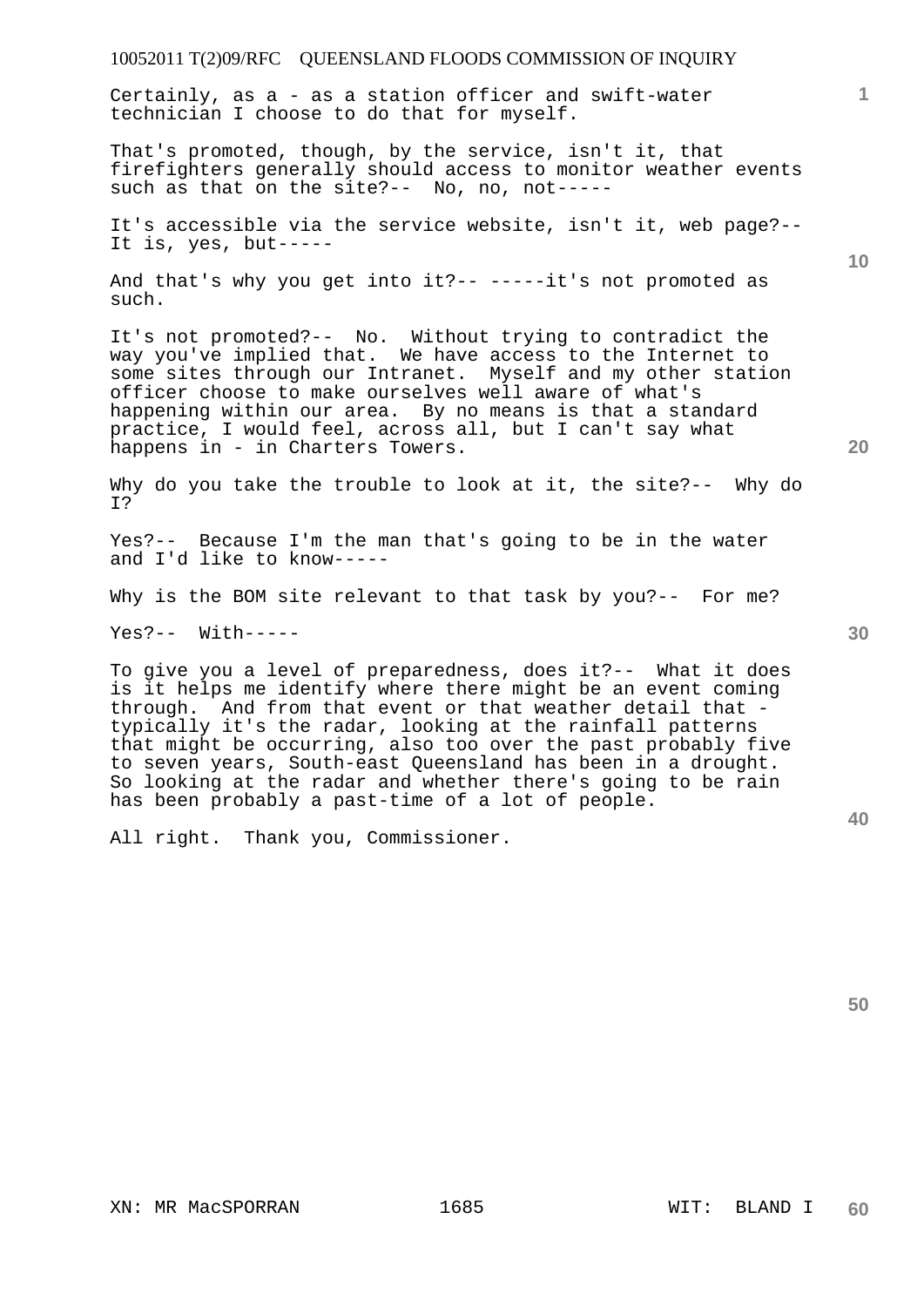COMMISSIONER: Thank you. Ms McLeod? MS McLEOD: No questions, thank you. COMMISSIONER: Ms Jessop? MS JESSOP: No questions, thank you. COMMISSIONER: Thank you. Mr Kent?

MR KENT: Mr Bland, if I can just take you to paragraph 17 of your statement, please? You mention there that in respect of the northern regions, there are swift water technicians that don't have a personal issue with swift water equipment, correct?-- Yeah, that's correct.

**20**  And, as I understand it, what you're saying is that that's not ideal?-- Certainly not. I've exercised and been deployed with people from the northern areas. We regularly take deployments from the south-east corner up to that area because of staffing numbers for events that happen, and the people I work with - I arrive with my personal equipment and, as a general rule, I'm significantly better equipped than they are from their own region. They have a model where they choose to get a cache of equipment, which includes down to personal PPE, and then when an incident arrives, the technician goes in, selects the most suitable PPE for him to wear, and then proceeds to the incident from there.

And why is that not ideal?-- The issue with not being personal, equipment - in my case, I have a custom-fit wetsuit. It means it gives me a wider range of movement in the water. More importantly, it aids in the speed in which I can actually get the wetsuit on. The quicker I can get the wetsuit on and the less struggle to put the wetsuit on lowers my anxiety levels when I'm at an incident which is time-critical. With more time, I can hasten more slowly. I can have time to do my dynamic risk assessment, I can come up with a better incident action plan and, from that, I can be more successful or come up with the best option for the incident.

All right. And can I take you to paragraph 26 of your statement where you mention the issue of solar power?-- Fortunately, on my crew in Ipswich, one of the people on the crew is heavily involved in the solar industry. He brought to our attention early - or around the middle of last year that we weren't fully aware of what was happening in the solar industry; in particular, I was under the misapprehension that when the fuses were pulled, all power was cut. On the day of the events and the flooding events, that particular firefighter approached me and said, "Look, you know, be careful, because as soon as the sun is out, all of those houses are still live." Now, what we're talking about is from the solar panel itself at the roof to the one line that runs into the back of the inverter is direct current. It is not

**1**

**30** 

**40**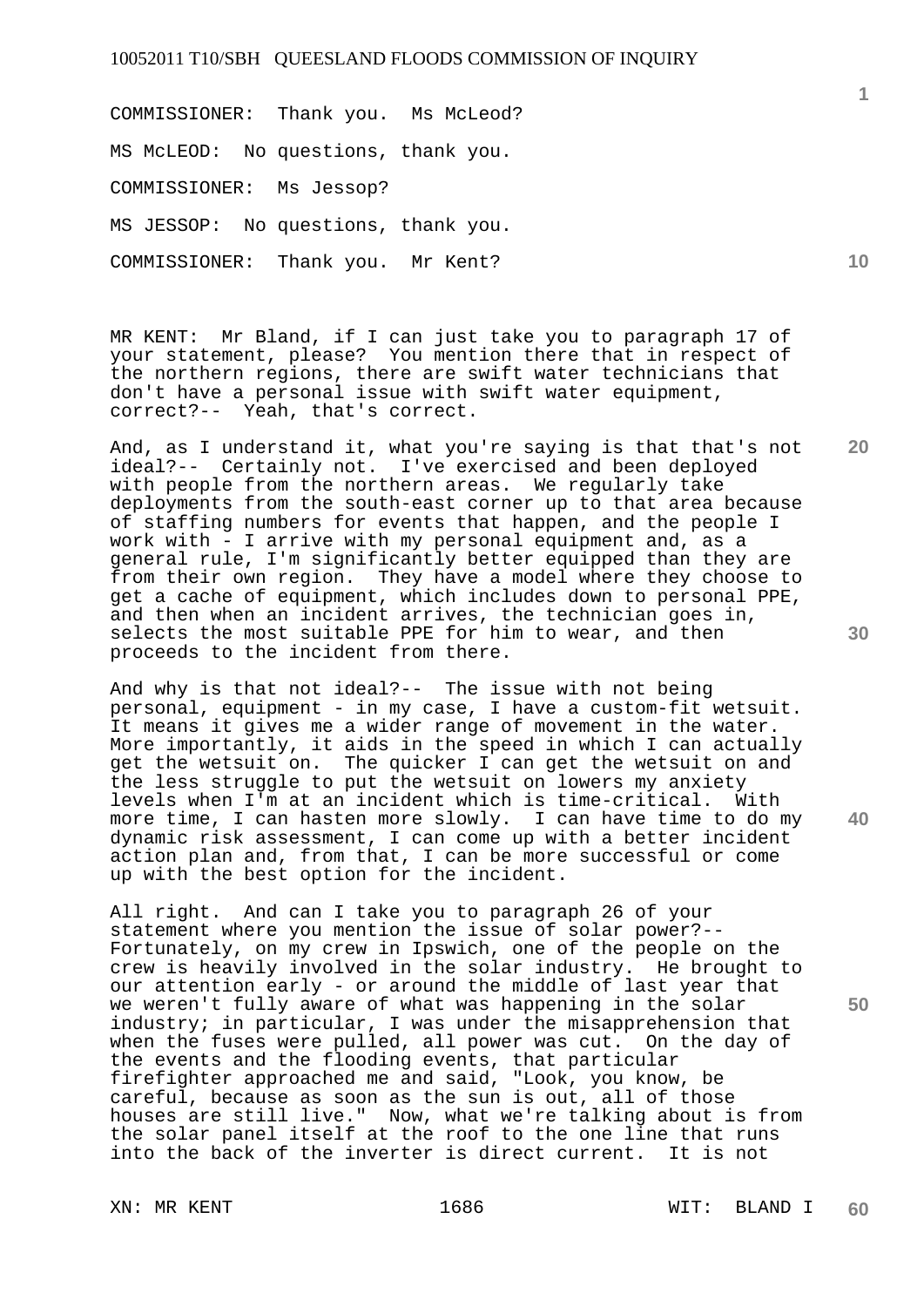alternating current, it is direct current, but direct current can still cause significant issues if you are close enough to high enough voltage. On this particular time, I felt that the power industry - the powers to be - not necessarily the Councils - missed the fact that houses with solar panels on them, even though they're under water, the water around that would still have to be considered live with electricity, because the solar power was functioning.

All right. And you consider that something that should be reviewed?-- I believe it should be reviewed and the fire service is looking at that and we struggle with how we isolate solar panels in fires. So, the same event also occurs in flooding.

Yes, nothing further, thank you, Commissioner.

COMMISSIONER: Yes?

**20**  MR CALLAGHAN: No re-examination. May Mr Bland be excused?

COMMISSIONER: Yes, thank you Mr Bland. You're excused?-- Thank you.

WITNESS EXCUSED

MR CALLAGHAN: I call Mark Stephenson.

**30** 

**1**

**10**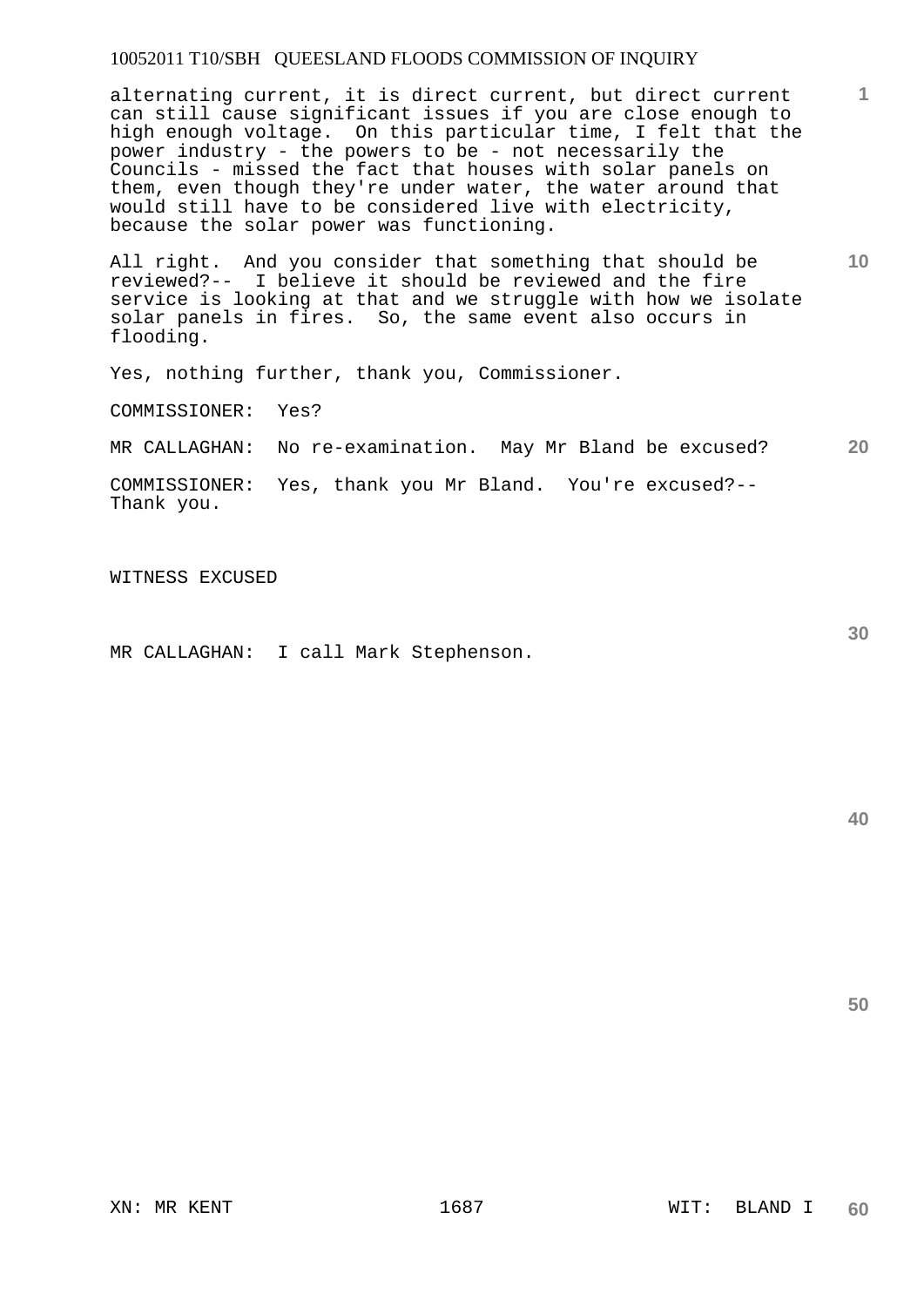MARK STEPHENSON, ON AFFIRMATION, EXAMINED:

MR CALLAGHAN: Could you tell the Commission your full name and occupation, please?-- My name is Mark Stephenson. I'm a station officer at Ipswich Fire Station, C Platoon. I've been a firefighter for 15 years.

Mr Stephenson, you prepared two statements. There was one dated the 3rd of March 2011 and what's titled an "addendum" on 29 April 2011; is that right?-- Are you talking about the Task Force Galaxy statement, which is the police coronial-----

That's the-----?-- And the Flood Commission?

That's right?-- Yes, sir, I'm aware of them.

Yes, I tender those.

COMMISSIONER: Exhibit 333.

ADMITTED AND MARKED "EXHIBIT 333"

MR CALLAGHAN: What you call the Galaxy statement, which is the one that you prepared in March, records events from the 10th of January?-- Yes, sir.

And we might just go through, just in broad terms, what you did on that day. You first of all assisted in a swift water rescue - I'm looking at paragraph 8?-- Are we going from paragraph 8?

**40**  I'm picking up at paragraph 8. There was a swift water rescue at Warrill View; is that right?-- Yes, that is - swift water rescue at Warrill View. We were backing up 71 Station, which is Harrisville Station.

Then we go through to 10.30 a.m.. There was an incident-----?-- At Undulla Road, Undulla, which is out the end of Ripley Road, between Ripley and Jimboomba.

And then just briefly summarise what happened that you refer to in paragraph 10?-- 643 Alpha, which is Bundamba station they were the first appliance to arrive at Undulla Road, Undulla. They proceeded to investigate. Now, they drove through a causeway that had a small amount of water over it. Obviously it was raining. The causeway proceeded, after they had gone through, to cut them off, so there was no way for another vehicle to get to their aid, or - but they were safe on high land. 645 Mike, which I was the officer in charge of, we had at that stage two swift water technicians on board, which was senior Firefighter Wier and Station Officer Paff.

**20** 

**10** 

**30**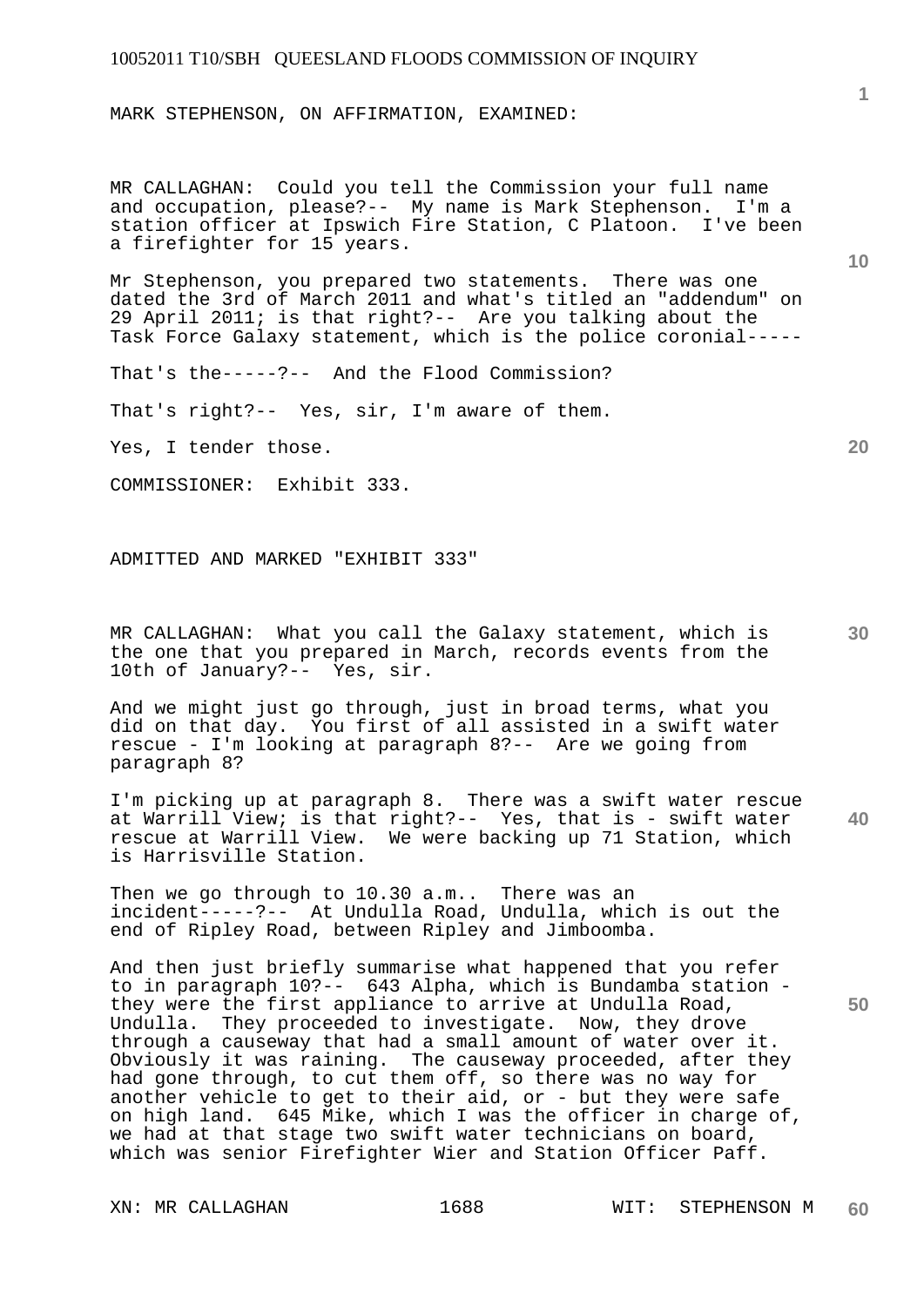We then proceeded to that with 635 Kilo. 635 Kilo is a rescue truck out of Beenleigh. That had one swift water technician on it and one station officer.

All right. You had to extract-----?-- Not me personally. I'm not a swift water Level 2 technician.

No, but you-----?-- I assumed instant control of that point and the first thing was to respond with a swift water team to investigate the rescue. We had confirmed via police radio that the person was high and dry. We were unable to get to them from either the Jimboomba end or the Ripley end, but they would sit with their truck and wait out the event. Then the swift water technicians formed an operational plan to retrieve the firefighters off 643 Alpha and essential gear, including radios.

All right. That happened, and then at 12.30 p.m. in paragraph 11, you refer to being sent to the Murphy's Creek area; is that correct?-- Yeah, it was approximately about that time, and by that stage 645 Yanky, which is small four-wheel drive twin cab canter vehicle, which was staffed by Senior Firefighter Chadwick, another swift water Level 2 technician. He came out to provide transport for 643 Alpha's crew and proceeded back to 45 Station to man up a spare appliance. We responded from Undulla Road, Undulla back to - approximately Ash Street, Yamanto is when we responded, so it would be around 12.30 we responded to Murphy's Creek to assist 678 Alpha, which is Helidon, to a swift rescue - people stuck in a car in a creek.

Now, I want to come back to various aspects of this about which you've got certain comments, but just in broad terms, you're at Murphy's Creek or the Murphy's Creek-Postmans Ridge Road area?-- Yes, I was in incident control in Murphy's Creek and my base of operations was the corner of Murphy's Creek Road and Postmans Ridge Road.

And you've recorded in your statement the number of the things that you saw and did there, but then you were ordered to the Gatton Incident Control Centre?-- Yes, sir.

All right. And again you recorded what you did there?-- Yeah, I fulfilled the role of Operations Officer. On arrival, I went in to the Gatton station. I met with the incident controller. I identified him, and he instructed me I was to be the operations officer.

As I say, I'm just completing what's contained in that first statement, because you conclude that first statement in paragraph 70 and 71 with two issues that I do just want you to speak about. First of all, in paragraph 70, you talk about having to - on the 11th - perform some rescues of some 17 to 18 people who had been advised to evacuate, but did not?-- Yes. That's in the - a little bit of back history on that. Myself and station officer Paff finished work at approximately 3 a.m. on the morning of the 11th. We were in communication at approximately 7.30, 8 o'clock in the morning. It was

**10** 

**1**

**20** 

**40**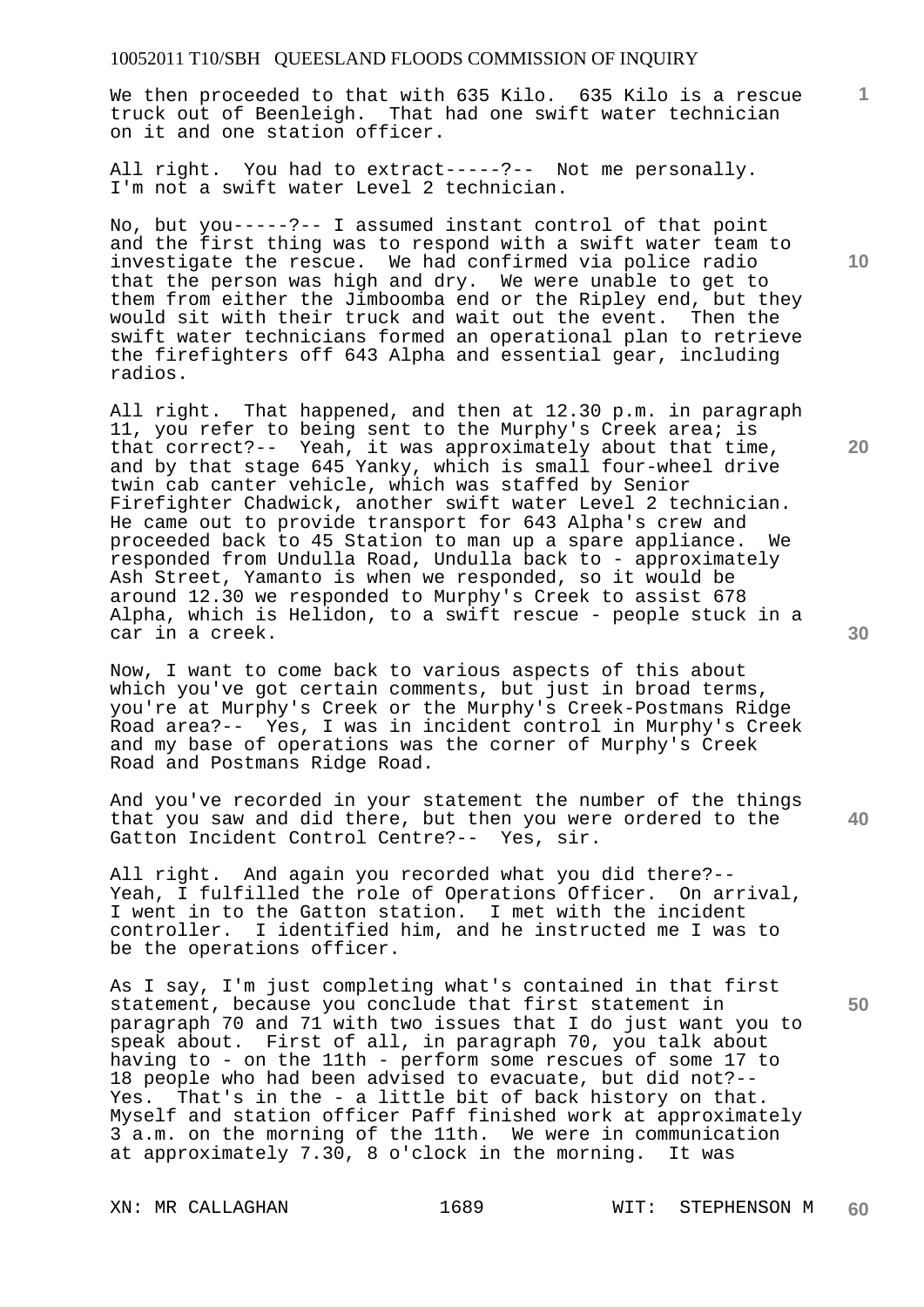raining very heavy. We decided that we should go into the station to render what assistance we could. We went into the station. There was no extra staff, bar one firefighter who had come in off annual leave. He wasn't-----

I'm just going to interrupt you because I'm going to come back to that and ask you specifically about that?-- Yes.

I just want to tidy off this end bit of that statement and then return to your other statement?-- Yes.

What I'm interested in there is how do you know or what advice had these people had to leave their homes? What had they ignored?-- We provided - I was getting to that. We were provided with flood mapping by the Acting Inspector of our area. It was his first day of acting in that area. He's normally an Inspector in Community Safety. He had some flood maps from the ICC - sorry, from the LDMG in Ipswich, which clearly identified where there would be some problem areas. From past experiences, we know that Leichhardt and One Mile is a problem area. They have a-----

If I could just ask you to slow down a bit?-- Sorry. We - it was decided that I would take an appliance and I would be the fire services representative. I took a photocopy of the map of the UBD - outlined the flood, where the flood was predicted, and we proceeded about giving people notice of impending evacuation.

You actually did a door knock?-- Certainly did, sir.

Okay?-- I had a crew of myself and three firefighters.

And you just spread out and knocked on doors?-- No, we drove - we had pretty good mapping at that stage, and we drove around the areas that were going to be affected, as per the map, by flood, and gave the people a warning advice. It had the date, the time that the flood was expected to reach its peak. We gave them advice that they would have to evacuate their homes and to start preparing. This gave them a fair amount of time to prepare, and some people who took our advice straightaway managed to withdraw all their possessions from their house.

Okay?-- Point 71-----

Yeah-----?-- -----I met with - there was very little Council representation. There was two QPS officers in that location, no QAS. I went up and identified an area that had generated power backup, air-conditioning, food, showers, water. I met with the management of the Ipswich Golf Club, and they set it up for me.

There's a glass of water beside you?-- Yes, someone else has used it.

We'll get you a fresh one?-- They were very supportive. They worked for about three days, and they stayed onsite. They

**10** 

**1**

**30** 

**20** 

**40**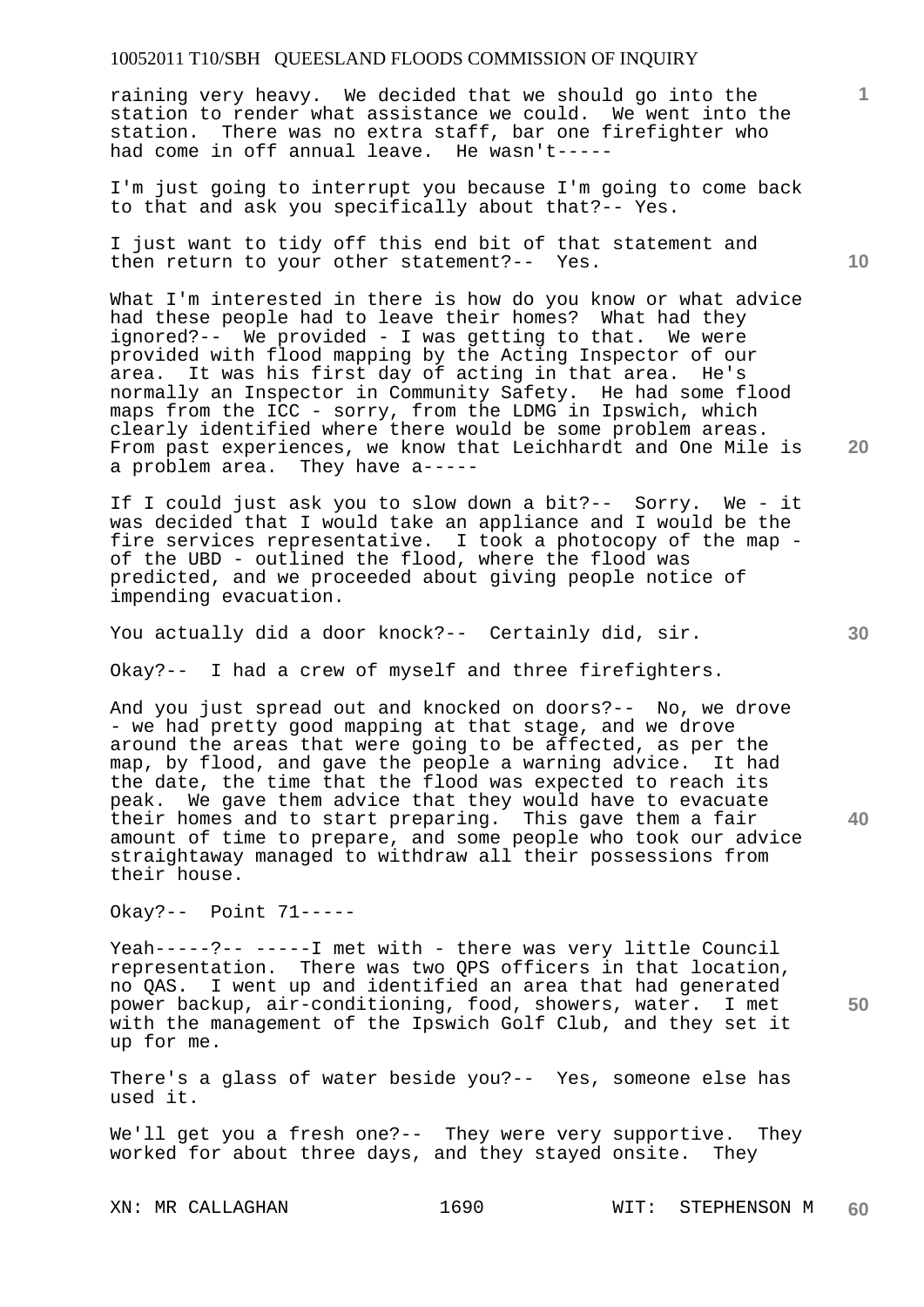took shifts and provided counselling to people.

And this was something that you did of your own initiative. This wasn't something that any-----?-- Well, if we're going to evacuate people, we have to tell them where to go. We can't just say evacuate to nowhere, and the facilities provided at Ipswich Golf Club, and knowing the terrain, if that goes under, the whole of that area is gone. So, it was the best location that I could find.

I'm just interested in whether there was any communication with the LDMG or anyone else-----?-- I did give some updates to the ICC, but it wasn't until probably about 1 o'clock, 2 o'clock that that's what I done. I met with the local councillor. We had a discussion, because he'd set up another evac centre - I was unaware. He was unaware of the one I set up. I met with him - I was out at Leichhardt that day, and on the 13th or the 14th I met up with him again and provided him with some assistance with the people left in the evac centre he set up, and he commended me and thanked me for setting the other one up. We housed roughly about 150 people on the first night and then it diminished down. As the flood waters went down, we were able to release more people to their homes or to relatives.

All right. Which councillor was that, do you remember?-- He's actually my local councillor as well. He's Mr Pisasale's brother, which would be - not Paul, but-----

Okay?-- Sorry.

We can work that out. I'll take you now to the statement that you provided to the Flood Commission headed "Addendum Statement", and in that, in the first place, you talk about making repeated calls to management for more staff; is that correct?-- Yes.

**40 50**  Now, you've described who you approached and what happened. We don't need to go over all of what's there, but perhaps, for a start, can I ask you your understanding of the requirements - the deployment requirements for a swift water incident?-- We have - there's an incident directive, there's also a South-East Regional Swift Water Rescue Plan, which deals with the activation. So, 24.5.1 is the incident directive in relation to swift water rescue, in which it states about the response and back-up of the swift water rescue technicians conducting swift water rescue. The plan, which I've brought along, in case there was any questions on it, is a regional plan - every region has one - and we talk about different levels. We have this in wildfire as well. So, we have Level 1, Level 2 and Level 3. Preparations, is Level 1 is normal times. Level 2 is predicted swift water events. Level 3 is highly adverse weather where we have a set recall of staff.

So, what number of Level 2 swift water technicians are required to respond to a swift water incident?-- Two.

**10** 

**1**

**20**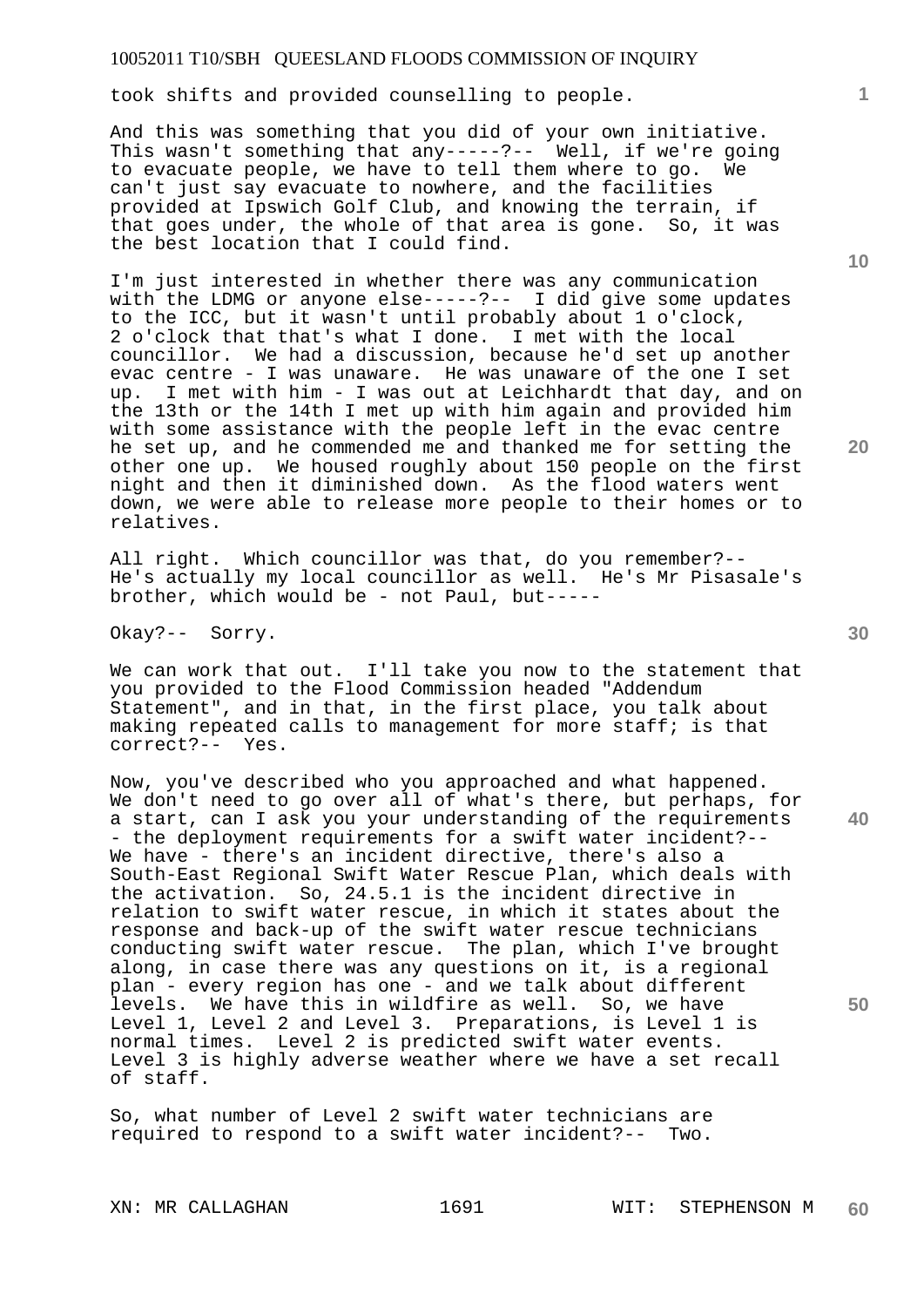And what else? What support should they have?-- They should have Level 1 support. They should have an incident controller, because it is very hard to be in control if you're in the water. So, an incident controller protects their safety. Obviously I'm not tech rescue Level 2, and I take advice - specialist advice - as I would from scientific if we had a scientific job - I take special advice from trained technicians where they will come up with a set of plans, also alternatives and safety considerations for their safety that I can implement in consultation with myself and the on-duty crews.

Well, as I say, you describe the efforts that you made and the unusual efforts you made to secure more staff on this day?-- I've never done that before.

Were other additional staff recalled to Ipswich while you were station officer there on the 10th of January?-- Yes, after I had discussion with the Acting Assistant Commissioner South-East Region - I explained to him the situation, detailing the last few weeks, that we'd had technical rescues on every shit. I only had one swift water Level 2. I'd been in contact with Beenleigh, 35 Station, and they only had one. In my view, I was compromising the safety of my crew by not ringing. The Acting Assistant Commissioner granted me an extra staff member and a swift water rescue technician was called in. He arrived at approximately 09:00 hours. At 09:15 we went out the door and we got home at approximately 3 o'clock in the morning.

And you mentioned the period immediately preceding this - or immediately preceding the 10th of January itself. During the lead-up to that date, was there any communication or preparation efforts made from management in anticipation of a significant wet season?-- I watched a news broadcast in October where the Premier and Cabinet and the State Disaster Management Team were briefed by the Senior Meteorologist in Queensland. That, to my knowledge, has never happened before, and I thought, "Well, if that's where they're going, we should start preparing." So, myself and Mr Bland, who is my fellow station officer at C at 45, we updated LAAPs. As from October through to December, we went on regular visits out to the known trouble spots. So, that's what LAAPs - or known hazards in our area - that's what they're there for - so we could update the information. I don't recall seeing anything from management about - there were some times of rain where they upgraded the response or the level of preparedness to bring in two swift water level technicians, but, on a whole, there was no - to my knowledge, there was no clear direction that we were heading into a very, very bad season and to do certain things.

Nothing specific suggested or directed in relation to swift water rescues?-- Not as far as I'm aware.

That you knew of?-- Mmm.

All right. Another issue you raise in your addendum statement

**10** 

**1**

**20** 

**50**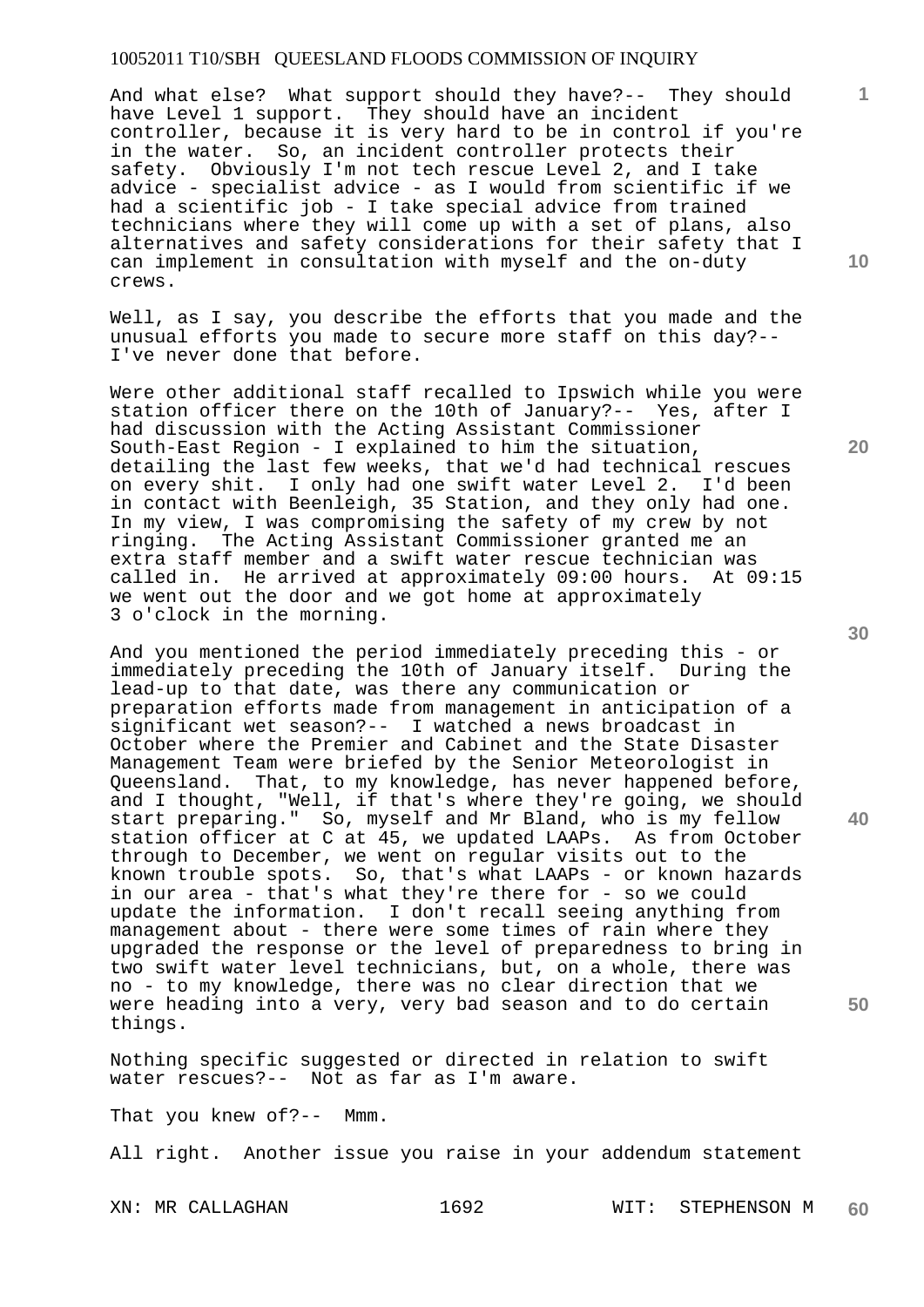is in relation to the decision you made to close the highway?-- Yep. The computer has gone, so can you tell me what point, sir?

Yes, it's paragraph 19?-- Yes. The decision I made to close the highway was because we had a large volume of water come past us at Murphy's Creek. To give you a little bit of history, we actually arrived at Murphy's Creek before the water. The rescue we were turning out to was a rescue in a flooded causeway. We, on arrival - 78 Alpha had completed the rescue. They were on high ground. They told me the radio channel was channel 17 VHF. I was operating on that radio channel. Myself and the 645 Yanky vehicle, which was then crewed by Paff and Chadwick, met on the crossroads. We had a discussion, and then we heard a noise and then the water came.

But I'm interested in the decision you made being overruled. Do you know who overruled your decision?-- I believe it was the Inspector from Gatton.

And do you know where they were at the time? Were they in Gatton?-- I'm not aware that they were - they had situational awareness of how much water was going to come across that highway.

The highway was ultimately blocked?-- Certainly was.

Yeah. And the water did go-----?-- Yes, it went across the Lockyer Creek Bridge, which, in normal times, you'd expect to have probably 10, 15 metres clear.

You also speak about lack of managerial support or direction at the Gatton ICC; is that right? Paragraphs 21 through to 26, perhaps?-- Okay, yep. When I first arrived, there was confusion. They did have an incident controller appointed. He appointed me operations. My first task was to get people fit for tasking in the right jobs. I considered that two Level 2 swift water technicians, one answering the telephone and one filling out paperwork, was not helpful to me. As operations officer, I had strategic tactical command of that incident.

Do you know when the ICC was set up?-- They were still in the process of setting up the radios. We only had - the cache that came up wasn't complete. In the south-east, we have two caches, one blue IMT case and one red IMT cache. The cache that came up was partial. So we had one radio that had an antenna and it worked, and the other radio was not working, so we used the station radio and the one useful radio for communications - channel 35.

That was being dealt with when you arrived?-- That was being dealt with as I arrived. We were setting - I noticed they were setting up the stations for each. We got the boards off 645 Mike, which are tactical boards, which replicate a battle board and logistical board for allocation of crews and tasking. That was set up within the ICC in the Gatton room. I asked, "Did we know where everyone on the fire ground was?"

**20** 

**10** 

**40** 

**50**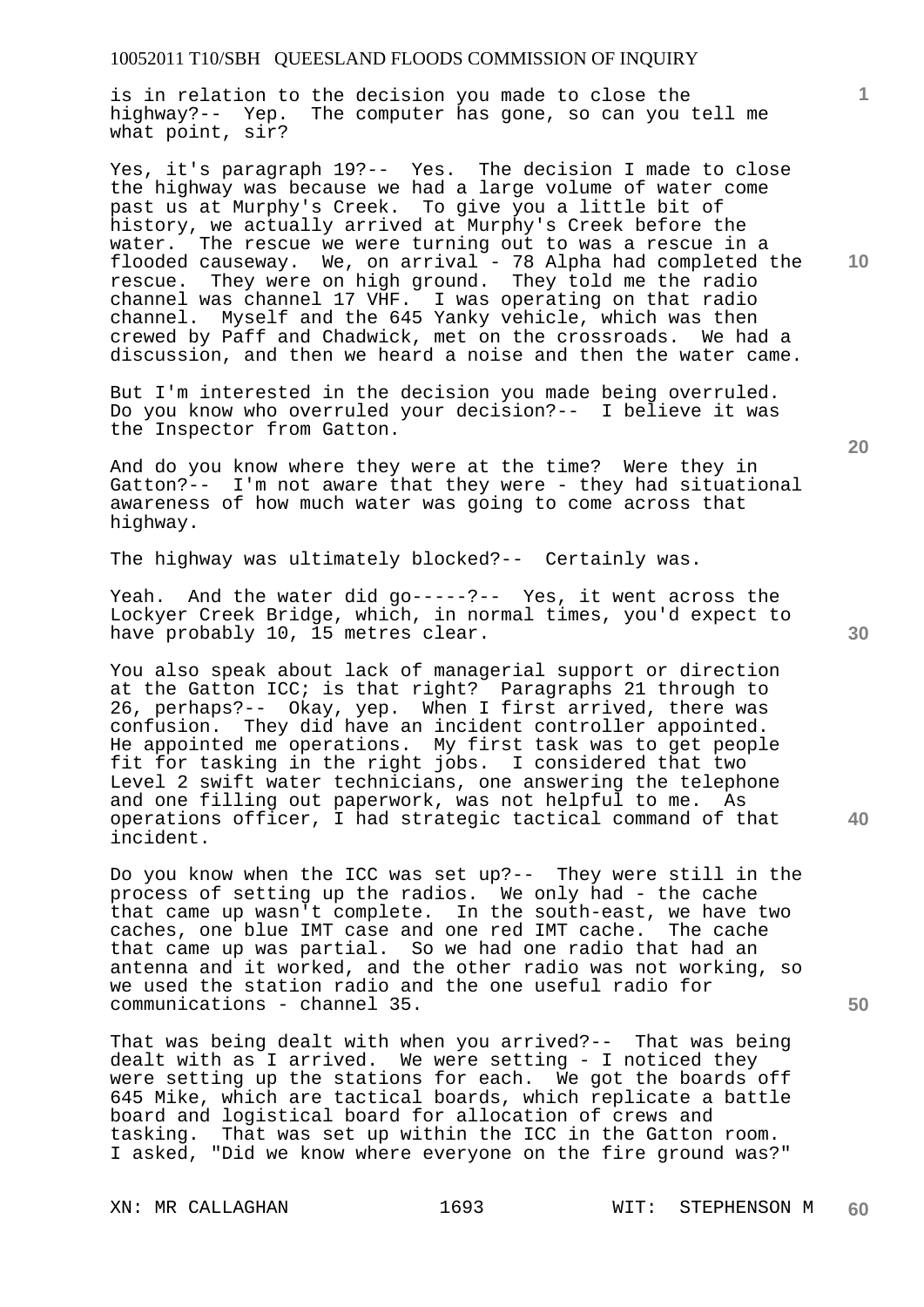We weren't sure. T-card management - you are aware of what T-cards are now?

We are now?-- T-card management is crucial on a fire ground, especially a dynamic fire ground, because you have to keep<br>track of where people are, otherwise you can lose people. So, track of where people are, otherwise you can lose people. some of my first roles to the logistics officer and the radio communicator was to find out where people are, that they were safe, what vehicle they were in, how many people were in it and what they were doing. To the crews assembled outside, I got them to strike themselves into teams so that I could immediately deploy people without having to ask, "Which truck are you off?", or whatever. They presented T-cards to the logistical officer and we formed them into teams, similar to what we do with BA.

Can I just ask you to slow down?-- In breathing apparatus at structural fires, we have teams: BA Team 1, BA Team 2. Very easy to keep track of. I decided the best way to keep track of the swift water teams in this event was to put them into teams. For example, the two Brisbane swift water guys who were dropped into Grantham by helicopter, they were out of they used Grantham 91 as their reporting vehicle. They were known as Swift Water Team 1. Swift Water Team 2 entered via the Helidon-Grantham Road. They weren't just a swift water team, they may have had a pump assembled with them, but it made it very easy for logistics to keep track of who was who in the zoo.

This might be obvious, but you've told us that you were appointed Operations Officer. Were you the first such appointment? Was there no other operations officer before you arrived?-- Not as far as I'm aware, sir.

All right. As a general rule - well, you've given us an indication of the sorts of things that you were doing, but what about the sort of support that an operations officer should receive. Were you receiving that?-- It took a while for us to set up. They were still setting up computers. The senior officers who were assembled had to go and do a conference or an update somewhere and were missing for the best part of an hour, and in that time I made decisions as both the Incident Controller and the Operations Officer. I knew they had gone somewhere to do a teleconference, but I was unaware as to exactly where they were. In that time, we made some decisions, some that I was tasked with and others that I wasn't.

Another decision you made was in relation to the need to break in to a vehicle. You speak to that in paragraph 24, I think-----?-- Yes.

-----of the second statement. Was there a need for that to be authorised in that sort of situation?-- The officer that contacted me asked to speak to a senior. I told him there were no seniors in the room. I was fulfilling the role of Operations Officer, so therefore I could make a decision, and I did make a decision that we had to make sure there was no

**10** 

**1**

**20** 

**30** 

**40**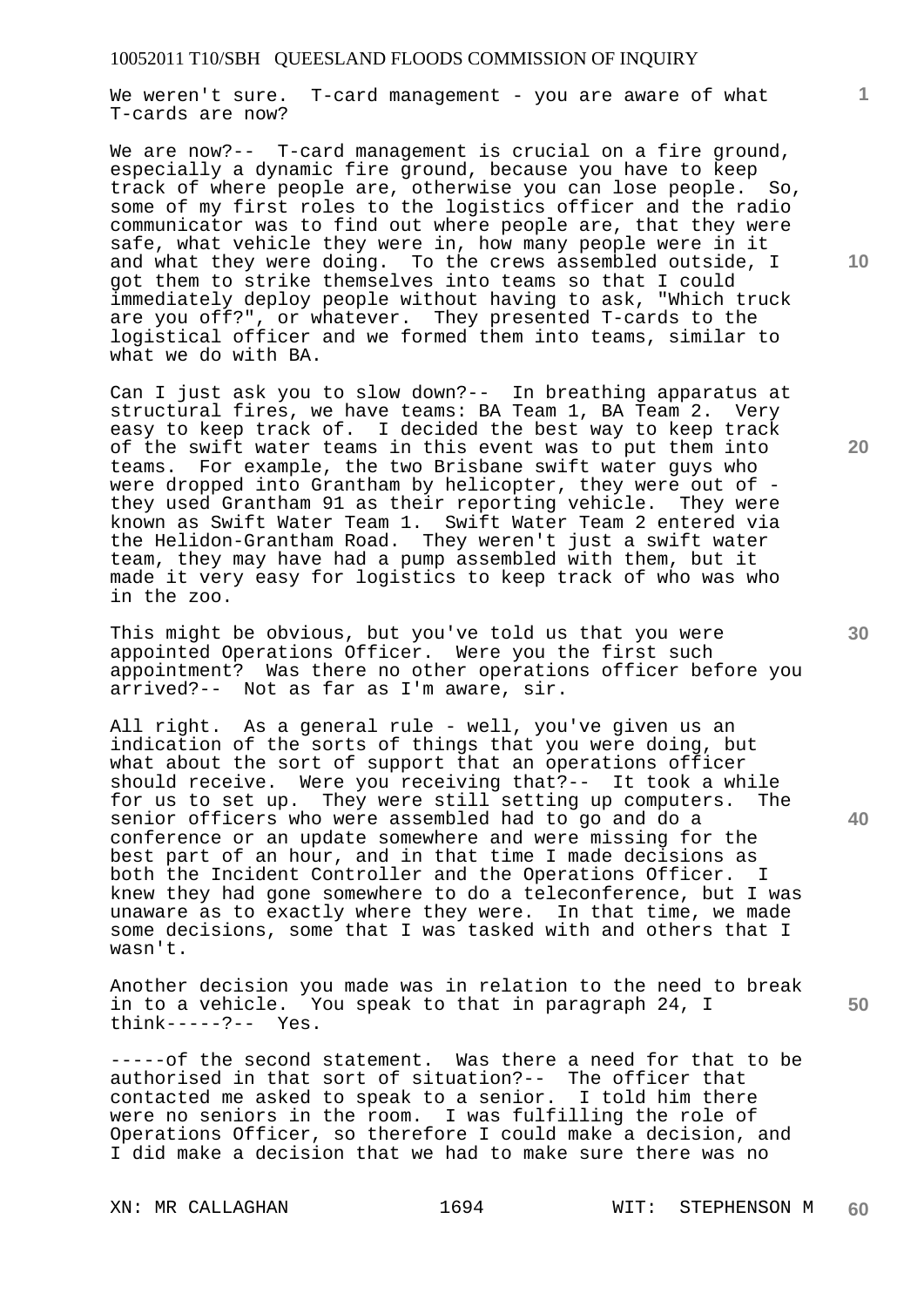signs of life.

I was just wondering why - you can't speak for the officer concerned, obviously - I'm just wondering why he felt the need for authority in that situation?-- You'd have to ask that officer.

Fair enough. All right. There were difficulties with radio communications. That might have something to do with the terrain around Murphy's Creek area. We understand all sorts of communication difficulties-----?-- We had some difficulties with communications. Tried to get the sat phone working in the command vehicle. It was unable to work whether it was due to cloud coverage or whatever. We had intermittent communications via one of the officer's smartphones. Communications on channel 17, especially going into Murphy's Creek where I sent the guys to do the Icings Road (sic) rescue, was very poor. The guys were sent up to Spring Bluff to do the rescue up there - it was virtually non-existent and they ended up communicating via Firecom for their personal safety.

Just on the topic of equipment generally, in paragraph 29 you talk about the fire truck not being appropriate for the terrain; is that correct?-- Yeah, the command vehicle fulfils various roles. It's a rescue vehicle, it's a road accident rescue vehicle, it's a chemical response vehicle - very long, very low to the ground. It has a - it's an extra-long truck. It is not exactly suitable to going over country roads or dirt tracks. This presents a problem when dealing with swift water rescue - is that to get close to the incident for the operators. It does a lot of jobs.

**10** 

**20** 

**30**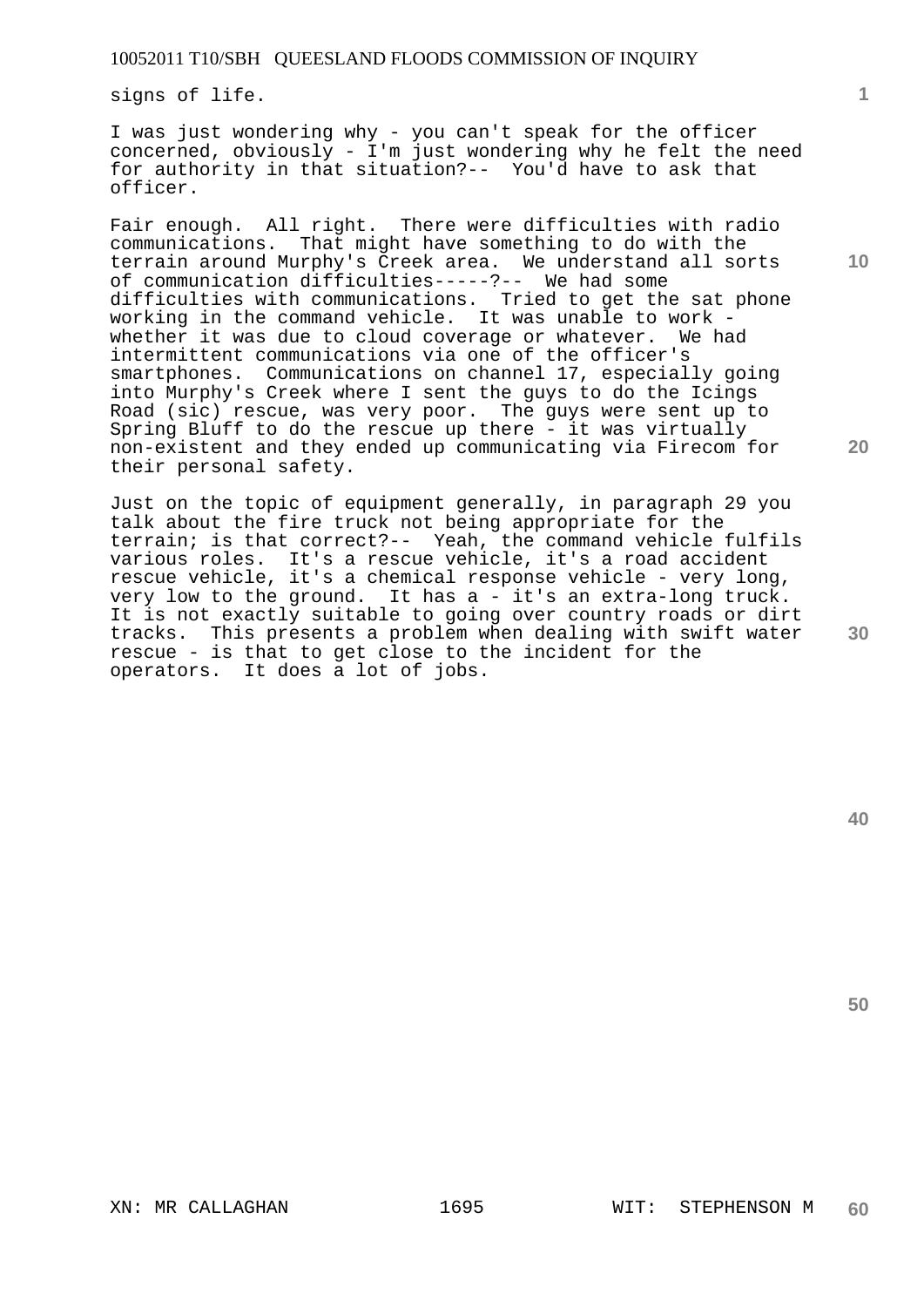At paragraph 57 you speak about being aware of helicopters but having no contact or feedback regarding any of those rescues. Would you expect to? And if so, through which source?-- I found out later that they were being tasked, I think, through the RACC through Beenleigh. I didn't see any helicopters when I was at Murphy's Creek. I noticed a helicopter on the ground because I talked to a crew that got out of one, but I didn't have any personal communication with any helicopters.

**10**  All right. But as I say, would you - would you have expected to or-----?-- Eventually. It takes a while to get an incident under the control-----

Yes?-- -----and I understand that they were operating out of the RACC. Once the ICC was fully set up and running, which would have been the next day some time, I don't know whether they tasked crews via helicopters up there. I'm unaware of that as I was not back in the Lockyer Valley again.

And, finally, you observe, I think, that there's been no debrief to the wider service?-- I have received no operational debrief as yet.

Presumably you'd be interested to learn from the experience of others and for them to know about your experiences during those events?-- Yeah, at an operational debrief, we learn from each other, and as we said, it's not a witch-hunt. We take each other apart a bit and make sure that - everyone will make some mistakes or could have done it differently, and make sure we explore them avenues so, therefore, in future we have a better than working knowledge.

All right. Thank you. They're the only questions I have.

MR POMERENKE: No questions, thank you, Commissioner.

COMMISSIONER: Mr Dunning?

MR DUNNING: No question, thank you, Commissioner.

COMMISSIONER: Mr MacSporran?

MR MacSPORRAN: Mr Stephenson-----?-- Yes, sir.

-----you learnt of the briefing by BOM, the Bureau of Meteorology, to the Government in October 2010?-- It was around that time. I can't give you an exact date. I watched the news and was on there.

Yeah. After that time, did you receive information through the service highlighting the what looked like being a very wet season?-- I don't actually recall a specific document dealing with it. There may have been in the Assistant Commissioner's newsletters that we're expecting a wet season, but I don't actually recall.

**20** 

**50** 

**30**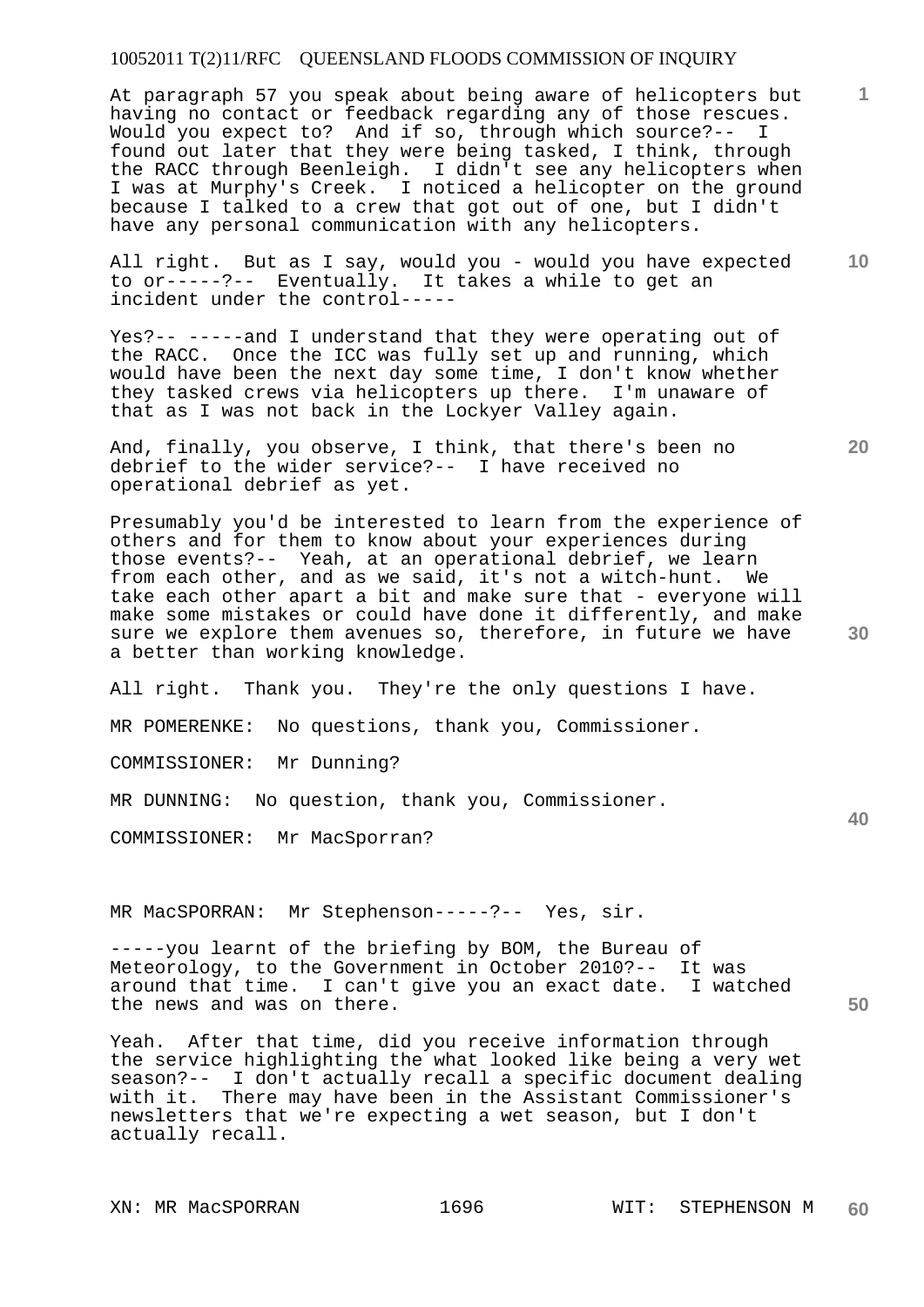Was there any training given to update and make sure your swift-water rescue capability was functional?-- We did extra training on our shifts. Myself and Mr Bland and a senior firefighter went into the auxiliary stations and made sure that they are properly trained.

Was there an initiative generated within the service?-- No.

Was there any such initiative generated in the service to deal with the what looked like being a wet season out of the ordinary?-- I'm aware that they watched the DVD and the awareness package. Apart from that, no, I'm unaware.

Were you aware in October 2010 in respect of South-east region, the Technical Rescue Coordinator was tasked to review the regional swift-water plan and ensure the planning activities have necessary caches of equipment?-- I'm aware that that's part of his portfolio and management. I'm unaware. I'm not a tech rescue level 2 operator. I'm a station officer and I'm unaware that he had fulfilled or done that job between October and January the 10th.

You'd expect that to be something that would be natural for a response by the service to these - this impending weather event?-- One would assume.

And that would involve, in the ordinary course, a review of equipment stations at Robina, Beenleigh and Ipswich?-- Yes.

Because they're the three areas where the swift-water rescue capability resides?-- Yes.

Was there ongoing swift-water rescue level 2 technician training undertaken at Wet 'n Wild on the Gold Coast?-- I'm totally unaware of that. I have never seen an invitation to Wet 'n Wild.

Okay. You would have gone if you had an invitation?-- I would have gone if I had the invitation, definitely.

I suppose to be fair to you, it might have been limited to level 2 technicians?-- I would say that would be the case.

All right. In November 2010, the establishment of an additional cache of technical rescue equipment at Beenleigh?-- Unaware of that totally.

But again that would be something you'd expect to be appropriate in the circumstances leading up to these events in January?-- I would it to be appropriate, but I would also expect that it would be communicated because it's - it's really good that they did that, and - but if - without communication of it you don't know what's in your cupboard, do you?

Do you recall there being any IT training for ICC personnel at the Ripley and Ipswich Stations?-- Negative.

**20** 

**10** 

**1**

**30**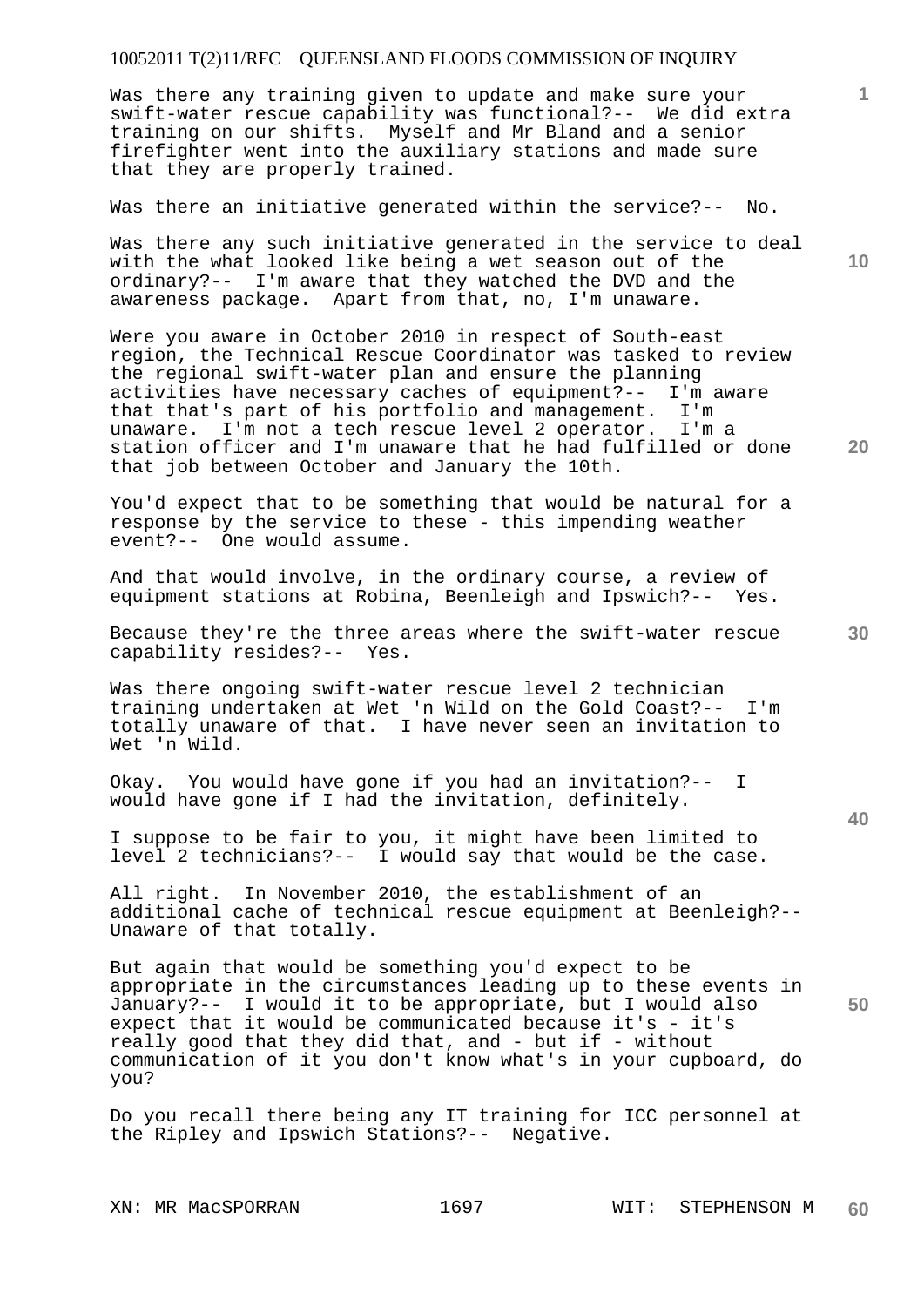Sorry?-- Negative.

You're not aware of that at all?--  $I - no$ . I'm unaware that they did any IT training, and IT training was certainly not offered to on-duty operational personnel.

Again you'd expect if there's a belief that there may been an incident arising, training for setting up an ICC would be appropriate?-- One would assume so.

And two were - and a number were set up during the course of these events?-- A number of ICCs were set up.

The area commander, Ipswich command, initiated with local station officers in charge and increased awareness of all operational staff for floodwater related rescue, preparedness arrangements?-- The area commander? The inspector?

I'm assuming that's the case, yes?-- Yes, we've just gone through a change of names and where people sit. We discussed it informally, but nothing that I can remember that was formally written.

What about the updating of LAAPs? You've mentioned LAAPs before. That's the local risk assessment?-- Local action or Local Area Action Plans. Myself and Station Officer Bland decided we needed to know our patch better and that falls under an all-stations or all-shifts responsibility under the site model. We set about doing that. By a couple of days we were lucky enough to have three technical rescue guys on at that stage. They went out and they assessed every swift-water area we had or - identified by LAAP and made sure that the LAAP was correct.

I'm suggesting this occurred in the context of Colleges Crossing being out for a number of days in December last year?-- Yes, it was.

Sorry?-- It didn't occur just for that reason.

But that was-----?-- We knew that-----

That was the impetus to have people update their LAAPs and preparedness?-- We'd done it a bit earlier than that because Church Bank Weir is one of the more dangerous areas in our patch that we respond to with swift-water rescue. There's been a number of deaths there over the years and is very, very dangerous even for trained swift-water level 2 technicians.

**50**  Was there swift-water awareness sessions provided to auxiliary staff within both Ipswich and Lockyer/Somerset commands?-- There was swift-water awareness packages provided by C Shift 45.

And again that appropriate in light of the belief about the impending incidents?-- We believed it was-----

Yes?-- -----when we went out and did it on night shifts and

**10** 

**20** 

**30** 

**1**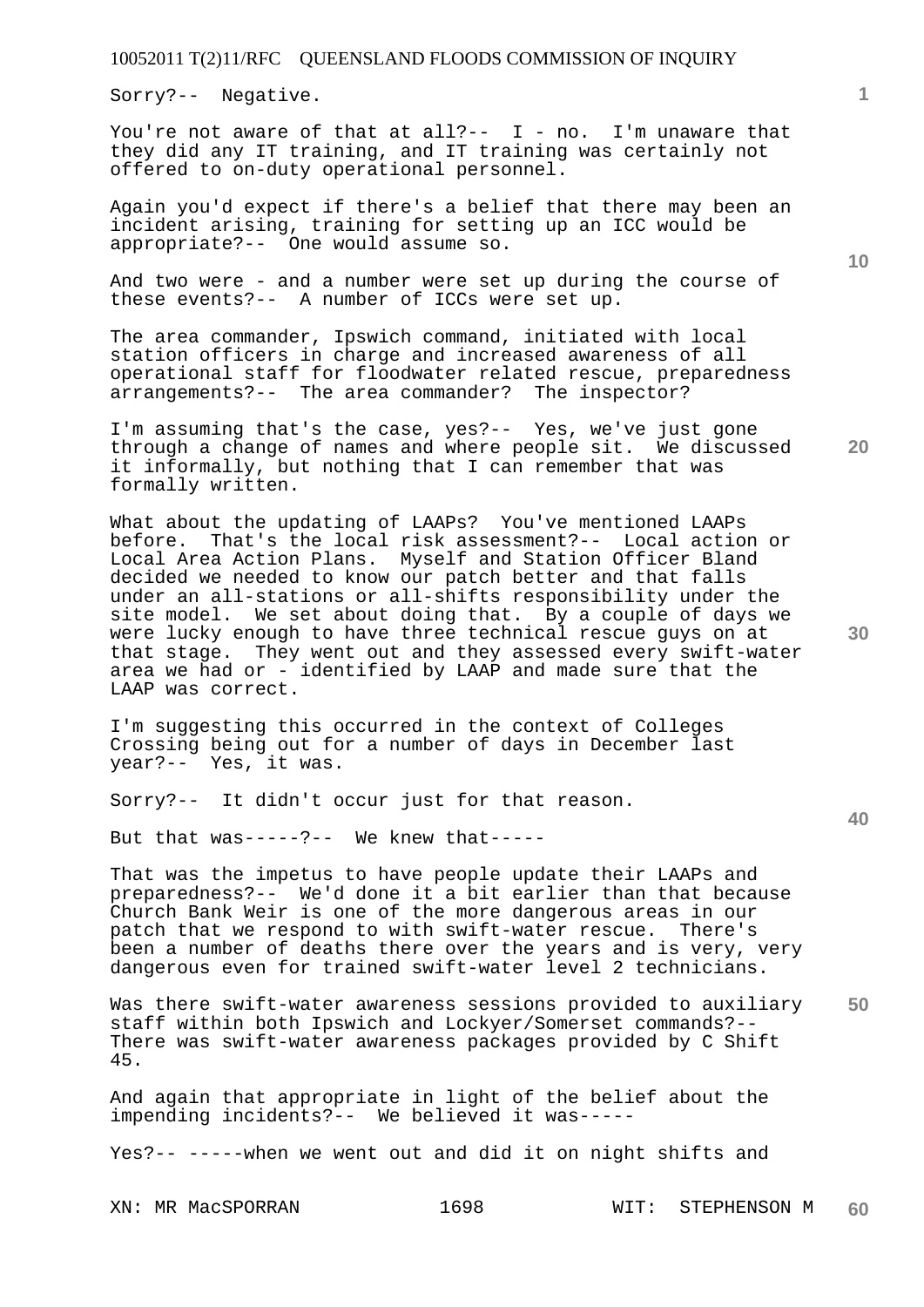the guys who we went and seen from the auxiliary stations, they definitely believed it was.

Okay. Now, in terms of your requests for additional staff, you made the request you have told us about. You have no overall understanding, nor could you have at the time, what arrangements were being put in place to properly resource areas. The only thing you know is what you're claiming you were told by as a result of these calls in - in the period you mentioned?-- I know what I said to the people I rang. I asked, "Is there any plan?" They said, "We're having a meeting later today." I said, "Later today will be too late, we'll be out the door by about 9 o'clock", therefore, that's what made me ring the Acting Assistant Commissioner. It's not something you would generally undertake lightly.

Yes, I understand that. Now, you state at paragraphs 45 and six of your statement-----?-- Of the Galaxy statement.

Yes, Galaxy statement. You radio Firecom and told them you'd be locating to Murphy's Creek?-- Sorry, which section - oh, 45, 46.

Yes?-- Yep, at that stage the incident was getting - the swift-water event had passed. We were starting to move into recovery. I felt that the best place for that vehicle, because it has a very big generator to be able to provide power, I knew that Murphy's Creek Tavern was without power. I thought that my best course of action was to go down there, provide a Government presence, take accurate information for who is missing. Therefore would be able to give - give good intelligence back to the ICC or to Firecom on to who was missing, where was their last known location, and where we were going to begin our search.

Okay. Now, your belief, I'm not being critical at all, your belief was your best - the use - the best use of your capabilities was in going to that location and carrying on with the work you proposed to do?-- That would have been a good choice-----

Yes?-- -----because it would have gave the community a contact point. However, I do understand why I was ordered to Gatton as I was the only guy in the field who was available, was a swift-water level 2, who was able to go and give a good summary of practically what was happening on the fireground.

And that was at about, you say, 5 or 6 in the afternoon on the 10th?-- Yeah, you'd have to appreciate the time was very compressed and very hard to judge what exact time it was.

And around that time, I'd suggest to you, was at the time that the ICC at Gatton was first being established, set up?-- I take it that that would be - yes, I was unaware of what time people arrived at that station.

In any event, the task for you was to walk in and take charge?-- No, I was reporting to the ICC at Gatton. With a

XN: MR MacSPORRAN 1699 WIT: STEPHENSON M **60** 

**10** 

**1**

**20** 

**30** 

**40**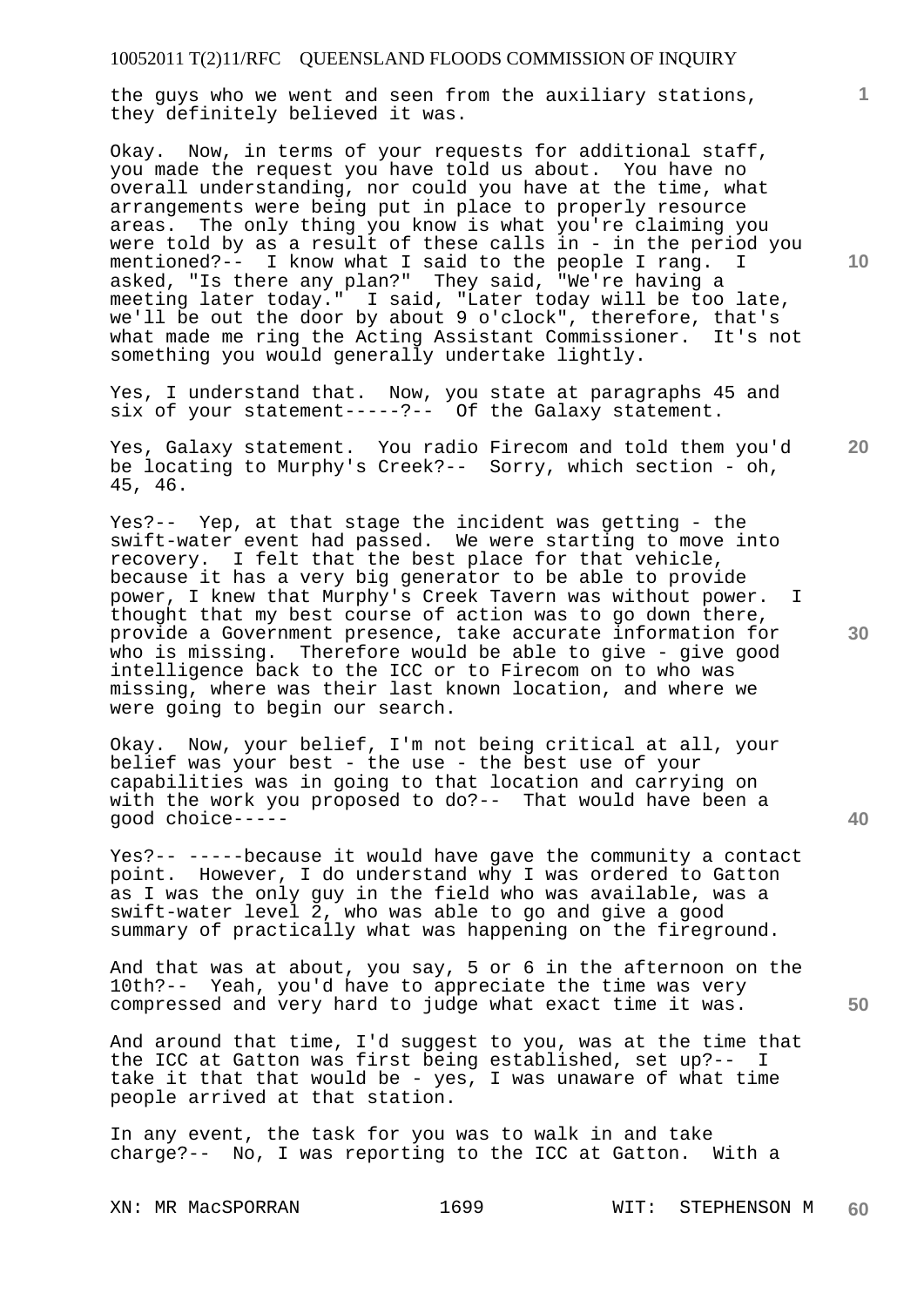set up of an ICC, one would assume that there's an incident controller.

All right. Well, what - what role did you play then upon taking up - taking up your task at the ICC at Gatton?-- I was operations officers. I was responsible for tactical, fireground decisions.

And you immediately, as you've set out in paragraphs 22 and following of your statement, setting about - setting clear command intent within that field of operations?-- Yes, sir.

And you set out in detail the steps you took to organise things?-- Yes.

And that included noticing there was a large pool of firefighters that were basically, in your words, standing around awaiting tasking?-- Yes.

And you immediately tasked them?-- No, I immediately sort them into teams so I knew that I had teams so that I could task them safely.

To allow ease of task?-- Ease of task and safety. Safety is pretty much our game. We like all our people to come home.

So at the end of the day you performed a very useful role at the ICC. You've been told that, haven't you? You have been commended for your role there?-- By who?

Well, haven't you been told that you performed well in role at ICC?-- Apparently I did okay.

And would you concede in hindsight, at least, that it may have been a sensible management decision to use your skills in that role?-- In hindsight. However, I still have some guilt for people at Murphy's Creek's that they left without Government representation.

**40**  All right. At the end of the day, are you aware that there is a review of the service's capability in respect of swift-water rescue personnel and equipment being undertaken?-- I am now.

And you support the appropriateness of that review in light of the events in January and December?-- Definitely support the appropriateness and would like to take part in that review having first-hand knowledge of incident command on a fireground that was rather extreme.

Thank you. Thank you, Commissioner.

COMMISSIONER: Thank you. Ms McLeod?

MS McLEOD: I have no questions, thank you.

COMMISSIONER: Ms Jessop?

MS JESSOP: I have no questions, thank you.

**30** 

**1**

**10**